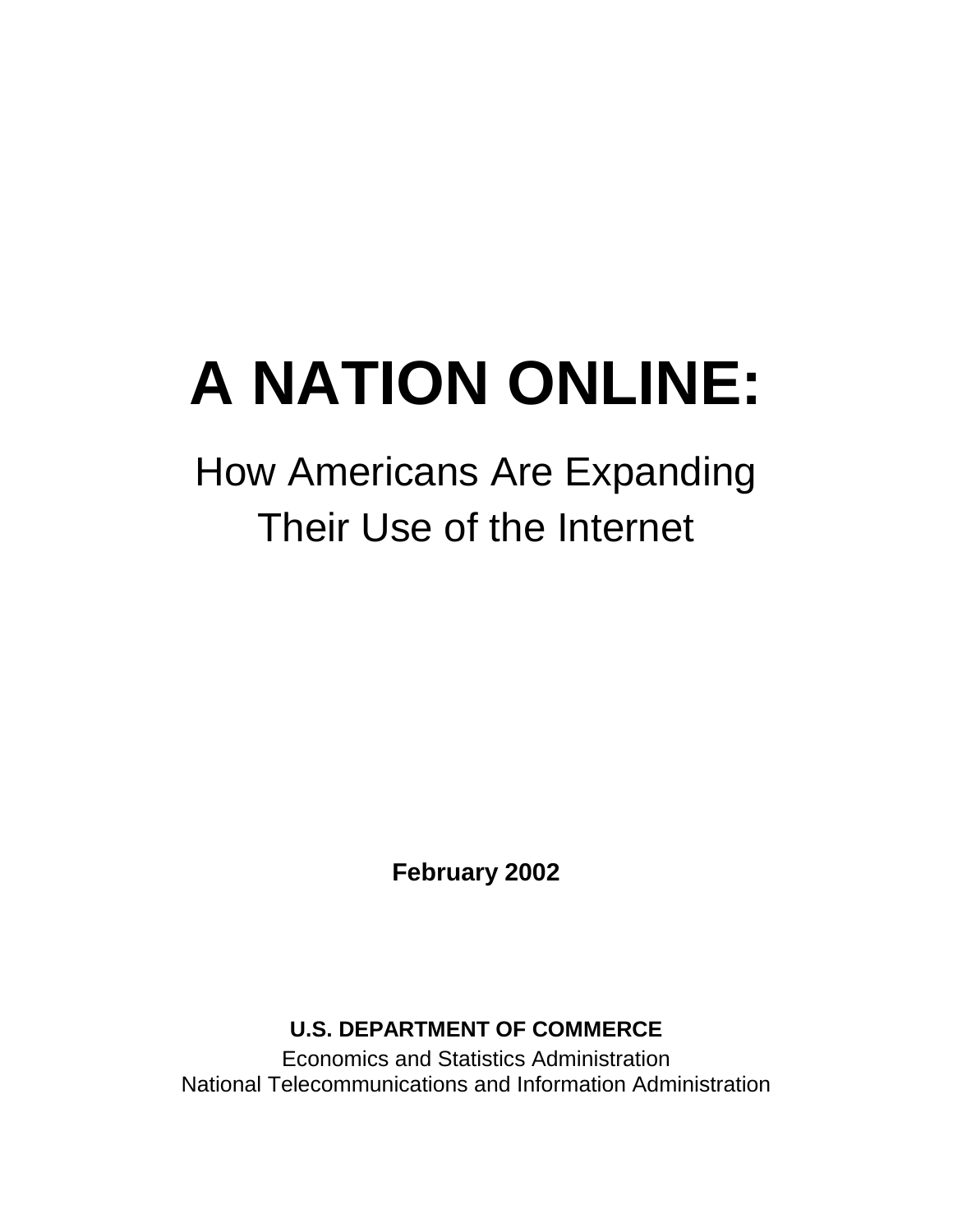I am pleased to release *A Nation Online: How Americans Are Expanding Their Use of the Internet*. This report provides comprehensive information on Americans' connectivity to the Internet, broadband services, and computers. Increasing numbers of Americans have integrated these technologies into their daily lives and are using them in a variety of places and for a wide range of activities.

The expanding use of new technologies continues to strengthen our economy. More Americans can now engage in online commerce, obtain e-government services, and access valuable information. Broadband connections are also on the rise. These high-speed connections will make it easier for people to engage in distance learning programs or telemedicine and to access a whole new array of entertainment and services that are on the horizon.

As these connections open new economic opportunities for more Americans, it is important that all segments of our Nation are included in this ongoing information revolution. I am heartened by this report's findings that all groups of individuals are using these technologies in increasingly greater numbers.

Our young people are real leaders in the use of new information technologies. The vast majority of our youth are now Internet users. This development holds special promise for our economic future: today's children who gain comfort and aptitude with new information technologies will be tomorrow's skilled workers and innovators for our country.

These developments promise to bring economic growth and vitality to our Nation, and I am pleased that we are able to report on these exciting milestones.

Donald L. Evans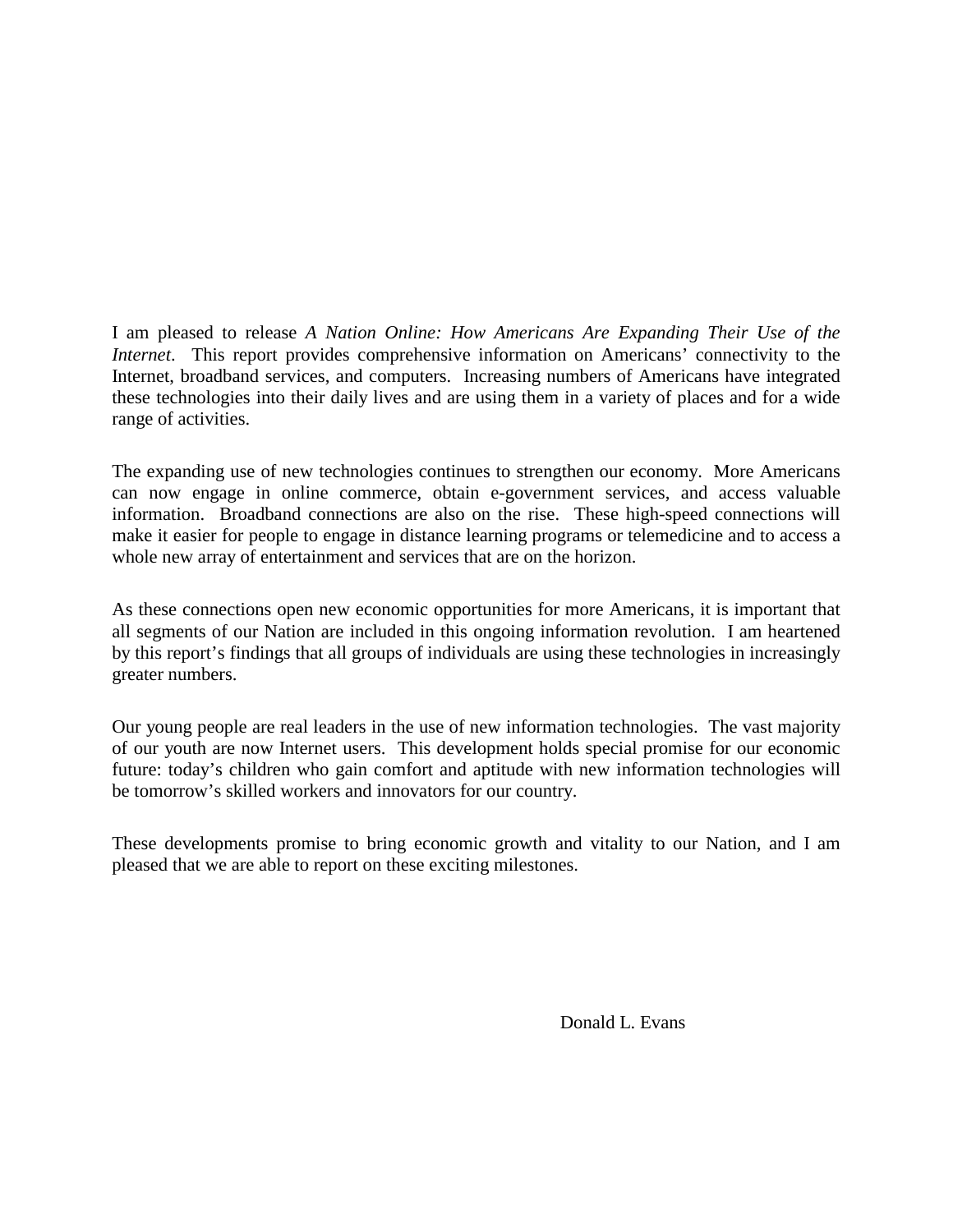#### **FOREWORD**

Kathleen B. Cooper Under Secretary for Economic Affairs Administrator, Economics and Statistics Administration

Nancy J. Victory Assistant Secretary for Communications and Information Administrator, National Telecommunications and Information Administration

*A Nation Online: How Americans Are Expanding Their Use of the Internet* provides an insightful look at how Americans are increasing their connectivity to information technologies. We are fortunate to be able to base our findings on the September 2001 U.S. Census Bureau's Current Population Survey – a survey of approximately 57,000 households and more than 137,000 individuals across the United States. As such, the data in this study are among the most broad-based and reliable datasets that have been gathered on Internet, broadband, and computer connectivity.

The ongoing collection and reporting of such data are critical for those of us in public policy. As more and more commercial activity, government services, and health and educational material are offered online, access to the Internet has become increasingly important. These data can help us track which Americans use the Internet and can access such information and services. The Census data, for example, shed light on which households subscribe to the Internet and broadband services, which household members actually go online, which schoolchildren are using the Internet and computers at schools and at home, which Americans are using these technologies at work and at home, and how usage outside the home is affecting whether Americans go online at home.

We hope that this information will be useful to a wide variety of policymakers and service providers, such as educators, government officials, and content providers. These data will help all of us determine how we can reach Americans more effectively and take maximum advantage of the opportunities available through new information technologies.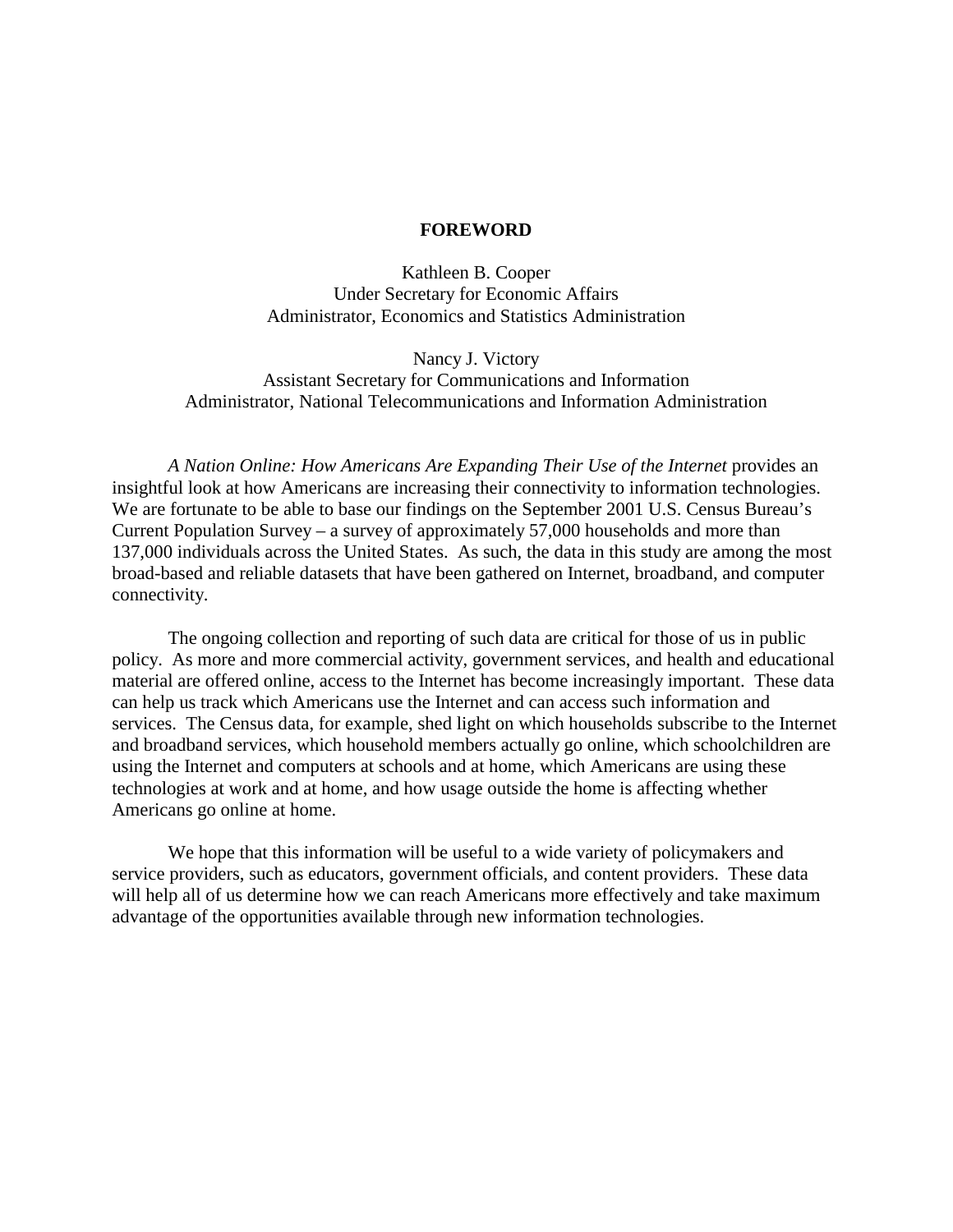#### **A NATION ONLINE: HOW AMERICANS ARE EXPANDING THEIR USE OF THE INTERNET**

#### **National Telecommunications Economics and Statistics and Information Administration Administration**

for Communications and Information for Economic Affairs

Nancy J. Victory, Assistant Secretary Kathleen B. Cooper, Under Secretary

#### **Joint Project Team**

#### **NTIA ESA**

Kelly K. Levy, Associate Administrator, Lee Price, Deputy Under Secretary for Office of Policy Analysis and Development Economic Affairs

James McConnaughey, Senior Economist Patricia Buckley, Senior Policy Advisor

Wendy Lader, Senior Policy Analyst Sabrina Montes, Economist

Sallianne Schagrin, Telecommunications George McKittrick, Economist Policy Analyst

Sandra Castelli, Telecommunications Policy Development Policy Analyst

Jeffrey Joyner, Senior Counsel

Keri Nusbaum

Jeffrey Mayer, Director, Office of

#### **U.S. Bureau of the Census**

 Greg Weyland L. Dinah Flores

*Demographic Surveys Division**Demographic Statistical Methods Division* Ronald R. Tucker Alfred Meier

 Tim J. Marshall *Technologies Management Office* Adelle Berlinger Andrew Stevenson

 Kerry Akiyama *Population Division* Eric Newburger

#### **Acknowledgments**

NTIA and ESA would like to thank Milton Brown, Clyde F. Ensslin, Maureen Lewis, Steve Saleh, Josephine Scarlett, Kathy Smith, and Mary Smith of NTIA, and Elizabeth (E.R.) Gregory of ESA for their contribution to this report.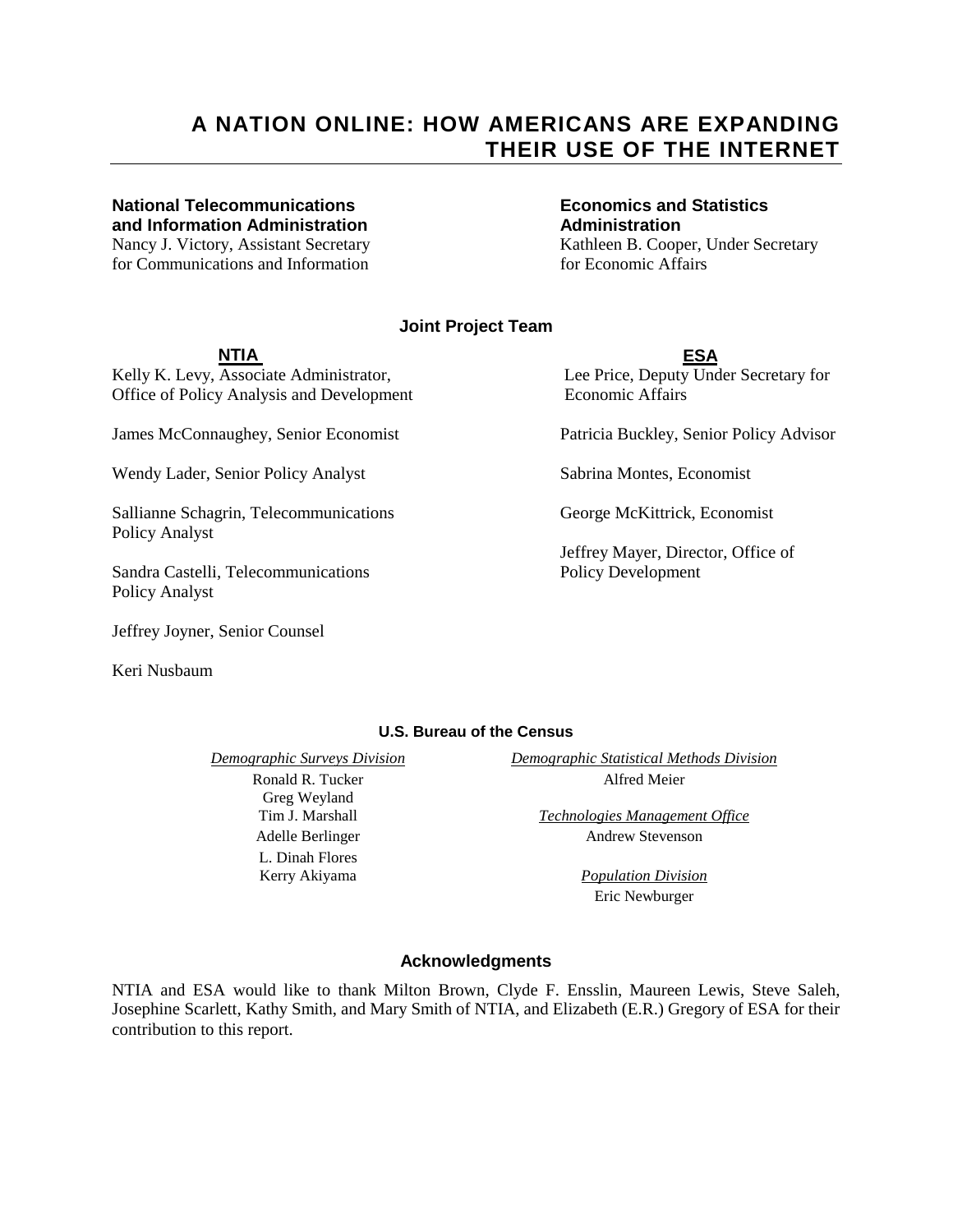## **TABLE OF CONTENTS**

| Chapter 5: The Digital Generation: How Young People Have Embraced Computers and the |  |
|-------------------------------------------------------------------------------------|--|
|                                                                                     |  |
|                                                                                     |  |
|                                                                                     |  |
|                                                                                     |  |
|                                                                                     |  |
|                                                                                     |  |
|                                                                                     |  |
|                                                                                     |  |
|                                                                                     |  |
|                                                                                     |  |
|                                                                                     |  |
|                                                                                     |  |
|                                                                                     |  |
|                                                                                     |  |
|                                                                                     |  |
|                                                                                     |  |
|                                                                                     |  |
|                                                                                     |  |
|                                                                                     |  |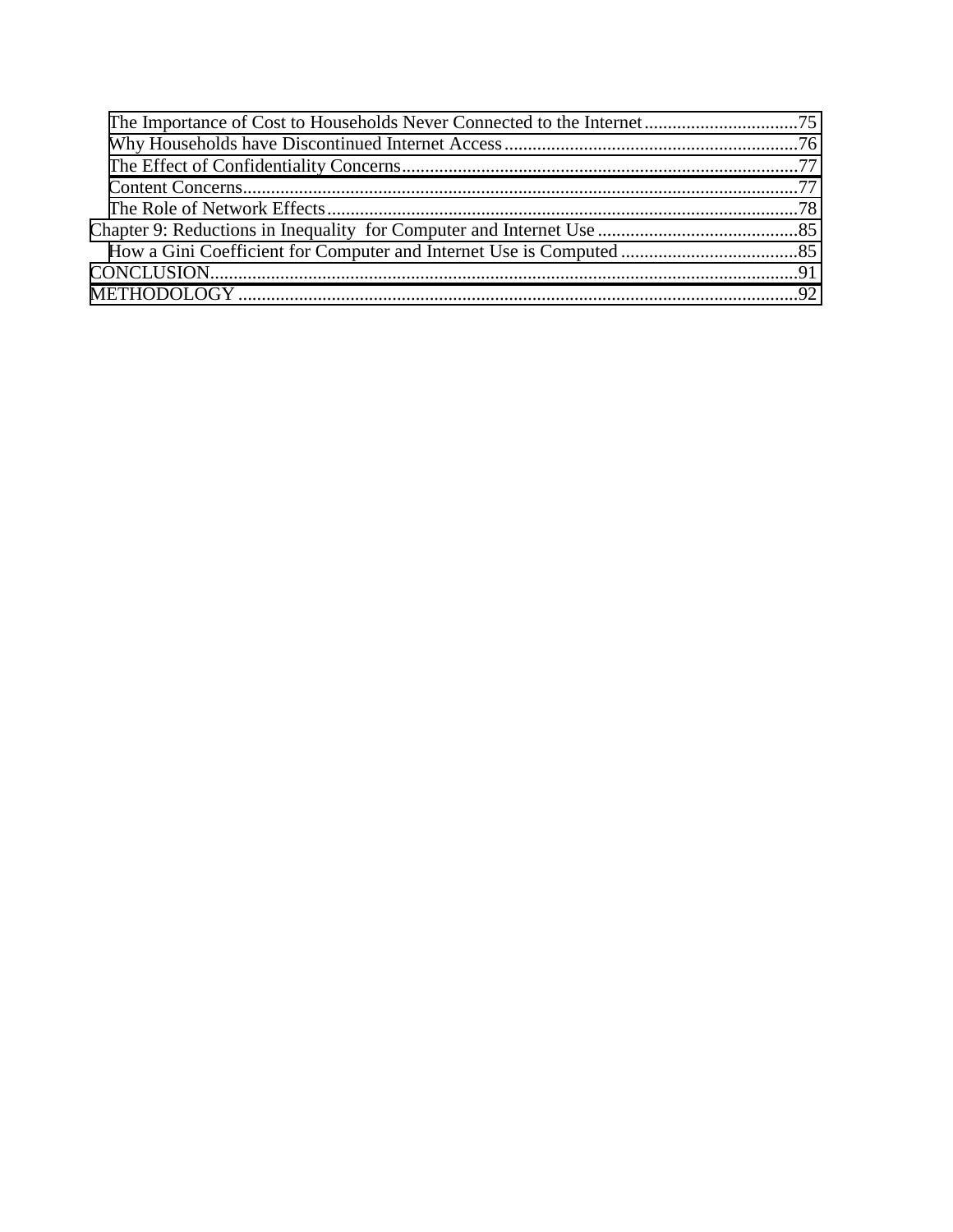#### **EXECUTIVE SUMMARY**

<span id="page-6-0"></span>Few technologies have spread as quickly, or become so widely used, as computers and the Internet. These information technologies are rapidly becoming common fixtures of modern social and economic life, opening opportunities and new avenues for many Americans. *A Nation Online: How Americans Are Expanding Their Use of the Internet* shows the rapidly growing use of new information technologies across all demographic groups and geographic regions. Not only are many more Americans using the Internet and computers at home, they are also using them at work, school, and other locations for an expanding variety of purposes.

In the last few years, Americans' use of the Internet and computers has grown substantially.

- The rate of growth of Internet use in the United States is currently two million new Internet users per month.
- More than half of the nation is now online. In September 2001, 143 million Americans (about 54 percent of the population) were using the Internet — an increase of 26 million in 13 months. In September 2001, 174 million people (or 66 percent of the population) in the United States used computers.

Children and teenagers use computers and the Internet more than any other age group.

- Ninety percent of children between the ages of 5 and 17 (or 48 million) now use computers.
- Seventy-five percent of 14-17 year olds and 65 percent of 10-13 year olds use the Internet.
- Family households with children under the age of 18 are more likely to access the Internet (62 percent) than family households with no children (53 percent), and non-family households (35 percent).
- Computers at schools substantially narrow the gap in computer usage rates for children from high and low income families.

Internet use is increasing for people regardless of income, education, age, races, ethnicity, or gender.

• Between December 1998 and September 2001, Internet use by individuals in the lowestincome households (those earning less than \$15,000 per year) increased at a 25 percent annual growth rate. Internet use among individuals in the highest-income households (those earning \$75,000 per year or more) increased from a higher base but at a much slower 11 percent annual growth rate.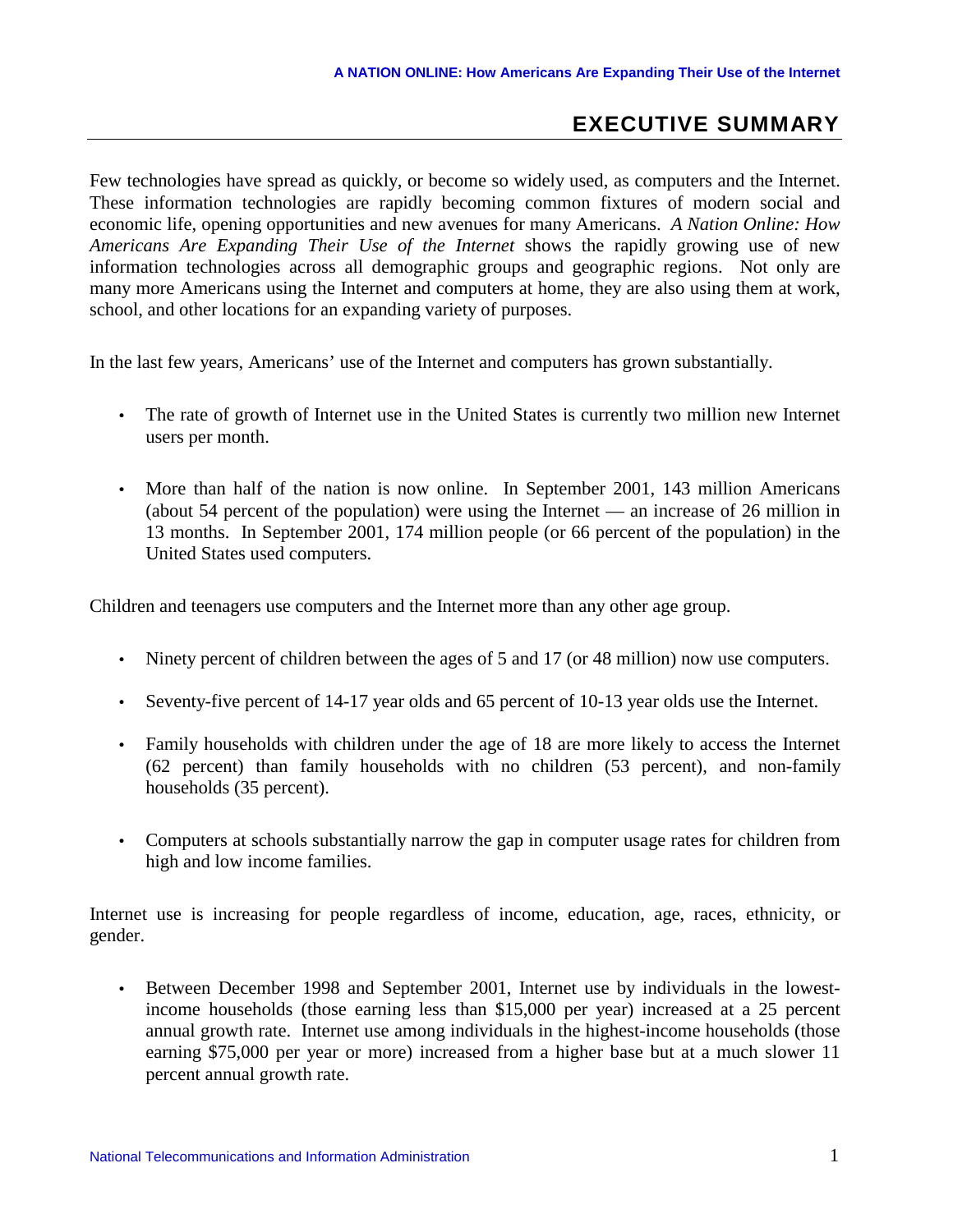- Between August 2000 and September 2001, Internet use among Blacks and Hispanics increased at annual rates of 33 and 30 percent, respectively. Whites and Asian American and Pacific Islanders experienced annual growth rates of approximately 20 percent during these same periods.
- Over the 1998 to 2001 period, growth in Internet use among people living in rural households has been at an average annual rate of 24 percent, and the percentage of Internet users in rural areas (53 percent) is now almost even with the national average (54 percent).
- The highest growth rate among different types of households is for single mothers with children (29 percent).
- People with mental or physical disabilities (such as blindness, deafness, or difficulty walking, typing, or leaving home) are less likely than those without such disabilities to use computers or the Internet.

While 80 percent of Americans access the Internet through dial-up service, residential use of broadband service is rapidly expanding.

• Between August 2000 and September 2001, residential use of high-speed, broadband service doubled—from about 5 to 11 percent of all individuals, and from 11 to 20 percent of Internet users.

Americans are going online to conduct an expanding range of activities.

- Forty-five percent of the population now uses e-mail, up from 35 percent in 2000. Approximately one-third of Americans use the Internet to search for product and service information (36 percent, up from 26 percent in 2000).
- Among Internet users, 39 percent of individuals are making online purchases and 35 percent of individuals are searching for health information.

Use of the Internet and computers at work has contributed to higher use levels at home.

• The presence of someone who uses a computer or the Internet at work in a household is associated with substantially higher computer ownership or Internet use for that household, by a margin of about 77 percent to 35 percent.

With more than half of all Americans using computers and the Internet, we are truly a nation online. At work, schools, and libraries, as well as at home, the Internet is being used by a greater number of Americans.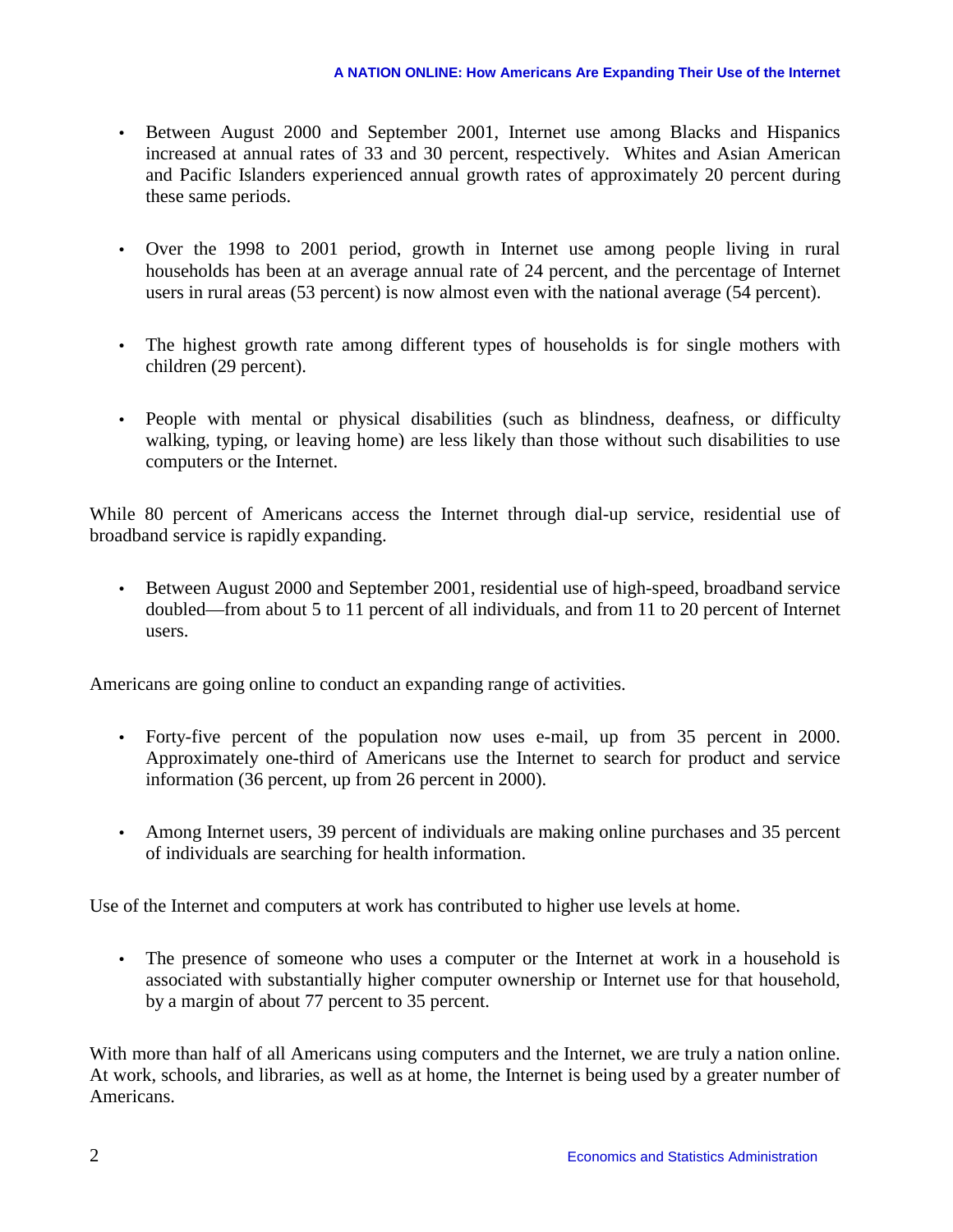#### **CHAPTER 1: OVERVIEW**

<span id="page-8-0"></span>Americans' use of information technologies grew at phenomenal rates in 2001. This past year saw a rapid increase in computer and Internet use, not only in homes, but also at the workplace, schools, and other locations. Broadband connections, available principally through cable modems and digital subscriber lines (DSL), are making higher-speed connections available to an increasing number of Americans and expanding options for online usage.

The Department of Commerce's Census Bureau surveyed approximately 57,000 households containing more than 137,000 individuals in all 50 states and the District of Columbia and found a rapid diffusion of these technologies. $\frac{1}{1}$  At the time of the survey, September 2001, 60.2 million U.S. homes (or 56.5 percent) had a personal computer. Seven of every eight households with computers (88.1 percent) also subscribed to the Internet. As a result, more than half of U.S. households (53.9 million homes, or 50.5 percent) had Internet connections. As shown in Figure 1-1, this remarkable rise to over 50 percent household penetration of both computers and the Internet occurred very quickly. $2$ 



**Figure 1-1: Percent of U.S. Households with a Computer and Internet Connections, Selected Years** 

*Source: NTIA and ESA, U.S. Department of Commerce, using U.S. Census Bureau Current Population Survey Supplements* 

<sup>&</sup>lt;sup>1</sup> For a more extensive discussion on the U.S. Census Bureau's survey methods in the Current Population Survey Supplement, see the Methodology section at the end of this report.

<sup>&</sup>lt;sup>2</sup> Households with at least one computer plus Internet connectivity total 53.0 million. A number of households also have more than one Internet access device. See Chapter 4 for a more detailed discussion.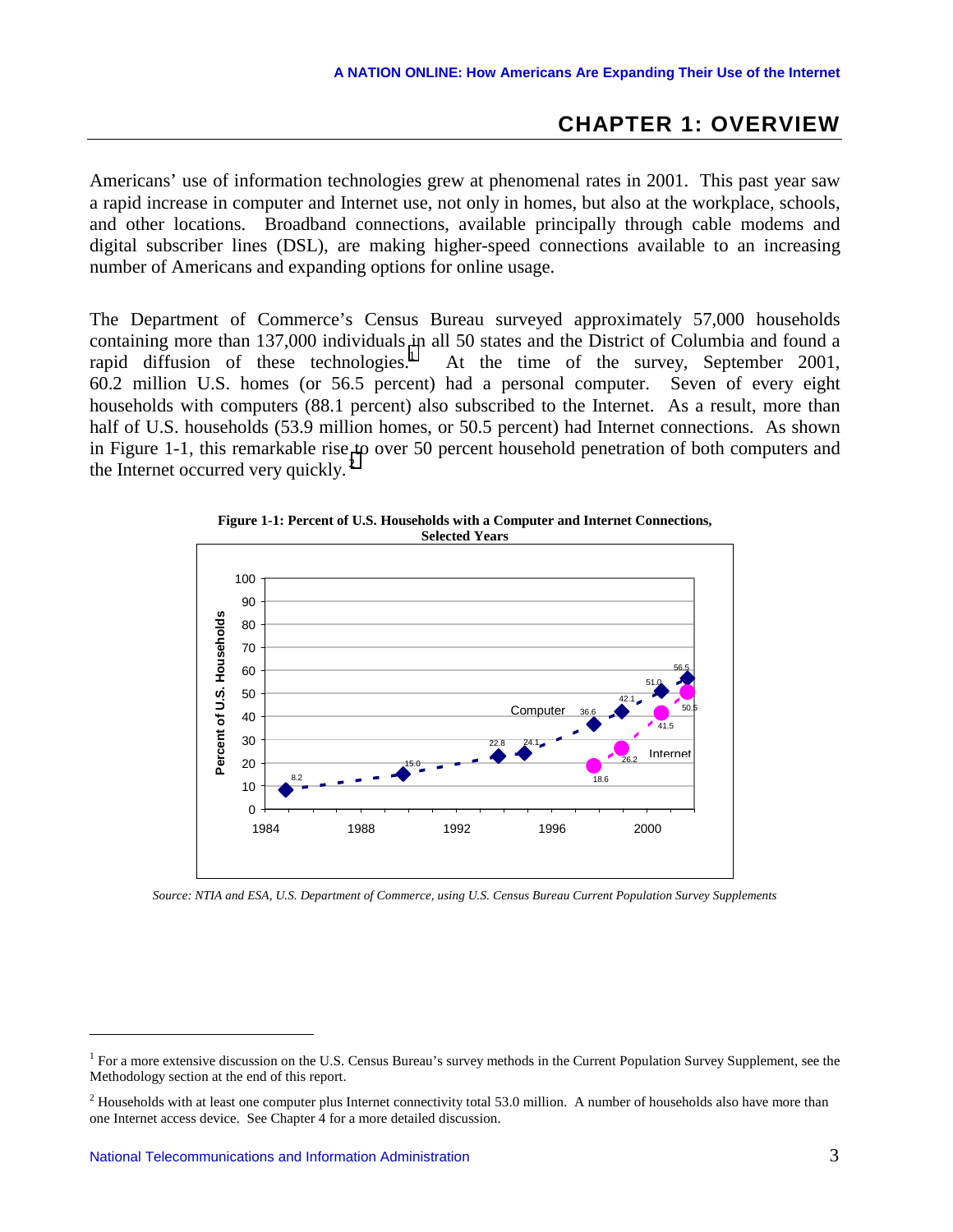On an individual (rather than household) basis, as of September 2001 two-thirds (66.8 percent) of the people in the United States used a computer at home, school and/or work. The vast majority of those who used computers (80.6 percent) were also connecting to the Internet. These two factors taken together contributed to a substantial rise in Internet use. By September 2001, 143 million people in the United States (or 53.9 percent) were using the Internet, up from 116.5 million people (or 44.5 percent) in August 2000. The widespread increase in information technologies in the United States has occurred across all 50 states. As Figure 1-2 shows, in August 2000, few states had more than 50 percent of their population using the Internet. By September 2001, most states had at least half of their population online. Table 1-1 provides a state-by-state breakdown of individual Internet use.





*Source: NTIA and ESA, U.S. Department of Commerce, using U.S. Census Bureau Current Population Survey Supplements*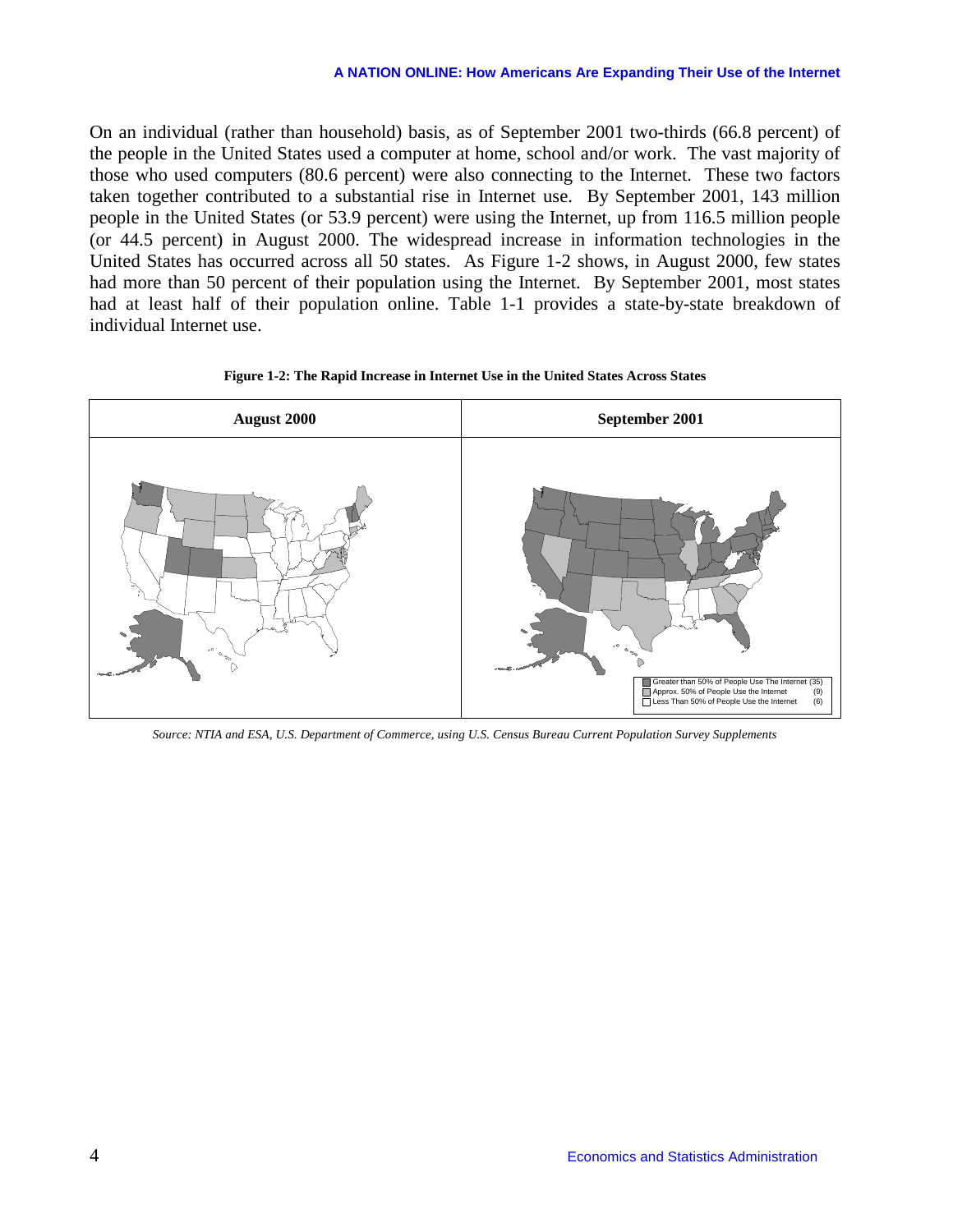The rapid diffusion of the Internet is not a unique U.S. phenomenon. According to data compiled by the Organization for Economic Cooperation and Development (OECD) from various nations, the rise in Internet use is truly a global phenomenon (Figure  $1-3$ ).<sup>3</sup>



**Figure 1-3: Individuals Using the Internet from any Location, Selected Countries, 1999 and 2000** 

 *Note: EU country estimates are for February 2001 and US estimates are for August 2000. Source: European Union, http://europa.eu.int/information\_society/eeurope/index\_en.htm and U.S. Department of Commerce, Economic and Statistics Administration.* 

The spread of new technologies, such as the Internet, can be described by a variety of metrics – such as the percent of households connected (Figure 1-1) and the percent of the population connected (Figure 1-2). Figure 1-4 shows how selecting a different basis of measurement can affect the results: in September 2001, 50.5 percent of households had Internet connections; 56.7 percent of the total U.S. population lived in households with these connections; a lower 43.6 percent of Americans were using the Internet in their homes; while 53.9 percent of the total population used the Internet at some location.

This report features data on *individuals* more than data on *households*, for several reasons.<sup>4</sup> First, focusing on individuals permits us to study such factors as age, gender, education, and employment status in determining computer and Internet use. Second, Internet access is more frequently occurring outside the home, at such locations as work, schools, and libraries. And finally, a small

 $3$  Other studies or reports that have identified this general trend among various countries include, but are not limited to, the Asian Pacific Economic Cooperation (APEC) Working Group on Telecommunications and Information (TEL), *Interim Response of the TEL to Leaders' Declaration Concerning Internet Issues*, 24<sup>th</sup> Meeting, Jejii Island, Korea, Doc. No. DCSG/2, September 29, 2001 (www.apectelwg.otg/apec/atwg); Conference Board of Canada, *Canada in 2nd Place on Connectedness Index*, February 13, 2001 (www.conferenceboard.ca/press/2001/connectedness); International Telecommunication Union (ITU), *World Telecommunication Development Report 2001*, Geneva, ITU, 2001; OECD, *The Digital Divide: Diffusion and Use of ICTS*, DSTI/ICCP/IE (2000)/Final, January 2002.

<sup>&</sup>lt;sup>4</sup> For additional information on *household* connectivity, see www.esa.doc.gov or www.ntia.doc.gov. These charts may be useful for international comparisons when households are the unit of measurement.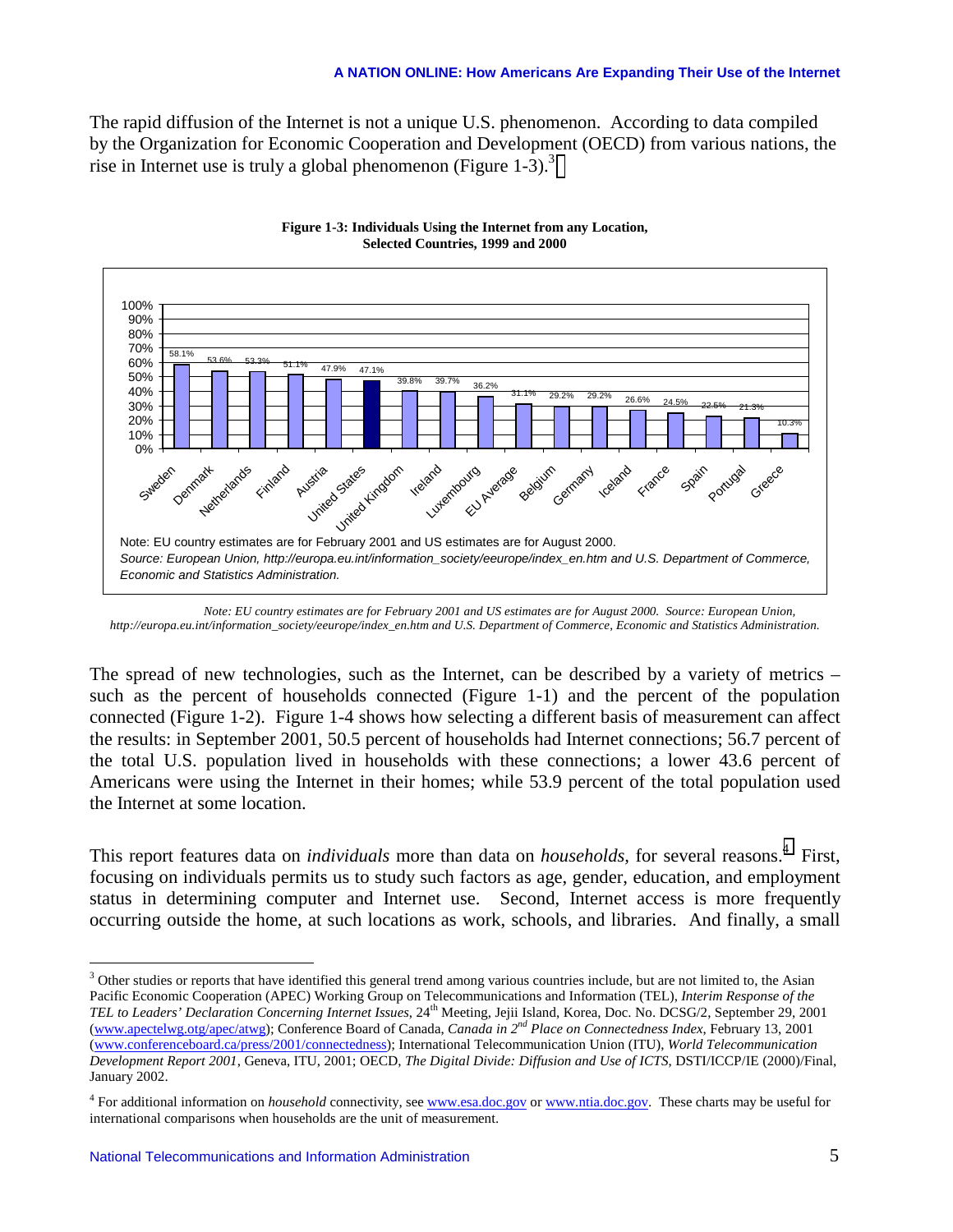but growing number of Internet connections are increasingly occurring over personal devices, such as wireless phones and personal digital assistants, in addition to the computer. For some variables, such as the type of home Internet connection and reasons for non-subscribership, the household remains the unit of measurement because that is the level at which the question was most appropriately asked. For purposes of historical comparisons with earlier data available only on a household basis, we also use current household data.





*Source: NTIA and ESA, U.S. Department of Commerce, using U.S. Census Bureau Current Population Survey Supplements* 

This report examines computer and Internet use from a number of perspectives.

Chapter 2 provides an overview of the expanding use of computers and the Internet and how different demographics, such as income or age, are associated with rates of use.

Chapter 3 looks at online activities. It also examines the relationship of a variety of demographic factors to online activities.

Chapter 4 reports on how and where people are going online; the expanding use of broadband connections; and the small but growing number of people using secondary devices, such as mobile cell phones to access the Internet. Chapter 4 also examines a particularly significant development in the past year: the increasing use of the Internet outside the home.

Chapters 5 and 6 focus on particular "outside the home" locations: work and school. Chapter 5 examines how schools provide access to computers and the Internet for students, enabling children of all socio-economic backgrounds to use these technologies. As a result, children and young adults are among the highest users of new technologies, integrating the Internet in their schoolwork and other activities. Chapter 6 focuses on how use at the workplace has affected the presence and use of computers and the Internet at home.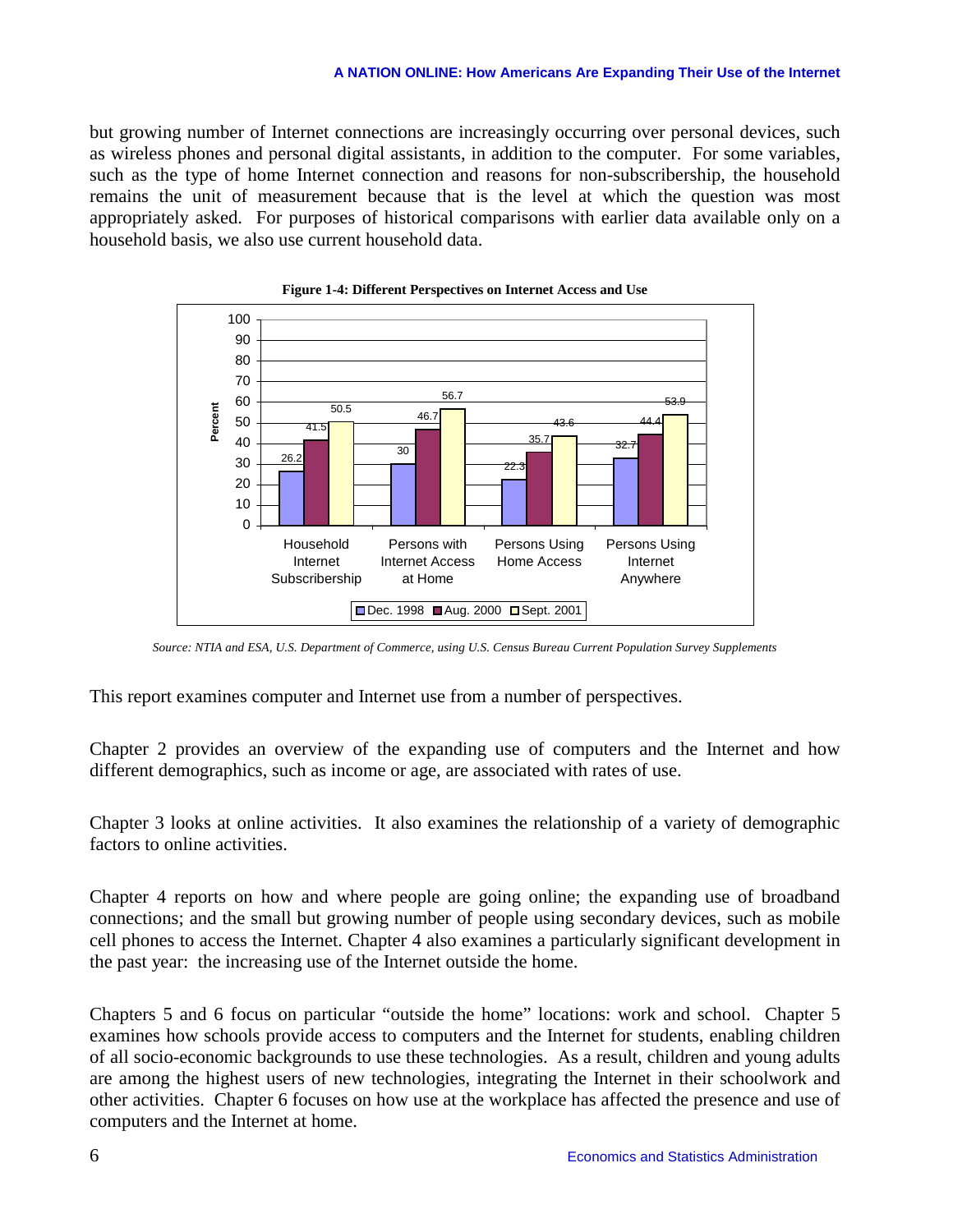Of course, not all Americans are using computers or the Internet at high rates. Chapter 7 examines how one such group—those with disabilities—still trails behind the national average in terms of use. Chapter 8 discusses more generally the population that is not online and considers some possible reasons for their lack of connectivity.

Finally, Chapter 9 examines changes in Internet and computer use for subgroups of the population over time. Using a standard methodology to gauge inequality, our research shows that inequality among various groups is decreasing. As these trends continue, we expect that new information technologies will become more widely shared by an ever-expanding number of Americans.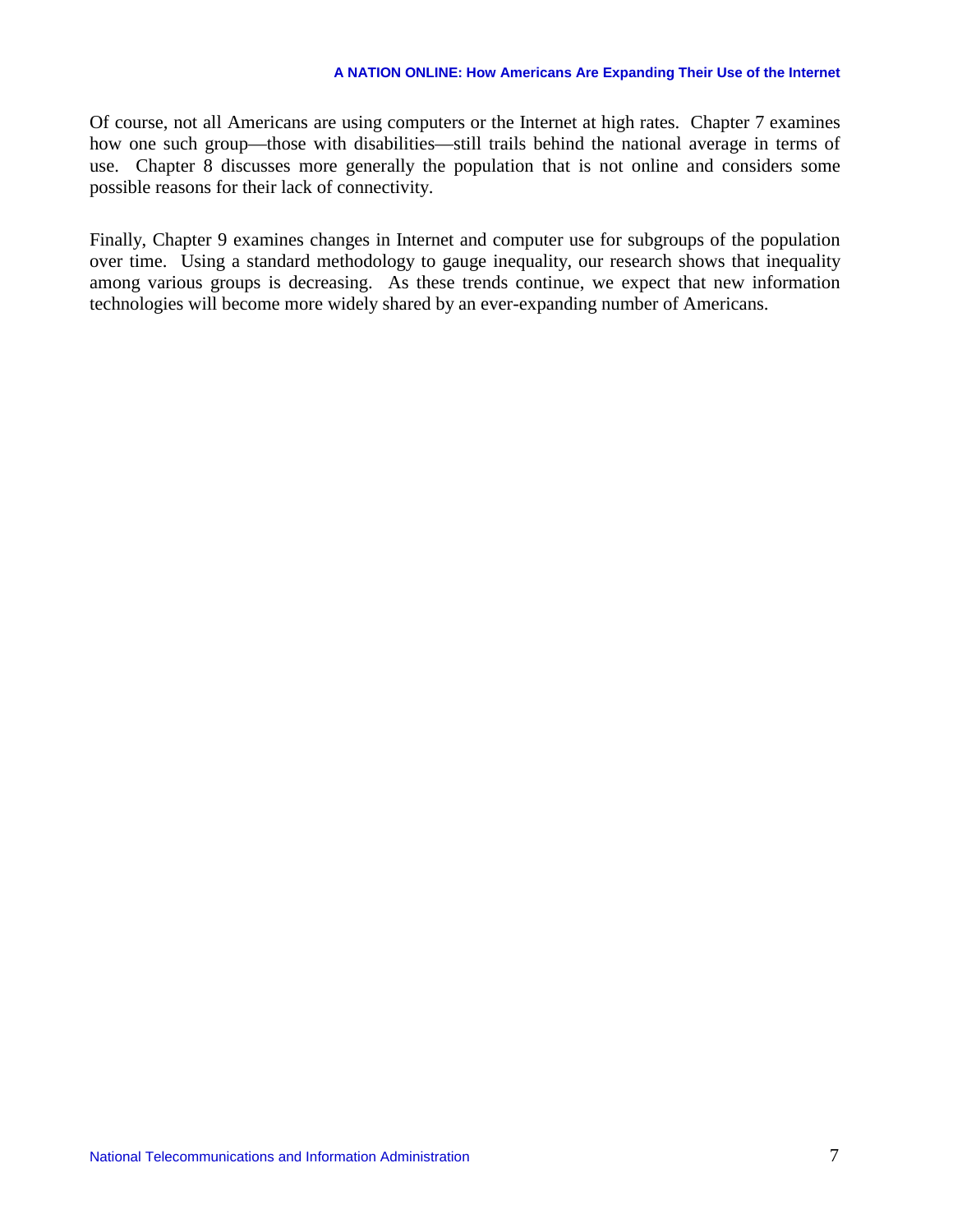| <b>State</b>         | Total Population, Age 3+ (Thousands) | Percent Who Are Internet Users<br>(90 Percent Confidence Interval)* |
|----------------------|--------------------------------------|---------------------------------------------------------------------|
| <b>United States</b> | 265,180                              | $53.6 - 54.1$                                                       |
| Alabama              | 4,271                                | $43.3 - 49.0$                                                       |
| Alaska               | 593                                  | $66.0 - 71.6$                                                       |
| Arizona              | 4,641                                | $50.4 - 55.8$                                                       |
| Arkansas             | 2,544                                | $41.4 - 47.1$                                                       |
| California           | 33,108                               | $50.9 - 53.3$                                                       |
| Colorado             | 4,004                                | $57.3 - 62.9$                                                       |
| Connecticut          | 3,170                                | $55.3 - 61.9$                                                       |
| District of Columbia | 509                                  | $42.0 - 48.6$                                                       |
| Delaware             | 732                                  | $55.1 - 61.6$                                                       |
| Florida              | 15,075                               | $50.5 - 53.5$                                                       |
| Georgia              | 7,550                                | $47.7 - 52.8$                                                       |
| Hawaii               | 1,150                                | $47.6 - 54.1$                                                       |
| Idaho                | 1,244                                | $53.0 - 58.5$                                                       |
| Illinois             | 11,486                               | $49.5 - 53.0$                                                       |
| Indiana              | 5,733                                | $52.6 - 58.4$                                                       |
| lowa                 | 2,769                                | $55.3 - 61.2$                                                       |
| Kansas               | 2,509                                | $55.0 - 61.0$                                                       |
| Kentucky             | 3,785                                | $50.3 - 56.1$                                                       |
| Louisiana            | 4,141                                | $40.6 - 46.2$                                                       |
| Maine                | 1,233                                | $57.2 - 63.6$                                                       |
| Maryland             | 5,115                                | $58.4 - 64.3$                                                       |
| Massachusetts        | 5,993                                | $54.5 - 58.8$                                                       |
| Michigan             | 9,553                                | $54.6 - 58.2$                                                       |
| Minnesota            | 4,742                                | $60.7 - 66.2$                                                       |
| Mississippi          | 2,642                                | $38.9 - 44.7$                                                       |
| Missouri             | 5,192                                | $54.3 - 60.3$                                                       |
| Montana              | 866                                  | $54.7 - 60.4$                                                       |
| Nebraska             | 1,632                                | $52.4 - 58.4$                                                       |
| Nevada               | 1,902                                | $49.2 - 54.9$                                                       |
| New Hampshire        | 1,194                                | $60.2 - 66.7$                                                       |
| New Jersey           | 7,944                                | $58.1 - 61.8$                                                       |
| New Mexico           | 1,754                                | $46.9 - 52.6$                                                       |
| New York             | 17,510                               | $51.6 - 54.3$                                                       |
| North Carolina       | 7,200                                | $45.0 - 49.3$                                                       |
| North Dakota         | 591                                  | $53.4 - 59.5$                                                       |
| Ohio                 | 10,877                               | $53.2 - 56.8$                                                       |
| Oklahoma             | 3,161                                | $46.8 - 52.5$                                                       |
| Oregon               | 3,358                                | $58.2 - 64.1$                                                       |
| Pennsylvania         | 11,356                               | $53.3 - 56.7$                                                       |
| Rhode Island         | 943                                  | $53.3 - 60.0$                                                       |
| South Carolina       | 3,728                                | $44.6 - 50.7$                                                       |
| South Dakota         | 690                                  | $55.9 - 61.6$                                                       |
| Tennessee            | 5,209                                | $49.5 - 55.5$                                                       |

#### **Table 1-1. Internet Use by Percent of State Population**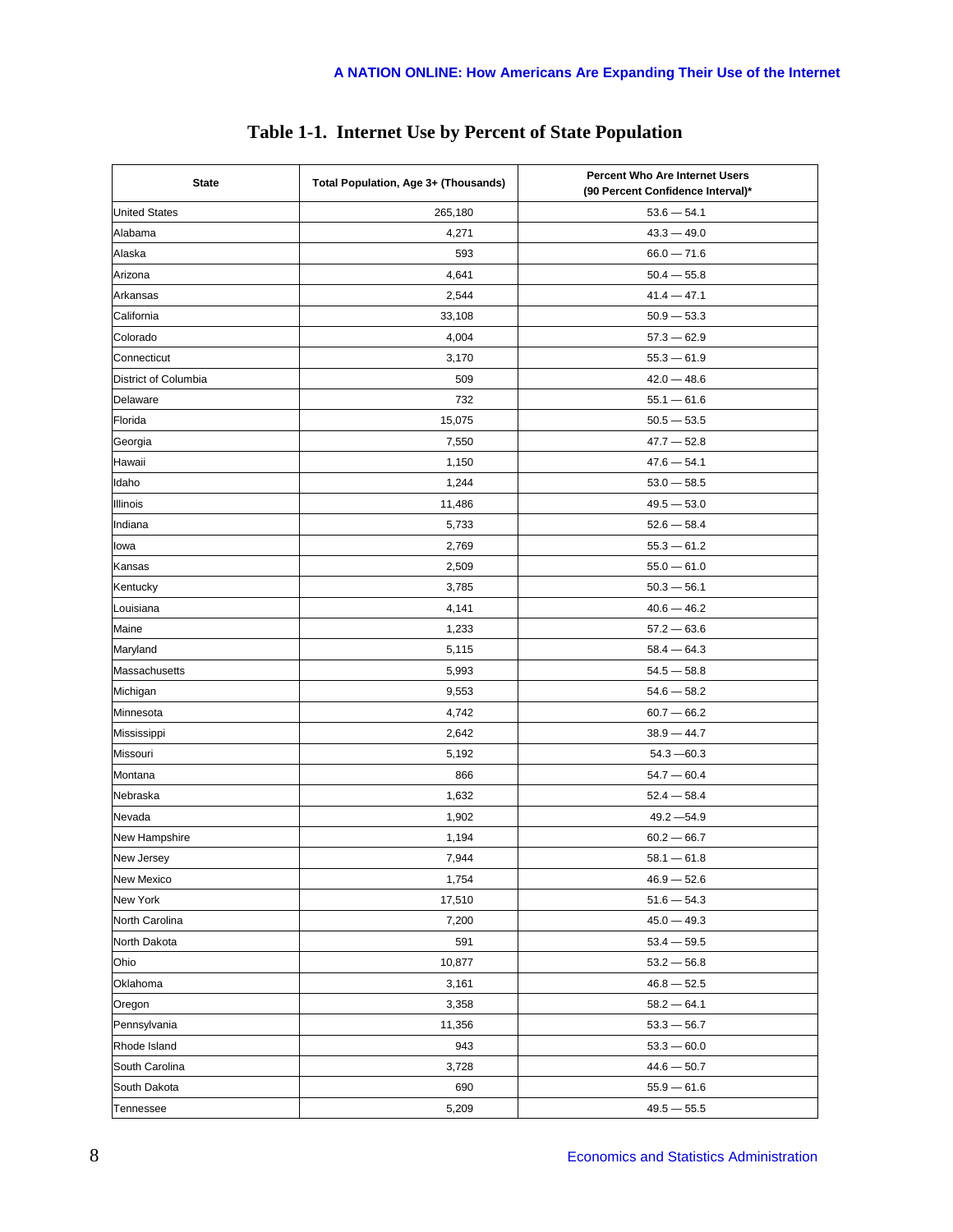| 19,576 | $49.7 - 52.6$ |
|--------|---------------|
| 2,061  | $58.7 - 64.0$ |
| 590    | $57.3 - 63.6$ |
| 6,653  | $55.7 - 61.2$ |
| 5,661  | $58.3 - 64.2$ |
| 1,712  | $43.9 - 49.5$ |
| 5,070  | $54.1 - 59.9$ |
| 460    | $59.3 - 65.2$ |
|        |               |

\* Specific point estimates are subject to sampling error (see Methodology Section). This Table reports the 90 percent confidence interval to avoid inaccurate and misleading rankings of states by Internet use point estimates. With a probability of 90 percent the "true" percent of Internet use falls within this range.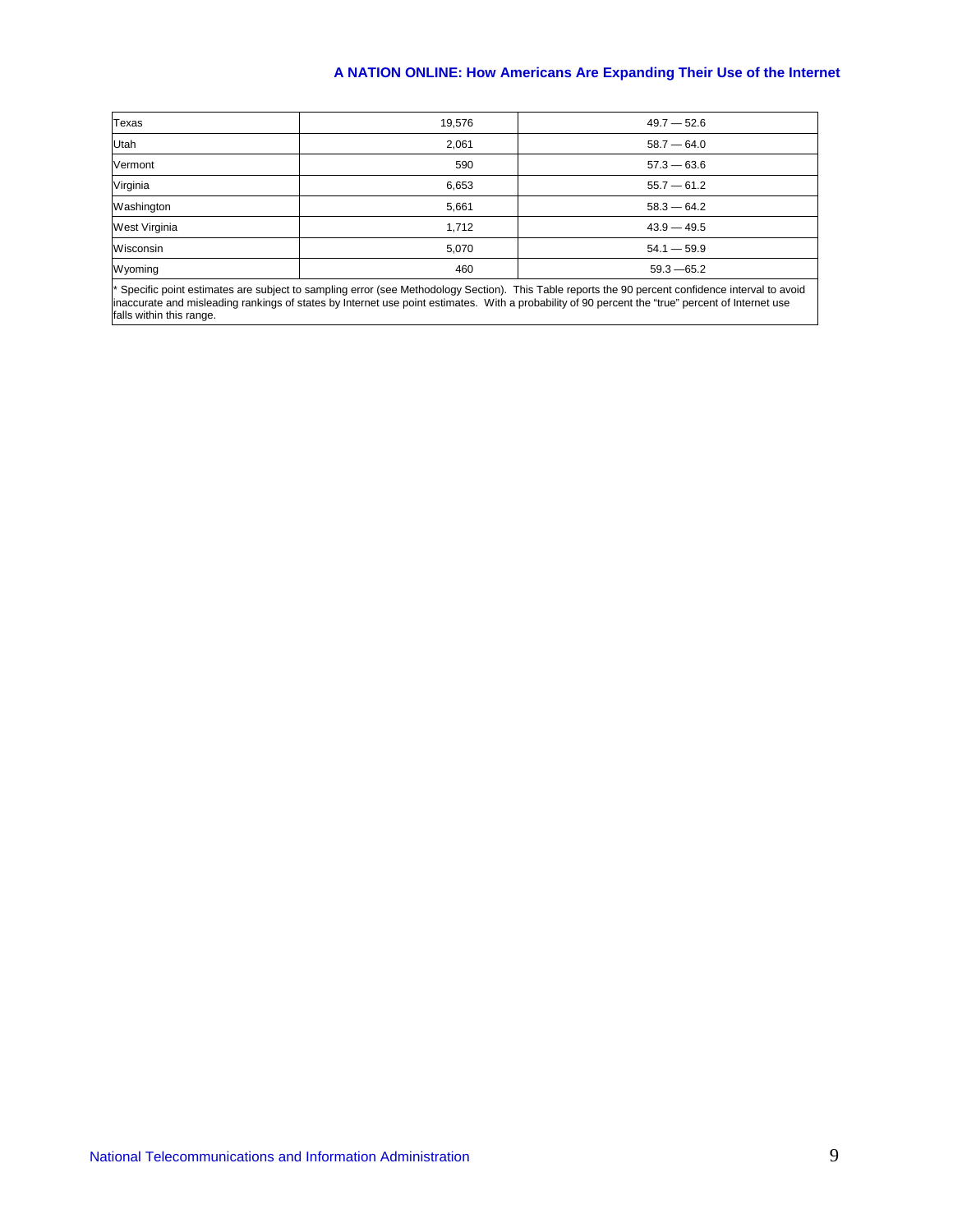### **CHAPTER 2: COMPUTER AND INTERNET USE**

<span id="page-15-0"></span>Increasingly, we are a nation online. Individuals continue to expand their use of computers and the Internet. As of September 2001, 174 million people or 65.6 percent of the U.S. population were computer users. One hundred forty three million people or 53.9 percent of the population used the Internet (Tables 2-1 and 2-2 and Figure 2-1).



**Figure 2-1: Internet Use From Any Location, Percent of Persons Age 3 +** 

*Source: NTIA and ESA, U.S. Department of Commerce, using U.S. Census Bureau Current Population Survey Supplements* 

Both computer and Internet use have increased substantially in the past few years. Since 1997 computer use has grown at a rate of 5.3 percent on an annualized basis.<sup>5</sup> Internet use has grown at a rate of 20 percent a year since 1998. In the 13 months before September 2001, over 26 million more people went online.

The demographic profile of computer and Internet users provided in this chapter reveals that growth in computer and Internet use is broadly based. In every income bracket, at every level of education, in every age group, for people of every race and among people of Hispanic origin, among both men and women, many more people use computers and the Internet now than did so in the recent past. Some people are still more likely to be Internet users than others. Individuals living in low-income households or having little education, still trail the national average. However, broad measures of

<sup>5</sup> Although the Current Population Survey Supplements (on which this report and reports in the *Falling Through the Net series* are based) have tracked computer penetration rates in the United States, they have done so on a *household* basis; *i.e.*, respondents have been asked to report whether there was a computer in the household. The 2001 survey, however, included questions on whether a person uses a computer. Because questions on individual computer use have not been asked since the October 1997 Current Population Survey Supplement, data on *computer use by individuals* are not available for 1998 and 2000.

The 1997 survey also used somewhat different phrasing for both the computer and Internet use questions. In 1997, respondents were asked about their use of "Internet and other online services" and their use of "personal or home computers, laptops, mini computers or mainframe computers." In 2001, respondents were asked about their use of the "Internet" and about their use of "personal computers and laptops." The computer use questions are roughly similar, although the 2001 data would likely be somewhat higher if respondents had been specifically instructed to include the use of "mini computers or mainframe computers" in their response. The Internet use question likely provides a correct order of magnitude for Internet use. The difference in the question's phrasing, however, makes the *comparison* of growth rates between 1997 and other years somewhat problematic. All growth rates are calculated beginning with the 1998 survey results.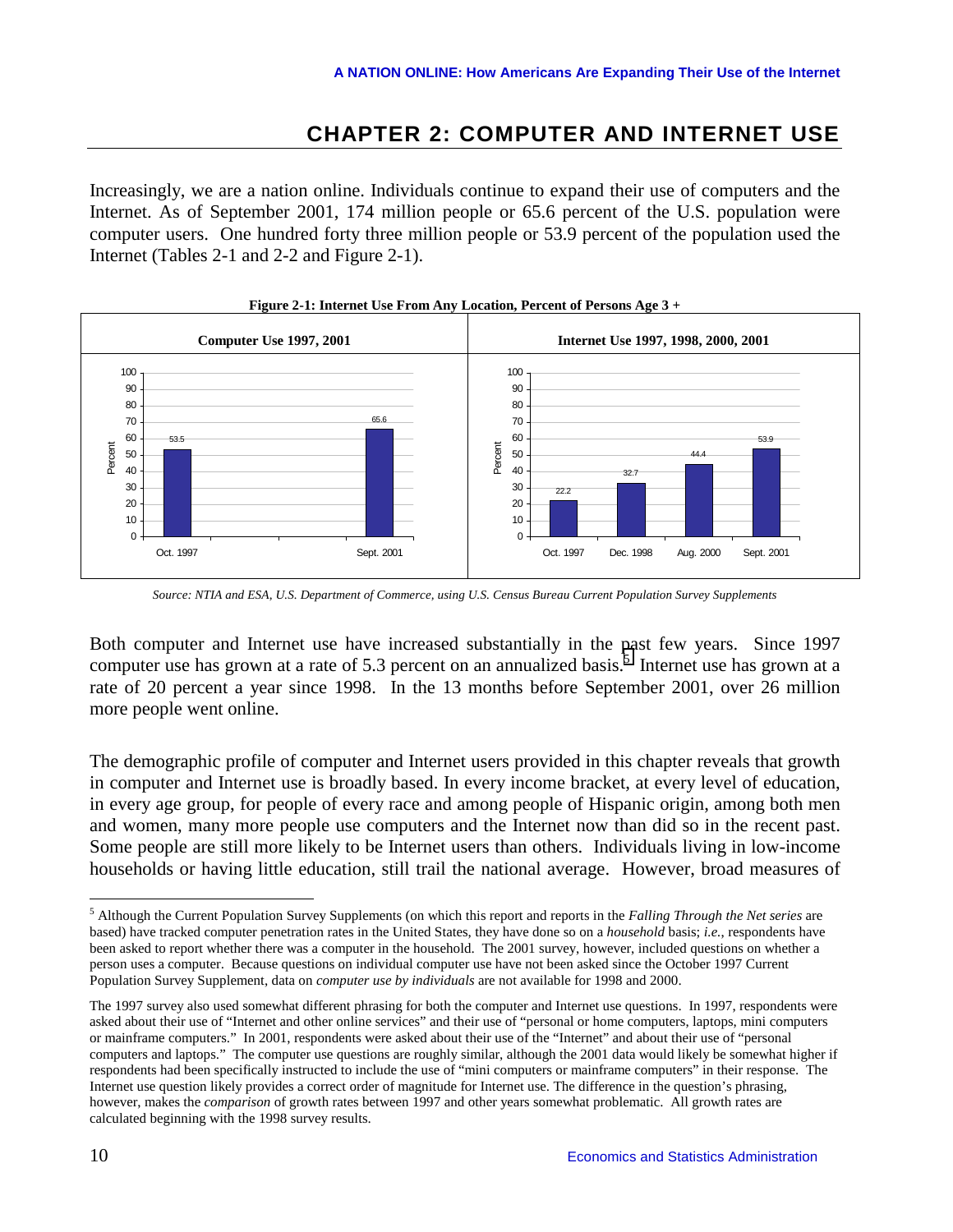<span id="page-16-0"></span>Internet use in the United States suggest that over time Internet use has become more equitable (See Chapter 9).

#### **Demographic Factors in Computer and Internet Use**

#### **Income**

 $\overline{a}$ 

Family income remains an indicator of whether a person uses a computer or the Internet. Individuals who live in high-income households are more likely to be computer and Internet users than those who live in low-income households. This relationship has held true in each successive survey of computer and Internet use.<sup>6</sup>

Nonetheless, both computer and Internet use have increased steadily across all income categories over time (Figure 2-2). While notable differences remain in Internet use across income categories, Internet use has grown considerably among people who live in lower income households. Among people living in the lowest income households (less than \$15,000 annually), Internet use had increased from 9.2 percent in October 1997 to 25.0 percent in September 2001.



**Figure 2-2: Computer and Internet Use From Any Location by Family Income,** 

*Source: NTIA and ESA, U.S. Department of Commerce, using U.S. Census Bureau Current Population Survey Supplements* 

 $6$  The individuals who were in a given income bracket in October 1997 are not necessarily the same people in that bracket in September 2001. The family income level of any household changes over time as the income earners make more or less money according to personal and economic circumstances. Thus, the composition of income brackets changes over time.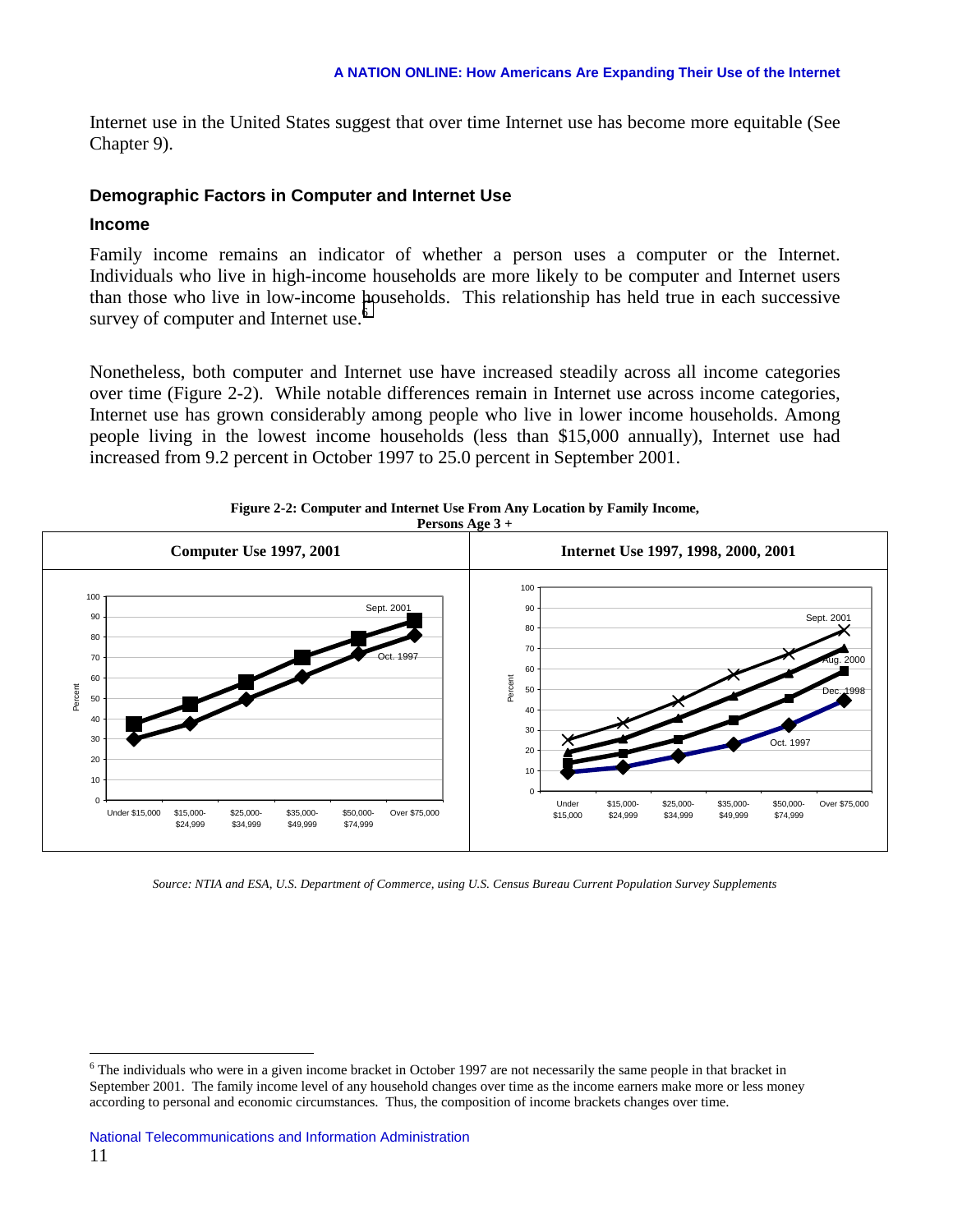Internet use is growing faster among people in lower family income brackets (Figure 2-3, Table 2- 3). Internet use among people who live in households where family income is less than \$15,000 grew at an annual rate of 25 percent between December 1998 and September 2001. Over the same period Internet use grew at an annual rate of 11 percent among people living in households where family income was \$75,000 or more.



**Figure 2-3: Growth in Internet Use by Family Income, Percent of Persons Age 3 + (Annual Rate) December 1998 to September 2001** 

*Source: NTIA and ESA, U.S. Department of Commerce, using U.S. Census Bureau Current Population Survey Supplements* 

Not only did the Internet use rate grow faster for those living in lower income households, but growth also accelerated between August 2000 and September 2001 relative to December 1998 to August 2000. For people living in households in the two lowest income brackets, the Internet use rate grew faster between August 2000 and September 2001 than between December 1998 and August 2000. This acceleration in the growth of Internet use did not occur among people living in higher income households (Table 2-3).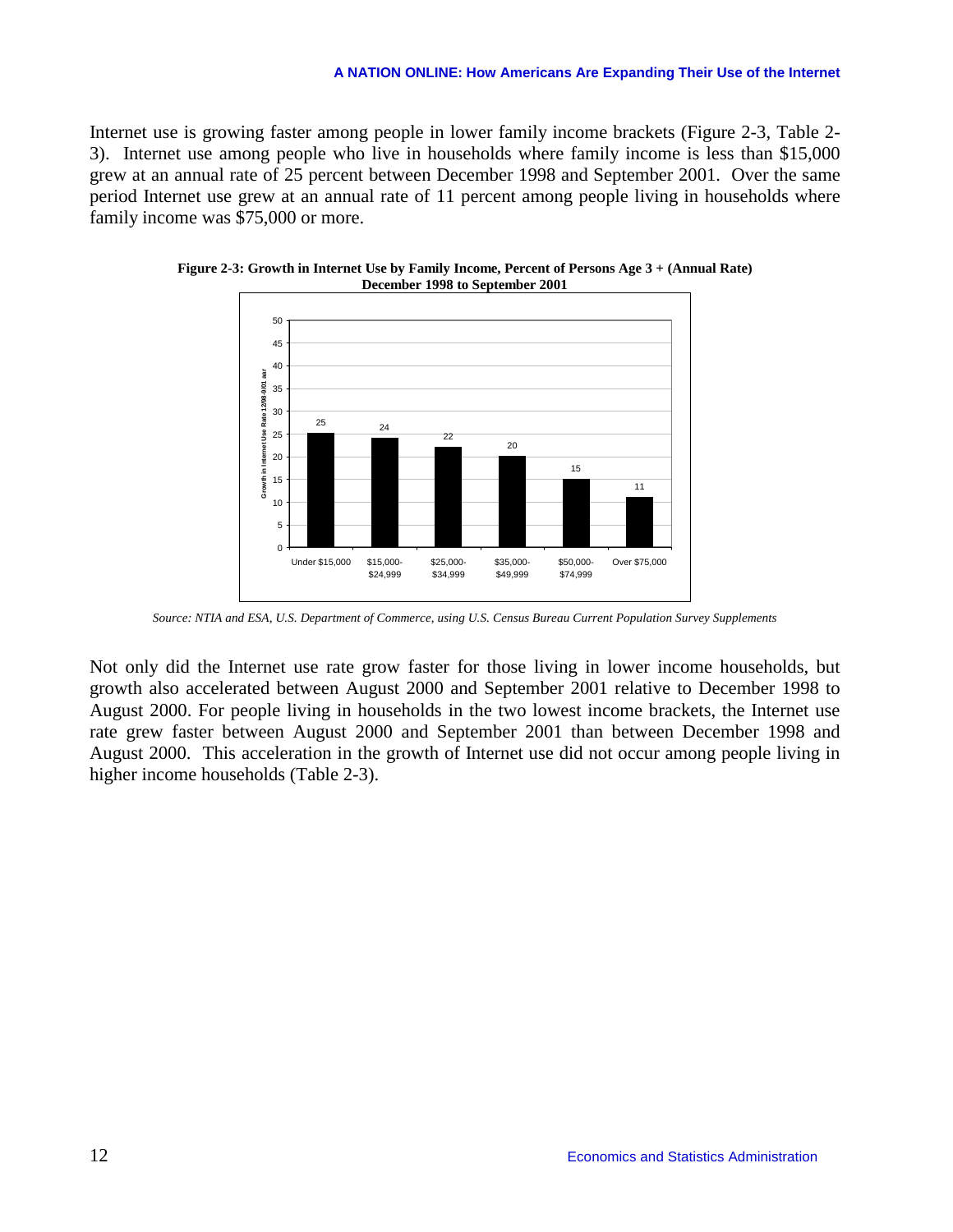#### <span id="page-18-0"></span>**Employment Status**

Both the employed and the not employed (either unemployed or not in the labor force) saw growth in computer and Internet use rates since 1997 (Figure 2-4).

People who are employed are more likely to be both computer and Internet users. In 2001, 73.2 percent of employed people (age 16 and older) were computer users and 65.4 percent were Internet users. In contrast, only 40.8 percent of people who were not employed were computer users and 36.9 were Internet users.



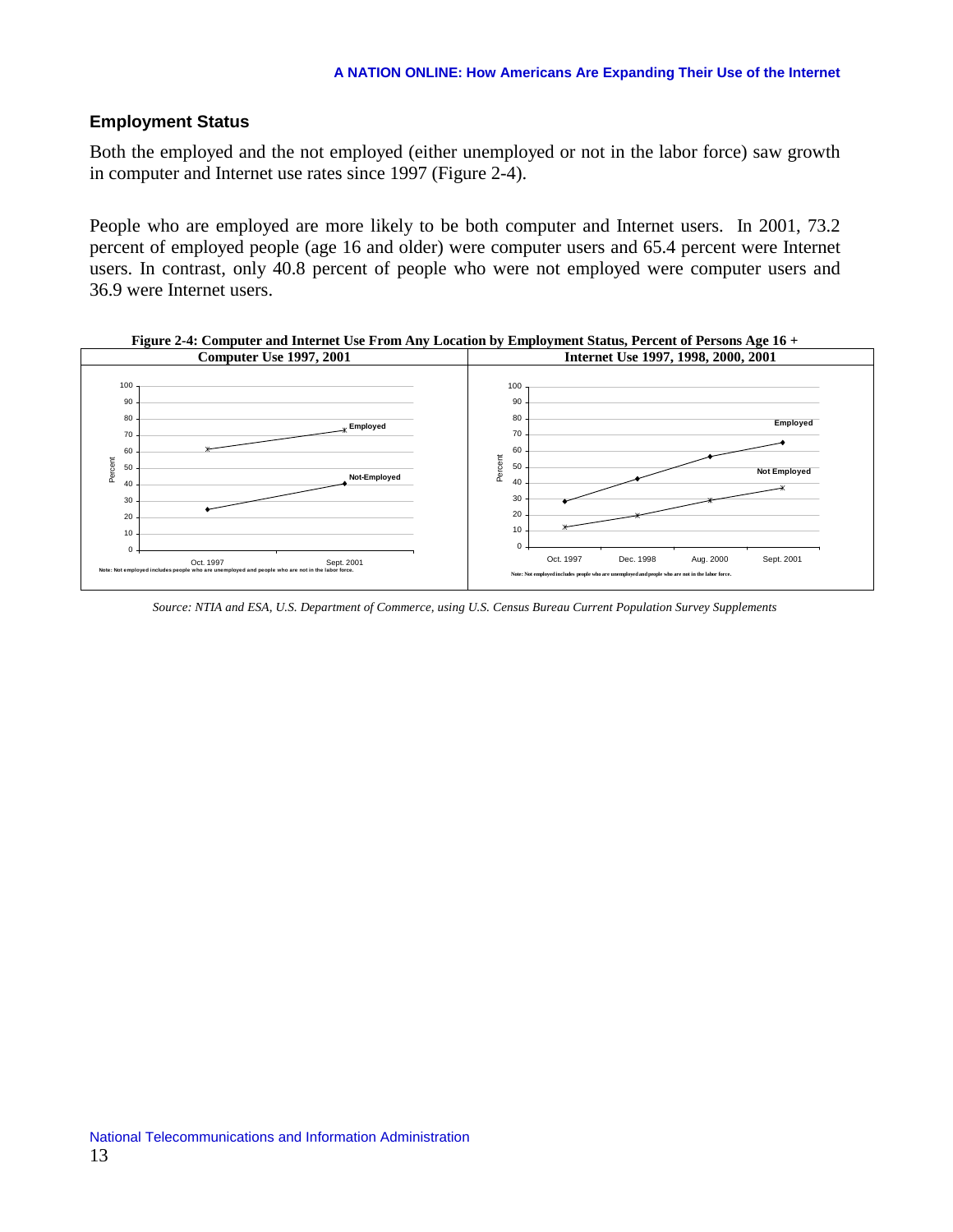#### <span id="page-19-0"></span>**Age**

Increases in computer and Internet use have occurred across the entire age distribution. Since December 1997, the entire age distribution has shifted upward with each new survey.

Computer and Internet use are strongly associated with the age of the individual. As Figure 2-5 shows, children and teenagers were the most likely to be computer users. Computer use is also relatively high—about 70 percent in 2001—among people in their prime workforce years (generally people in their 20s to their 50s). Those above this age range are less likely to be computer users. This pattern is consistent in both 1997 and 2001.

Rates of Internet use show a similar pattern that holds true for each year of data. Internet use rates climb steadily as age increases for children through young adults, level off at relatively high rates for people between ages 26 and 55, and then fall among people at higher ages.

**Figure 2-5: Computer and Internet Use at Any Location Age Distribution (3 year moving average), Percent of Persons Age 3 to 80** 



*Source: NTIA and ESA, U.S. Department of Commerce, using U.S. Census Bureau Current Population Survey Supplements* 

One would expect to see the current plateau for Internet use among those age 25 to 55 extend to older ages over time because the overall upward shift in the age distribution shown in Figure 2-5 is composed of two components. The first is an absolute increase in Internet use by people and the second is a cohort effect. The cohort effect describes the fact that the people who are in the 55 year-old age cohort in September 2001 are not the same people who were in this age group in earlier surveys. The 55 year olds of September 2001 were mostly 51 year olds when Census first asked about Internet use in October 1997. People who used the Internet when they were younger will likely continue to do so as they age.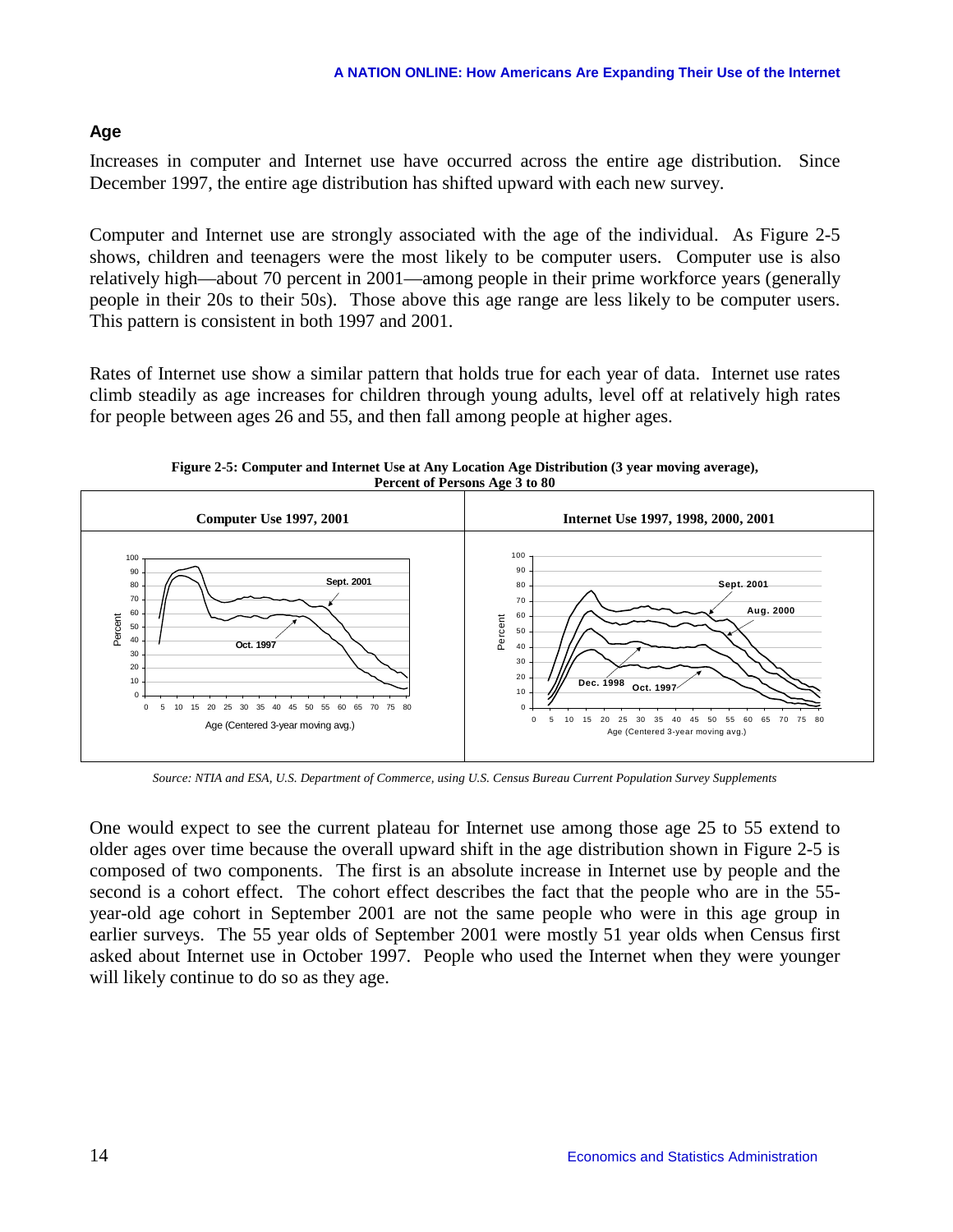#### <span id="page-20-0"></span>**Gender**

Males and females have had approximately equal rates of computer use since 1997. In 1997, males were more likely than females to be Internet users. Between October 1997 and August 2000, this difference disappeared. Since August 2000, males and females have had virtually identical rates of Internet use (Figure 2-6). In September 2001, the Internet use rate was 53.9 percent for males and 53.8 percent for females.

The annual growth rates from August 2000 to September 2001 were similar: 19 percent growth at an annual rate for males and 20 percent for females (Table 2-3).



**Figure 2-6: Computer and Internet Use Anywhere by Gender, Percent of Persons Age 3+** 

*Source: NTIA and ESA, U.S. Department of Commerce, using U.S. Census Bureau Current Population Survey Supplements*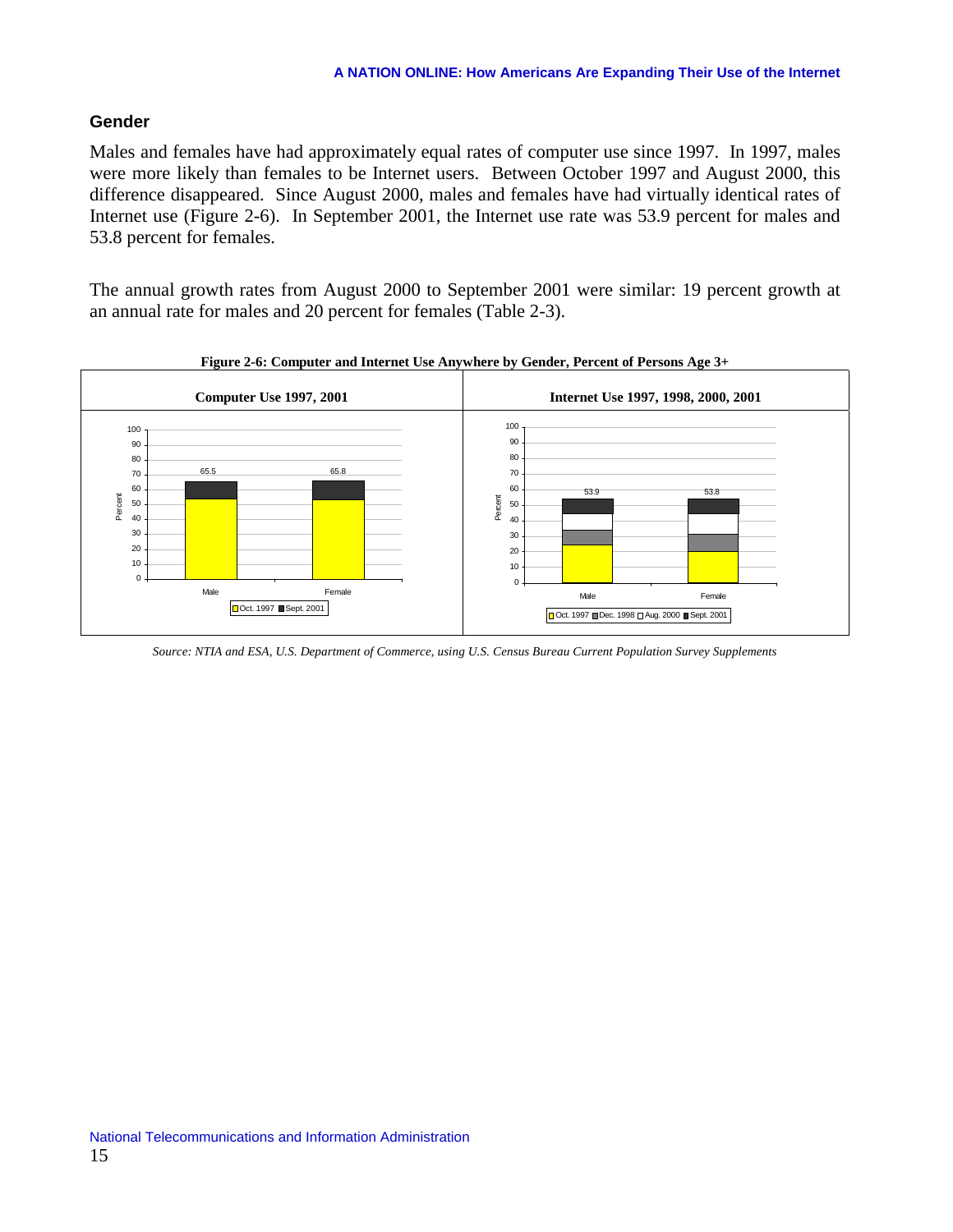Although the aggregate rates of use and growth by gender have equalized, there are still genderrelated differences in Internet use within various age groups (Figure 2-7). Women, from approximately age 20 to age 50, are more likely to be Internet users than men. From about age 60 and older, men have higher rates of Internet use than women.



**Figure 2-7: Computer and Internet Use Distribution by Age & Gender, Sept. 2001, Percent of Persons Age 3 to 80** 

*Source: NTIA and ESA, U.S. Department of Commerce, using U.S. Census Bureau Current Population Survey Supplements* 

Gender can also be considered in the context of household type.<sup>7</sup> In previous years people who lived in single parent households (where children under the age of 18 are present) headed by women were less likely to be Internet users. The Internet use rate among people living in female-headed single parent households grew dramatically between August 2000 and September 2001, and the differential between Internet use rates between people living in male and female single parent households has largely disappeared.

<sup>&</sup>lt;sup>7</sup> "Household. A household consists of all persons--related family members and all unrelated persons--who occupy a housing unit and have no other usual address. A house, an apartment, a group of rooms, or a single room is regarded as a housing unit when occupied or intended for occupancy as separate living quarters. A *householder* is the person (or one of the persons) in whose name the housing unit is owned or rented.

*Family*. A family is defined as a group of two or more persons residing together who are related by birth, marriage, or adoption; all such persons are considered as members of one family. Families are classified either as married-couple families or as families maintained by women or men without spouses. A family maintained by a woman or a man is one in which the householder is either single, widowed, divorced, or married, spouse absent." *Current Population Survey Concepts*, (http://www.bls.census.gov/cps/bconcept.htm).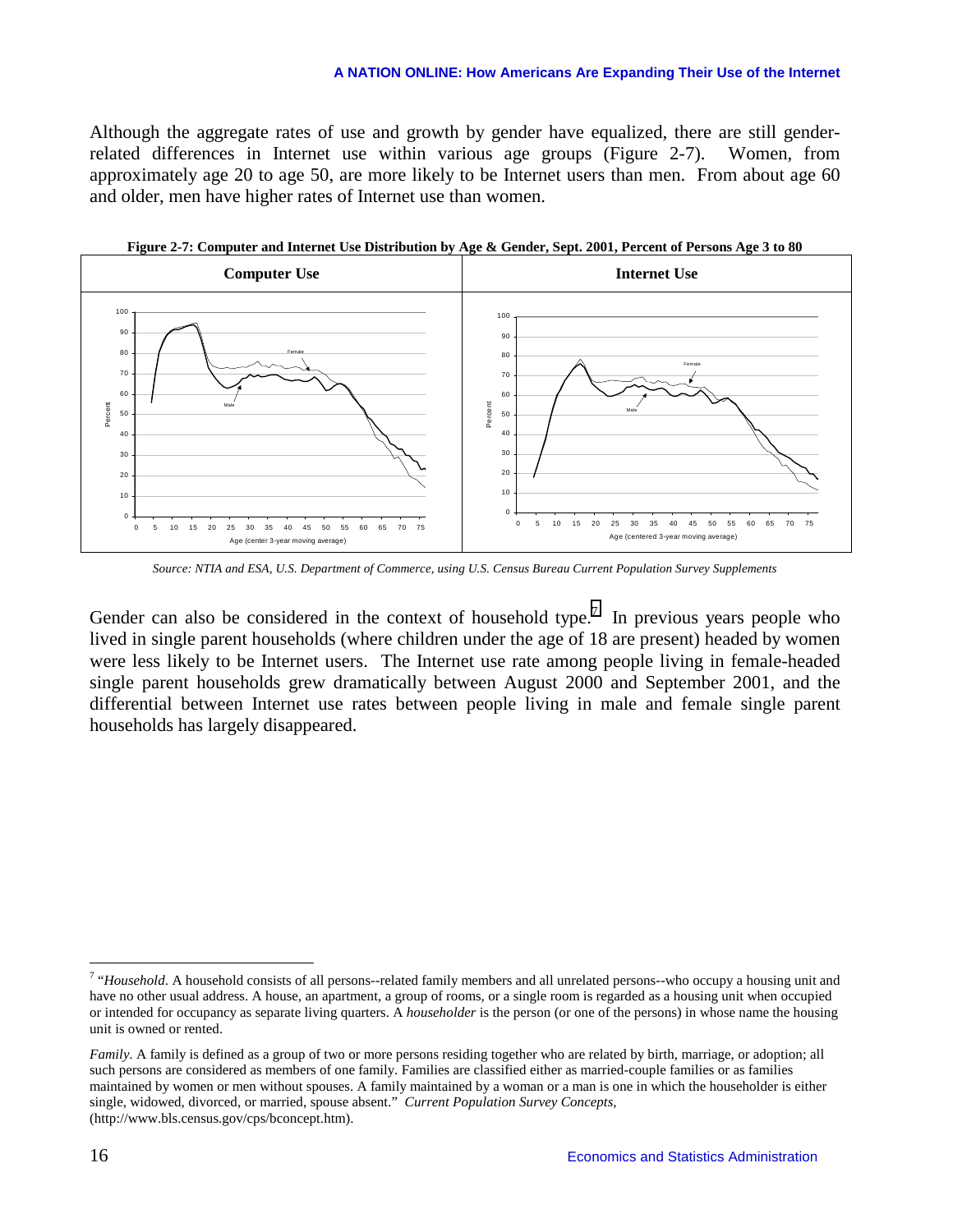<span id="page-22-0"></span>However, as Figure 2-8 shows, people who live in households headed by married couples (where children under the age of 18 are present) are more likely than people who live in other household types to be both computer and Internet users.



**Figure 2-8: Computer and Internet Use Anywhere by Type of Household, Persons Age 3 +** 

#### **Educational Attainment**

 $\overline{a}$ 

Educational attainment also factors into computer and Internet use. The higher a person's level of education, the more likely he or she will be a computer or Internet user.

As shown in Figure 2-9, adults (age 25 and above) with education beyond college were the most likely to be both computer and Internet users each year of the survey.<sup>8</sup> Those with Bachelor's degrees trailed close behind. At the opposite end of the spectrum are those adults whose highest level of education is less than high school. In September 2001, the computer use rate for the latter was 17.0 percent and the Internet use rate was 12.8.

Internet use has grown rapidly among those with lower levels of educational attainment. Internet use for adults with a Bachelor's degree and adults with and education level beyond a Bachelor's degree grew at annual rates of 13 and 9 percent, respectively from December 1998 to September 2001. Internet use among those with only a high school diploma grew at an annual rate of 30 percent over the same period (Table 2-3).

*Source: NTIA and ESA, U.S. Department of Commerce, using U.S. Census Bureau Current Population Survey Supplements* 

<sup>&</sup>lt;sup>8</sup> Educational attainment is shown for people age 25 and older to reduce the likelihood that the individual is still in school.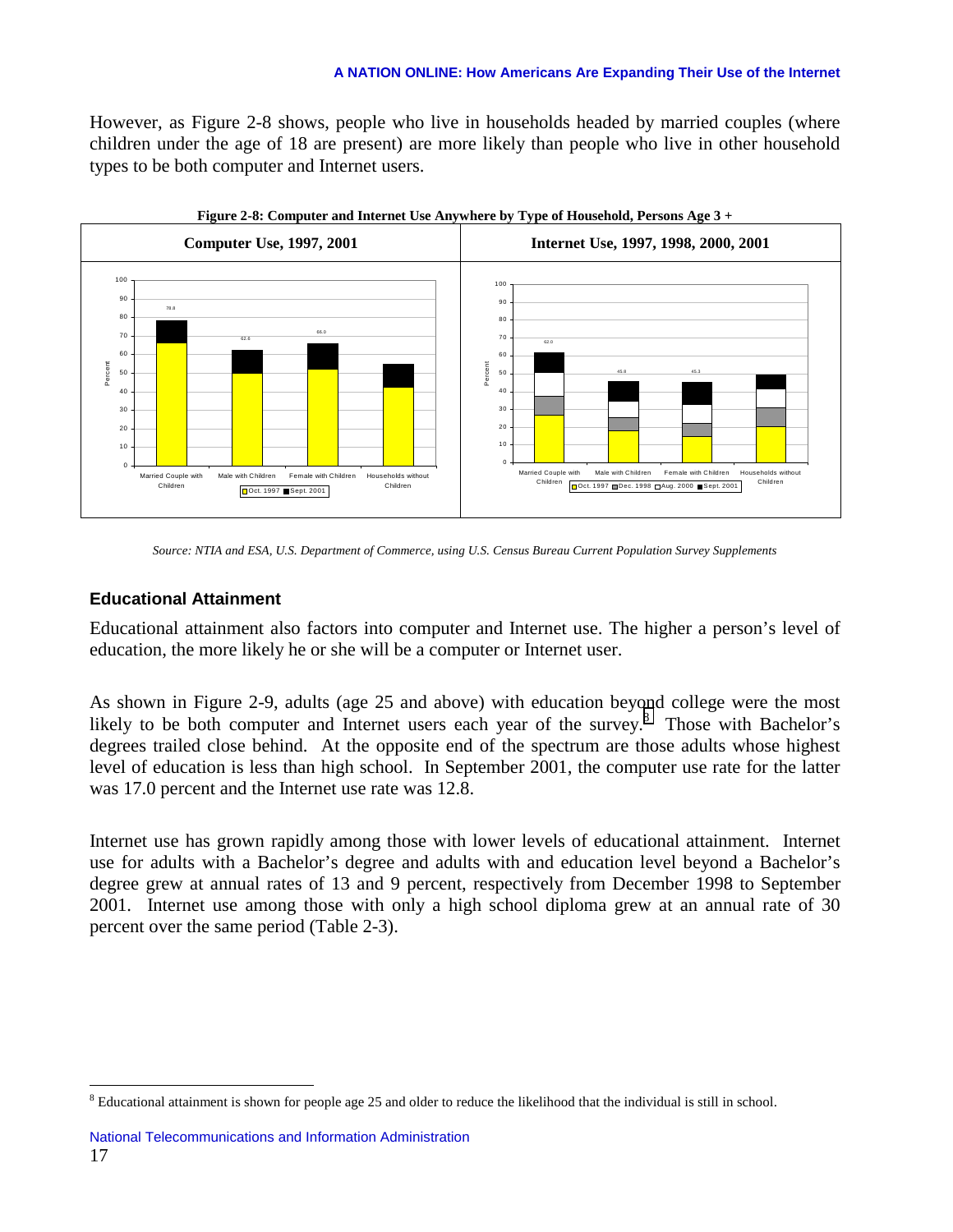

**Figure 2-9: Internet Use Anywhere by Educational Attainment, Percent of Persons Age 25 +** 

*Source: NTIA and ESA, U.S. Department of Commerce, using U.S. Census Bureau Current Population Survey Supplements*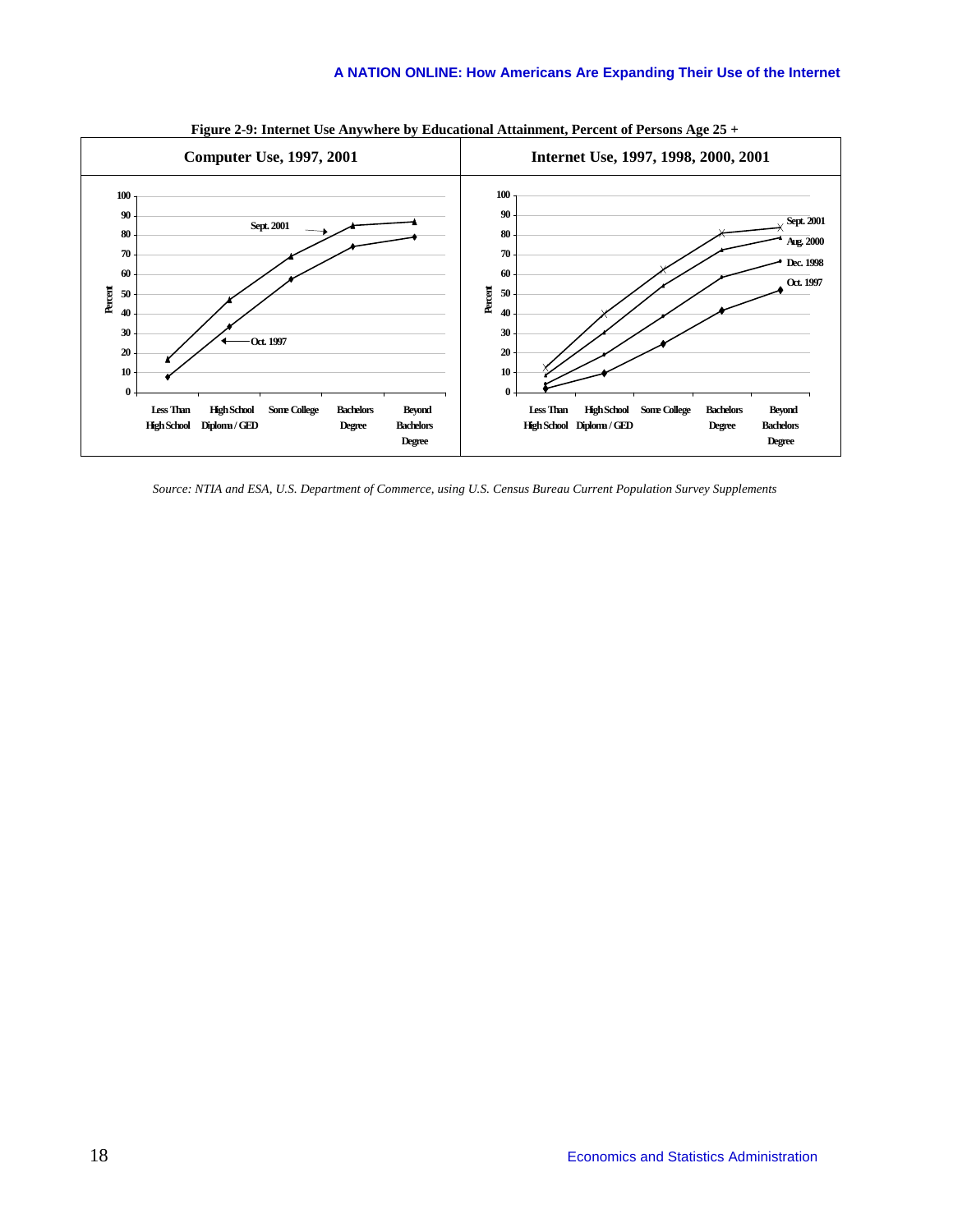#### **Box 2-1: Interrelated Demographic Factors**

Descriptive statistics, such as those in this chapter, are not sufficient to determine why a certain group of individuals has higher or lower rates of computer and Internet use. One of the reasons is that demographic characteristics are often interrelated.

An individual's occupation (which is discussed in Chapter 6) is often associated with a certain level of education. People with higher incomes often have higher levels of education. Thus, the statistics describing how people living in low income households, or who have low levels of education, or a given occupation are less likely to be Internet users may be capturing a more complicated interaction between the demographic characteristics. For example, income and education are strongly correlated. Thus, the relationship between Internet use and educational attainment could simply reflect the fact that people with higher levels of education tend to have higher incomes.

On closer examination, however, we find that income and education have independent effects on Internet use. Figure 2-10 shows the Internet use rates for each of six income categories broken into four levels of educational attainment. Thus, the entire population 25 years of age or more is assigned to one of 24 income/education categories. As Figure 2-10 shows, people who have lower levels of education but live in households with a high family incomes are less likely to be Internet users than those who have high levels of education and live in households with low family income.





*Source: NTIA and ESA, U.S. Department of Commerce, using U.S. Census Bureau Current Population Survey Supplements* 

Both higher income and more education are themselves correlated with occupations that tend to have greater Internet use at work. As Chapter 6 demonstrates, a person's use at work has an important relationship to whether the Internet is at home, independent of income.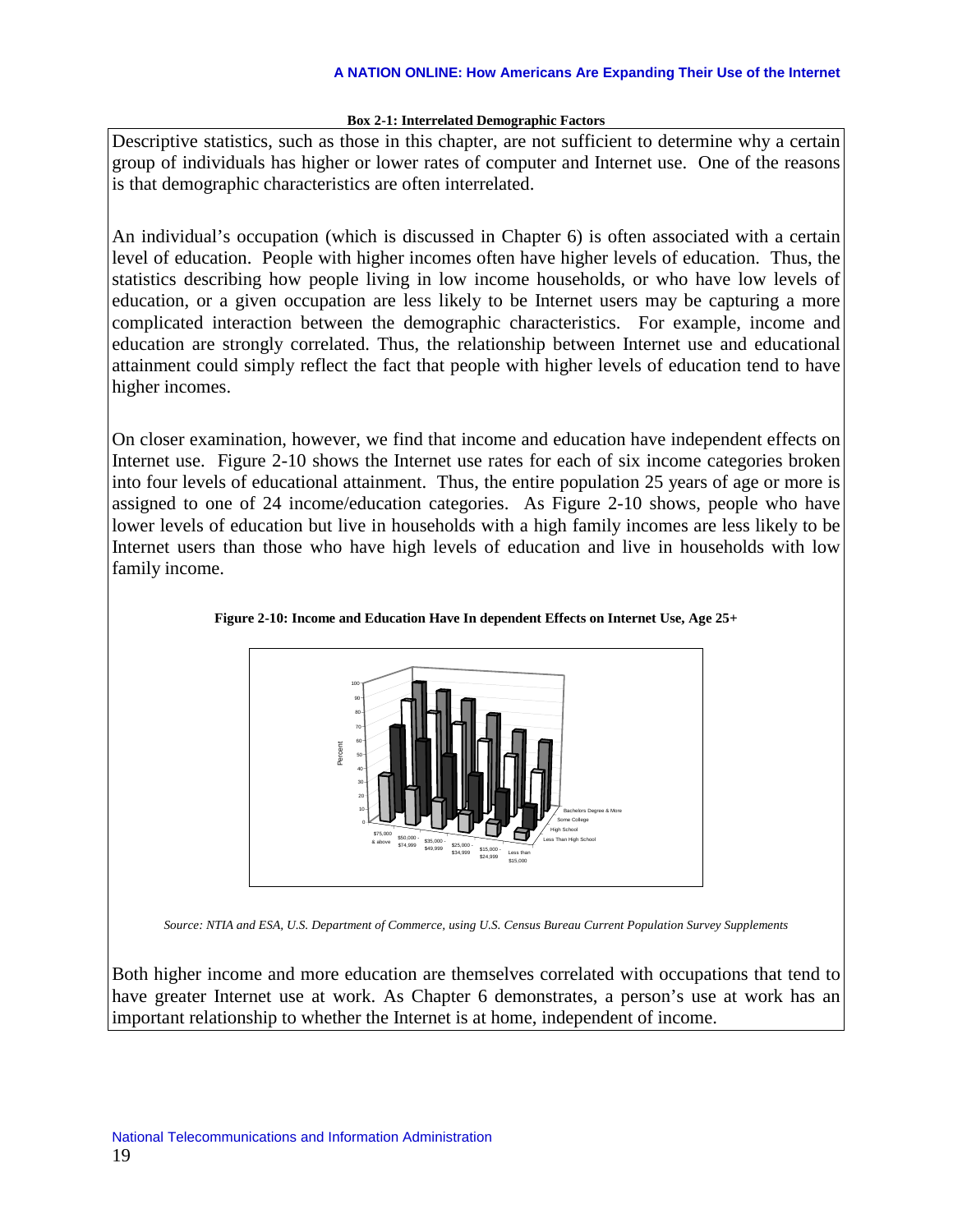#### <span id="page-25-0"></span>**Urban or Rural Location of the Household**

In September 2001, people living in each urban/rural category—non-central city urban, central city urban, and rural—had higher rates of Internet use than in previous years<sup>9</sup> (Figure 2-11).



**Figure 2-11: Internet Use Anywhere by Geographic Location of Household, Percent of Persons Age 3+** 

*Source: NTIA and ESA, U.S. Department of Commerce, using U.S. Census Bureau Current Population Survey Supplements* 

Over the 1998 to 2001 period, growth in Internet use among people living in rural households has been particularly strong (24 percent at an average annual rate). Use of the Internet by people in rural households now approaches the national average (Table 2-3). Internet use among people living in central city urban households has also grown, although not as rapidly (19 percent at an average annual rate). Internet use among people who live in non-central city urban households has grown at a slightly slower rate (18 percent at an average annual rate). Even with the slowest growth rate, however, people living in non-central city urban households used the Internet at a rate greater than the other two geographic categories in September 2001.

 $9$  The "urban" category includes those areas classified as being urbanized (having a population density of at least 1,000 persons per square mile and a total population of at least 50,000) as well as cities, villages, boroughs (except in Alaska and New York), towns (except in the six New England states, New York, and Wisconsin), and other designated census areas having 2,500 or more persons. A "central city" is the largest city within a "metropolitan" area, as defined by the Census Bureau. Additional cities within the metropolitan area can also be classified as central cities if they meet certain employment, population, and employment/residence ratio requirements. "Urban, not central city" equals the "urban" category less the "central city" category. All areas not classified by the Census Bureau as urban are defined as rural and generally include communities of less than 2,500 persons.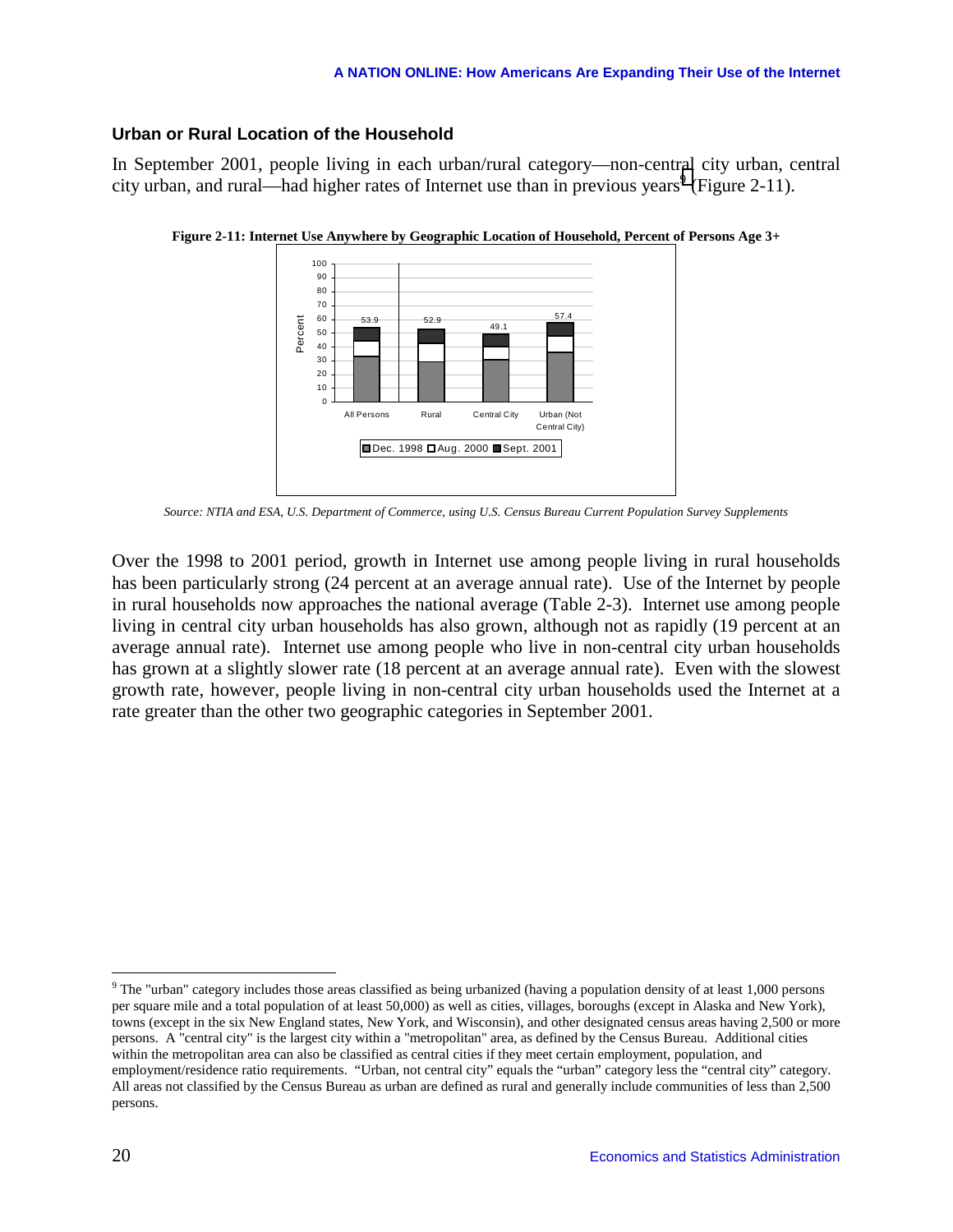#### <span id="page-26-0"></span>**Race / Hispanic Origin**

Since 1997, rates of computer and Internet use by individuals have increased for each broad race/Hispanic origin category.<sup>10</sup>

Differences in computer and Internet use across these broad race and Hispanic origin categories persist. In each survey, Whites and Asian American and Pacific Islanders have had higher rates of both computer and Internet use than Blacks and Hispanics<sup>11</sup> (Figure 2-12, Table 2-2). In September 2001, the computer use rates were highest for Asian American and Pacific Islanders (71.2 percent) and Whites (70.0 percent). Among Blacks, 55.7 percent were computer users. Almost half of Hispanics (48.8 percent) were computer users. During the same year, Internet use among Whites and Asian American and Pacific Islanders hovered around 60 percent, while Internet use rates for Blacks (39.8 percent) and Hispanics (31.6 percent) trailed behind.

On the other hand, Internet use has increased across all race and groups and growth in Internet use rates was faster for Blacks and Hispanics than for Whites and Asian American and Pacific Islanders (Table 2-3). From December 1998 to September 2001, Internet use among Blacks grew at an annual rate of 31 percent. Internet use among Hispanics grew at an annual rate of 26 percent. Internet use continued to grow among Asian American and Pacific Islanders (21 percent), and Whites (19 percent), although not so rapidly as for Blacks and Hispanics. Although not so dramatic, Blacks and Hispanics also have had somewhat faster growth in computer use than Whites and Asian American and Pacific Islanders (Table 2-1).

Growth in Internet use rates for Blacks and Hispanics also accelerated in the 2000 to 2001 period. Between August 2000 and September 2001, growth in Hispanic Internet use increased to 30 percent from the 24 percent annual rate of growth from December 1998 to August 2000. Growth in Internet use among Blacks increased to a 33 percent annual rate between August 2000 and September 2001, from the 30 percent annual rate of growth between December 1998 and August 2000. Growth rates among Whites and Asian American and Pacific Islanders were comparable during both periods.

 $10$  The Current Population Survey is designed primarily to measure accurately national employment on a monthly basis. The survey design is such that measures for certain sub-populations are also accurate. However, this is not the case for all subpopulations. Although the survey includes questions to identify the race/Hispanic category "American Indian Alaska Native," the survey design is such that data for this sub-population is unreliable. This category is therefore not reported in this analysis.

<sup>&</sup>lt;sup>11</sup> Persons categorized as Hispanic are those who indicated that their origin was Mexican-American, Chicano, Mexican, Puerto Rican, Cuban, Central or South American, or other Hispanic. People of Hispanic origins can be of any race. People who have indicated that they are of Hispanic origin are grouped as Hispanic and excluded from the race categories. Thus, "Whites" should be read as "Whites, non-Hispanic" and "Blacks" should be read as "Blacks, non-Hispanic."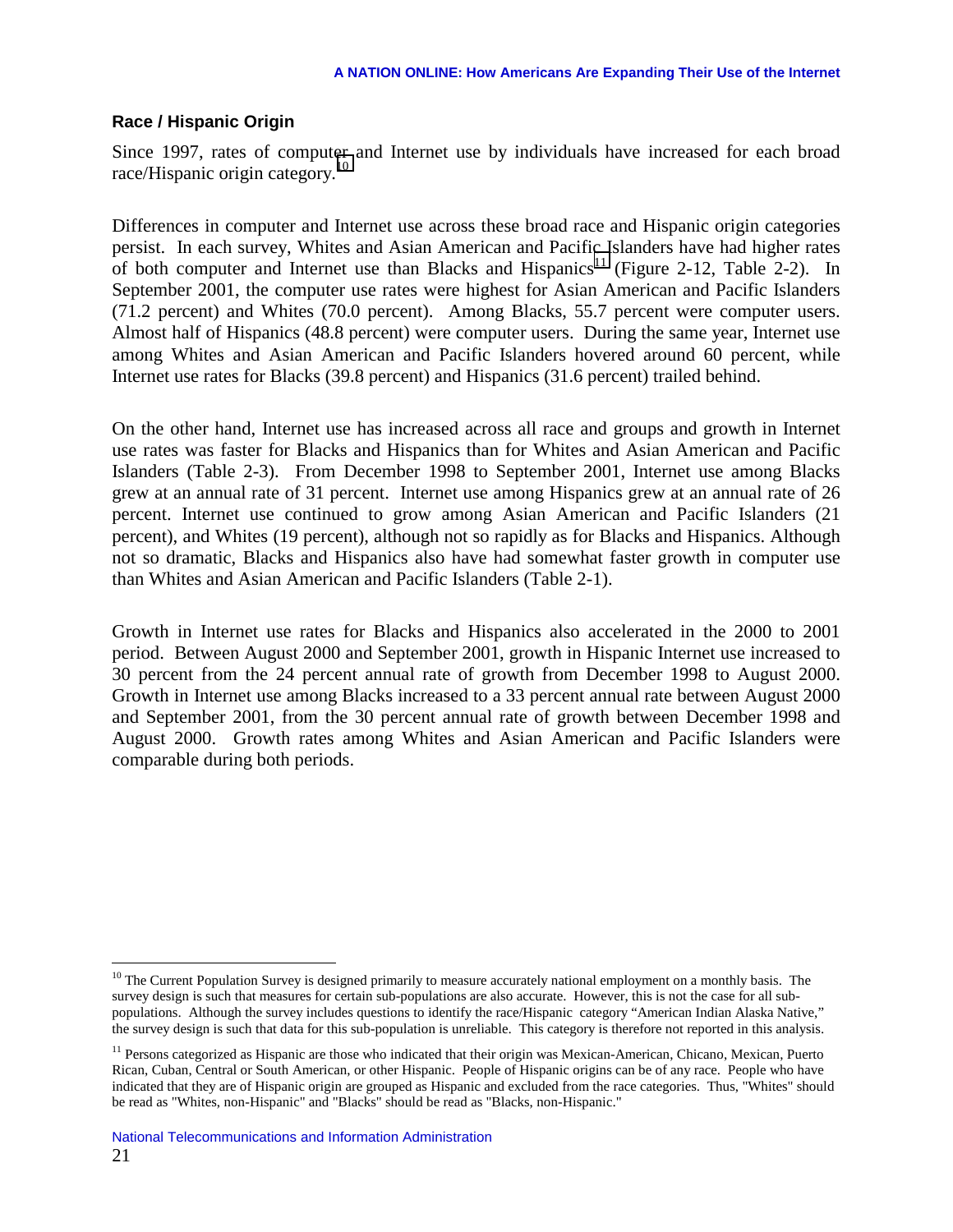

**Figure 2-12: Internet Use Anywhere by Race/Hispanic Origin, Percent of Persons Age 3 +** 

*Source: NTIA and ESA, U.S. Department of Commerce, using U.S. Census Bureau Current Population Survey Supplements* 

The race and ethnic origin categories used in this analysis are broad aggregations of what can be very disparate sub-groups. Individual sub-groups may have higher or lower levels of Internet use than the aggregate. Box 2-2 provides an example of a sub-group of the Hispanic population (those not speaking English in the home) that has much lower levels of Internet use than the aggregate Hispanic population. It is likely that each broad category has sub-groups with rates of computer and Internet use that differ dramatically from the aggregate.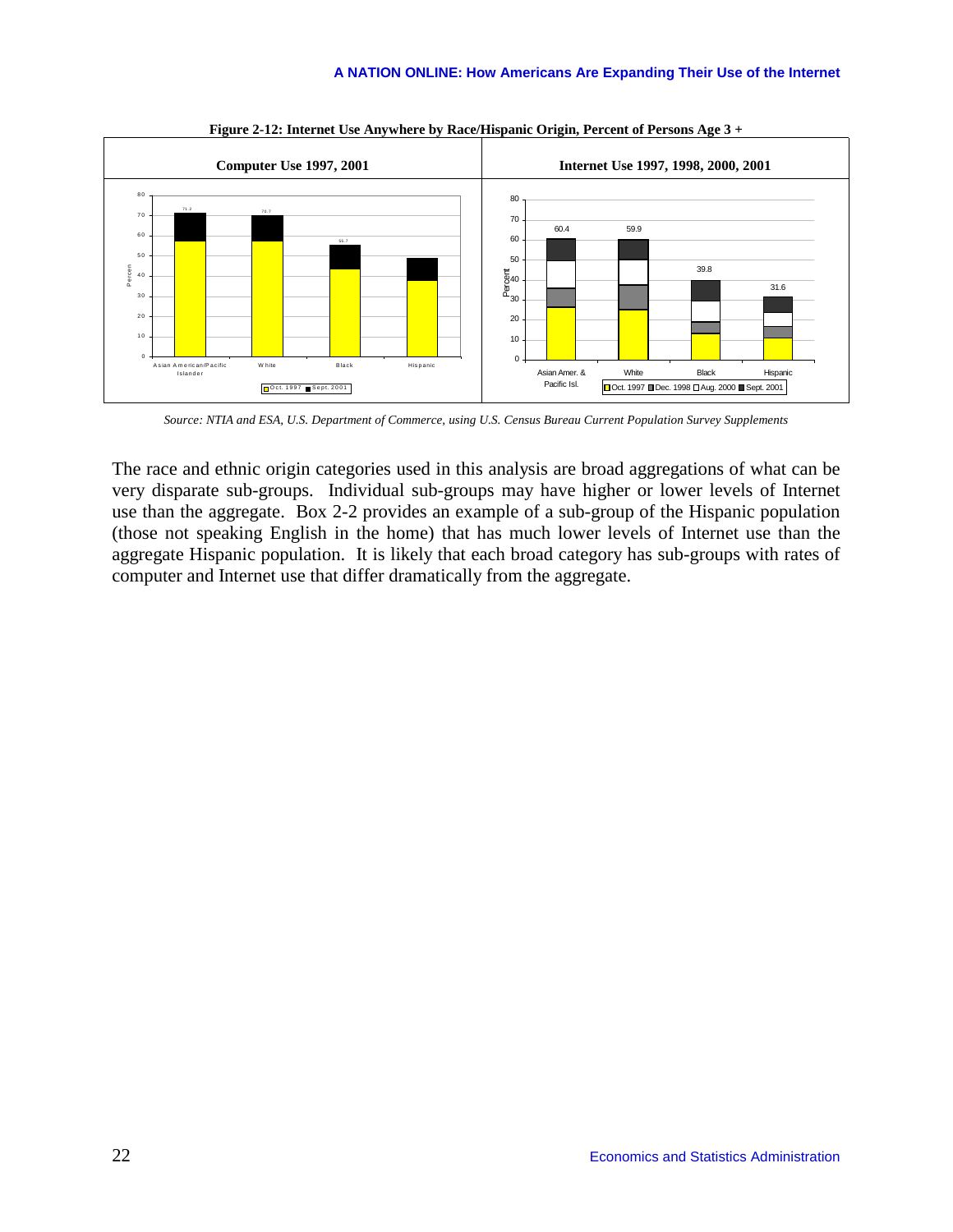#### **Box 2-2: Example of Differential Internet Use in a Race/Hispanic Origin Sub-Group**

Internet use among Hispanics differs considerably depending on whether Spanish is the only language spoken in the household, which is the case for about one in nine of Hispanic households.<sup>12</sup> In September 2001, 14.1 percent of Hispanics who lived in households where Spanish was the only language spoken used the Internet. In contrast, 37.6 percent of Hispanics who lived in households where Spanish was not the only language spoken used the Internet.

The forces influencing Internet use for these two sub-groups of the Hispanic category are not necessarily clear-cut. One could point to metrics that suggest a predominance of English language sites on the Internet. The Organization for Economic Cooperation and Development, for example, reports that more than 94 percent of links to pages on secure servers were in English in July 2000.<sup>13</sup> Yet, this metric reflects only one use of the Internet—commerce—and provides no information on how much of other Internet traffic (e-mail and other online communications) is English only.

Furthermore, there can be considerable demographic differences among sub-groups. For example, individuals living in Spanish language-only households are more likely to have lower family incomes than those who live in non-Spanish language-only households. The income distribution of individuals living in Spanish language-only households is in fact strikingly different from that for other Hispanics and from the overall income distribution (Figure 2-14). Levels of educational attainment for individuals living in the Spanish-only households also differ from non-Spanish only Hispanic households and other households.





 $12$  The Current Population Survey asks the question "Is Spanish the only language spoken by all members of the household who are 15 years of age or older?" Although this phrasing is restrictive, because it excludes households where Spanish may be the predominant rather than the exclusive language spoken in a household, the results suggest ways in which the aggregate results for people claiming membership in the "Hispanic" ethnic category mask a variety of experiences in using the Internet.

<sup>13</sup> Organization for Economic Cooperation and Development, *Understanding the Digital Divide*, 2001. p.23. (www.oecd.org/dsti/sti/prod/digital\_divide.pdf)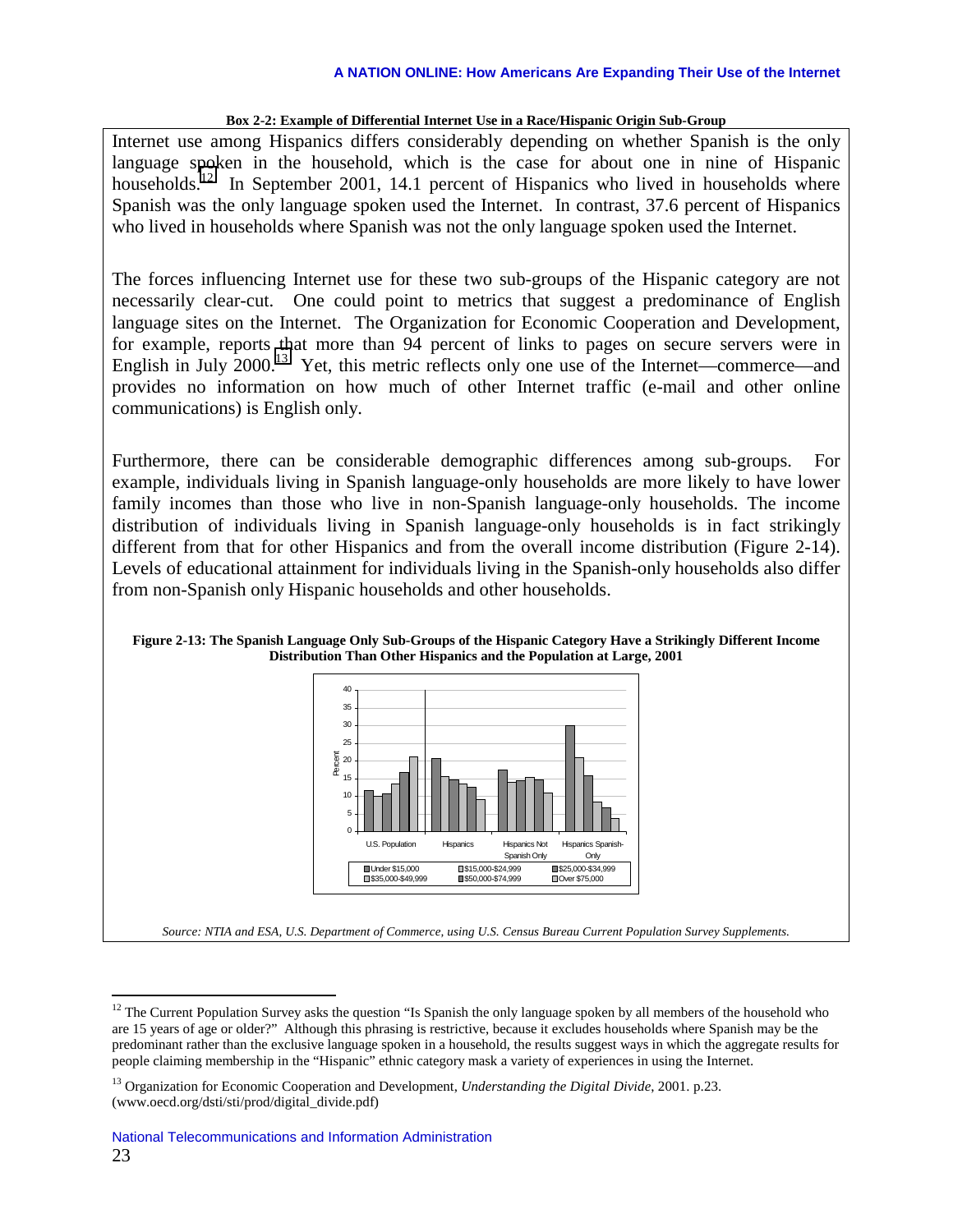|                                                           | Oct. 1997                               |                             | Sept. 2001                              |                             | <b>People Who</b> | <b>Percent of</b><br><b>Are Computer</b><br><b>Users</b> | Growth in Use<br>Rate<br>(annual rate) |  |
|-----------------------------------------------------------|-----------------------------------------|-----------------------------|-----------------------------------------|-----------------------------|-------------------|----------------------------------------------------------|----------------------------------------|--|
|                                                           | Computer<br><b>Users</b><br>(thousands) | <b>Total</b><br>(thousands) | Computer<br><b>Users</b><br>(thousands) | <b>Total</b><br>(thousands) | Oct.<br>1997      | Sept.<br>2001                                            | Oct. 1997 to<br>Sept. 2001             |  |
| <b>Total Population</b>                                   | 136,900                                 | 255,689                     | 174,051                                 | 265,180                     | 53.5              | 65.6                                                     | 5.3                                    |  |
| Gender                                                    |                                         |                             |                                         |                             |                   |                                                          |                                        |  |
| Male                                                      | 66,978                                  | 124,590                     | 84,539                                  | 129,152                     | 53.8              | 65.5                                                     | 5.2                                    |  |
| Female                                                    | 69,921                                  | 131,099                     | 89,512                                  | 136,028                     | 53.3              | 65.8                                                     | 5.5                                    |  |
| Race/ Origin                                              |                                         |                             |                                         |                             |                   |                                                          |                                        |  |
| White                                                     | 105,957                                 | 184,295                     | 130,848                                 | 186,793                     | 57.5              | 70.0                                                     | 5.2                                    |  |
| <b>Black</b>                                              | 13,854                                  | 31,786                      | 18,544                                  | 33,305                      | 43.6              | 55.7                                                     | 6.5                                    |  |
| Asian Amer. & Pac. Isl.                                   | 5,306                                   | 9,225                       | 7,600                                   | 10,674                      | 57.5              | 71.2                                                     | 5.6                                    |  |
| Hispanic                                                  | 10,729                                  | 28,233                      | 15,690                                  | 32,146                      | 38.0              | 48.8                                                     | 6.6                                    |  |
| <b>Employment Status</b>                                  |                                         |                             |                                         |                             |                   |                                                          |                                        |  |
| Employed <sup>a</sup>                                     | 80,687                                  | 130,857                     | 98,819                                  | 135,089                     | 61.7              | 73.2                                                     | 4.5                                    |  |
| Not Employed <sup>a, b</sup>                              | 18,074                                  | 72,911                      | 31,487                                  | 77,268                      | 24.8              | 40.8                                                     | 13.5                                   |  |
| <b>Family Income</b>                                      |                                         |                             |                                         |                             |                   |                                                          |                                        |  |
| Less than \$15,000                                        | 13,182                                  | 44,284                      | 11,681                                  | 31,354                      | 29.8              | 37.3                                                     | 5.9                                    |  |
| \$15,000 - \$24,999                                       | 12,115                                  | 32,423                      | 12,464                                  | 26,649                      | 37.4              | 46.8                                                     | 5.9                                    |  |
| \$25,000 - \$34,999                                       | 16,360                                  | 33,178                      | 16,495                                  | 28,571                      | 49.3              | 57.7                                                     | 4.1                                    |  |
| \$35,000 - \$49,999                                       | 23,440                                  | 38,776                      | 25,233                                  | 36,044                      | 60.4              | 70.0                                                     | 3.8                                    |  |
| \$50,000 - \$74,999                                       | 30,043                                  | 41,910                      | 35,465                                  | 44,692                      | 71.7              | 79.4                                                     | 2.6                                    |  |
| \$75,000 & above                                          | 29,542                                  | 36,572                      | 49,672                                  | 56,446                      | 80.8              | 88.0                                                     | 2.2                                    |  |
| <b>Educational Attainment</b>                             |                                         |                             |                                         |                             |                   |                                                          |                                        |  |
| Less Than High School <sup>c</sup>                        | 2,331                                   | 29,114                      | 4,672                                   | 27,484                      | 7.9               | 17.0                                                     | 21.5                                   |  |
| High School Diploma / GED <sup>c</sup>                    | 19,256                                  | 57,487                      | 27,118                                  | 57,386                      | 33.5              | 47.3                                                     | 9.2                                    |  |
| Some College <sup>c</sup>                                 | 24,595                                  | 42,544                      | 31,551                                  | 45,420                      | 57.8              | 69.5                                                     | 4.8                                    |  |
| Bachelors Degree <sup>c</sup>                             | 20.640                                  | 27,795                      | 25,965                                  | 30,588                      | 74.3              | 84.9                                                     | 3.5                                    |  |
| Beyond Bachelors Degree <sup>c</sup>                      | 10,970                                  | 13,863                      | 14,151                                  | 16,283                      | 79.1              | 86.9                                                     | 2.4                                    |  |
| <b>Age Group</b>                                          |                                         |                             |                                         |                             |                   |                                                          |                                        |  |
| Age $3-8$                                                 | 14,412                                  | 24,445                      | 16,877                                  | 23,763                      | 59.0              | 71.0                                                     | 4.9                                    |  |
| Age 9 - 17                                                | 30,188                                  | 35,469                      | 34,356                                  | 37,118                      | 85.1              | 92.6                                                     | $2.2\,$                                |  |
| Age $18 - 24$                                             | 14,528                                  | 24,973                      | 19,361                                  | 27,137                      | 58.2              | 71.3                                                     | 5.3                                    |  |
| Age $25 - 49$                                             | 58,745                                  | 101,853                     | 71,491                                  | 101,890                     | 57.7              | 70.2                                                     | 5.1                                    |  |
| Male                                                      | 27,577                                  | 50,177                      | 33,647                                  | 50,020                      | 55.0              | 67.3                                                     | 5.3                                    |  |
| Female                                                    | 31,168                                  | 51,676                      | 37,844                                  | 51,871                      | 60.3              | 73.0                                                     | 5.0                                    |  |
| Age $50 +$                                                | 19,026                                  | 68,949                      | 31,965                                  | 75,272                      | 27.6              | 42.5                                                     | 11.6                                   |  |
| Male                                                      | 9,654                                   | 31,252                      | 15,547                                  | 34,438                      | 30.9              | 45.1                                                     | 10.2                                   |  |
| Female                                                    | 9,372                                   | 37,697                      | 16,418                                  | 40,834                      | 24.9              | 40.2                                                     | 13.1                                   |  |
| Household Type In Which the Individual Lives <sup>d</sup> |                                         |                             |                                         |                             |                   |                                                          |                                        |  |
| Married Couple w/Children <18<br>Years Old                | 68,855                                  | 103,791                     | 81,897                                  | 104,337                     | 66.3              | 78.5                                                     | 4.4                                    |  |

| Table 2-1: Computer Use From Any Location by Individuals Age 3 and Older, |
|---------------------------------------------------------------------------|
| October 1997 and September 2001                                           |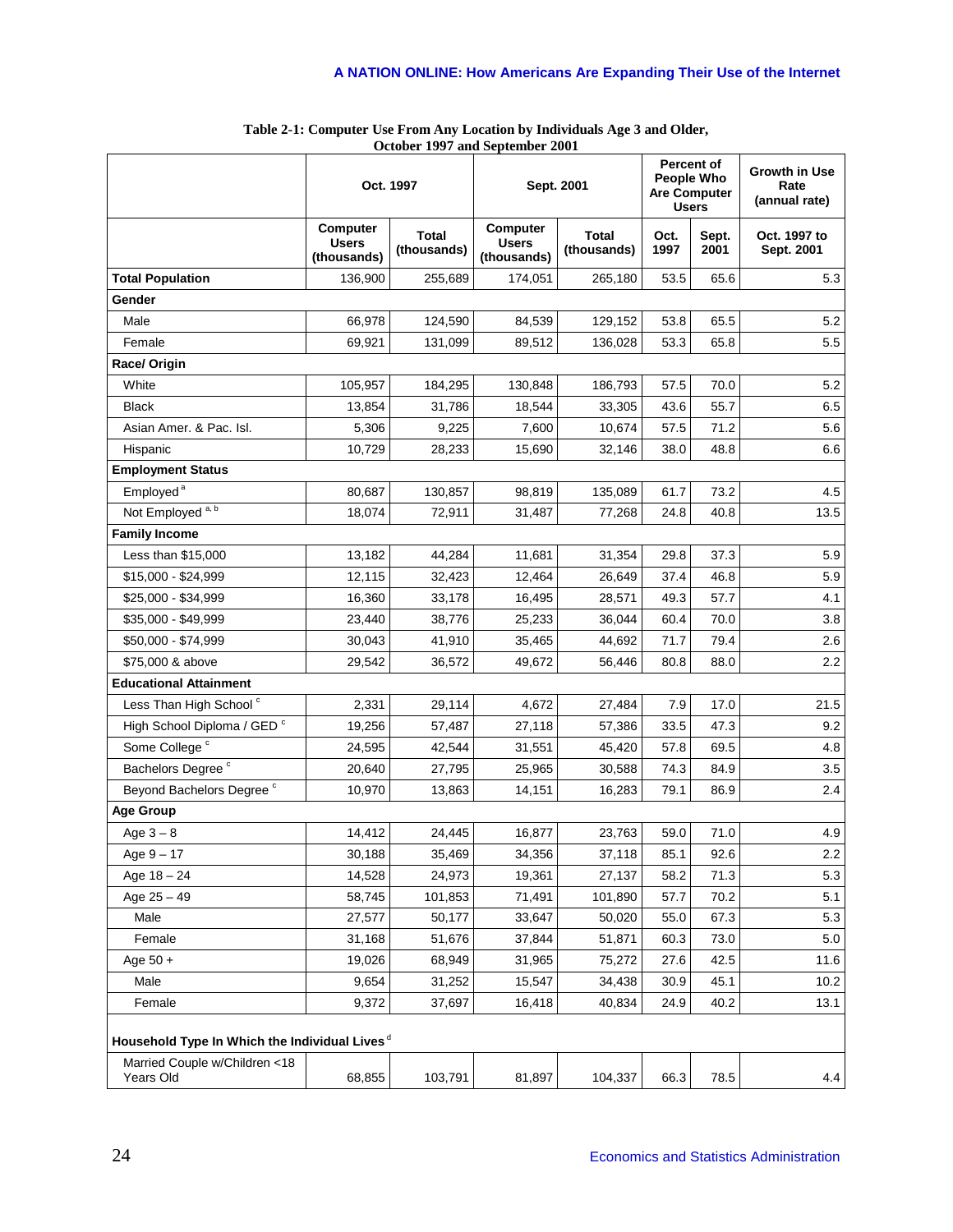|                                                    | Oct. 1997                                                       |        | Sept. 2001                              |                      | People Who<br><b>Users</b> | Percent of<br><b>Are Computer</b> | <b>Growth in Use</b><br>Rate<br>(annual rate) |  |
|----------------------------------------------------|-----------------------------------------------------------------|--------|-----------------------------------------|----------------------|----------------------------|-----------------------------------|-----------------------------------------------|--|
|                                                    | Computer<br>Total<br><b>Users</b><br>(thousands)<br>(thousands) |        | Computer<br><b>Users</b><br>(thousands) | Total<br>(thousands) | Oct.<br>1997               | Sept.<br>2001                     | Oct. 1997 to<br>Sept. 2001                    |  |
| Male Householder w/Children<br><18 Years Old       | 3.163                                                           | 6.284  | 4,632                                   | 7.400                | 50.3                       | 62.6                              | 5.7                                           |  |
| Female Householder w/Children<br><18 Years Old     | 14.288                                                          | 27.327 | 19,160                                  | 29.032               | 52.3                       | 66.0                              | 6.1                                           |  |
| Family Household without<br>Children <18 Years Old | 33.001                                                          | 77.612 | 46.400                                  | 81,996               | 42.5                       | 56.6                              | 7.6                                           |  |
| Non-Family Household                               | 16,589                                                          | 39.381 | 21.913                                  | 42.333               | 42.1                       | 51.8                              | 5.4                                           |  |

Source: U.S. Bureau of the Census, Current Population Survey supplements, October, September 2001.

Notes: <sup>a</sup> Age 16 and older. <sup>b</sup> Unemployed and not in the labor force. <sup>c</sup> Age 25 and older. <sup>d</sup> Excludes group quarters, such as dorms and military barracks.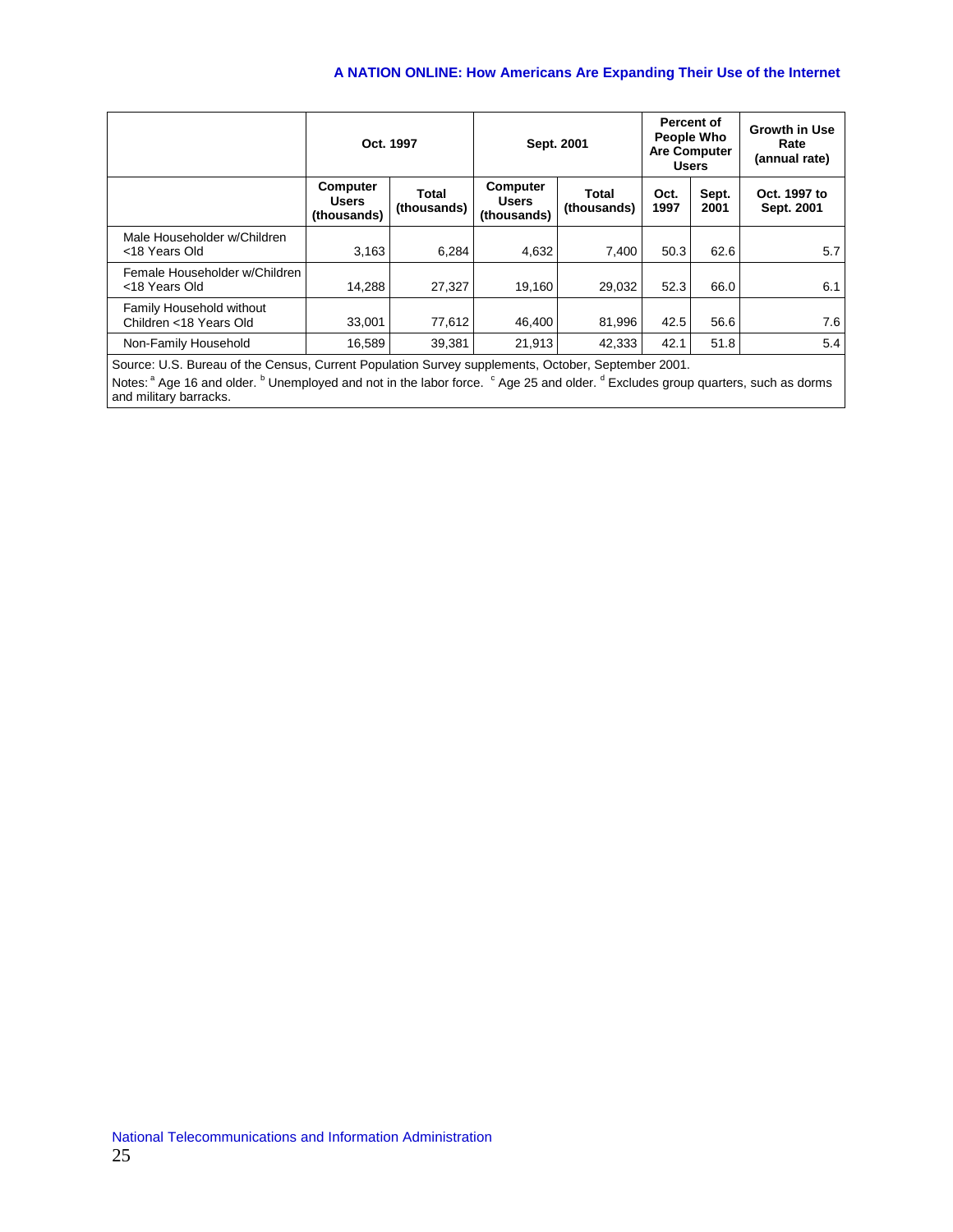|                                                                |                                 |                          | October 1777, December 1770, August 2000, and September 2001 |                          |                          |                          |                           |              |                                  |              |              |               |
|----------------------------------------------------------------|---------------------------------|--------------------------|--------------------------------------------------------------|--------------------------|--------------------------|--------------------------|---------------------------|--------------|----------------------------------|--------------|--------------|---------------|
|                                                                |                                 | Oct. 1997<br>(thousands) |                                                              | Dec. 1998<br>(thousands) |                          | Aug. 2000<br>(thousands) | Sept. 2001<br>(thousands) |              | <b>Internet Use</b><br>(percent) |              |              |               |
|                                                                | <b>Internet</b><br><b>Users</b> | <b>Total</b>             | Internet<br><b>Users</b>                                     | <b>Total</b>             | Internet<br><b>Users</b> | <b>Total</b>             | Internet<br><b>Users</b>  | <b>Total</b> | Oct.<br>1997                     | Dec.<br>1998 | Aug.<br>2000 | Sept.<br>2001 |
| <b>Total Population</b>                                        | 56,774                          | 255,689                  | 84,587                                                       | 258,453                  | 116,480                  | 262,620                  | 142,823                   | 265,180      | 22.2                             | 32.7         | 44.4         | 53.9          |
| Gender                                                         |                                 |                          |                                                              |                          |                          |                          |                           |              |                                  |              |              |               |
| Male                                                           | 30,311                          | 124,590                  | 43,033                                                       | 125,932                  | 56,962                   | 127,844                  | 69,580                    | 129,152      | 24.3                             | 34.2         | 44.6         | 53.9          |
| Female                                                         | 26,464                          | 131,099                  | 41,555                                                       | 132,521                  | 59,518                   | 134,776                  | 73,243                    | 136,028      | 20.2                             | 31.4         | 44.2         | 53.8          |
| Race/ Origin                                                   |                                 |                          |                                                              |                          |                          |                          |                           |              |                                  |              |              |               |
| White                                                          | 46,678                          | 184,295                  | 69,470                                                       | 184,980                  | 93,714                   | 186,439                  | 111,942                   | 186,793      | 25.3                             | 37.6         | 50.3         | 59.9          |
| <b>Black</b>                                                   | 4,197                           | 31,786                   | 6,111                                                        | 32,123                   | 9,624                    | 32,850                   | 13,237                    | 33,305       | 13.2                             | 19.0         | 29.3         | 39.8          |
| Asian Amer. & Pac. Isl.                                        | 2,432                           | 9,225                    | 3,467                                                        | 9,688                    | 5,095                    | 10,324                   | 6,452                     | 10,674       | 26.4                             | 35.8         | 49.4         | 60.4          |
| Hispanic                                                       | 3,101                           | 28,233                   | 4,897                                                        | 29,452                   | 7,325                    | 30,918                   | 10,141                    | 32,146       | 11.0                             | 16.6         | 23.7         | 31.6          |
| <b>Employment Status</b>                                       |                                 |                          |                                                              |                          |                          |                          |                           |              |                                  |              |              |               |
| Employed <sup>b</sup>                                          | 37,254                          | 130,857                  | 56,539                                                       | 133,119                  | 76,971                   | 136,044                  | 88,396                    | 135,089      | 28.5                             | 42.5         | 56.6         | 65.4          |
| Not Employed <sup>b, d</sup>                                   | 9,012                           | 72,911                   | 14,261                                                       | 73,891                   | 21,321                   | 73,891                   | 28,531                    | 77,268       | 12.4                             | 19.5         | 28.9         | 36.9          |
| <b>Family Income</b>                                           |                                 |                          |                                                              |                          |                          |                          |                           |              |                                  |              |              |               |
| Less than \$15,000                                             | 4,069                           | 44,284                   | 5,170                                                        | 37,864                   | 6,057                    | 32,096                   | 7,848                     | 31,354       | 9.2                              | 13.7         | 18.9         | 25.0          |
| \$15,000 - \$24,999                                            | 3,760                           | 32,423                   | 5,623                                                        | 30,581                   | 7,063                    | 27,727                   | 8,893                     | 26,650       | 11.6                             | 18.4         | 25.5         | 33.4          |
| \$25,000 - \$34,999                                            | 5,666                           | 33,178                   | 8,050                                                        | 31,836                   | 11,054                   | 31,001                   | 12,591                    | 28,571       | 17.1                             | 25.3         | 35.7         | 44.1          |
| \$35,000 - \$49,999                                            | 8,824                           | 38,776                   | 13,528                                                       | 39,026                   | 16,690                   | 35,867                   | 20,587                    | 36,044       | 22.8                             | 34.7         | 46.5         | 57.1          |
| \$50,000 - \$74,999                                            | 13,552                          | 41,910                   | 19,902                                                       | 43,776                   | 25,059                   | 43,451                   | 30,071                    | 44,692       | 32.3                             | 45.5         | 57.7         | 67.3          |
| \$75,000 & above                                               | 16,276                          | 36,572                   | 24,861                                                       | 42,221                   | 36,564                   | 52,189                   | 44,547                    | 56,446       | 44.5                             | 58.9         | 70.1         | 78.9          |
| <b>Educational Attainment</b>                                  |                                 |                          |                                                              |                          |                          |                          |                           |              |                                  |              |              |               |
| Less Than High School <sup>a</sup>                             | 516                             | 29,114                   | 1,228                                                        | 29,039                   | 2,482                    | 28,254                   | 3,506                     | 27,484       | 1.8                              | 4.2          | 8.8          | 12.8          |
| <b>High School</b><br>Diploma/GED <sup>a</sup>                 | 5,589                           | 57,487                   | 10,961                                                       | 57,103                   | 17,425                   | 56,889                   | 22,847                    | 57,386       | 9.7                              | 19.2         | 30.6         | 39.8          |
| Some College <sup>a</sup>                                      | 10,548                          | 42,544                   | 16,603                                                       | 43,038                   | 24,201                   | 44,628                   | 28,321                    | 45,420       | 24.8                             | 38.6         | 54.2         | 62.4          |
| Bachelors Degree <sup>a</sup>                                  | 11,503                          | 27,795                   | 16,937                                                       | 28,990                   | 21,978                   | 30,329                   | 24,726                    | 30,588       | 41.4                             | 58.4         | 72.5         | 80.8          |
| <b>Beyond Bachelors</b><br>Degree <sup>a</sup>                 | 7,195                           | 13,863                   | 9,635                                                        | 14,518                   | 12,104                   | 15,426                   | 13,633                    | 16,283       | 51.9                             | 66.4         | 78.5         | 83.7          |
| Age Group (and Labor Force)                                    |                                 |                          |                                                              |                          |                          |                          |                           |              |                                  |              |              |               |
| Age $3-8$                                                      | 1,748                           | 24,445                   | 2,680                                                        | 24,282                   | 3,671                    | 23,962                   | 6,637                     | 23,763       | 7.2                              | 11.0         | 15.3         | 27.9          |
| Age $9 - 17$                                                   | 11,791                          | 35,469                   | 15,396                                                       | 35,821                   | 19,579                   | 36,673                   | 25.480                    | 37,118       | 33.2                             | 43.0         | 53.4         | 68.6          |
| Age $18 - 24$                                                  | 7,884                           | 24,973                   | 11,356                                                       | 25,662                   | 15,039                   | 26,458                   | 17,673                    | 27,137       | 31.6                             | 44.3         | 56.8         | 65.0          |
| Age $25 - 49$                                                  | 27,639                          | 101,853                  | 41,694                                                       | 101,836                  | 56,433                   | 101,946                  | 65,138                    | 101,890      | 27.1                             | 40.9         | 55.4         | 63.9          |
| Male                                                           | 14,679                          | 50,177                   | 20,889                                                       | 50,054                   | 27,078                   | 50,034                   | 30,891                    | 50,020       | 29.3                             | 41.7         | 54.1         | 61.8          |
| Female                                                         | 12,960                          | 51,676                   | 20,806                                                       | 51,781                   | 29,356                   | 51,913                   | 34,247                    | 51,871       | 25.1                             | 40.2         | 56.5         | 66.0          |
| Age $50 +$                                                     | 7,712                           | 68,949                   | 13,669                                                       | 70,852                   | 21,758                   | 73,580                   | 27,895                    | 75,272       | 11.2                             | 19.3         | 29.6         | 37.1          |
| Male                                                           | 4,560                           | 31,252                   | 7,356                                                        | 32,248                   | 10,989                   | 33,561                   | 13,757                    | 34,438       | 14.6                             | 22.8         | 32.7         | 39.9          |
| Female                                                         | 3,152                           | 37,697                   | 6,313                                                        | 38,604                   | 10,769                   | 40,019                   | 14,138                    | 40,834       | 8.4                              | 16.4         | 26.9         | 34.6          |
| Geographic Location of Household In Which the Individual Lives |                                 |                          |                                                              |                          |                          |                          |                           |              |                                  |              |              |               |
| Rural                                                          | n/a                             | n/a                      | 19,274                                                       | 65,828                   | 28,889                   | 67,980                   | 35,751                    | 67,642       | n/a                              | 29.3         | 42.5         | 52.9          |
| Urban                                                          | n/a                             | n/a                      | 65,313                                                       | 192,625                  | 87,591                   | 194,640                  | 107,072                   | 197,537      | n/a                              | 33.9         | 45.0         | 54.2          |
| Urban Not Central City                                         | n/a                             | n/a                      | 41,881                                                       | 116,091                  | 56,773                   | 118,641                  | 69,342                    | 120,724      | n/a                              | 36.1         | 47.9         | 57.4          |
| <b>Urban Central City</b>                                      | n/a                             | n/a                      | 23,432                                                       | 76,534                   | 30,818                   | 75,999                   | 37,730                    | 76,813       | n/a                              | 30.6         | 40.6         | 49.1          |
| Household Type In Which the Individual Lives                   |                                 |                          |                                                              |                          |                          |                          |                           |              |                                  |              |              |               |

**Table 2-2: Internet Use From Any Location by Individuals Age 3 and Older, October 1997, December 1998, August 2000, and September 2001**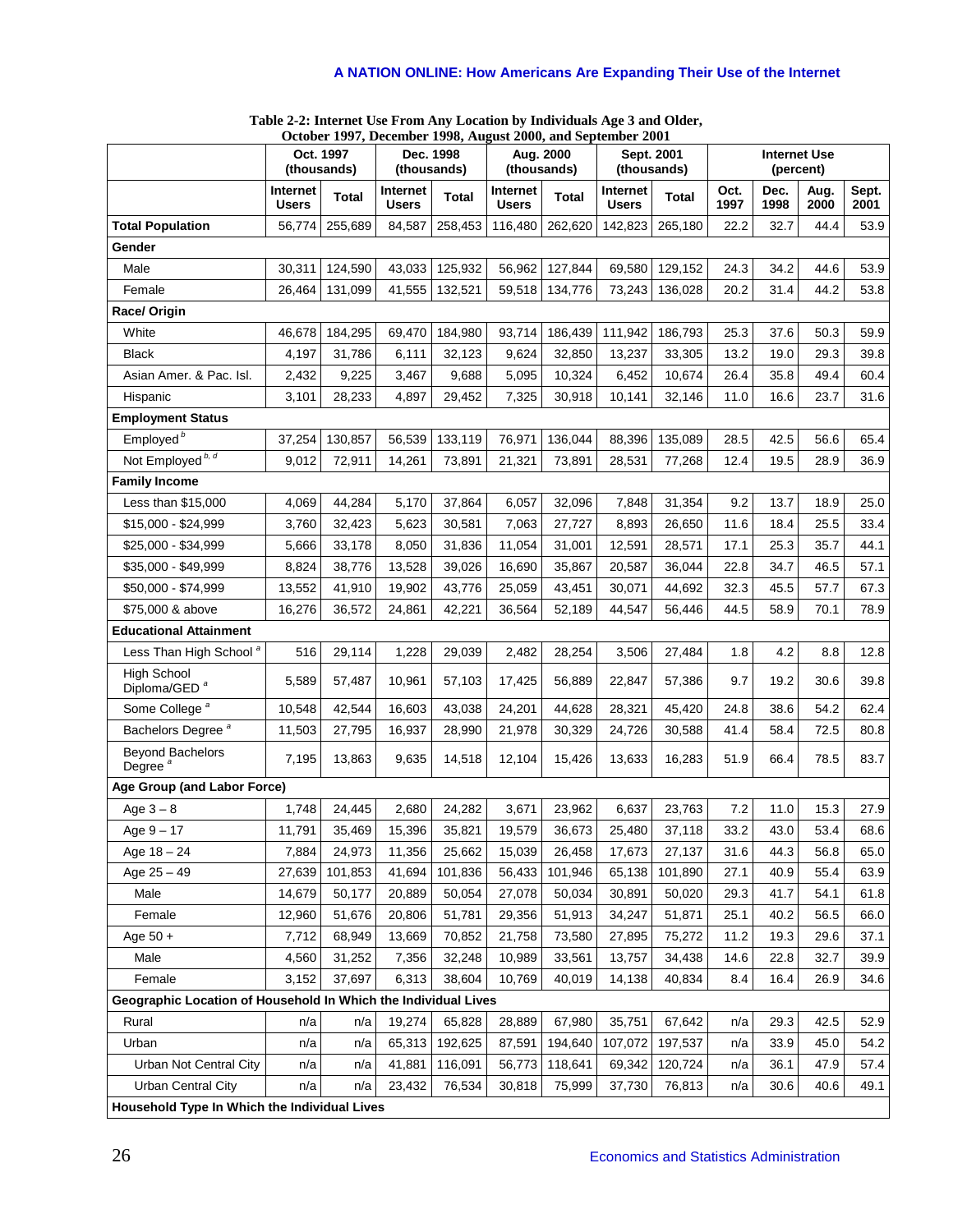|                                                                                                                               | Oct. 1997<br>(thousands) |         | Dec. 1998<br>(thousands) |         | Aug. 2000<br>(thousands) |              | Sept. 2001<br>(thousands) |              | <b>Internet Use</b><br>(percent) |              |              |               |
|-------------------------------------------------------------------------------------------------------------------------------|--------------------------|---------|--------------------------|---------|--------------------------|--------------|---------------------------|--------------|----------------------------------|--------------|--------------|---------------|
|                                                                                                                               | Internet<br><b>Users</b> | Total   | Internet<br><b>Users</b> | Total   | Internet<br><b>Users</b> | <b>Total</b> | Internet<br><b>Users</b>  | <b>Total</b> | Oct.<br>1997                     | Dec.<br>1998 | Aug.<br>2000 | Sept.<br>2001 |
| <b>Married Couple</b><br>w/Children <18 Years<br>Old                                                                          | 27,664                   | 103,791 | 41,462                   | 110,295 | 57,122                   | 112,920      | 64,714                    | 104,337      | 26.7                             | 37.6         | 50.6         | 62.0          |
| Male Householder<br>w/Children <18 Years<br>Old                                                                               | 1,143                    | 6,284   | 1,995                    | 7,866   | 2,825                    | 8,186        | 3.389                     | 7.400        | 18.2                             | 25.4         | 34.5         | 45.8          |
| Female Householder<br>w/Children <18 Years<br>Old                                                                             | 4,041                    | 27,327  | 6,219                    | 27,877  | 9,866                    | 30,034       | 13,140                    | 29,032       | 14.8                             | 22.3         | 32.9         | 45.3          |
| Family Household<br>without Children <18<br>Years Old                                                                         | 15,240                   | 77,612  | 21,660                   | 72,155  | 29,199                   | 70,521       | 41,397                    | 81,996       | 19.6                             | 30.0         | 41.4         | 50.5          |
| Non-Family Household                                                                                                          | 8,293                    | 39,381  | 13,220                   | 40,199  | 17,442                   | 40,884       | 20,136                    | 42,333       | 21.1                             | 32.9         | 42.7         | 47.6          |
| Source: U.S. Bureau of the Census, Current Population Survey supplements, October 1997, December 1998, August 2000, September |                          |         |                          |         |                          |              |                           |              |                                  |              |              |               |

Source: U.S. Bureau of the Census, Current Population Survey supplements, October 1997,December 1998, August 2000, September<br>2001. Notes: <sup>a</sup> Age 25 and older. <sup>b</sup> Age 16 and Older. <sup>c</sup> Both people who are unemployed and p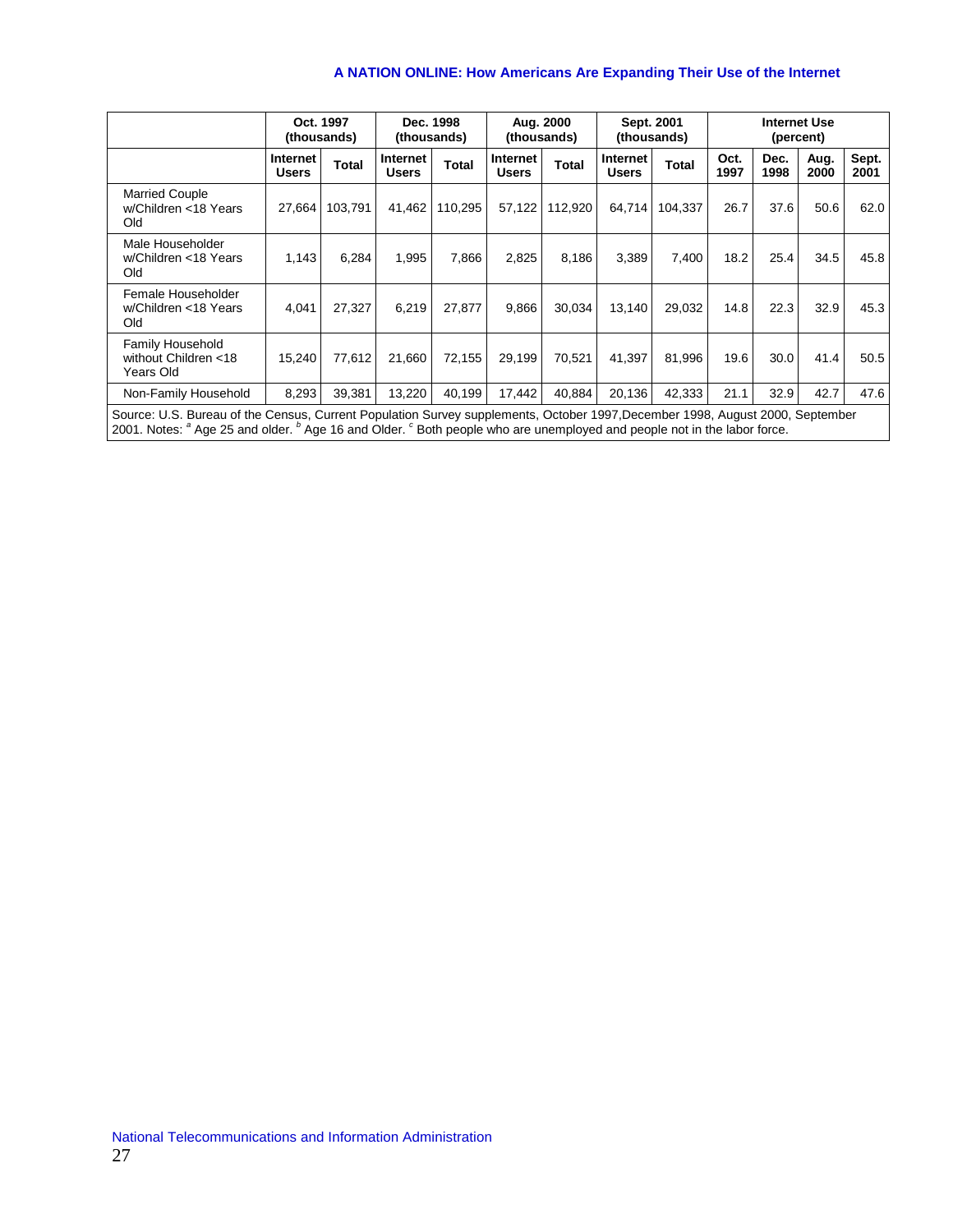#### **Table 2-3: Percent Difference and Growth Rates, Internet Use From Any Location by Individuals Age 3 and Older, October 1997, December 1998, August 2000, and September 2001**

|                                                                | <b>Internet Use</b><br>(percent) |              |              |               | <b>Percentage Point Difference</b> |                 |                 |                    | <b>Growth in Use Rate</b><br>(annual rate) |                    |                    |                    |
|----------------------------------------------------------------|----------------------------------|--------------|--------------|---------------|------------------------------------|-----------------|-----------------|--------------------|--------------------------------------------|--------------------|--------------------|--------------------|
|                                                                | Oct.<br>1997*                    | Dec.<br>1998 | Aug.<br>2000 | Sept.<br>2001 | 1997 to<br>1998*                   | 1998 to<br>2000 | 2000 to<br>2001 | 1998<br>to<br>2001 | 1997<br>to<br>1998*                        | 1998<br>to<br>2000 | 2000<br>to<br>2001 | 1998<br>to<br>2001 |
| <b>Total Population</b>                                        | 22.2                             | 32.7         | 44.4         | 53.9          | n/a                                | 11.7            | 9.5             | 21.2               | n/a                                        | 20                 | 20                 | 20                 |
| Gender                                                         |                                  |              |              |               |                                    |                 |                 |                    |                                            |                    |                    |                    |
| Male                                                           | 24.3                             | 34.2         | 44.6         | 53.9          | n/a                                | 10.4            | 9.3             | 19.7               | n/a                                        | 17                 | 19                 | 18                 |
| Female                                                         | 20.2                             | 31.4         | 44.2         | 53.8          | n/a                                | 12.8            | 9.7             | 22.5               | n/a                                        | 23                 | 20                 | 22                 |
| Race/ Origin                                                   |                                  |              |              |               |                                    |                 |                 |                    |                                            |                    |                    |                    |
| White                                                          | 25.3                             | 37.6         | 50.3         | 59.9          | n/a                                | 12.7            | 9.7             | 22.4               | n/a                                        | 19                 | 18                 | 19                 |
| <b>Black</b>                                                   | 13.2                             | 19.0         | 29.3         | 39.8          | n/a                                | 10.3            | 10.5            | 20.7               | n/a                                        | 30                 | 33                 | 31                 |
| Asian Amer. & Pac. Isl.                                        | 26.4                             | 35.8         | 49.4         | 60.4          | n/a                                | 13.6            | 11.1            | 24.7               | n/a                                        | 21                 | 21                 | 21                 |
| Hispanic                                                       | 11.0                             | 16.6         | 23.7         | 31.6          | n/a                                | 7.1             | 7.9             | 15.0               | n/a                                        | 24                 | 30                 | 26                 |
| <b>Employment Status</b>                                       |                                  |              |              |               |                                    |                 |                 |                    |                                            |                    |                    |                    |
| Employed <sup>b</sup>                                          | 28.5                             | 42.5         | 56.6         | 65.4          | n/a                                | 14.1            | 8.9             | 23.0               | n/a                                        | 19                 | 14                 | 17                 |
| Not Employed <sup>b, d</sup>                                   | 12.4                             | 19.5         | 28.9         | 36.9          | n/a                                | 9.4             | 8.1             | 17.4               | n/a                                        | 27                 | 26                 | 26                 |
| <b>Family Income</b>                                           |                                  |              |              |               |                                    |                 |                 |                    |                                            |                    |                    |                    |
| Less than \$15,000                                             | 9.2                              | 13.7         | 18.9         | 25.0          | n/a                                | 5.2             | 6.2             | 11.4               | n/a                                        | 21                 | 30                 | 25                 |
| \$15,000 - \$24,999                                            | 11.6                             | 18.4         | 25.5         | 33.4          | n/a                                | 7.1             | 7.9             | 15.0               | n/a                                        | 22                 | 28                 | 24                 |
| \$25,000 - \$34,999                                            | 17.1                             | 25.3         | 35.7         | 44.1          | n/a                                | 10.4            | 8.4             | 18.8               | n/a                                        | 23                 | 22                 | 22                 |
| \$35,000 - \$49,999                                            | 22.8                             | 34.7         | 46.5         | 57.1          | n/a                                | 11.9            | 10.6            | 22.5               | n/a                                        | 19                 | 21                 | 20                 |
| \$50,000 - \$74,999                                            | 32.3                             | 45.5         | 57.7         | 67.3          | n/a                                | 12.2            | 9.6             | 21.8               | n/a                                        | 15                 | 15                 | 15                 |
| \$75,000 & above                                               | 44.5                             | 58.9         | 70.1         | 78.9          | n/a                                | 11.2            | 8.9             | 20.0               | n/a                                        | 11                 | 12                 | 11                 |
| <b>Educational Attainment</b>                                  |                                  |              |              |               |                                    |                 |                 |                    |                                            |                    |                    |                    |
| Less Than High School <sup>a</sup>                             | 1.8                              | 4.2          | 8.8          | 12.8          | n/a                                | 4.6             | 4.0             | 8.5                | n/a                                        | 55                 | 41                 | 49                 |
| High School Diploma /<br>GED <sup>a</sup>                      | 9.7                              | 19.2         | 30.6         | 39.8          | n/a                                | 11.4            | 9.2             | 20.6               | n/a                                        | 32                 | 27                 | 30                 |
| Some College <sup>a</sup>                                      | 24.8                             | 38.6         | 54.2         | 62.4          | n/a                                | 15.7            | 8.1             | 23.8               | n/a                                        | 23                 | 14                 | 19                 |
| Bachelors Degree <sup>a</sup>                                  | 41.4                             | 58.4         | 72.5         | 80.8          | n/a                                | 14.0            | 8.4             | 22.4               | n/a                                        | 14                 | 11                 | 13                 |
| <b>Beyond Bachelors</b><br>Degree <sup>a</sup>                 | 51.9                             | 66.4         | 78.5         | 83.7          | n/a                                | 12.1            | 5.3             | 17.4               | n/a                                        | 11                 | 6                  | $9\,$              |
| Age Group (and Labor Force)                                    |                                  |              |              |               |                                    |                 |                 |                    |                                            |                    |                    |                    |
| Age $3 - 8$                                                    | 7.2                              | 11.0         | 15.3         | 27.9          | n/a                                | 4.3             | 12.6            | 16.9               | n/a                                        | 22                 | 74                 | 40                 |
| Age $9 - 17$                                                   | 33.2                             | 43.0         | 53.4         | 68.6          | n/a                                | 10.4            | 15.3            | 25.7               | n/a                                        | 14                 | 26                 | 19                 |
| Age $18 - 24$                                                  | 31.6                             | 44.3         | 56.8         | 65.0          | n/a                                | 12.6            | 8.5             | 21.0               | n/a                                        | 16                 | 13                 | 15                 |
| Age $25 - 49$                                                  | 27.1                             | 40.9         | 55.4         | 63.9          | n/a                                | 14.4            | 8.6             | 23.0               | n/a                                        | 20                 | 14                 | 18                 |
| Male                                                           | 29.3                             | 41.7         | 54.1         | 61.8          | n/a                                | 12.4            | 7.6             | 20.0               | n/a                                        | 17                 | 13                 | 15                 |
| Female                                                         | 25.1                             | 40.2         | 56.5         | 66.0          | n/a                                | 16.4            | 9.5             | 25.8               | n/a                                        | 23                 | 15                 | 20                 |
| Age $50 +$                                                     | 11.2                             | 19.3         | 29.6         | 37.1          | n/a                                | 10.3            | 7.5             | 17.8               | n/a                                        | 29                 | 23                 | 27                 |
| Male                                                           | 14.6                             | 22.8         | 32.7         | 39.9          | n/a                                | 9.9             | 7.2             | 17.1               | n/a                                        | 24                 | 20                 | 23                 |
| Female                                                         | 8.4                              | 16.4         | 26.9         | 34.6          | n/a                                | 10.6            | 7.7             | 18.3               | n/a                                        | 35                 | 26                 | 31                 |
| Geographic Location of Household In Which the Individual Lives |                                  |              |              |               |                                    |                 |                 |                    |                                            |                    |                    |                    |
| Rural                                                          | n/a                              | 29.3         | 42.5         | 52.9          | n/a                                | 13.2            | 10.4            | 23.6               | n/a                                        | 25                 | 22                 | 24                 |
| Urban                                                          | n/a                              | 33.9         | 45.0         | 54.2          | n/a                                | 11.1            | 9.2             | 20.3               | n/a                                        | 19                 | 19                 | 19                 |
| Urban Not Central City                                         | n/a                              | 36.1         | 47.9         | 57.4          | n/a                                | 11.8            | 9.6             | 21.4               | n/a                                        | 18                 | 18                 | 18                 |
| <b>Urban Central City</b>                                      | n/a                              | 30.6         | 40.6         | 49.1          | n/a                                | 9.9             | 8.6             | 18.5               | n/a                                        | 18                 | 19                 | 19                 |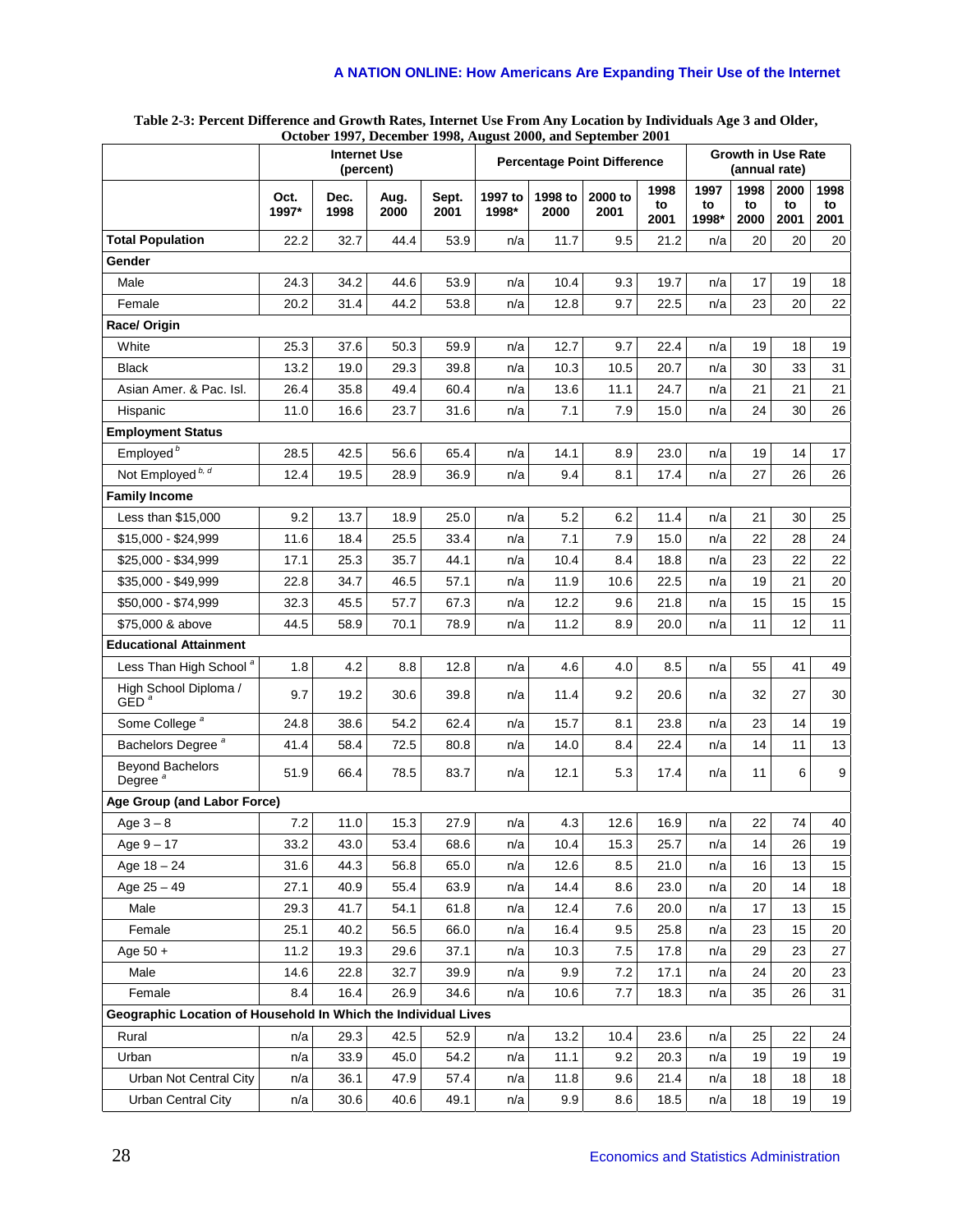|                                                       |                                                                                                                                                                                                                                                                                                                                                                                                                                                                                                                                                                                                                                                                                   | <b>Internet Use</b><br>(percent) |              |               | <b>Percentage Point Difference</b> |                 |                 |                    | <b>Growth in Use Rate</b><br>(annual rate) |                    |                    |                    |
|-------------------------------------------------------|-----------------------------------------------------------------------------------------------------------------------------------------------------------------------------------------------------------------------------------------------------------------------------------------------------------------------------------------------------------------------------------------------------------------------------------------------------------------------------------------------------------------------------------------------------------------------------------------------------------------------------------------------------------------------------------|----------------------------------|--------------|---------------|------------------------------------|-----------------|-----------------|--------------------|--------------------------------------------|--------------------|--------------------|--------------------|
|                                                       | Oct.<br>1997*                                                                                                                                                                                                                                                                                                                                                                                                                                                                                                                                                                                                                                                                     | Dec.<br>1998                     | Aug.<br>2000 | Sept.<br>2001 | 1997 to<br>1998*                   | 1998 to<br>2000 | 2000 to<br>2001 | 1998<br>to<br>2001 | 1997<br>to<br>1998*                        | 1998<br>to<br>2000 | 2000<br>to<br>2001 | 1998<br>to<br>2001 |
| Household Type In Which the Individual Lives          |                                                                                                                                                                                                                                                                                                                                                                                                                                                                                                                                                                                                                                                                                   |                                  |              |               |                                    |                 |                 |                    |                                            |                    |                    |                    |
| <b>Married Couple</b><br>w/Children <18 Years<br>Old  | 26.7                                                                                                                                                                                                                                                                                                                                                                                                                                                                                                                                                                                                                                                                              | 37.6                             | 50.6         | 62.0          | n/a                                | 13.0            | 11.4            | 24.4               | n/a                                        | 20                 | 21                 | 20                 |
| Male Householder<br>w/Children <18 Years<br>Old       | 18.2                                                                                                                                                                                                                                                                                                                                                                                                                                                                                                                                                                                                                                                                              | 25.4                             | 34.5         | 45.8          | n/a                                | 9.1             | 11.3            | 20.4               | n/a                                        | 20                 | 30                 | 24                 |
| Female Householder<br>w/Children <18 Years<br>Old     | 14.8                                                                                                                                                                                                                                                                                                                                                                                                                                                                                                                                                                                                                                                                              | 22.3                             | 32.9         | 45.3          | n/a                                | 10.5            | 12.4            | 23.0               | n/a                                        | 26                 | 34                 | 29                 |
| Family Household<br>without Children <18<br>Years Old | 19.6                                                                                                                                                                                                                                                                                                                                                                                                                                                                                                                                                                                                                                                                              | 30.0                             | 41.4         | 50.5          | n/a                                | 11.4            | 9.1             | 20.5               | n/a                                        | 21                 | 20                 | 21                 |
| Non-Family Household                                  | 21.1                                                                                                                                                                                                                                                                                                                                                                                                                                                                                                                                                                                                                                                                              | 32.9                             | 42.7         | 47.6          | n/a                                | 9.8             | 4.9             | 14.7               | n/a                                        | 17                 | 11                 | 14                 |
|                                                       | Source: U.S. Bureau of the Census, Current Population Survey supplements, October 1997, December 1998, August 2000,<br>September 2001. Notes:*The October 1997 question on Internet use was worded considerably differently than the questions used in<br>the following years. The use rates calculated from the October 1997 data are likely correct in terms of their order of magnitude.<br>Growth rates have, however, not been calculated because the implied precision of the year-to-year comparisons would be inaccurate.<br><sup>a</sup> Age 25 and older. <sup>b</sup> Age 16 and Older. <sup>c</sup> Both people who are unemployed and people not in the labor force. |                                  |              |               |                                    |                 |                 |                    |                                            |                    |                    |                    |

National Telecommunications and Information Administration 29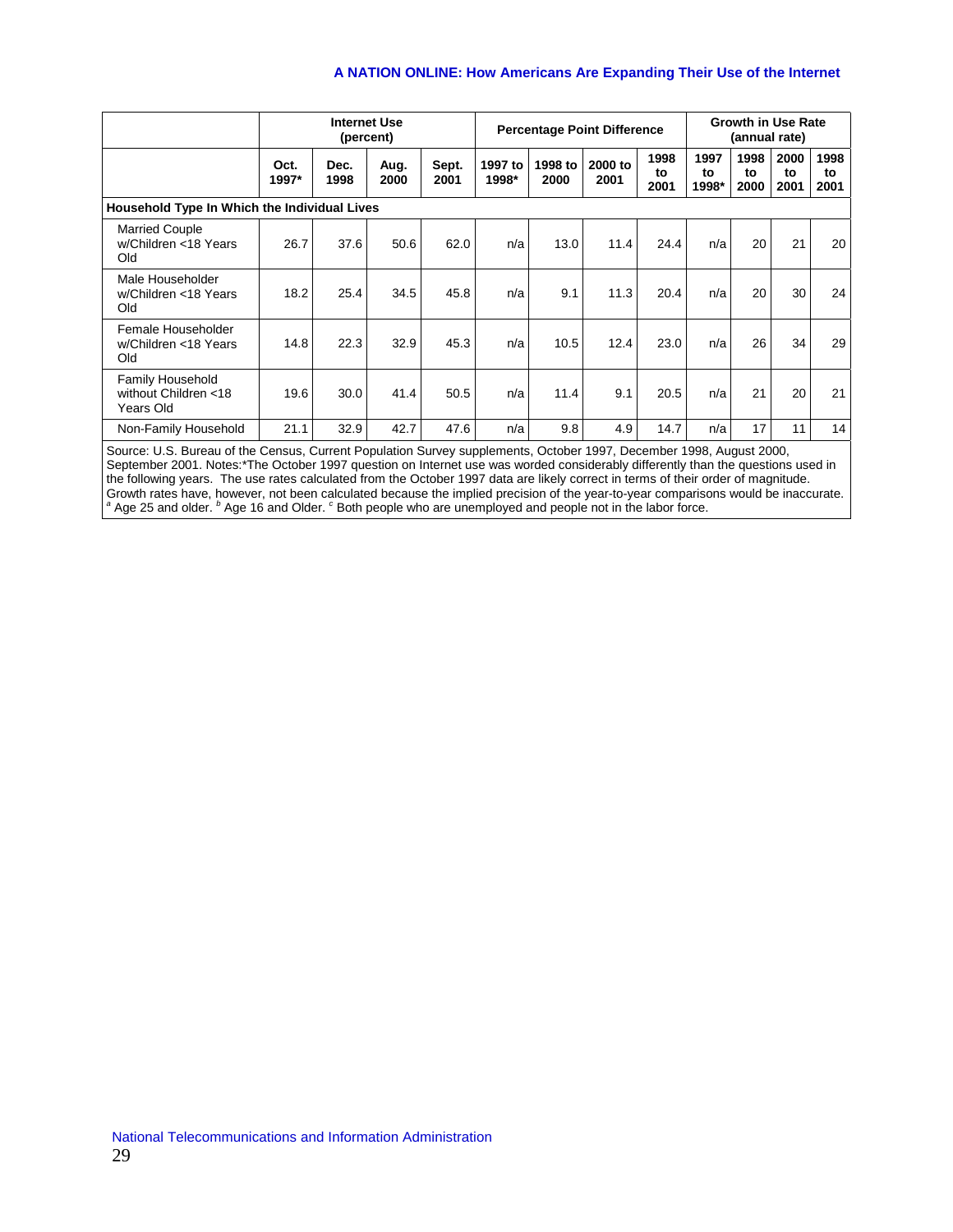#### **CHAPTER 3: ONLINE ACTIVITIES**

<span id="page-35-0"></span>As increasing numbers of Americans are going online, they are engaging in a wide variety of online activities. Nearly half (45.0 percent) of the population now uses e-mail. The September 2001 survey asked respondents to report on activities in 16 areas, compared to the nine activities measured in the August 2000 survey. This year's survey revealed that activity levels for the original nine categories continued to grow, while also reporting strong activity levels for the newly added categories.

#### **Primary Uses by the U.S. Population**

The chief uses of the Internet remained the same in September 2001 as in August 2000, but occurred at much higher levels (Figure 3-1). The predominant use continued to be e-mail or instant messaging. In September 2001, nearly half of the population used e-mail (45.2 percent, up from 35.4 percent in 2000). Searching for information also ranked high: approximately onethird of Americans used the Internet to search for product and service information (36.2 percent, up from 26.1 percent in 2000), and to search for news, weather, and sports information (33.3 percent, up from 19.2 percent in 2000).

In addition, many more Internet users reported making online purchases or conducting online banking. The August 2000 survey combined these two categories and found that 13.3 percent of online users were engaged in both activities. The September 2001 survey, however, asked about these activities separately and found that 21.0 percent made online purchases and 8.1 percent conducted banking online.





*Source: NTIA and ESA, U.S. Department of Commerce, using U.S. Census Bureau Current Population Survey Supplements*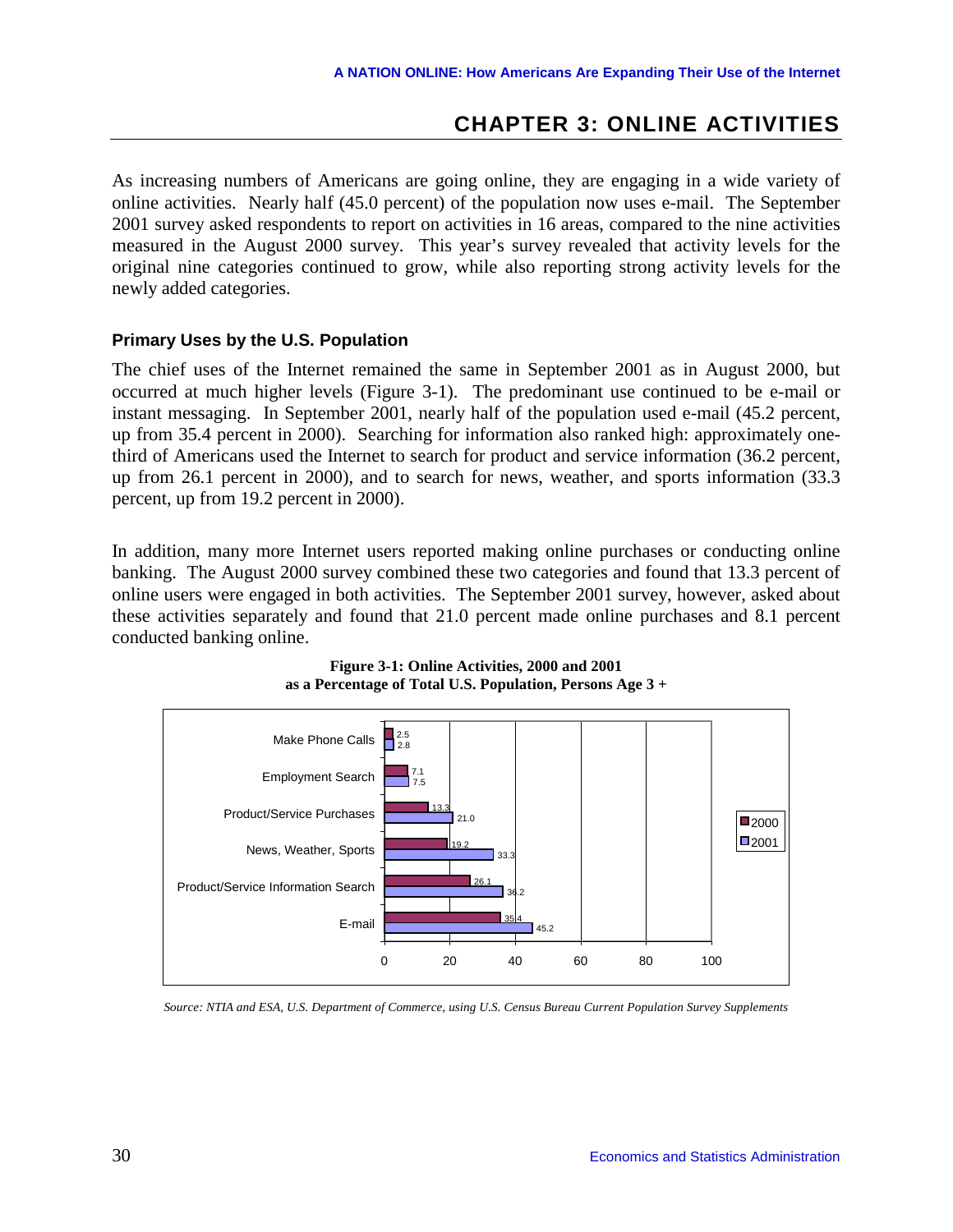## **Activities Among Those Individuals Online**

Looking more specifically at *Internet users*, e-mail easily outdistances all other online activity (Figure 3-2). Online users are also connecting to the Internet in large numbers to search for information, whether it is product/services, health, or government services. The Internet is also a source for news and sports for many online users. To the extent that product/service purchases, online trading, and online banking represent consumers engaged in e-commerce, that activity is fairly strong and growing.



**Figure 3-2: Activities of Individuals Online, 2001 As a Percentage of Internet Users, Persons Age 3 +** 

*\**These online activities surveyed individuals age 15 and over only. \*\*This activity was asked of all respondents. If the response was restricted to individuals enrolled in school, the percentage of Internet users completing school assignments would increase to 77.5 percent.

*Source: NTIA and ESA, U.S. Department of Commerce, using U.S. Census Bureau Current Population Survey Supplements* 

Whether an Internet user engages in a certain activity varies by some, but not all, demographic factors. For example, geography has little impact on the selection of activity. The proportions of Internet users engaged in specific online activities varies little across regions, and was similar regardless of whether the Internet user lived in a rural, urban, or central city area. Household type also showed little, if any, differences. Gender, age, race, and income, however, do have some relationship with Internet users' selection of online activities, as discussed below.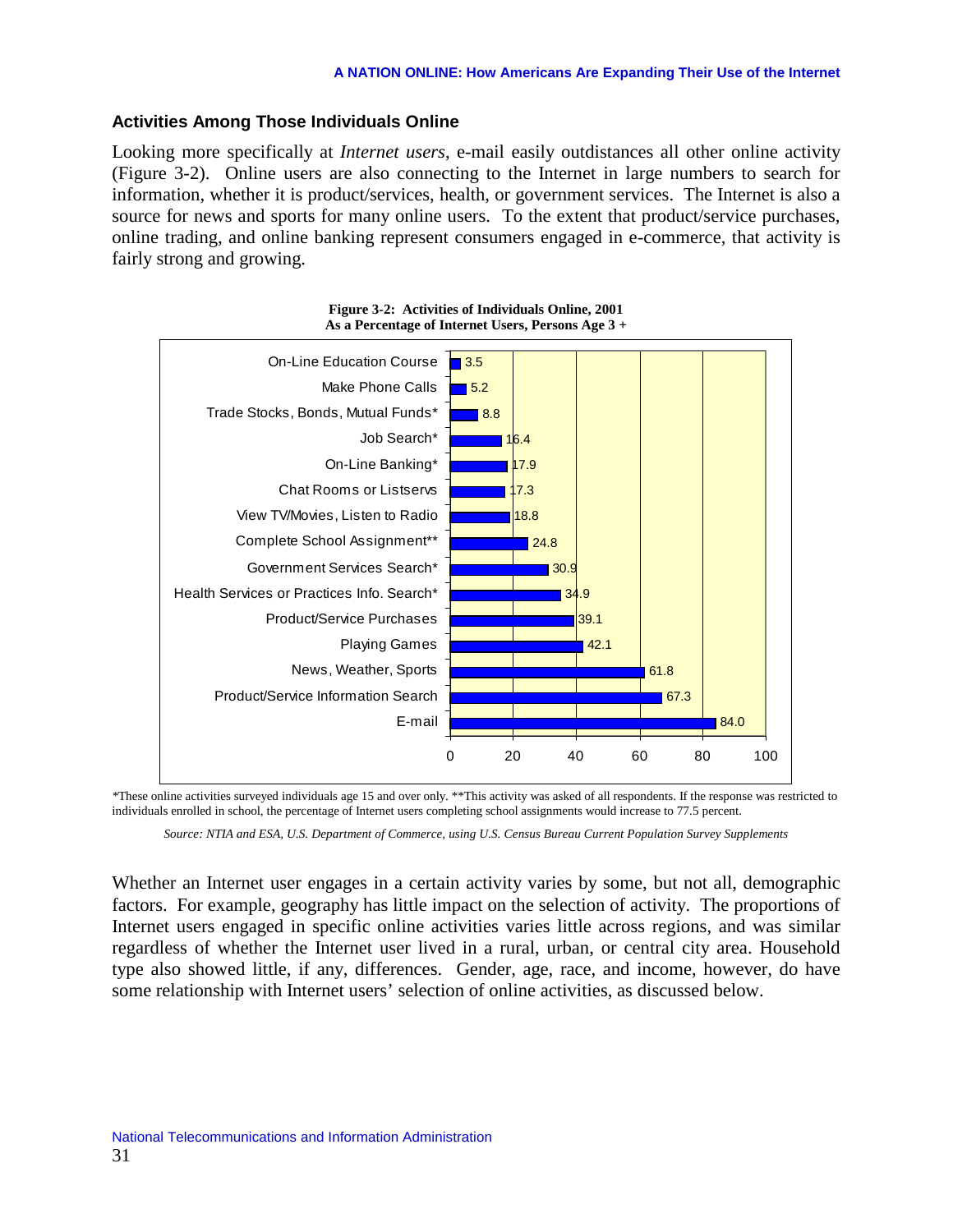## **Gender**

Male and female Internet users engage in some online activities at different rates. More men than women used the Internet to check news, weather, and sports (67.1 percent versus 56.7 percent respectively), but more women went online to find information on health services or practices (39.8 percent contrasted with 29.6 percent for men). A higher proportion of male Internet users use the Internet for financial purposes as compared with females: they were more than twice as likely as females to trade online (12.6 percent of males compared to 5.3 percent of females), and males were slightly more likely to bank online than female users (19.3 percent versus 16.5 percent).

A larger percentage of male Internet users reported using the Internet for entertainment-oriented activities. A higher proportion of males versus females played games online (45.3 percent versus 39.1 percent, respectively) and viewed television or movies or listened to the radio (21.9 percent versus 15.9 percent, respectively).

Men and women responded similarly for the remaining categories surveyed. For example, 82.8 percent of male Internet users e-mailed, compared to 85.1 percent of female Internet users; 16.9 percent of male Internet users searched online for jobs, compared to 16.0 percent of female Internet users; and 18.4 percent of male Internet users participated in online chat rooms or list servs, compared to 16.3 percent of female Internet users.

# **Age**

An Internet user's age also affects online use and activities. Those 55 and older were least likely to use the Internet in many of the surveyed categories, such as playing games, job searching, participating in chat rooms or list servs, viewing television or movies, listening to the radio, or trading online. On the other hand, this age group was more likely (42.7 percent) than any other age group to check health information online. And those 55 and older showed equally strong email use as any other adult age group.

Internet users in the 25-34 age group were the most likely to bank online (26.1 percent), followed by the Internet users in the 35-44 age group (21.3 percent), the 45-54 age group (17.7 percent) and the 55 and above age group (13.0 percent).

Online shopping is particularly common among 25-34 years old Internet users. About half of the people in this age group (53.0 percent) used the Internet for online shopping, as did 51.2 percent of the 35-44 year olds.

An in depth look at Internet users under the age of 25 is presented in Chapter 5.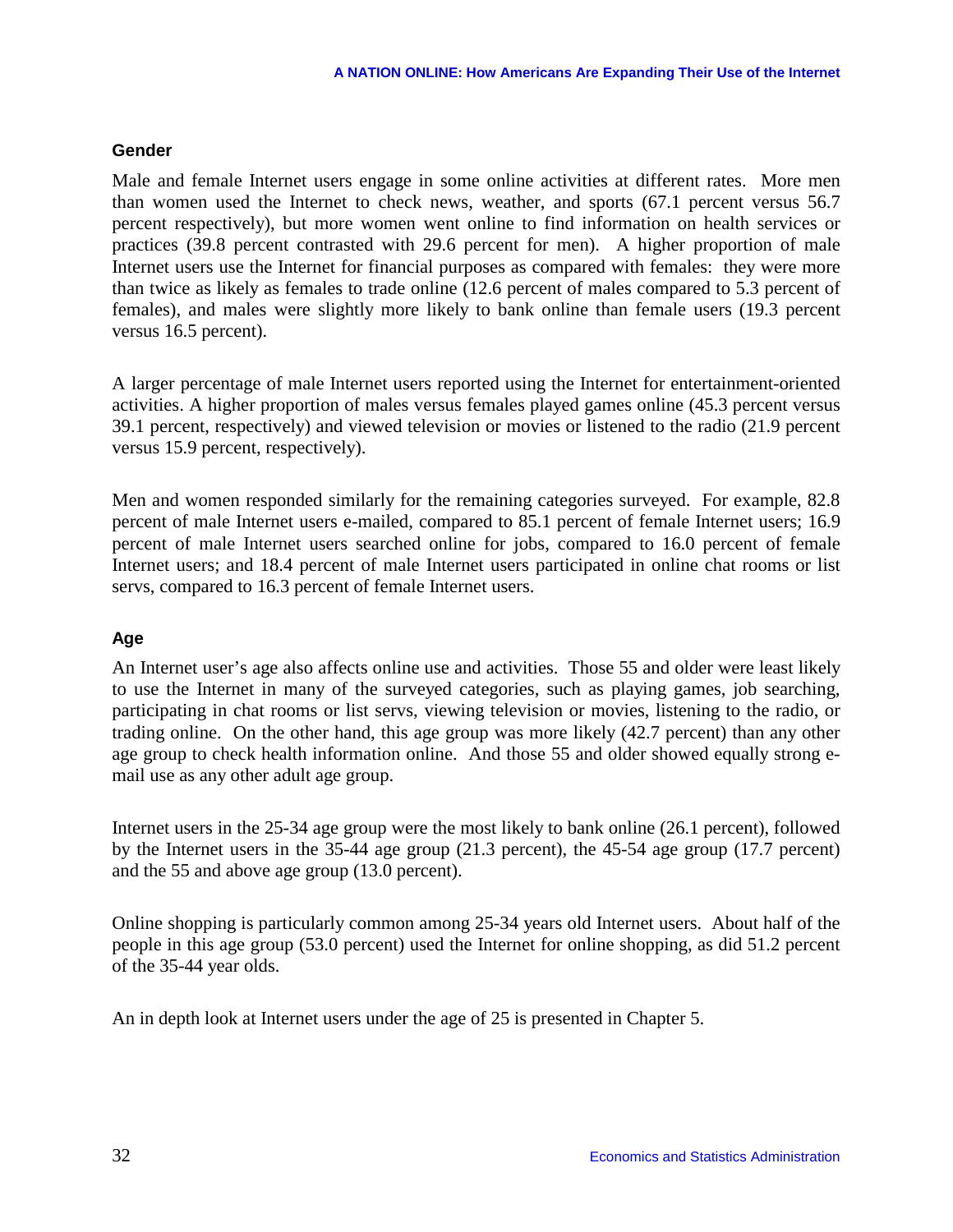

**Figure 3-3: Selected Online Activity by Age, 2001 As a Percent of Internet Users, Persons Age 25 +** 

## **Race**

Internet users of different racial and Hispanic backgrounds are increasingly using the Internet for a number of online activities. Differences exist among these various groups regarding their levels of online activities (Figure 3-4). A smaller proportion of Black and Hispanic Internet users e-mail, search for news, conduct searches for product/service information or make online purchases.



**Figure 3-4: Selected Online Activity by Race/Hispanic Origin, 2001 As a Percent of Internet Users, Persons Age 3 +** 

*Source: NTIA and ESA, U.S. Department of Commerce, using U.S. Census Bureau Current Population Survey Supplements* 

*Source: NTIA and ESA, U.S. Department of Commerce, using U.S. Census Bureau Current Population Survey Supplements*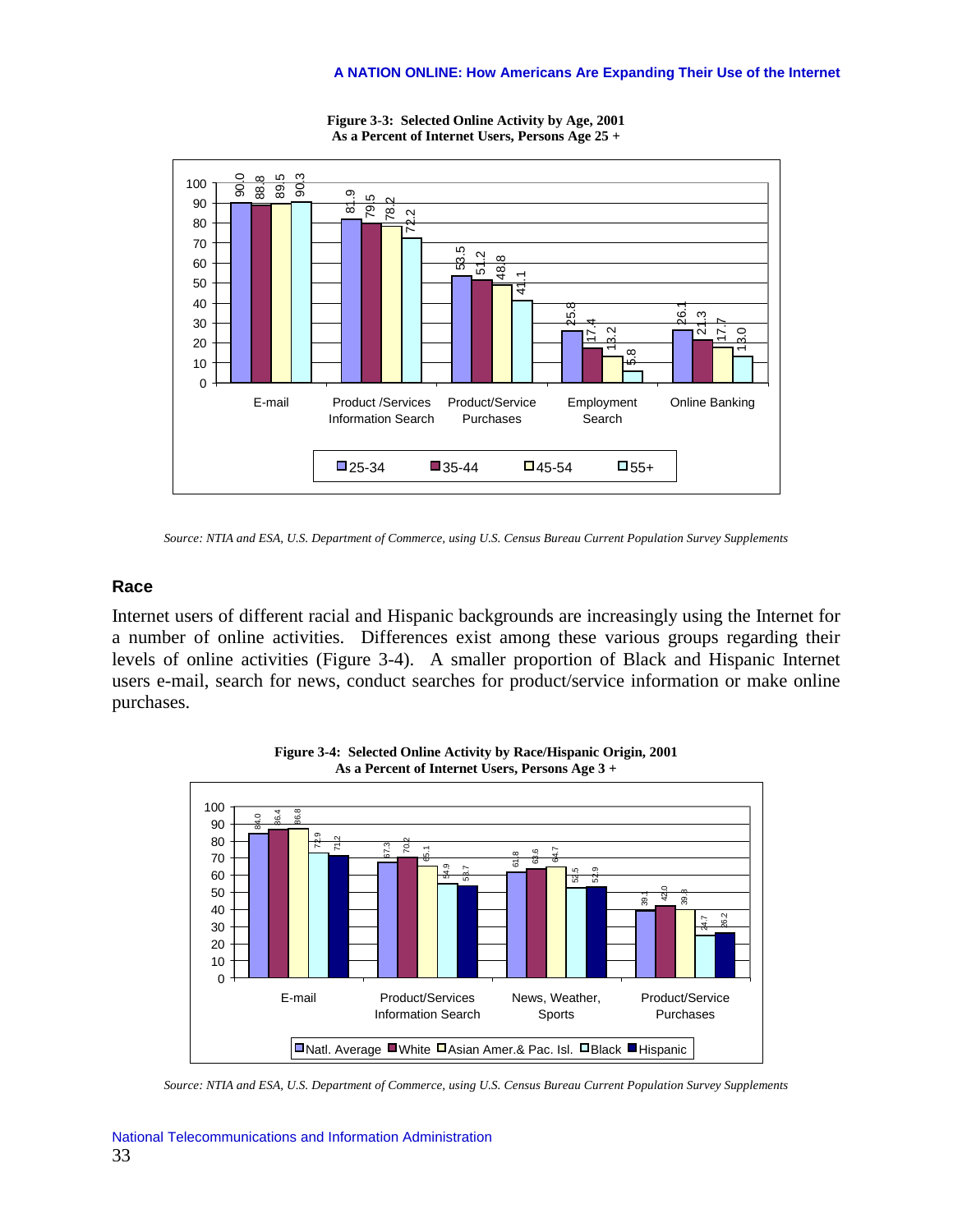### **Income**

Comparing income levels and online activities reveals a general pattern that shows broader use as income increases. The proportion of Internet users in the highest income level (households earning more than \$75,000 a year) exceeds all other income groups in eight of the 16 online categories surveyed. As demonstrated in Table 3-1, these individuals were more likely to use the Internet to: search for health services or product information; search for government services or agency information; purchase products or services; search for products and services; bank, trade, or e-mail; or search for news, sports, or weather.

|                                           |                        | Percent of Internet Users Age 5 + |                   |                   |                   |                    |
|-------------------------------------------|------------------------|-----------------------------------|-------------------|-------------------|-------------------|--------------------|
|                                           | <b>Under</b><br>15,000 | $15.000 -$<br>24,999              | 25.000-<br>34,999 | 35.000-<br>49,999 | 50,000-<br>74,999 | <b>Over 75,000</b> |
| E-Mail/Instant Messaging                  | 72.0                   | 75.5                              | 78.7              | 81.3              | 85.0              | 89.1               |
| <b>Playing Games</b>                      | 47.0                   | 48.6                              | 45.7              | 44.5              | 42.9              | 37.5               |
| News, Weather, Sports                     | 53.5                   | 55.5                              | 57.2              | 58.3              | 63.2              | 67.0               |
| <b>Product/Service Information Search</b> | 54.9                   | 58.0                              | 63.3              | 64.2              | 68.5              | 73.5               |
| Complete School Assignments               | 37.1                   | 27.3                              | 25.1              | 22.9              | 23.3              | 24.6               |
| <b>Job Search</b>                         | 23.0                   | 20.6                              | 20.5              | 17.4              | 16.0              | 14.6               |
| <b>IChat Rooms or Listservs</b>           | 23.0                   | 20.0                              | 18.8              | 16.9              | 16.5              | 16.5               |
| Health Services or Practices Info. Search | 29.5                   | 29.9                              | 32.7              | 32.9              | 35.1              | 38.9               |
| <b>Government Services Search</b>         | 28.1                   | 27.2                              | 28.0              | 29.6              | 29.6              | 35.1               |
| <b>Product/Service Purchases</b>          | 26.1                   | 26.8                              | 31.4              | 35.0              | 39.4              | 49.1               |
| View TV/Movies, Listen to Radio           | 20.0                   | 19.1                              | 19.1              | 18.6              | 18.5              | 19.8               |
| <b>Online Banking</b>                     | 12.8                   | 12.1                              | 14.4              | 15.6              | 18.0              | 23.0               |
| <b>Online Education Course</b>            | 4.0                    | 3.2                               | 3.1               | 3.6               | 3.5               | 4.0                |
| Trade Stocks, Bonds, Mutual Funds         | 3.2                    | 2.9                               | 4.9               | 6.3               | 8.1               | 13.8               |
| lMake Phone Calls                         | 6.7                    | 6.3                               | 5.2               | 5.9               | 4.8               | 5.1                |

**Table 3-1: Online Activities of Internet Users by Household Family Income, 2001 Percent of Internet of Internet of Internet Users Age 3** 

*Source: NTIA and ESA, U.S. Department of Commerce, using U.S. Census Bureau Current Population Survey Supplements*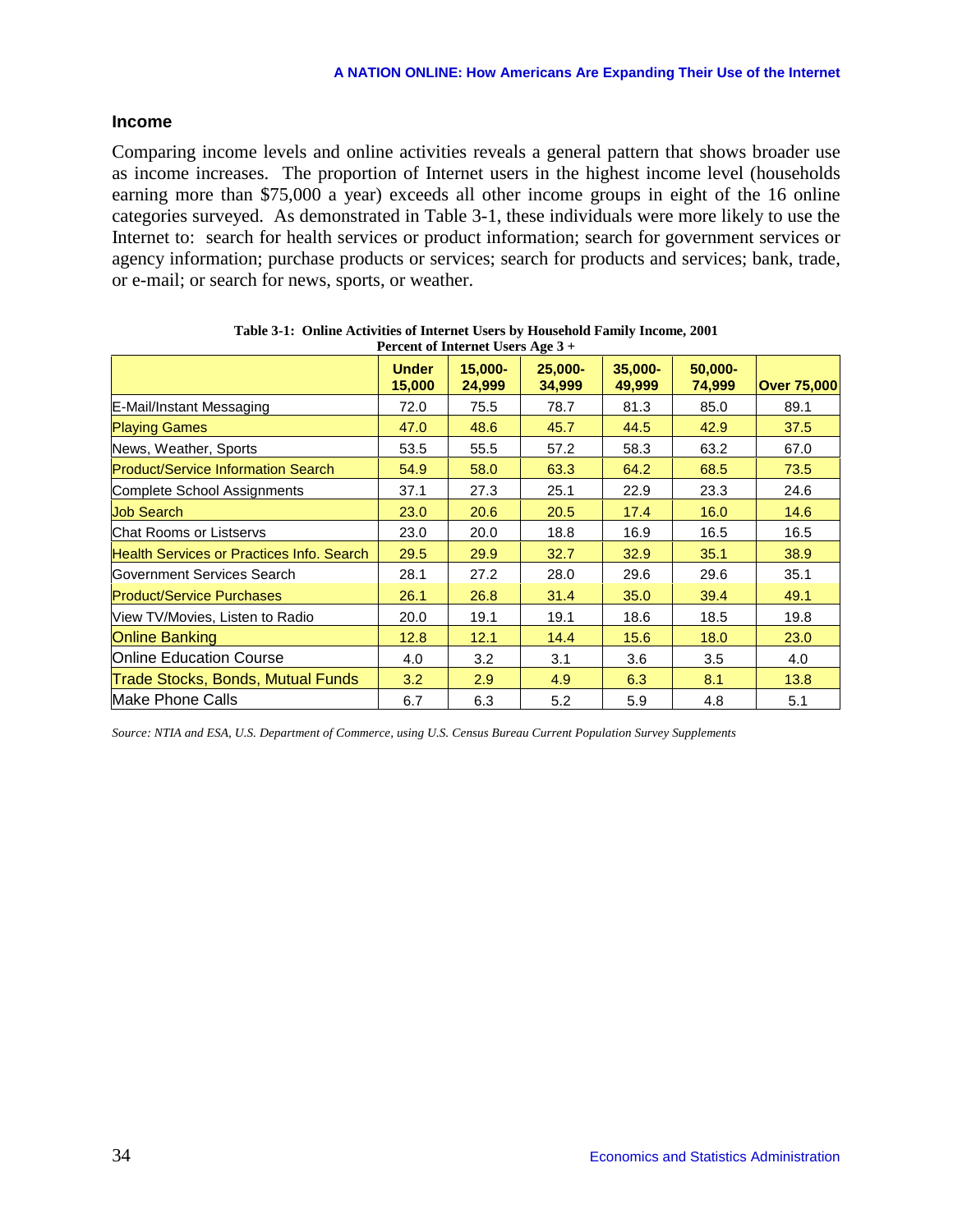# **CHAPTER 4: HOW AND WHERE AMERICA GOES ONLINE**

Internet users are expanding how and where they go online. Faster connection speeds through digital subscriber lines (DSL) and cable are now available to more users as these technologies continue to expand their geographical reach. New devices offer the opportunity for access without a computer and increased mobility of use. Most striking, however, is the growth in the number of people who use the Internet from more than one location.

## **Connection Types: The Expansion of Broadband**

Most individuals who use the Internet at home make that connection via a regular "dial up" telephone line (80.0 percent), with cable modems being the second most common way to connect (12.9 percent), followed by DSL (6.6 percent).



*Source: NTIA and ESA, U.S. Department of Commerce, using U.S. Census Bureau Current Population Survey Supplements* 

Generally referred to as "broadband," cable modems and DSL allow for higher speed access than is available through dial-up.<sup>14</sup> The use of these services in residential settings has rapidly increased over the past year. In August 2000, only 5.0 percent of all individuals or 11.2 percent of home Internet users claimed to have something faster than a dial-up service in their homes.

1

<sup>&</sup>lt;sup>14</sup> This study asked respondents about the two most common broadband technologies available in the United States, digital subscriber line (DSL) and cable modems plus any "other" higher-speed Internet access used at home. These technologies usually feature broadband capabilities, although some applications or connections may possess speeds lower than the 200 kilobits per second—either in both directions or only upstream— that the Federal Communications Commission defines as "full broadband." *See In the Matter of Local Competition and Broadband Reporting,* Report and Order, CC Docket No.99-301 (rel. March 30, 2000) at ¶ 22.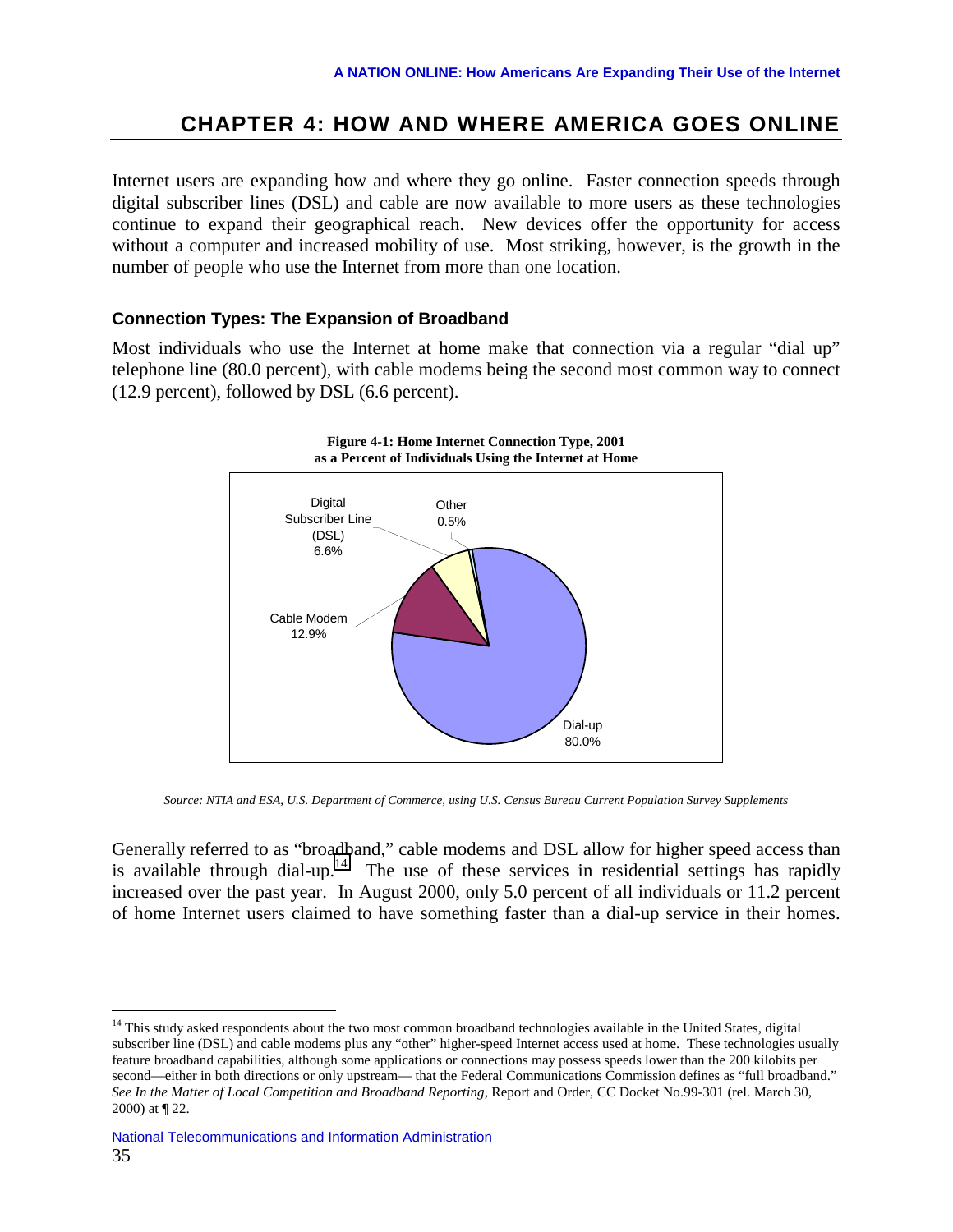As of September 2001, those figures had risen to 10.8 percent of the population or 20.0 percent of individuals who use the Internet at home.<sup>15</sup>

This strong growth of approximately 116 percent over a 13-month period coincides with the growing availability of these services. Until very recently, broadband was only available in selected areas of the country. For example, the Federal Communications Commission (FCC) reported that high-speed subscribers were present in 75 percent of the nation's zip codes at the end of December 2000 as compared to 56 percent at the end of 1999. The deployment of broadband occurred first in higher density areas. According to the FCC, high-speed subscribers were present in 97 percent of the most densely populated zip codes at the end of December 2000 as compared to  $45$  percent of zip codes with the lowest population densities.<sup>16</sup> As shown in Figure 4-2, differences by population density continued to carry over into 2001 with rural areas trailing urban areas and central cities.





*Source: NTIA and ESA, U.S. Department of Commerce, using U.S. Census Bureau Current Population Survey Supplements* 

<sup>&</sup>lt;sup>15</sup> Homes with broadband have, on average, a higher number of individual Internet users. For example, on a household basis, Internet connection through something other than dial-up increased from 10.7 percent to 19.1 percent between August 2000 and September 2001 among those households with home Internet connection—lower percentages than recorded on an individual basis.

<sup>&</sup>lt;sup>16</sup> Http://www.fcc.gov/Bureaus/Common\_Carrier/News\_Releases/2001/nrcc0133.html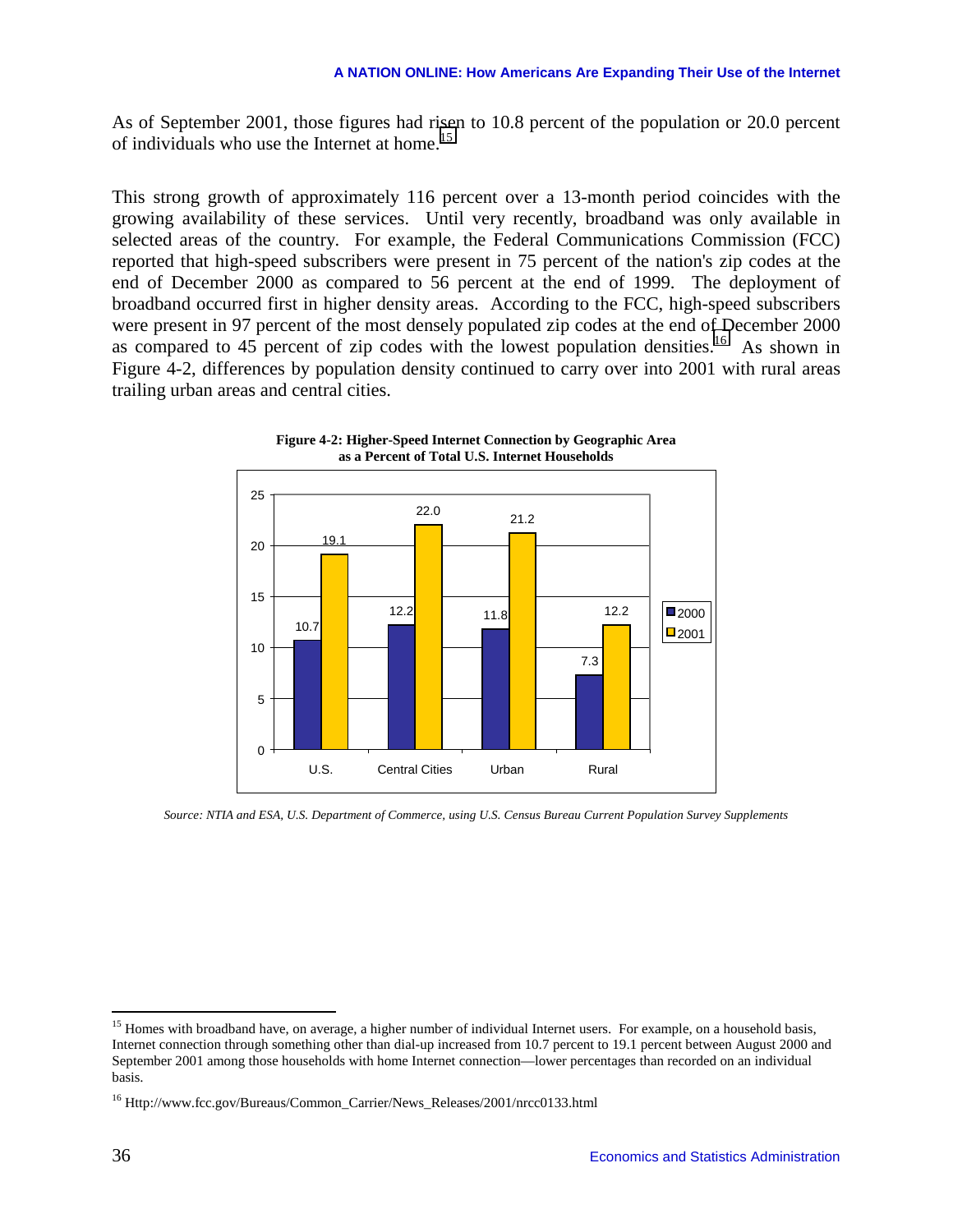#### **A NATION ONLINE: How Americans Are Expanding Their Use of the Internet**

The growth in broadband subscribership compares favorably to the deployment rates of other communications technologies and services. Broadband deployment reached 8 percent of U.S. households in early 2001—an adoption speed that outstrips other technologies such as color television, cell phones, pagers, and VCRs.<sup>1</sup>



*Source: eBrain Market Research and the National Cable and Telecommunications Association* 

Because cable and DSL Internet are more costly than dial-up services, the proportion of Internet users subscribing to these broadband services varies in expected ways, with individuals in highincome households, for example, having higher subscribership rates than individuals in lower income households.

Individuals with broadband access at home had a modestly greater likelihood of engaging in the activities shown in Figure 3-2. For example, although 84 percent of Internet users send e-mail, that figure rises to 87 percent for broadband users specifically. The only activity reflecting a large difference between broadband users and the Internet-using population, in general, is in the viewing of television or movies or listening to the radio. In September 2001, 28.2 percent of broadband users engaged in these activities, compared to 18.8 percent of Internet users generally.

### **Spread of New Devices**

<u>.</u>

The vast majority of Internet users in the United States still access the Internet through a desktop or laptop computer.<sup>18</sup> Although the number of people using alternative Internet access devices is increasing, the survey revealed that people who use them typically also have a computer. In

 $17$  Although it uses a different definition of "broadband" than is used in this report, Figure 4-3 provides a useful illustration of the relative deployment speeds of some familiar communications technologies. See *supra* note 14 for discussion of broadband definition.

 $18$  This is not universally the case in other countries. In Japan, for example, 30 million people access the Internet through NTT DoCoMo's i-Mode using a handheld device. Although iMode does not have full Internet capability, it is widely used in Japan to access the subset of Internet information available to subscribers. See http://www.NTTdocomo.com.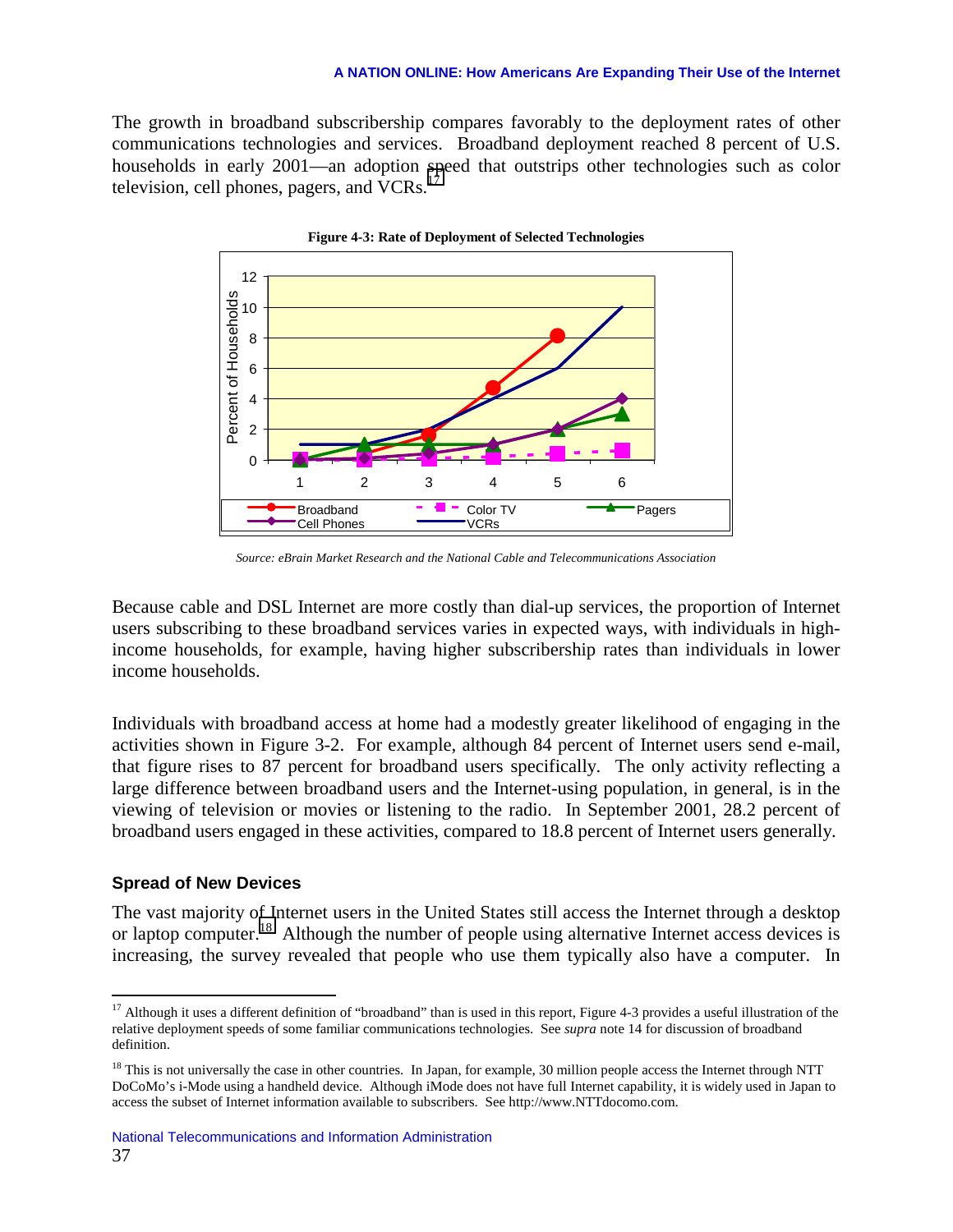September 2001, only 1.5 percent of the households that had home Internet access did not also have a computer.

The only category of alternative Internet access device owned by more than 2 percent of households is Internet-enabled cell phones or pagers (4.8 percent) and virtually all of these households also have computers.<sup>19</sup> Only 1.8 percent of households include a household member who has an Internet accessible personal digital assistant (PDA) or other handheld device, and 0.6 percent of households have Internet access through a television-based system. The televisionbased systems are the only category of alternative access devices where a substantial proportion of subscribing households do not also have a computer (44.4 percent), but this category accounts for 0.6 percent of total households.

## **Location of Use**

Increased use of mobile Internet devices may eventually make the question of location less important. For now, however, when most access still occurs through less than portable personal computers, where people use the Internet may have implications for the quality of access they enjoy *(i.e.*, the degree of availability or access they actually have) or the type of activities they undertake online.<sup>20</sup> For example, home Internet access may be thought of as a higher quality type of access because it is available (theoretically) 24 hours a day, seven days a week, while school or library access periods are limited to specific hours and often with time limits per session.

As shown in Figure 4-4, the most significant change between December 1998 and September 2001 is the substantial increase in the proportion of people who use the Internet both at home and from some other location.<sup>21</sup> At the end of 1998, only 6.5 percent of the population used the Internet both at home and from some other location. In just under three years, that figure had almost quadrupled to 24.5 percent. That a growing number of people connect from multiple locations could indicate that the Internet is increasingly viewed as a basic communication and information tool, closer in nature to the telephone than the desktop computer.

Figure 4-4 also gives information as to the change in the proportion of the population using the Internet in each category: at home and from some other location. In December 1998, 22.3 percent of the population used the Internet at home (15.8 percent plus 6.5 percent). Home use had grown to 43.6 percent by September 2001. Similarly, Internet use from a location outside the home grew from 17.0 percent to 34.8 percent over the same period.

 $19$  The questions on Internet access devices were asked only of the household. No information is available on actual use of these devices on a per person basis.

<sup>&</sup>lt;sup>20</sup> The sample size of households that have Internet-enabled cell phones or pagers, but no computer, is too small for a reliable estimate to be reported.

 $21$  December 1998 is used as a basis of comparison rather than August 2000. The data from the August 2000 survey reflected the fact that students were generally not in school when the survey took place, and there appeared to be a downward bias on Internet use outside of the home.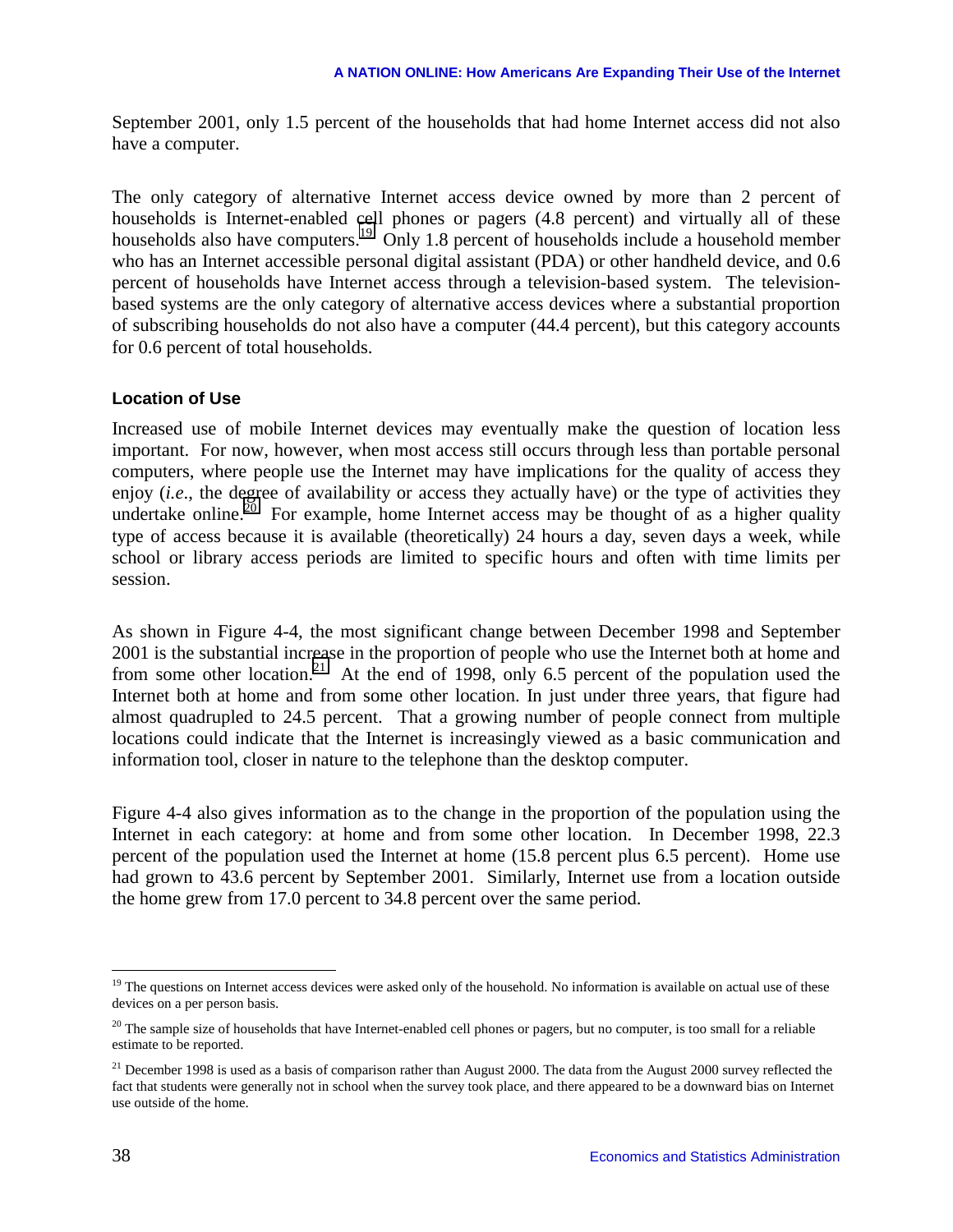

**Figure 4-4: Internet Use by Location as a Percent of U.S. Population, 1998 and 2001** 

*Source: NTIA and ESA, U.S. Department of Commerce, using U.S. Census Bureau Current Population Survey Supplements* 

"Outside the home" covers a variety of locations. The September 2001 survey asks specifically about Internet use at six locations: work, school, public libraries, community centers, someone else's house, and "somewhere else." Figure 4-5 shows that no single category of "outside the home" comes close to Internet use at home in terms of utilization by a proportion of the U.S. population. However, percent of the total population may not be the most useful basis on which to consider location of use. For example, the 51.9 million people who use the Internet at work represent 19.6 percent of the population, but 38.4 percent of those who work. Similarly, the 31.5 million who use the Internet at school account for only 11.9 percent of the total population, but 44.8 percent who attend school. Chapters 5 and 6 focus specifically on these school and work subgroups.



**Figure 4-5: Internet Use by Specific Location as a Percent of U.S. Population** 

*Source: NTIA and ESA, U.S. Department of Commerce, using U.S. Census Bureau Current Population Survey Supplements*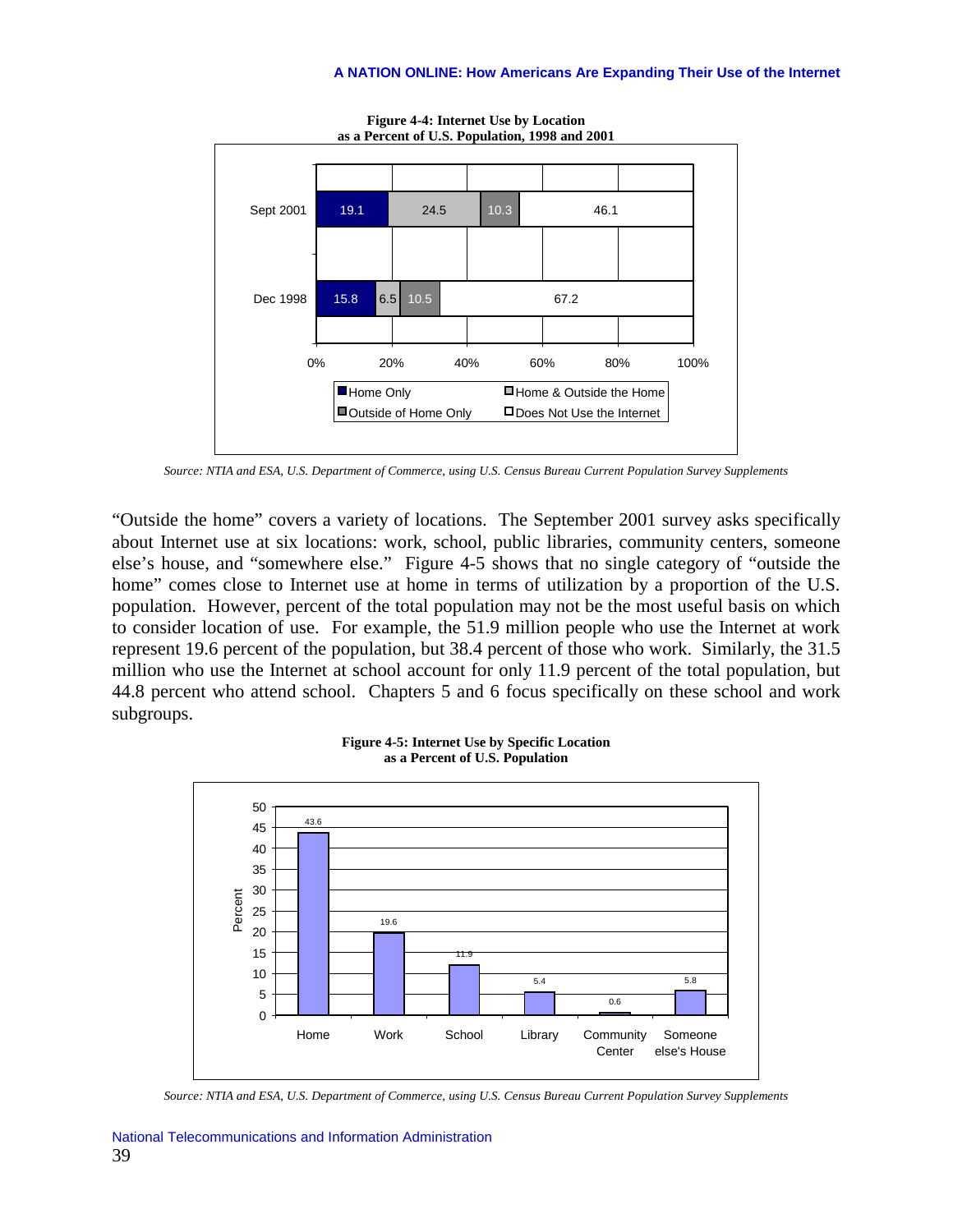Of the universe of Internet users, 10.0 percent of Internet users access the Internet at a public library. This proportion remained virtually constant between August 2000 and September 2001. Over one-half of the population that uses the Internet at a public library is under age 25. Additionally, 14.0 percent of Internet users do not use the Internet at home, school, or work.

Internet use at public libraries varies by race and income: only 8.6 percent of Whites that use the Internet use the public library as an access point, while the comparable figures for Blacks and Hispanics are 18.7 percent and 13.8 percent, respectively. Among Asian Americans and Pacific Islanders, 11.6 percent of Internet users accessed the Internet at public libraries.

As shown in Figure 4-6, most of the people who use the Internet at public libraries also use the Internet at other locations. Among racial and ethnic groups, 12.7 percent of Whites, 19.4 percent of Blacks, and 16.0 percent of Hispanics using the Internet at libraries do not also access the Internet from home, work or school. Only 6.6 percent of Asian American and Pacific Islanders who use the Internet at a public library do not also use the Internet from some other location.





*Source: NTIA and ESA, U.S. Department of Commerce, using U.S. Census Bureau Current Population Survey Supplements*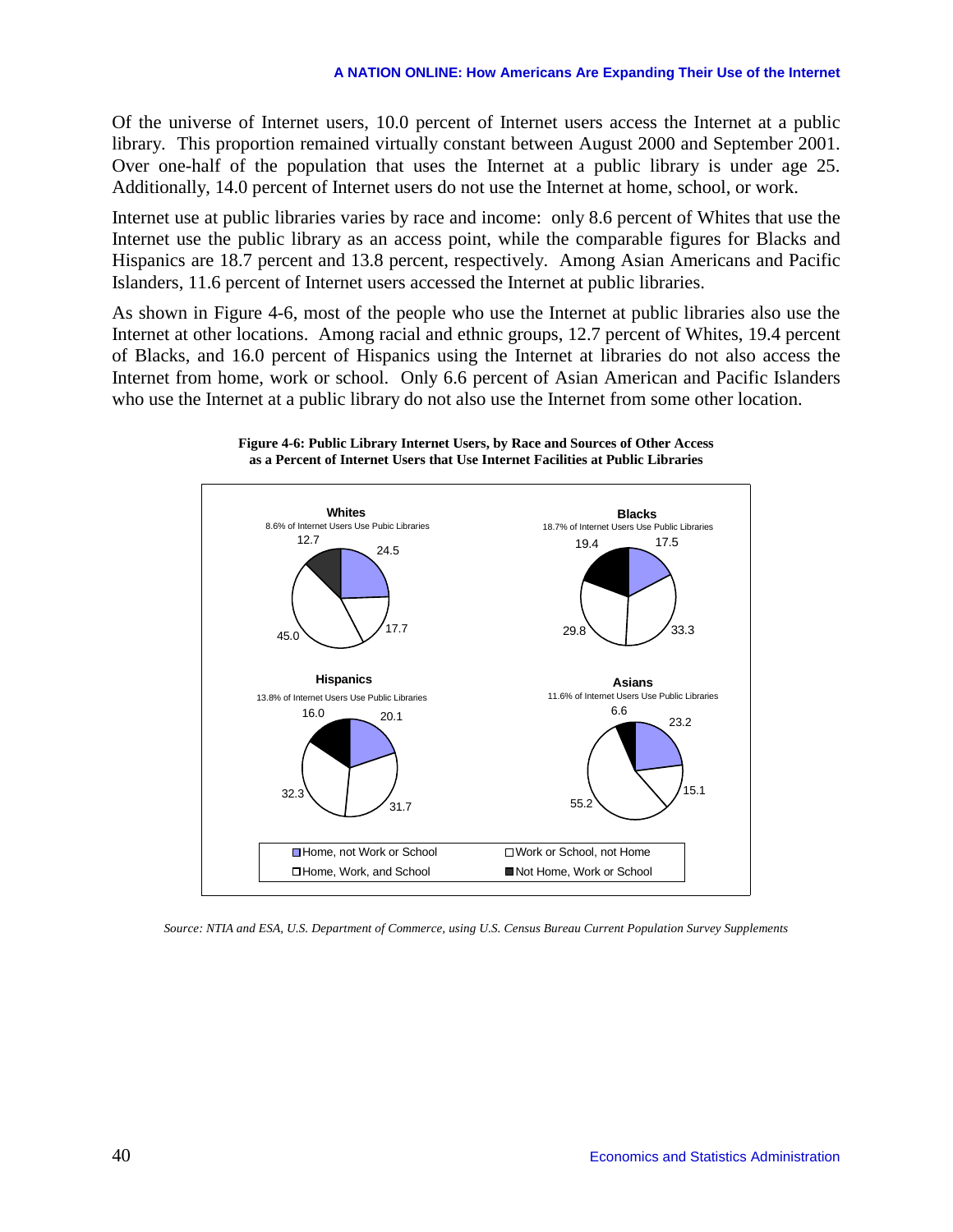#### **A NATION ONLINE: How Americans Are Expanding Their Use of the Internet**

Internet access at public libraries is more often used by those with lower incomes than those with higher incomes. Just over 20 percent of Internet users with household family incomes of less than \$15,000 a year use public libraries, and 6.1 percent of Internet users in this income category do not use the Internet at home, work, or school. As household income rises, not only does the proportion of public library Internet users decline, but also the percentage of Internet users without alternative access points also declines.





*Source: NTIA and ESA, U.S. Department of Commerce, using U.S. Census Bureau Current Population Survey Supplements*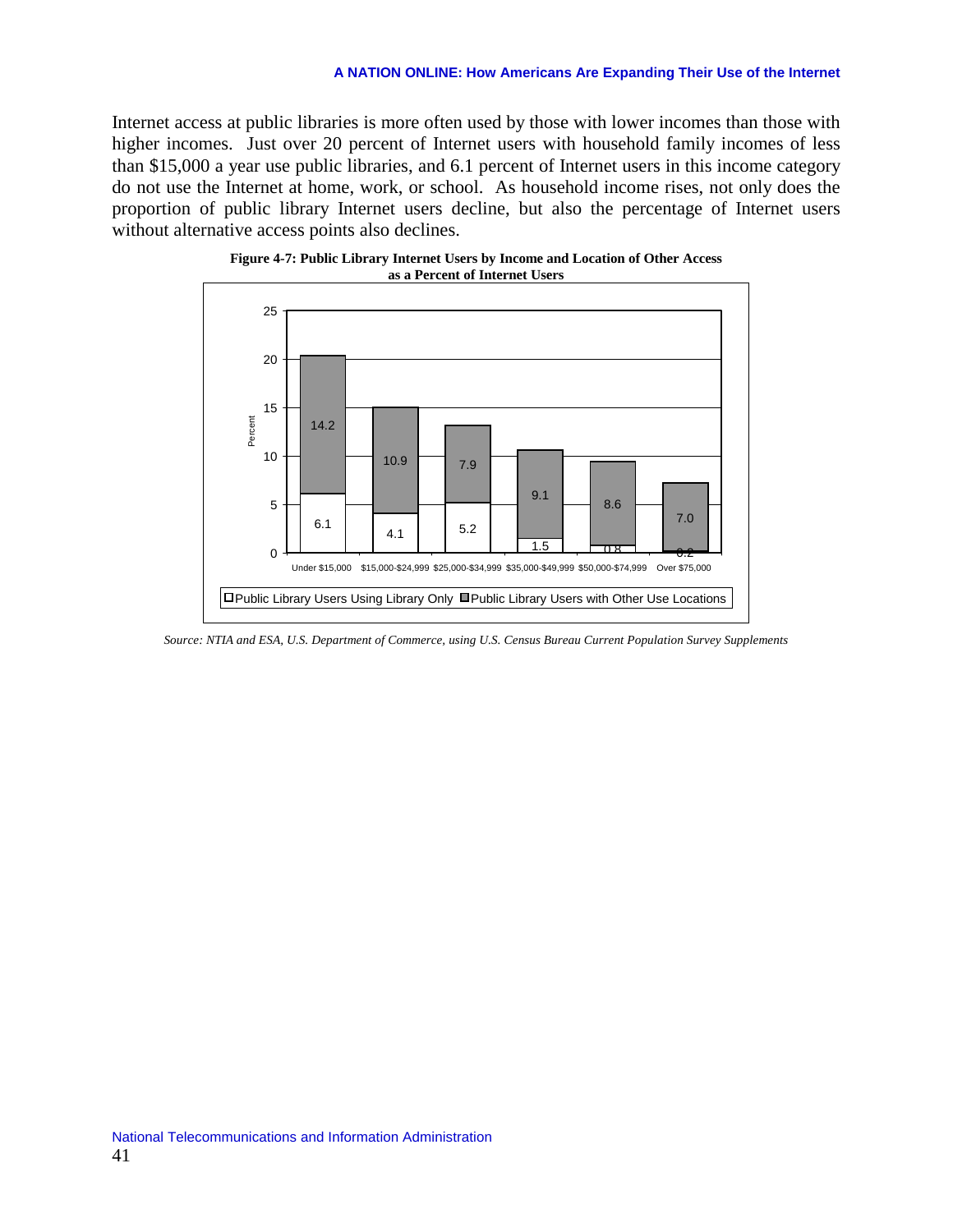# **CHAPTER 5: THE DIGITAL GENERATION: HOW YOUNG PEOPLE HAVE EMBRACED COMPUTERS AND THE INTERNET**

Children and young adults have embraced new information technologies in large numbers. More than any other age group, these younger age groups use computers and the Internet widely for many of their daily activities.

This chapter explores the increasingly large number of children and young adults who have computers and online access, where they get access outside the home, and how they use the Internet. We focus on children in lower elementary school (ages 5-9), later elementary and junior high school (ages 10-13), and high school (ages 14-17), as well as young adults (ages 18- 24). This year's survey also asked parents about concerns about exposing children to online content, and whether that has affected their decisions to go online or to maintain Internet access.

## **Computer and Internet Use**

As noted in Chapter 2, children and young adults under 25 are significant users of new information technologies. By the age of 10, young people are more likely to use the Internet than adults at any age beyond 25. The high rate of use among children and young adults is reflected in higher rates of Internet connectivity within family households with children, as well as in high use rates among these age groups both at home and outside the home.

Family households with children under age 18 are far more likely to have computers than families without children: 70.1 percent, compared to 58.8 percent. They are also more likely to have Internet subscriptions: 62.2 percent versus 53.2 percent. The presence of children is also associated with modestly higher rates of broadband connectivity through DSL or cable modem: 18.4 percent for families with children, compared to 16.9 percent for those without children (Figure 5-1).



**Figure 5-1: Access Among Families With and Without Children, 2001 as a Percentage of U.S. Households** 

*Source: NTIA and ESA, U.S. Department of Commerce, using U.S. Census Bureau Current Population Survey Supplements*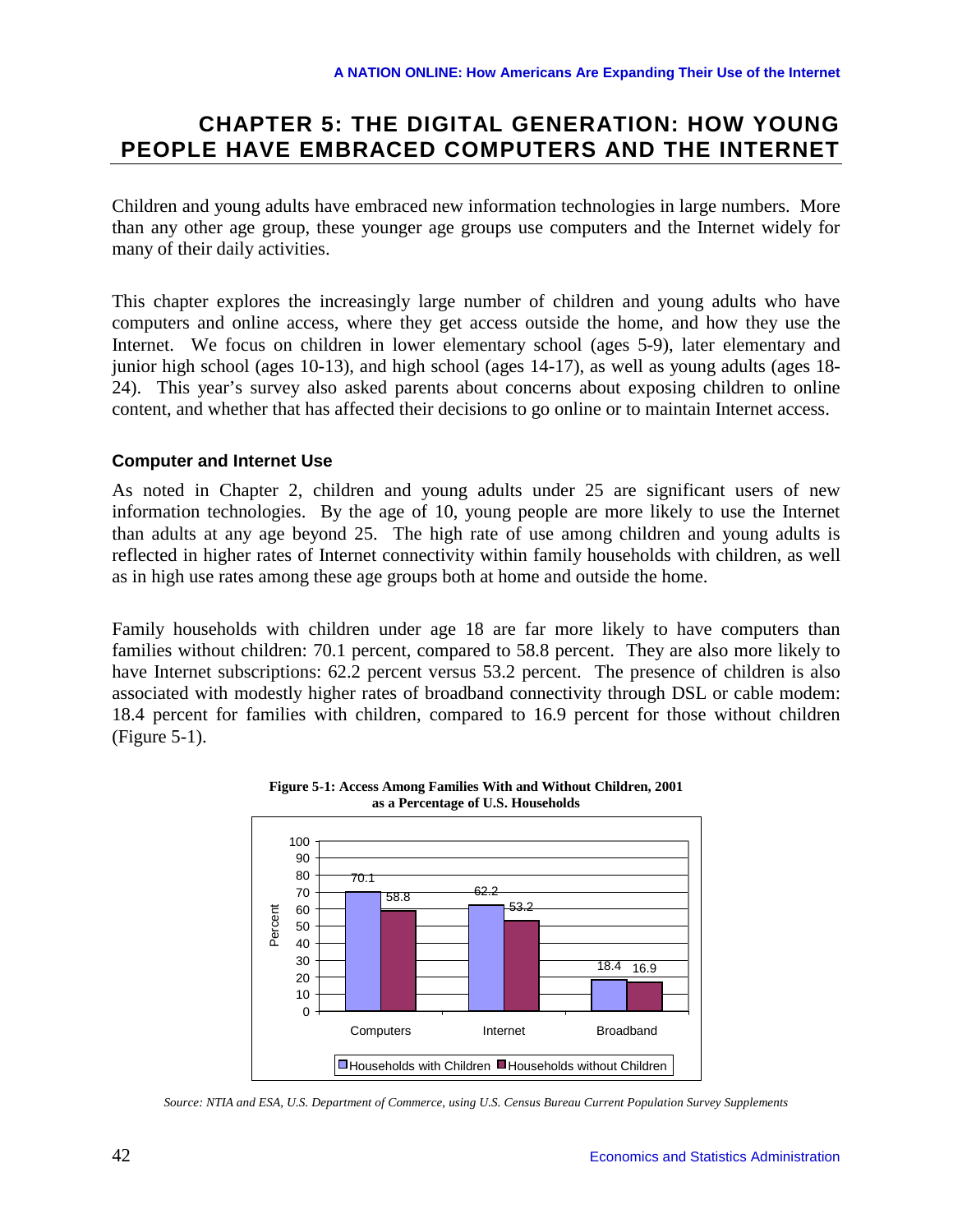Individual computer and Internet use among all groups of children and young adults has also soared in the last few years. With regard to computer use, 89.5 percent of all school-aged children (between the ages of 5-17) use computers. Within the same age range, 58.5 percent use the Internet. Internet use is particularly high for teens and pre-teens.<sup>22</sup> More than three-quarters (75.6 percent) of 14-17 year olds and 65.4 percent of 10-13 year olds use the Internet at some location, up from 51.2 and 39.2 percent in 1998 (Figure 5-2).

Among 18-24 year olds, Internet use is heavily affected by whether or not they attend school or college. Among those in school or college, 85.0 percent use the Internet, compared to 51.5 percent of those who are not in school.





*Source: NTIA and ESA, U.S. Department of Commerce, using U.S. Census Bureau Current Population Survey Supplements* 

In addition to much higher overall use, children and young adults are also far more likely to use the Internet outside the home than they were in previous years. In fact, "outside home" use is nearly equivalent to "at home" use for almost every age group (and exceeds "at home" use for 18-24 year olds in school or college). For example, as Figure 5-3 demonstrates, nearly equal percentages of teenagers used the Internet outside the home (60.7 percent) as at home (61.4 percent). This contrasts with 1998 levels for teenagers of 26.9 percent "outside home" use, compared to 32.9 percent at home. Similarly, in 1998, 19.2 percent of 10-13 year olds used the Internet outside the home, compared to 25.4 percent at home.

<sup>&</sup>lt;sup>22</sup> Figure 5-2 compares the September 2001 survey results to December 1998 Census survey data, which provided a more complete data set on student use than the August 2000 survey taken during the summer vacation.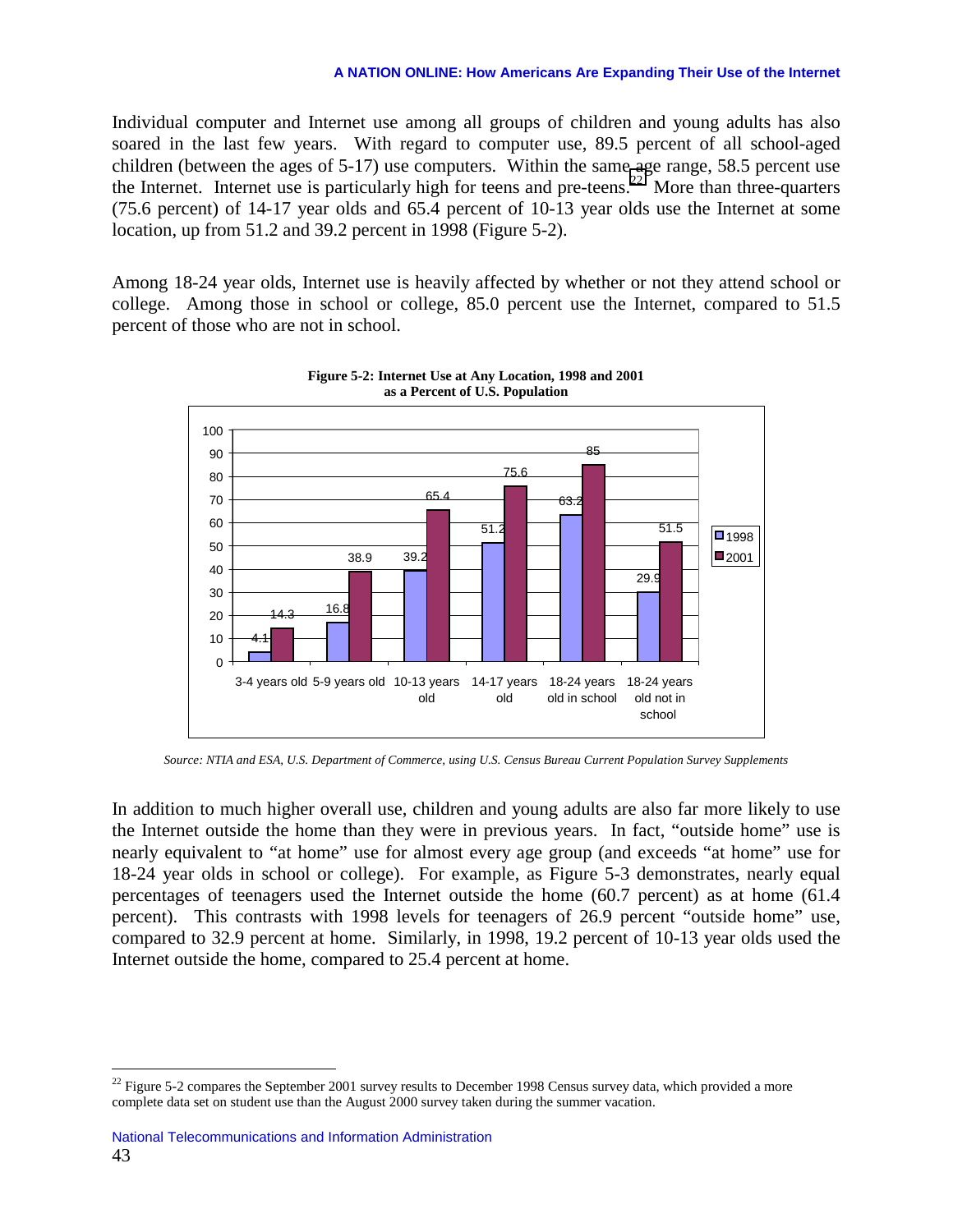

**Figure 5-3: Internet Use Among Children At Home/Outside Home/Any Location, 2001 as a Percent of U.S. Population** 

*Source: NTIA and ESA, U.S. Department of Commerce, using U.S. Census Bureau Current Population Survey Supplements* 

The high rate of Internet use outside the home among young people 10 years old and up is considerably different from the overall national figures for all ages, and is largely accounted for by use at schools, as discussed in the following section.

### **The Impact of Schools on Internet and Computer Use**

Most "outside home" use is at schools, where children and young adults use computers and the Internet at high levels. As shown in Figure 5-4, young people are using computers at high levels, even in elementary school. For example, almost every young adult (95.9 percent) between ages 18 and 24, who attends school or college, uses a computer: 86.1 percent in school (20.8 percent only at school and 65.3 percent both at home and school), and 74.5 percent at home (9.2 percent only at home and 66.3 percent both at home and school). Even among 5 to 9 year olds, a large portion (84.3 percent) are using computers at home, at school, or both.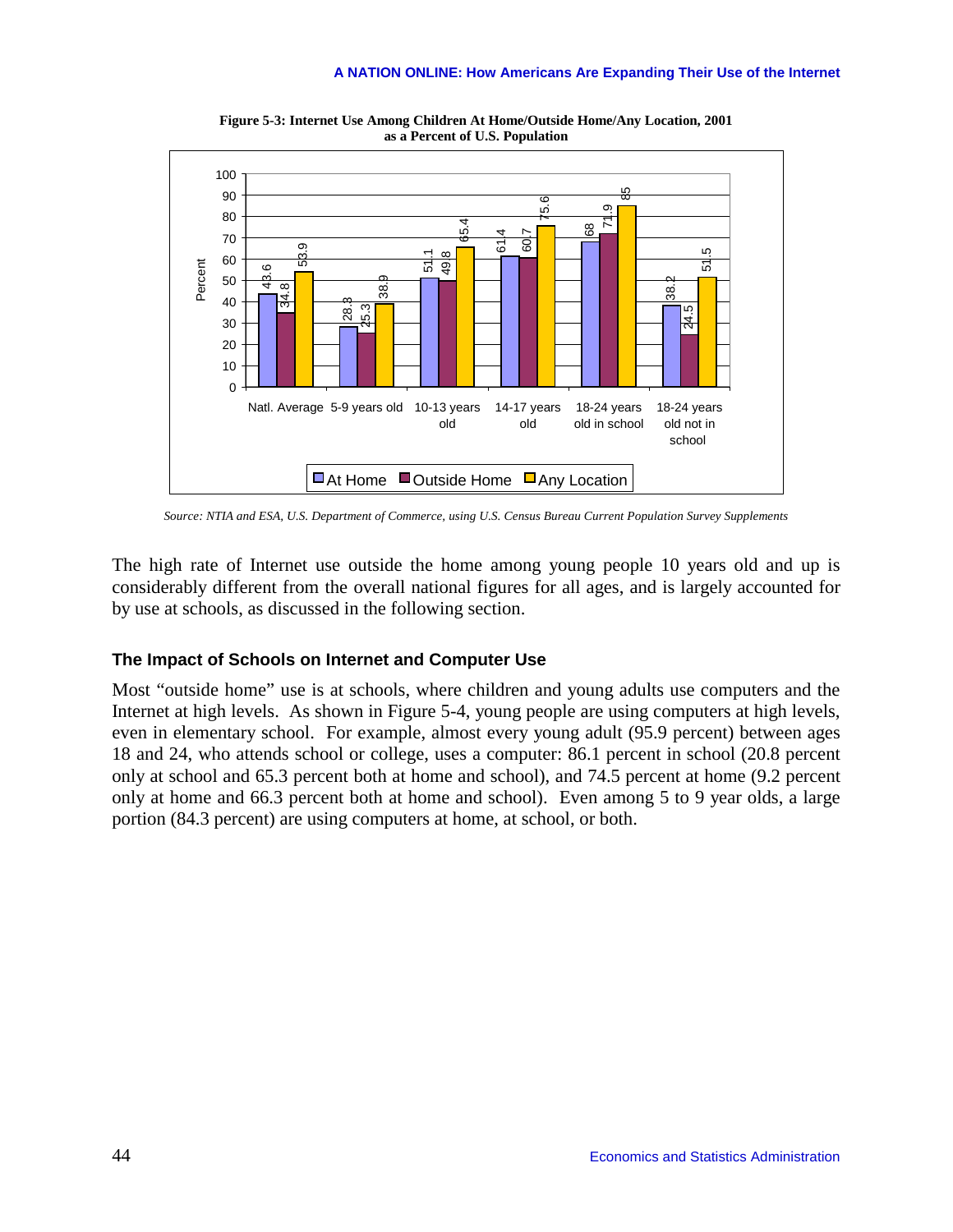

**Figure 5-4: Computer Use by Age and Location, 2001<sup>23</sup>**

*Source: NTIA and ESA, U.S. Department of Commerce, using U.S. Census Bureau Current Population Survey Supplements* 

Figure 5-5 also indicates the widespread use of the Internet by young people both at home and at school, although Internet use is not yet at the same high levels as computer use. For example, more than three-quarters of 14-17 year olds use the Internet at home, at school, or both: 55.4 percent use the Internet at school (42.8 percent both at home and school, and 12.6 percent only at school), while 61.4 percent use it at home (42.8 percent both at home and school, and 18.6 percent only at home). Even three out of eight 5-9 year olds (or 37.6 percent) use the Internet at home and/or school.

 $^{23}$  The percentages in the two oldest categories do not add to 100% because 0.6% of the individuals in school between the ages of 18 and 24 use a computer at work, but not at home or school and 0.1% of those between 14 and 17 use a computer at work, but not at home or school.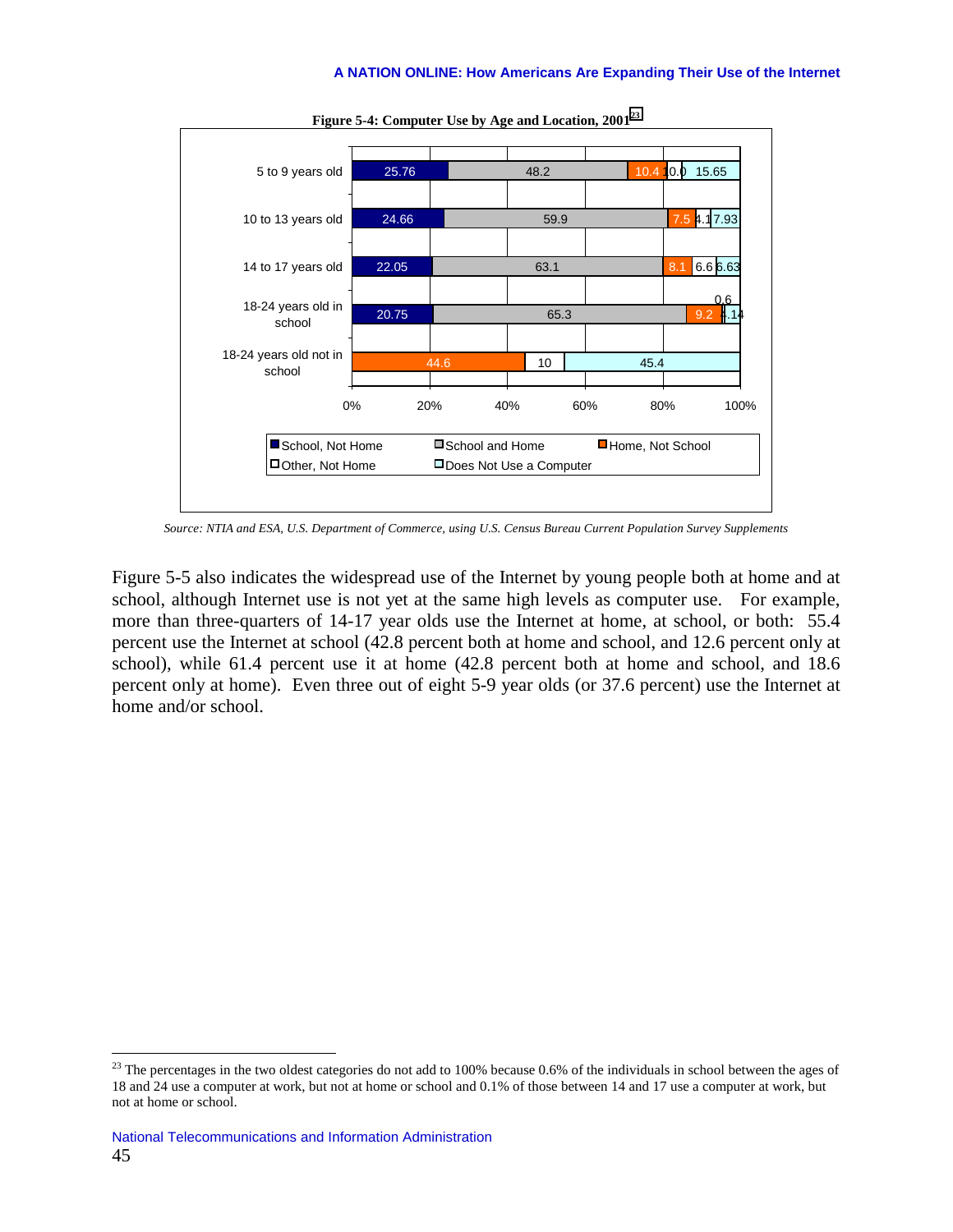

**Figure 5-5: Internet Use by Age and Location, 2001** 

*Source: NTIA and ESA, U.S. Department of Commerce, using U.S. Census Bureau Current Population Survey Supplements* 

Figures 5-6, 5-7, and 5-8 show the significance of having computers at school in bringing technology to children of various backgrounds.<sup>24</sup> Figure 5-6 shows that 80.7 percent of children (ages 10-17) in the lowest income category use computers at school, little different from the 88.7 percent of children at the highest income level. School helps to equalize the disparity that would otherwise exist in computer and Internet use among the various household income categories. In the lowest income category, 33.1 percent of children use computers at home, in contrast to 91.7 percent of children in the highest income category. The gap in computer use narrows, however, from almost 60 points between the highest and lowest income children's use at home to a 12 point gap in computer use when home and school are combined.

 $^{24}$  Figures 5-6 through 5-11 refer specifically to 10 to 17 year-olds. Similar patterns hold within the two component groups, 10 to 13 and 14 to 17, and for the two age groups not shown here, 5 to 9 and 18 to 24 in school. See Tables 5-1 and 5-2 for details.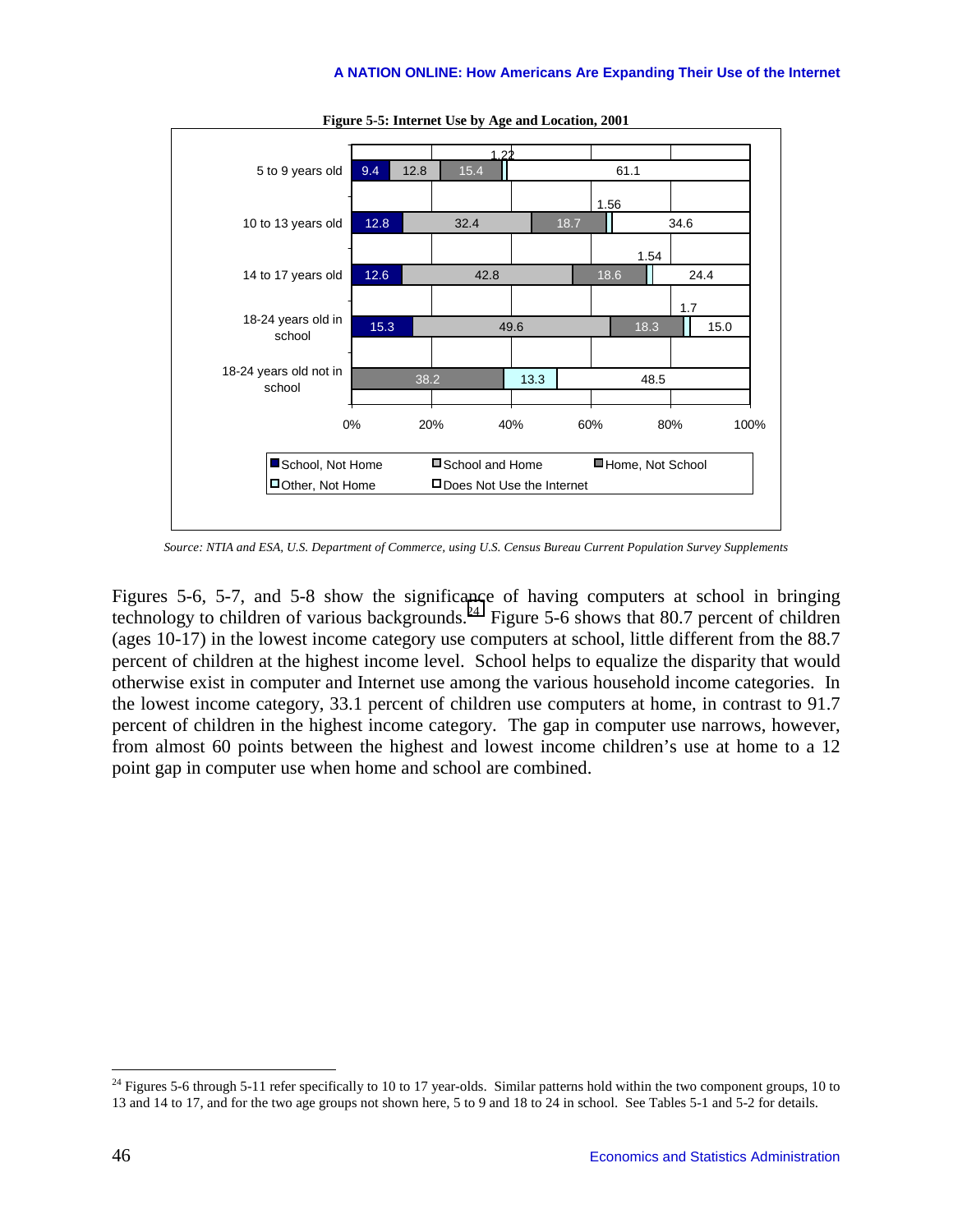

**Figure 5-6: Computer Use Among 10 to 17 Year-Olds By Income and Location, 2001** 

*Source: NTIA and ESA, U.S. Department of Commerce, using U.S. Census Bureau Current Population Survey Supplements* 

Similarly, as shown in Figure 5-7, Hispanic and Black children – who have lower computer use rates at home – approach computer use rates of Whites and Asian American and Pacific Islanders largely due to their computer use in school. A far higher percentage of Hispanic (38.9 percent) and Black (44.7 percent) children rely solely on schools to use computers than do Asian and Pacific Islanders (11.1 percent) and White children (15.1 percent). Because of the availability of school computers, overall computer use rates among children of different racial and ethnic backgrounds is comparable: 84.2 percent for Hispanic children, 88.8 percent for Black children, 94 percent for Asian and Pacific Islander children, and 95.4 percent for White children.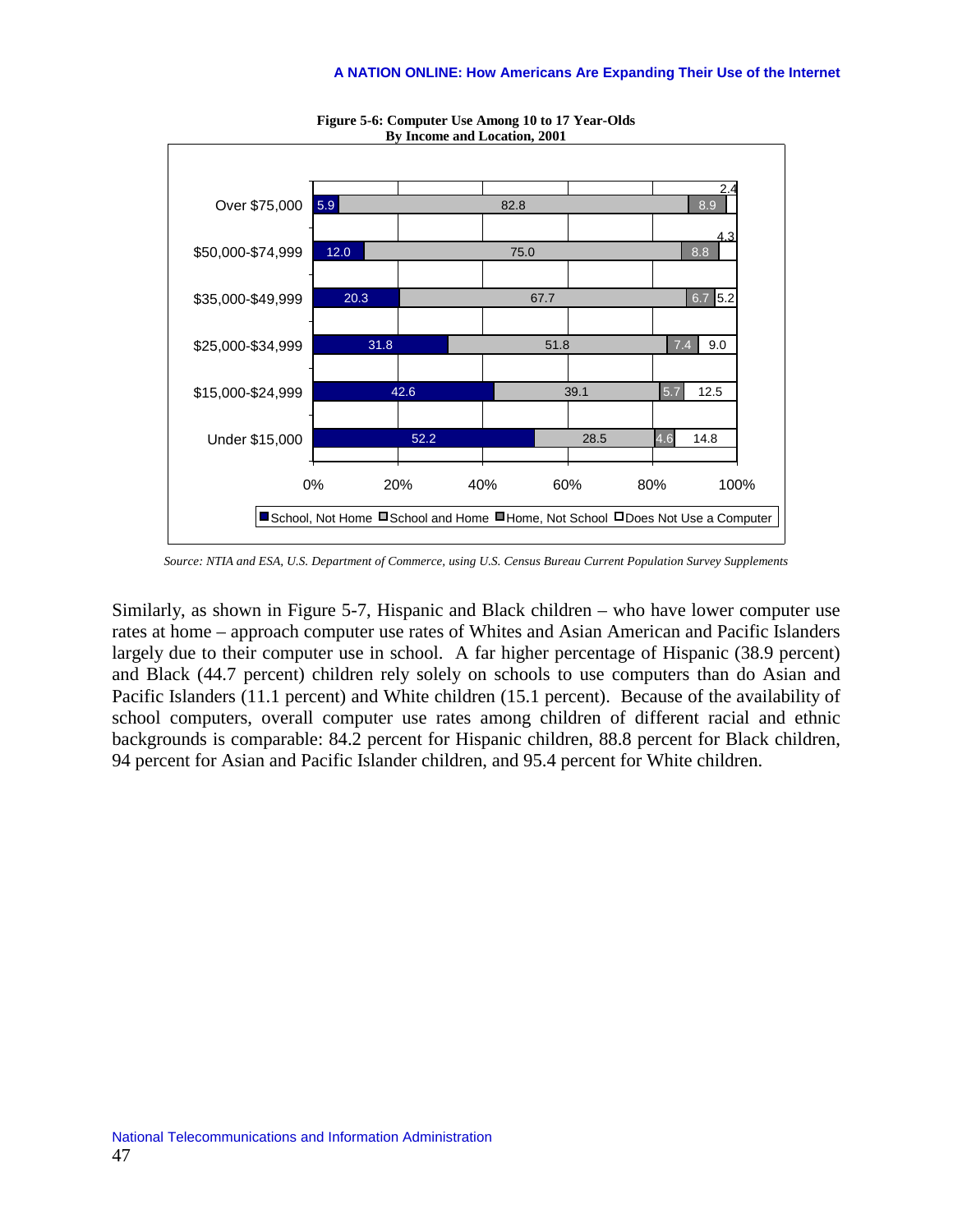

**Figure 5-7: Computer Use Among 10 to 17 Year-Olds By Race/Hispanic Origin and Location, 2001** 

*Source: NTIA and ESA, U.S. Department of Commerce, using U.S. Census Bureau Current Population Survey Supplements* 

Finally, Figure 5-8 shows that overall computer use rates for children of single parents – who have lower use rates at home – approach those of children from two-parent families due to computer use at school. More than twice as many children from single-parent families use computers only at schools as do children in two-parent families: 40.7 percent of children in female-headed households, 32.0 percent in male-headed households, and 16.6 percent in households with two parents.<sup>25</sup> Because of school use, children from different family types have comparable overall computer use rates: 88.8 percent for children in female-headed households, 90.7 percent for children in male-headed households, and 94.4 percent of children in dual-parent households.

<sup>&</sup>lt;sup>25</sup> Rather than specify "mother" and "father," non-two parent households headed by a female or male could also include an aunt, uncle, grandparent, or non-relative such as a foster parent.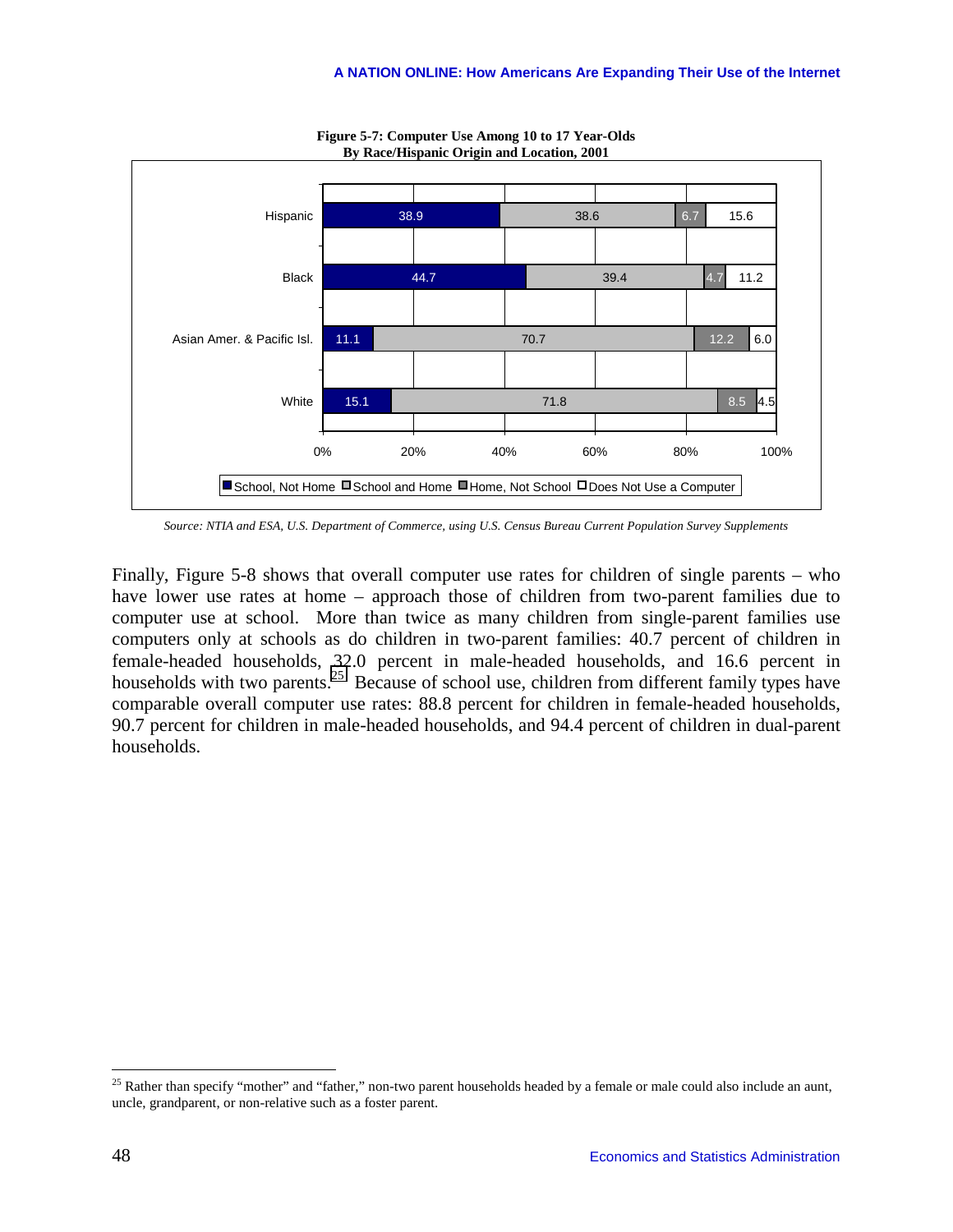

**Figure 5-8: Computer Use Among 10 to 17 Year-Olds By Household Type and Location, 2001** 

*Source: NTIA and ESA, U.S. Department of Commerce, using U.S. Census Bureau Current Population Survey Supplements* 

Schools also provide an important resource for Internet use for all children, regardless of their background. The levels of school-only Internet use, however, are not as high as the levels of school-only computer use. As a result, the availability of the Internet at schools does not compensate for disparities in home use to the same degree as computer use in schools.

As shown in Figures 5-9, 5-10, and 5-11, substantial differences in overall Internet use remain between children of different backgrounds. Figure 5-9 demonstrates that nearly four times as many children (ages 10-17) go online only at school when they live in a household in the lowest income category (20.8 percent) than at the highest income level (5.0 percent). However, overall school use still varies widely: 34.3 percent for children in the lowest income category, compared to 62.7 percent for children who live in the highest income households. Additionally, home Internet use is much higher for those who live in high income households: 82.5 percent for children in families earning \$75,000 and higher, compared to 21.4 percent for children in families earning \$15,000 and below. For these reasons, overall Internet use among children has a wider differential by income than computer use. Children in families at the lowest income level have an overall Internet use rate about half that of children at the highest income level: 45.7 percent, compared to 87.5 percent.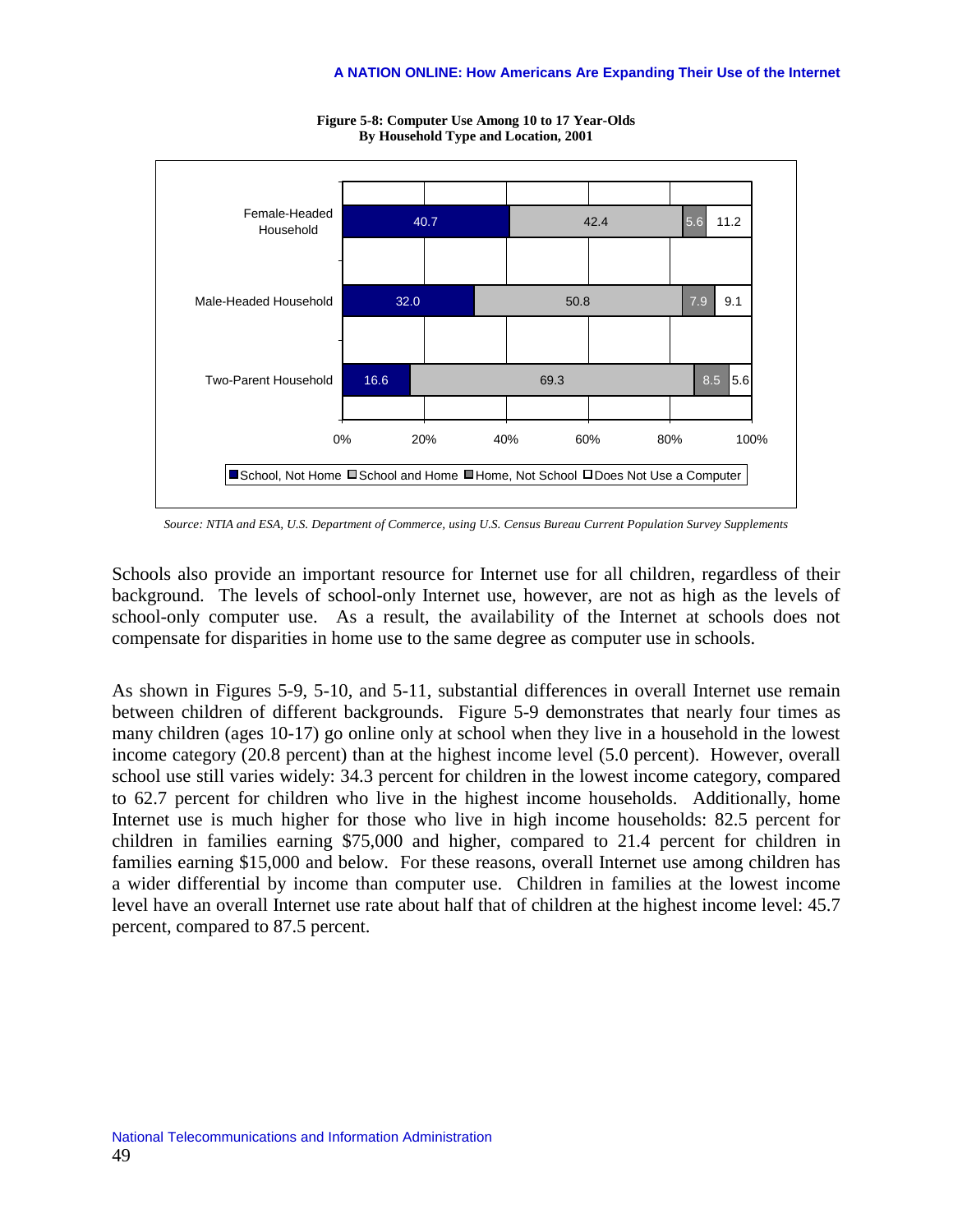

**Figure 5-9: Internet Use Among 10 to 17 Year-Olds By Income and Location, 2001** 

*Source: NTIA and ESA, U.S. Department of Commerce, using U.S. Census Bureau Current Population Survey Supplements* 

Figure 5-10 demonstrates that there are also significant differences in online use among children of different races and ethnicities. School-only and home use rates are relatively lower for Hispanic and Black children, resulting in overall use rates of 47.8 and 52.3 percent, respectively. Asian American and Pacific Islander and White children, by contrast, are far more likely to use the Internet either at home only, or at home and school, resulting in higher overall Internet use levels of 79.4 and 79.7 percent, respectively.



**Figure 5-10: Internet Use Among 10 to 17 Year-Olds** 

*Source: NTIA and ESA, U.S. Department of Commerce, using U.S. Census Bureau Current Population Survey Supplements*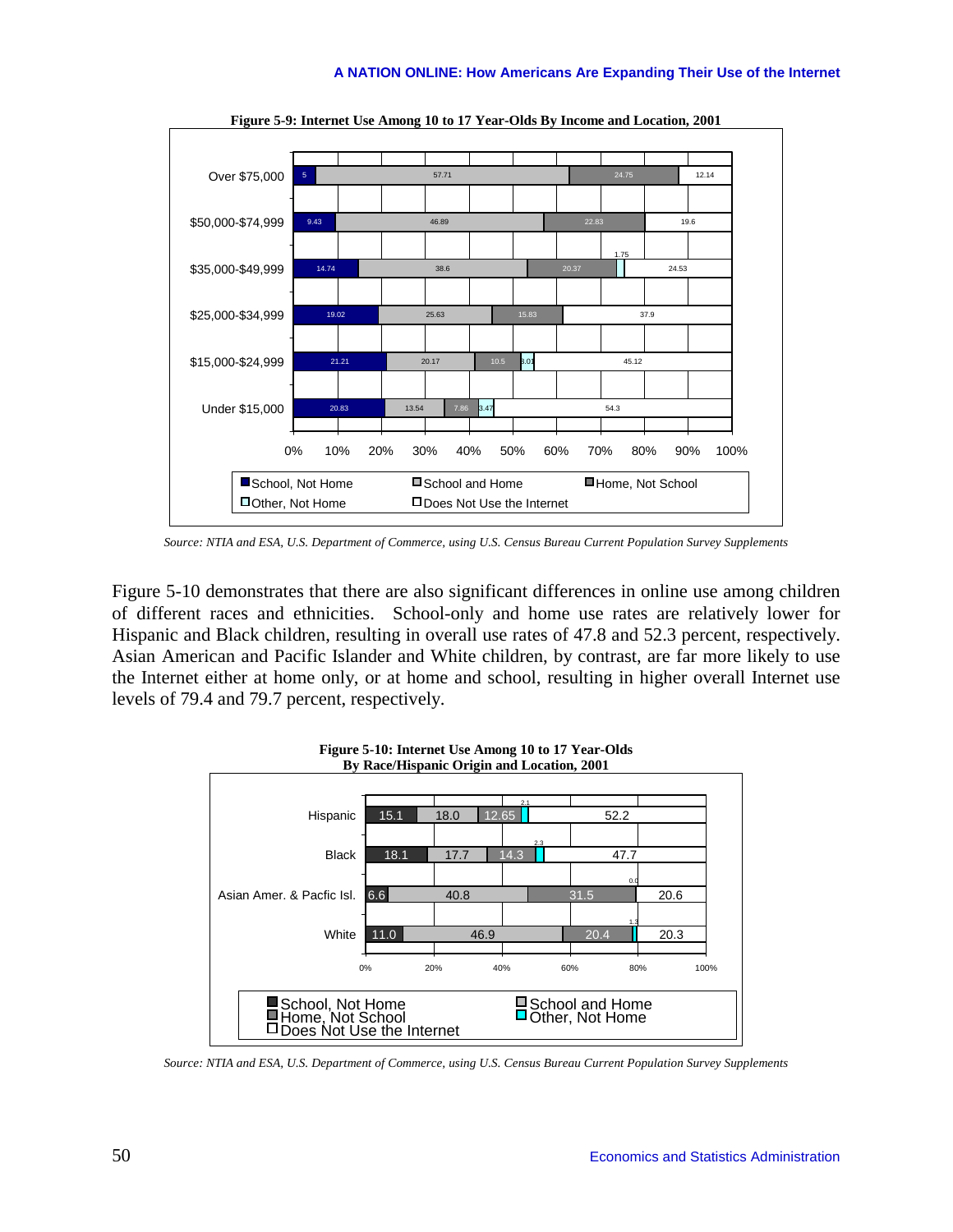Finally, Figure 5-11 shows similar patterns for children from households of different family types. Children in single-parent families are less likely to use the Internet at home (36.5 percent in female-headed households and 45.1 percent in male-headed households) than are children in two-parent families (64.2 percent). Because Internet use at school does not compensate for this difference, overall Internet use rates remain higher for children in two-parent families.



**Figure 5-11: Internet Use Among 10 to 17 Year-Olds By Household Type, 2001** 

*Source: NTIA and ESA, U.S. Department of Commerce, using U.S. Census Bureau Current Population Survey Supplements* 

While the vast majority of children and young adults uses the Internet either at home or school, there are some who use the Internet at other locations outside the home. This is captured in the "other only" category in Figures 5-9, 5-10, and 5-11. Approximately 12 percent of 10 to 17 year olds use the Internet at the library and a similar percentage use the Internet at a friend's house. (one-third of this group overlaps—*i.e*., they use the Internet at both the library and a friend's house). However, as shown in the figures above, only a very small percentage of Internet users in this age group rely solely on Internet access outside of home and school—2.1 percent although this does vary by family income, race/Hispanic origin, and household type, as discussed in Chapter 2.

Using the Internet from a location other than home or school also varies by whether the student has Internet access at home. For example, 16.6 percent of Internet users in the 10-17 age bracket use the Internet at a public library. This percentage, however, rises to 29.3 percent among kids who use the Internet at school, but not at home. And although there are large differences in public library use among the various segments of this group (see Figure 5-12), overall public library use remains high for students who use the Internet at school, but not at home.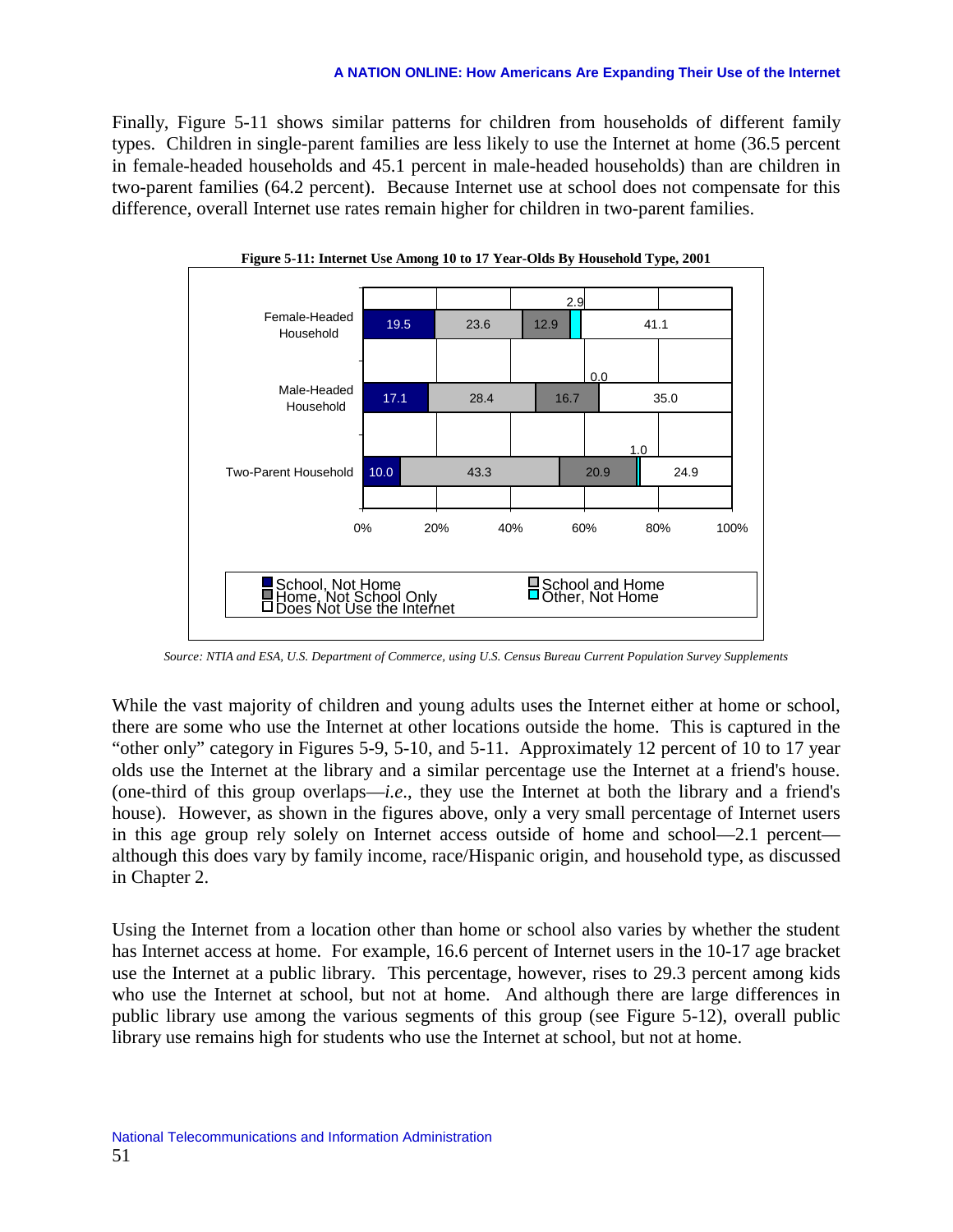

**Figure 5-12: Internet Use at Public Libraries by Students Who Use the Internet at School, But Not at Home, Ages 10 to 17, 2001** 

*Source: NTIA and ESA, U.S. Department of Commerce, using U.S. Census Bureau Current Population Survey Supplements* 

# **How Young People Are Using the Internet**

Children and young adults have embraced the Internet in conducting their daily activities, and therefore, use the Internet in ways that differ from older adults. While older adults tend to use the Internet to check for news, sports, weather, or research products and services, children and young adults are more likely to use the Internet to complete school assignments or play games. And while very high percentages of all age groups – adults and children alike – use e-mail, older children and young adults are doing so at much higher levels.

As shown in Figure 5-13, children and young adults are most likely to use the Internet for schoolwork. More than half of all children over age 10, and three-quarters of all young adults (18 to 24 year olds) in school, use the Internet for this purpose. Nearly one-fifth of all elementary school students are also using the Internet for schoolwork.

Children and young adults also use the Internet for communication and entertainment. E-mail is a close second to schoolwork among teenagers and young adults. A very high percentage of all teenagers (62.1 percent) and young adults in school (75.0 percent) use e-mail, compared to 45.2 percent of the overall U.S. population. These two age groups also go online in higher percentages than other age groups to engage in chat rooms and to listen to the radio or watch TV or movies.

Generally, as children grow older, they use the Internet for more types of activities. The one exception is playing games, which peaks among 14-17 year olds. While Internet use is generally lower among 5-9 year olds, 25 percent of this age group uses the Internet to play games.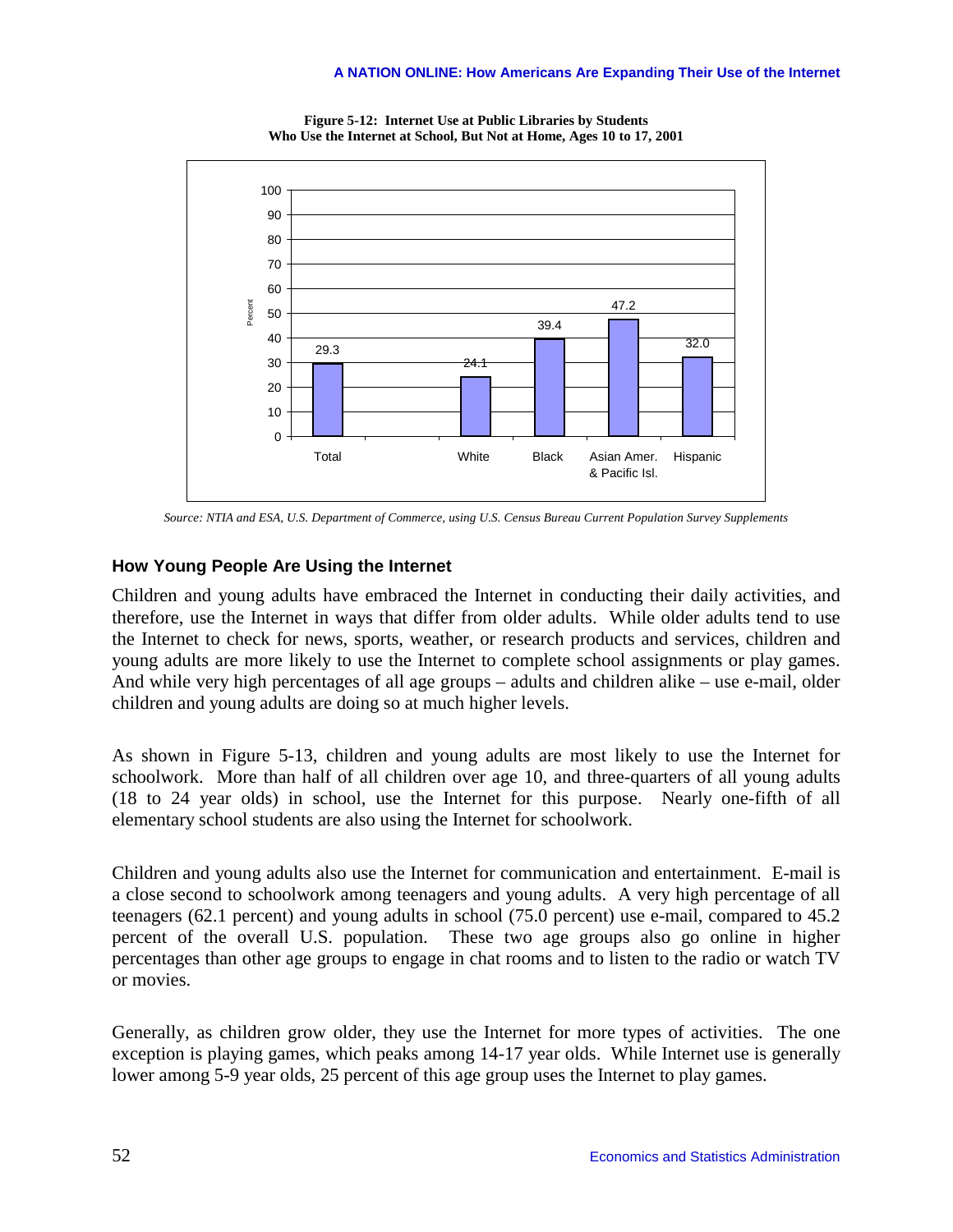#### **A NATION ONLINE: How Americans Are Expanding Their Use of the Internet**

These patterns show that the Internet has become integrated into children's daily routines, which involve school, entertainment, communication, and play. As children get older, they become far more likely to use the Internet to engage in such activities. As a result, teenagers and young adults in school are now among the highest Internet users.





*Source: NTIA and ESA, U.S. Department of Commerce, using U.S. Census Bureau Current Population Survey Supplements* 

## **Concerns About Children's Online Use**

With the Internet becoming an increasingly common daily activity for children, there has been a heightened interest regarding the possible exposure of children to unsafe or inappropriate content online. Despite such concerns, it is clear that children are still using the Internet in increasingly high numbers. As discussed below, it is also apparent that these concerns are not a significant reason underlying a household's decision to forego or to discontinue Internet access. Nevertheless, because these concerns have been raised, the September 2001 survey asked for the first time whether parents were more concerned about exposure of children to material on the Internet or to material on television.<sup>26</sup>

On a nationwide basis, a majority of respondents (68.3 percent) said that they were more concerned about their children's exposure to material over the Internet. A lower percentage said they felt equally concerned about the propriety of Internet and television content (26.1 percent), and a small fraction (5.6 percent) said they felt less concerned about the Internet than television.

<sup>&</sup>lt;sup>26</sup> While the survey captured which medium caused parents greater concern, it did not capture the level of concern. The respondent might state that he or she felt "more concerned" about the Internet, but the survey does not measure whether the concern is slight or extreme.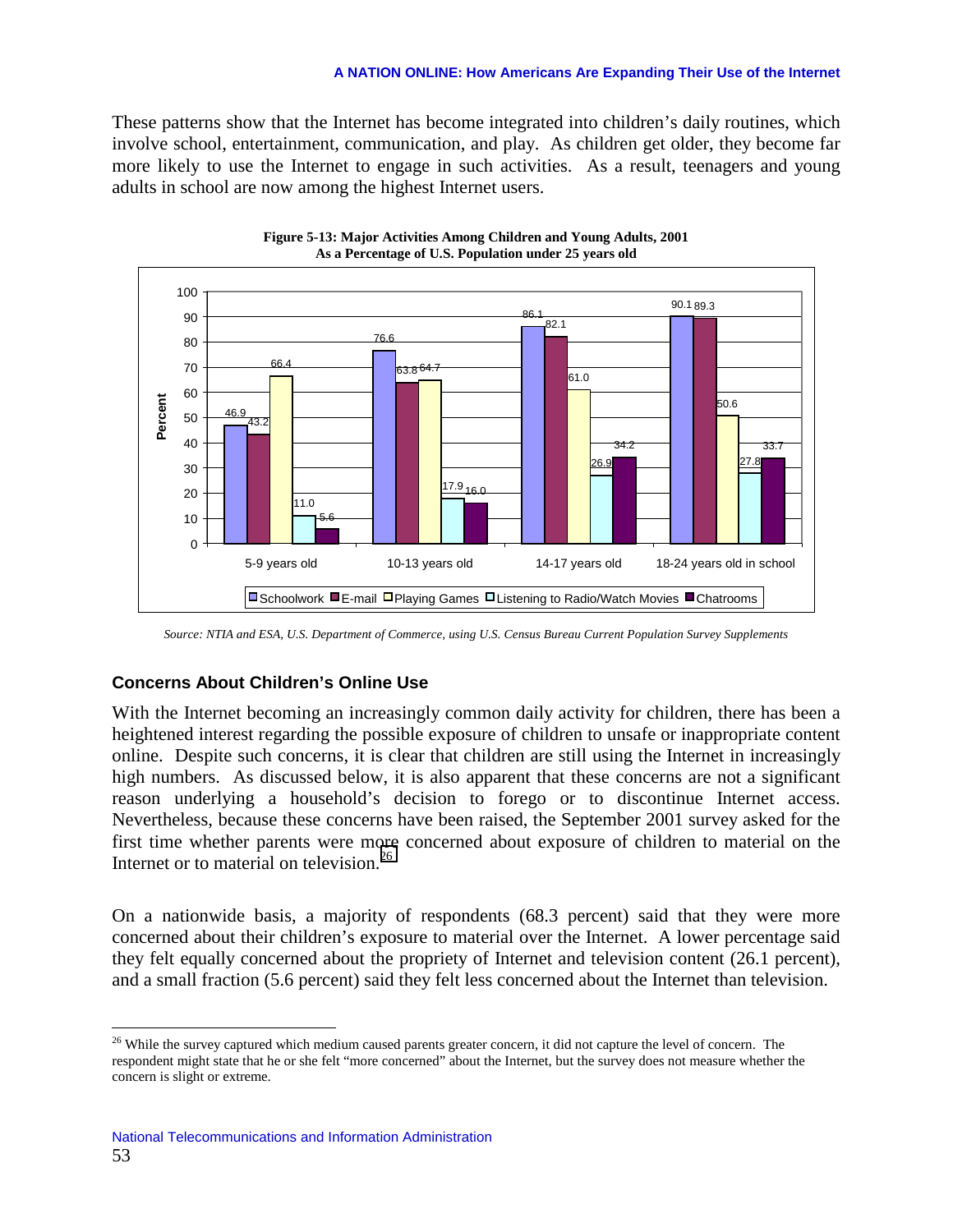#### **A NATION ONLINE: How Americans Are Expanding Their Use of the Internet**

The concern about exposing children to inappropriate online content does not, however, result in lower levels of Internet use at home. More people who expressed concern about the Internet than television had Internet subscriptions at home (51.8 percent), than those who were more concerned about television (44.8 percent) or felt equally about the Internet and television (46.9 percent)

Additionally, even though more respondents stated concern about the Internet than television, this concern was seldom a factor when households opted to discontinue an Internet subscription or made the decision not to subscribe. When households that had discontinued Internet access were asked why, "concerns about how children use it" was one of the least cited factors (2.5 percent nationwide, compared to "too expensive" at 21.8 percent or "don't want it" at 20.0 percent). Married couples with children under 18 were more likely, however, to list concerns about children as their reason for discontinuing access (6.6 percent), as were male-headed households (5.3 percent) and female-headed households (4.8 percent).

Similarly, only 1 percent of households nationwide that never had an Internet subscription cited "concerns about how children use it" as a reason (compared to 53.6 percent that cited "don't want it" and 23.8 percent that cited "too expensive"). Again, married couples with children under 18 were slightly more likely to cite this reason (5.3 percent), as were single mothers (1.9 percent) and single fathers (1.4 percent), although still at very low levels.

In sum, while survey respondents generally expressed more concern about the effect of the Internet than television on children, this concern does not appear to have prompted families to discontinue or reject Internet access at home compared to other factors.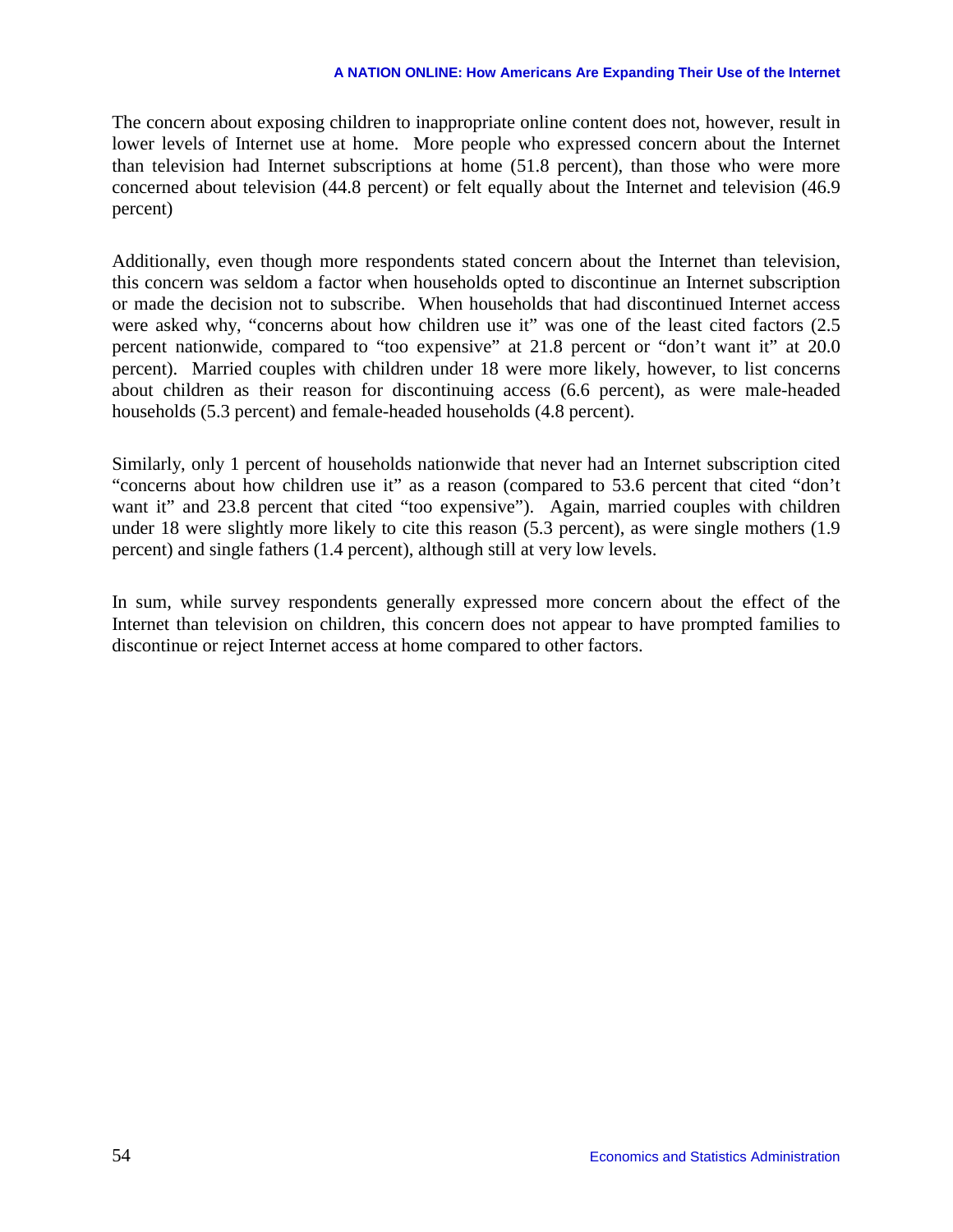|                                       |                   | by Children 3-17 Years Old, 2001 |                      |                     |
|---------------------------------------|-------------------|----------------------------------|----------------------|---------------------|
|                                       | <b>Total 3-17</b> |                                  | <b>Home Internet</b> | <b>Outside Home</b> |
|                                       | <b>Years Old</b>  | <b>Home computer</b>             | <b>Use</b>           | <b>Internet Use</b> |
|                                       | <b>Number</b>     | Percent                          | Percent              | Percent             |
| <b>Total</b>                          | 60,881            | 70.7                             | 41.2                 | 38.9                |
|                                       |                   |                                  |                      |                     |
| <b>AGE</b>                            |                   |                                  |                      |                     |
| 3-4 years                             | 7,868             | 61.7                             | 11.5                 | 5.4                 |
| 5-9 years                             | 20,096            | 68.0                             | 28.3                 | 25.3                |
| 10-13 years                           | 16,895            | 88.5                             | 51.1                 | 49.8                |
| 14-17 years                           | 16,022            | 75.7                             | 61.4                 | 60.7                |
|                                       |                   |                                  |                      |                     |
| <b>GENDER</b>                         |                   |                                  |                      |                     |
| Male                                  | 31,183            | 70.3                             | 41.1                 | 38.7                |
| Female                                | 29,699            | 71.1                             | 41.2                 | 39.0                |
|                                       |                   |                                  |                      |                     |
| <b>RACE/HISPANIC</b><br><b>ORIGIN</b> |                   |                                  |                      |                     |
| White non-Hispanic                    | 38,170            | 82.7                             | 50.2                 | 44.5                |
| <b>Black</b>                          | 9,477             | 45.8                             | 24.7                 | 31.8                |
| Asian Pacific Islander                | 2,591             | 81.3                             | 51.6                 | 37.3                |
| Hispanic (of any race)                | 9,923             | 46.6                             | 20.1                 | 24.5                |
|                                       |                   |                                  |                      |                     |
| <b>HOUSEHOLD TYPE</b>                 |                   |                                  |                      |                     |
| Married-couple<br>household           | 42,835            | 79.1                             | 46.6                 | 40.0                |
| Male householder                      | 3,093             | 57.2                             | 33.0                 | 37.8                |
| Female householder                    | 14,166            | 49.0                             | 26.8                 | 35.9                |
| Nonfamily household                   | 669               | 55.0                             | 31.7                 | 32.7                |
|                                       |                   |                                  |                      |                     |
| <b>FAMILY INCOME</b>                  |                   |                                  |                      |                     |
| Under \$15,000                        | 7,323             | 33.3                             | 14.3                 | 25.9                |
| 15,000-24,999                         | 6,108             | 48.0                             | 21.4                 | 31.5                |
| 25,000-34,999                         | 6,765             | 59.7                             | 28.9                 | 33.6                |
| 35,000-49,999                         | 8,632             | 75.7                             | 42.4                 | 41.7                |
| 50,000-74,999                         | 10,840            | 86.9                             | 52.1                 | 44.0                |
| 75,000+                               | 13,604            | 94.9                             | 63.4                 | 48.3                |
| Not reported                          | 7,596             | 62.6                             | 37.1                 | 34.4                |

**Table 5-1: Has Computer at Home and Uses Internet at Home, by Children 3-17 Years Old, 2001** 

*Source: NTIA and ESA, U.S. Department of Commerce, using U.S. Census Bureau Current Population Survey Supplements*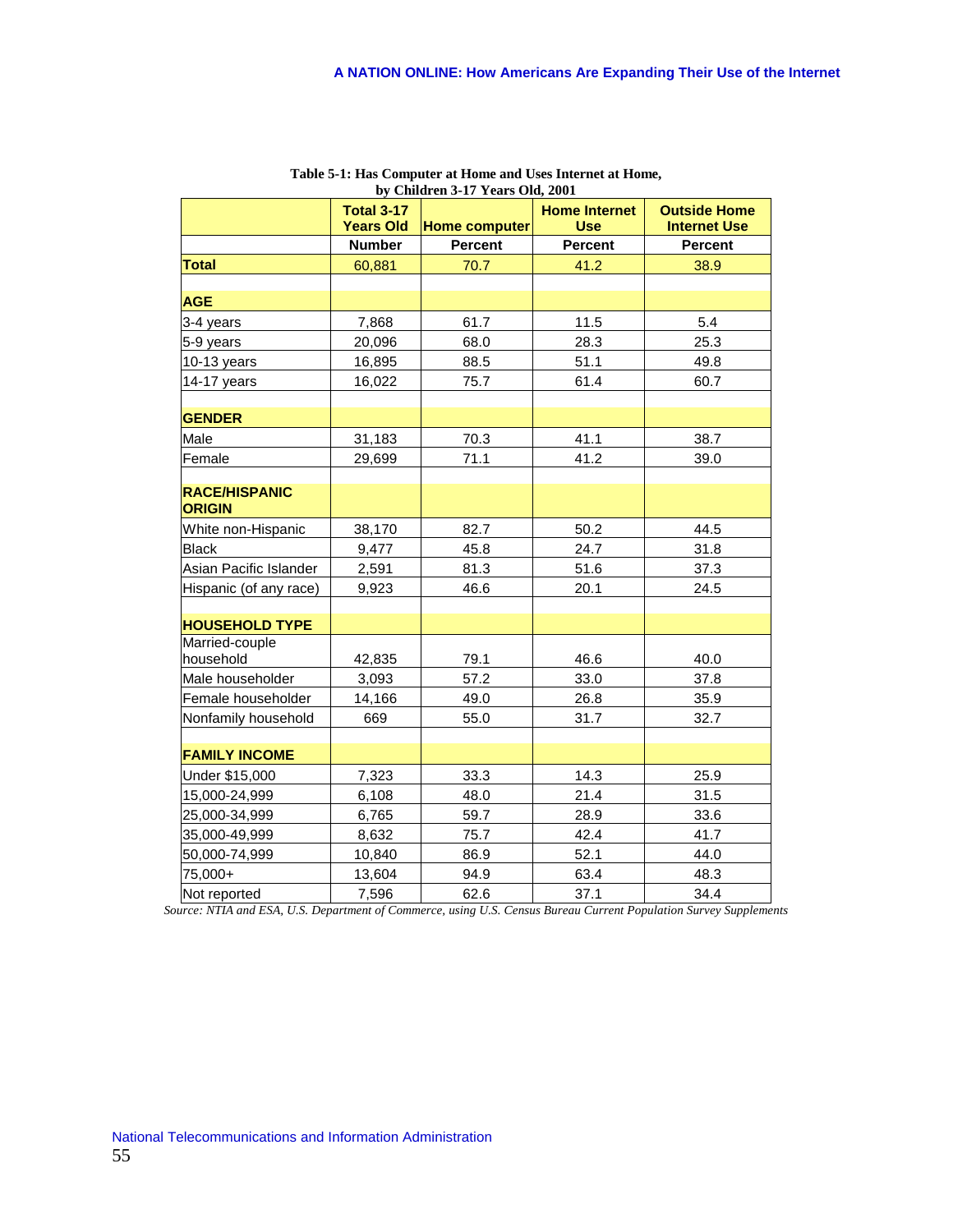|                             | Attenung senoor or Conege, 2001 |                |                |                               |
|-----------------------------|---------------------------------|----------------|----------------|-------------------------------|
|                             | <b>Total 18-24</b>              | <b>Home</b>    | <b>Home</b>    | <b>Outside</b><br><b>Home</b> |
|                             | <b>Years Old</b>                | computer       |                | Internet Use Internet Use     |
|                             | <b>Number</b>                   | <b>Percent</b> | <b>Percent</b> | <b>Percent</b>                |
| In School or College        | 11,034                          | 80.7           | 68.0           | 71.9                          |
| Not in School or College    | 16,103                          | 52.4           | 24.0           | 13.3                          |
|                             |                                 |                |                |                               |
| <b>GENDER</b>               |                                 |                |                |                               |
| Male                        | 5,195                           | 81.9           | 69.4           | 73.7                          |
| Female                      | 5,833                           | 89.1           | 66.8           | 70.3                          |
| <b>RACE/HISPANIC ORIGIN</b> |                                 |                |                |                               |
| White non-Hispanic          | 7,499                           | 86.5           | 74.3           | 76.2                          |
| <b>Black</b>                | 1,450                           | 58.9           | 47.0           | 59.7                          |
| Asian Pacific Islander      | 730                             | 89.6           | 77.5           | 72.5                          |
| Hispanic (of any race)      | 1,288                           | 66.8           | 49.7           | 61.1                          |
|                             |                                 |                |                |                               |
| <b>HOUSEHOLD TYPE</b>       |                                 |                |                |                               |
| Married-couple household    | 3,346                           | 88.3           | 73.8           | 69.3                          |
| Male householder            | 264                             | 66.7           | 53.8           | 69.3                          |
| Female householder          | 1,059                           | 60.0           | 46.5           | 58.7                          |
| Non-family household        | 1,854                           | 78.6           | 68.6           | 81.4                          |
| <b>FAMILY INCOME</b>        |                                 |                |                |                               |
| Under \$15,000              | 1,550                           | 69.2           | 56.1           | 73.9                          |
| 15,000-24,999               | 902                             | 68.7           | 53.8           | 65.2                          |
| 25,000-34,999               | 1,004                           | 68.4           | 56.1           | 73.0                          |
| 35,000-49,999               | 1,173                           | 81.8           | 37.5           | 67.8                          |
| 50,000-74,999               | 1,766                           | 87.7           | 34.5           | 74.0                          |
| 75,000+                     | 3,147                           | 93.8           | 83.0           | 75.6                          |
| Not reported                | 1,493                           | 71.2           | 62.8           | 64.7                          |

| Table 5-2: Has Computer at Home and Uses Internet at Home by Young Adults 18-24 Years Old, |
|--------------------------------------------------------------------------------------------|
| <b>Attending School or College, 2001</b>                                                   |

*Source: NTIA and ESA, U.S. Department of Commerce, using U.S. Census Bureau Current Population Survey Supplements* 

While school is the primary location where children use computers and the Internet outside the home, for adults that location is the workplace, which is discussed in the next chapter.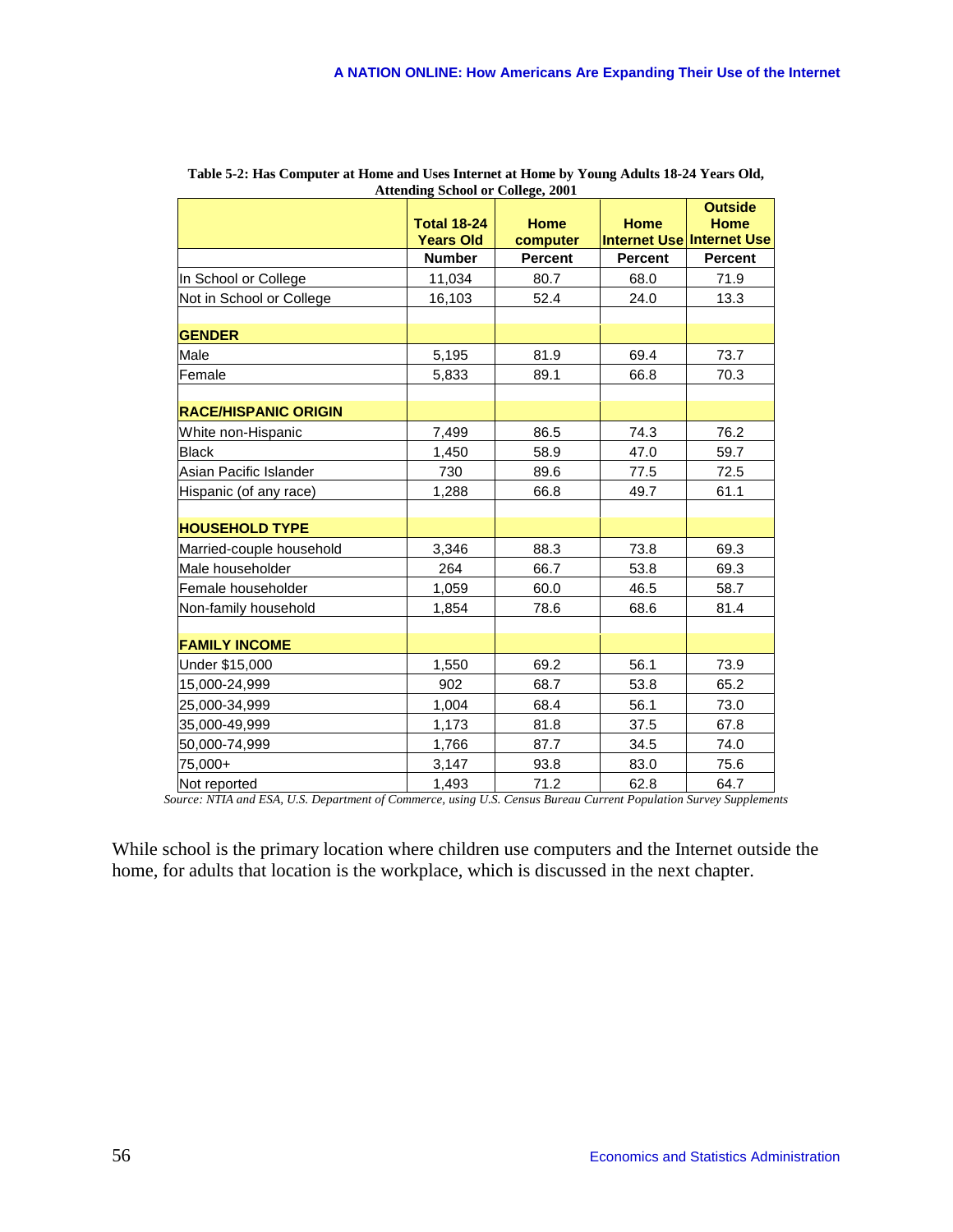# **CHAPTER 6: THE DIGITAL WORKPLACE**

#### **Introduction**

 $\overline{a}$ 

The workplace provides an important venue for many adults to use computers and the Internet. As of September 2001, about 65 million of the 115 million adults who were employed and age 25 and over use a computer at work. About 48 million of these adults (the vast majority of the 53 million in this group who use the Internet outside the home) connect to the Internet and/or use e-mail at work. $27$ 

In the last four years, the percentage of adults who use computers at work rose modestly while the percentage using the Internet and/or e-mail at work grew appreciably, especially in the 13 months between August 2000 and September 2001.<sup>28</sup> During this 13-month period, use of the Internet at work among employed adults age 25 and over increased from 26.1 percent to 41.7 percent.



**Figure 6-1: Use Computer, Internet / E-Mail at Work, As a Percent of Employed Persons Age 25 and Over** 

*Source: NTIA and ESA, U.S. Department of Commerce, using U.S. Census Bureau Current Population Survey Supplements* 

 $^{27}$  In contrast, only about 4 million of the 62 million adults who are age 25 and over and not employed used the Internet outside the home.

 $28$  In October 1997, questions about computer use at work covered mainframes, minis and personal computers, while in September 2001 questions focused on desktop and laptop computers. The wording of questions about Internet use at work in 1997, 1998, 2000 and 2001 differed somewhat as well. See Figure 1-1.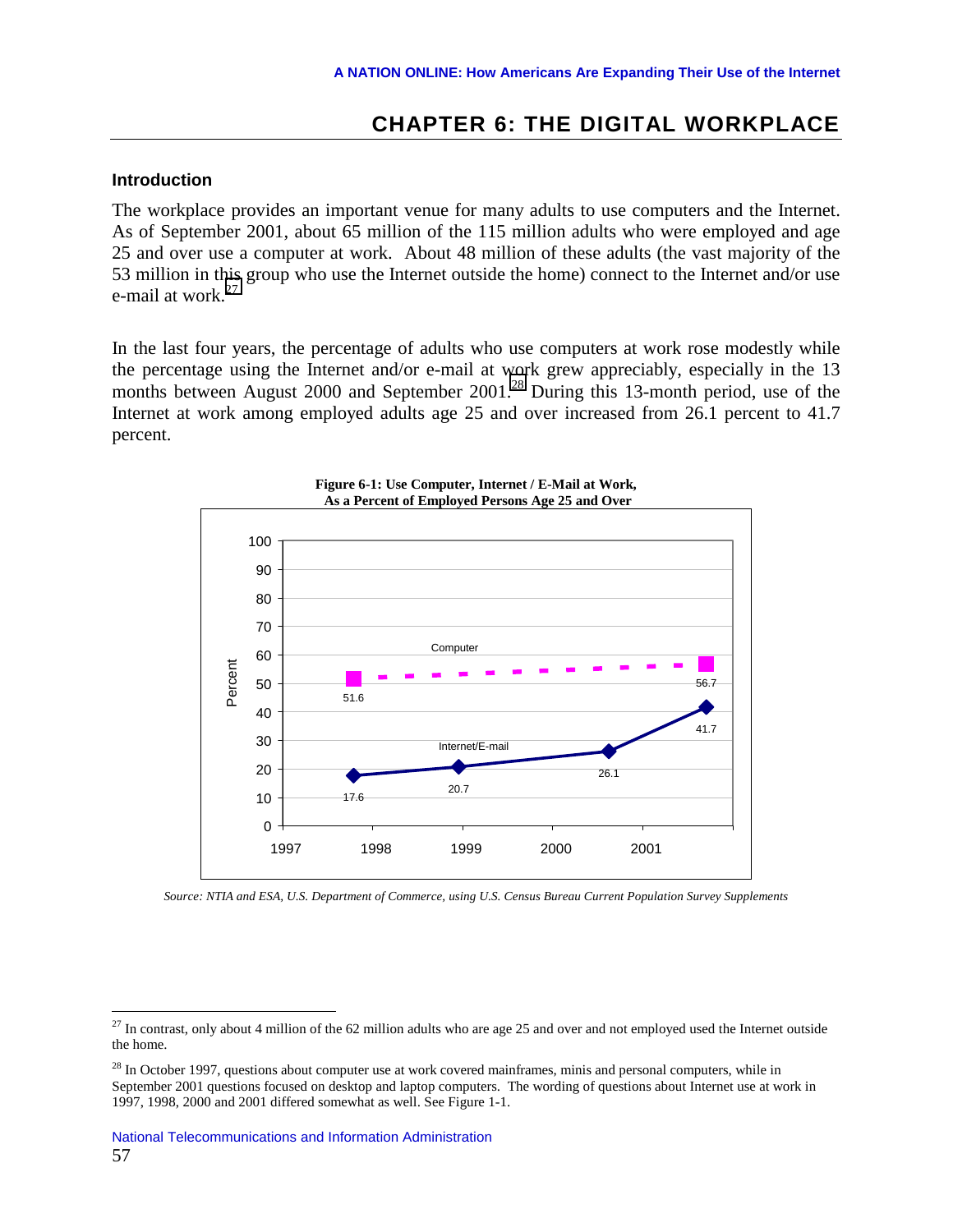## **Computer Use at Work by Occupation**

In general, use of a computer at work correlates with occupations in which workers have higher educational attainment and, to a lesser extent, with gender.

| Table 6-1: Employed Persons Age 25 and Over, by Occupation                            |                            |                     |                  |        |         |  |  |
|---------------------------------------------------------------------------------------|----------------------------|---------------------|------------------|--------|---------|--|--|
|                                                                                       | Use a computer at main job |                     |                  |        |         |  |  |
|                                                                                       | Employed<br>(000s)         | Median<br>Education | Percent<br>women | 000s   | Percent |  |  |
| Total                                                                                 | 115,065                    | <sub>SC</sub>       | 46.3             | 65,190 | 56.7    |  |  |
|                                                                                       |                            |                     |                  |        |         |  |  |
| Managerial and professional specialty                                                 | 39,412                     | C <sub>D</sub>      | 50.2             | 31,723 | 80.5    |  |  |
| Technical, sales, and administrative<br>support                                       | 31,482                     | <b>SC</b>           | 62.9             | 22,205 | 70.5    |  |  |
| Precision production, craft, and repair                                               | 13,083                     | <b>HS</b>           | 8.4              | 4,152  | 31.7    |  |  |
| Service                                                                               | 13,678                     | <b>HS</b>           | 61.6             | 3.478  | 25.4    |  |  |
| Operators, fabricators, and laborers                                                  | 14,504                     | <b>HS</b>           | 24.3             | 3,006  | 20.7    |  |  |
| Farming, forestry, and fishing                                                        | 2,905                      | НS                  | 20.3             | 625    | 21.5    |  |  |
|                                                                                       |                            |                     |                  |        |         |  |  |
| CD – college degree, SC – some college but no degree, HS – high school diploma or GED |                            |                     |                  |        |         |  |  |

*Source: NTIA and ESA, U.S. Department of Commerce, using U.S. Census Bureau Current Population Survey Supplements* 

The proportion of people using a computer at work was 80.5 percent for people in managerial and professional specialty occupations and was 70.5 percent for people in technical, sales, and administrative support occupations. The median educational attainment in these fields is a college degree or some college. About three-quarters of employed women work in these two occupations in contrast with just over one-half of men.

At the other end of the spectrum, only about one in five persons used a computer at work in the occupation categories for operators, fabricators, and laborers as well as for farming, forestry, and fishing. The median educational attainment in these fields is a high school diploma. Women account for less than ten percent of those employed in these occupations.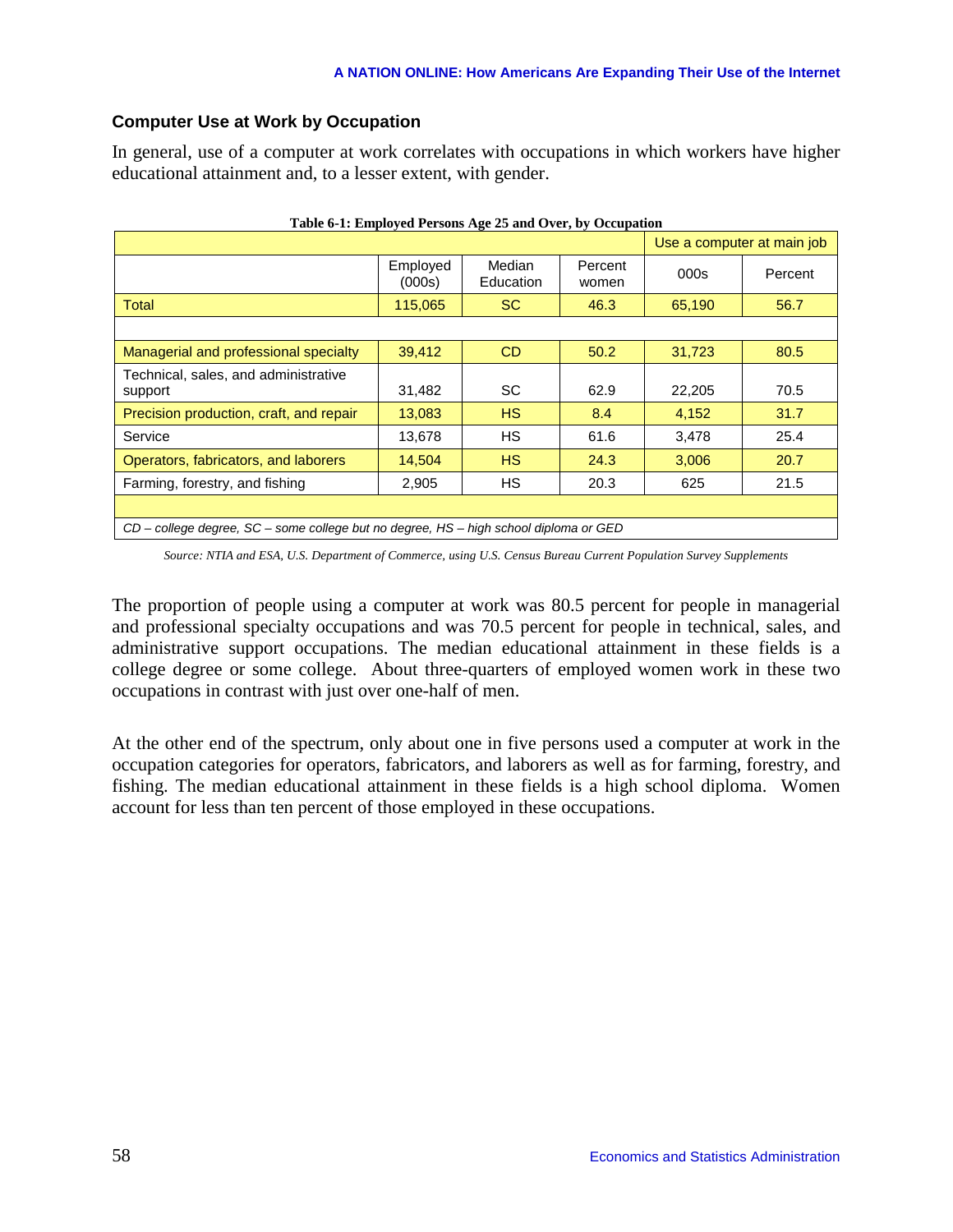## **Computer Use at Work by Gender and Age**

Because of the occupational differences, the share of women who use a computer at work exceeds the share of men who do by a margin of 62.9 percent to 51.3 percent. This difference persists across all ages. For both men and women, the percentage that use a computer at work fluctuates within a narrow range until the mid- to late 50s, at which point computer use at work for both genders declines steadily.



*Source: NTIA and ESA, U.S. Department of Commerce, using U.S. Census Bureau Current Population Survey Supplements* 

## **Types of Computer Uses at Work**

Workplace use of computers involves a number of tasks, led by connecting to the Internet, word processing, and spreadsheets and databases. Calendar and scheduling, graphics and design, and programming are less commonly used applications.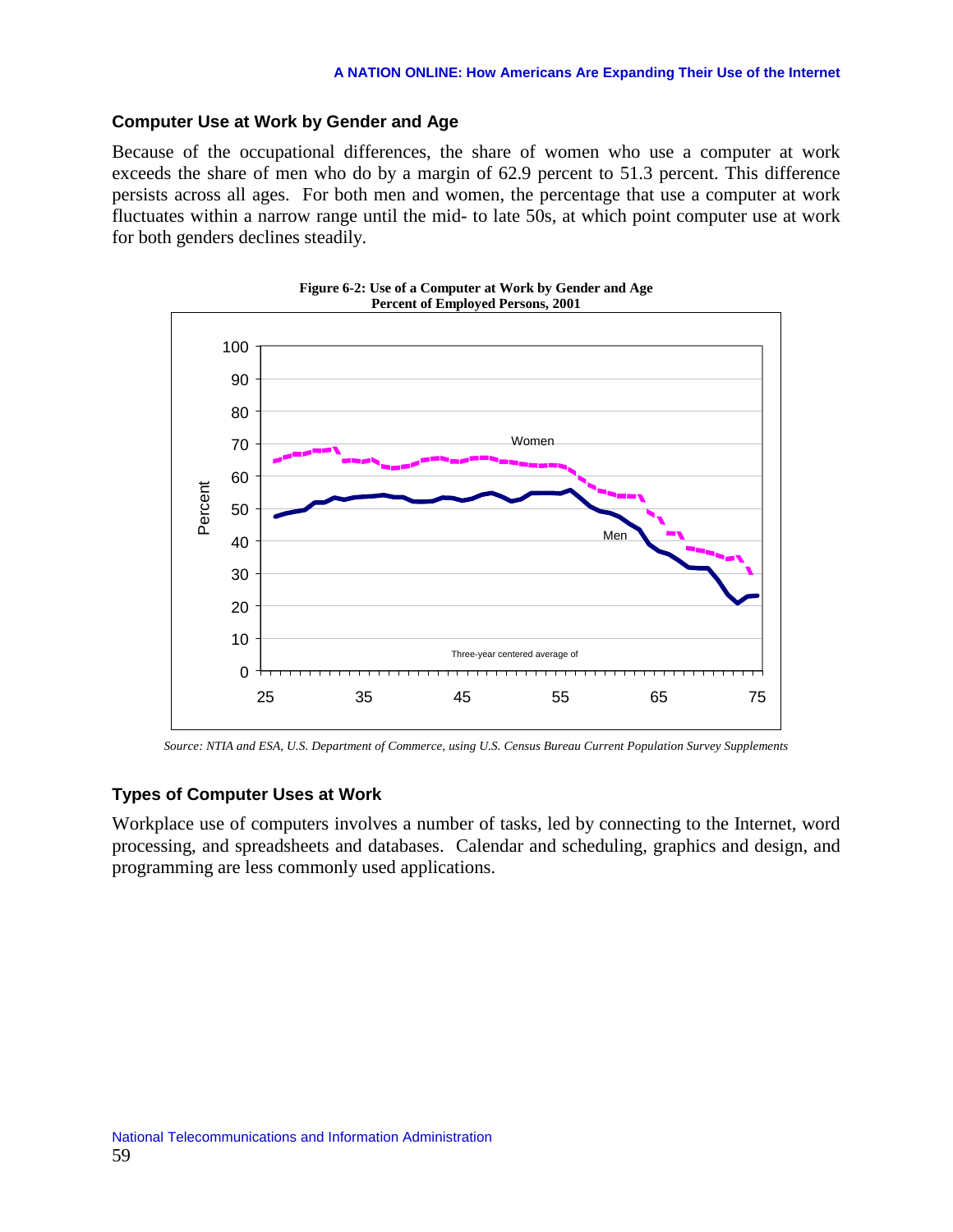

**Figure 6-3: Computer Activities at Work, as a Percent of Employed Persons Age 25 and Over, 2001** 

*Source: NTIA and ESA, U.S. Department of Commerce, using U.S. Census Bureau Current Population Survey Supplements* 

Not surprisingly, the ranking of computer activities at work by occupation tends to follow the order for general use of a computer at work. Workers in managerial and professional specialties, as well as technical, sales, and administrative support, are the most active users of the Internet and e-mail, word processing, spreadsheets and databases, and calendar and scheduling.

|                                              | Internet.<br>e-mail | Word<br>processing,<br>desktop<br>publishing | Spreadsheets,<br>databases | Calendar,<br>scheduling |
|----------------------------------------------|---------------------|----------------------------------------------|----------------------------|-------------------------|
| Total                                        | 41.7                | 38.8                                         | 35.9                       | 30.4                    |
|                                              |                     |                                              |                            |                         |
| Managerial and professional specialty        | 66.8                | 63.2                                         | 56.6                       | 48.8                    |
| Technical, sales, and administrative support | 49.2                | 45.5                                         | 43.1                       | 34.7                    |
| Service                                      | 13.9                | 14.3                                         | 11.8                       | 12.3                    |
| Precision production, craft, and repair      | 19.0                | 14.8                                         | 16.6                       | 14.6                    |
| Operators, fabricators, and laborers         | 9.2                 | 7.6                                          | 8.7                        | 7.0                     |
| Farming, forestry, and fishing               | 14.6                | 13.0                                         | 13.2                       | 9.2                     |

|  |  | Table 6-2: Top Four Computer Uses by Occupation, Percent of Employed Persons 25 and Over |
|--|--|------------------------------------------------------------------------------------------|
|  |  |                                                                                          |

*Source: NTIA and ESA, U.S. Department of Commerce, using U.S. Census Bureau Current Population Survey Supplements*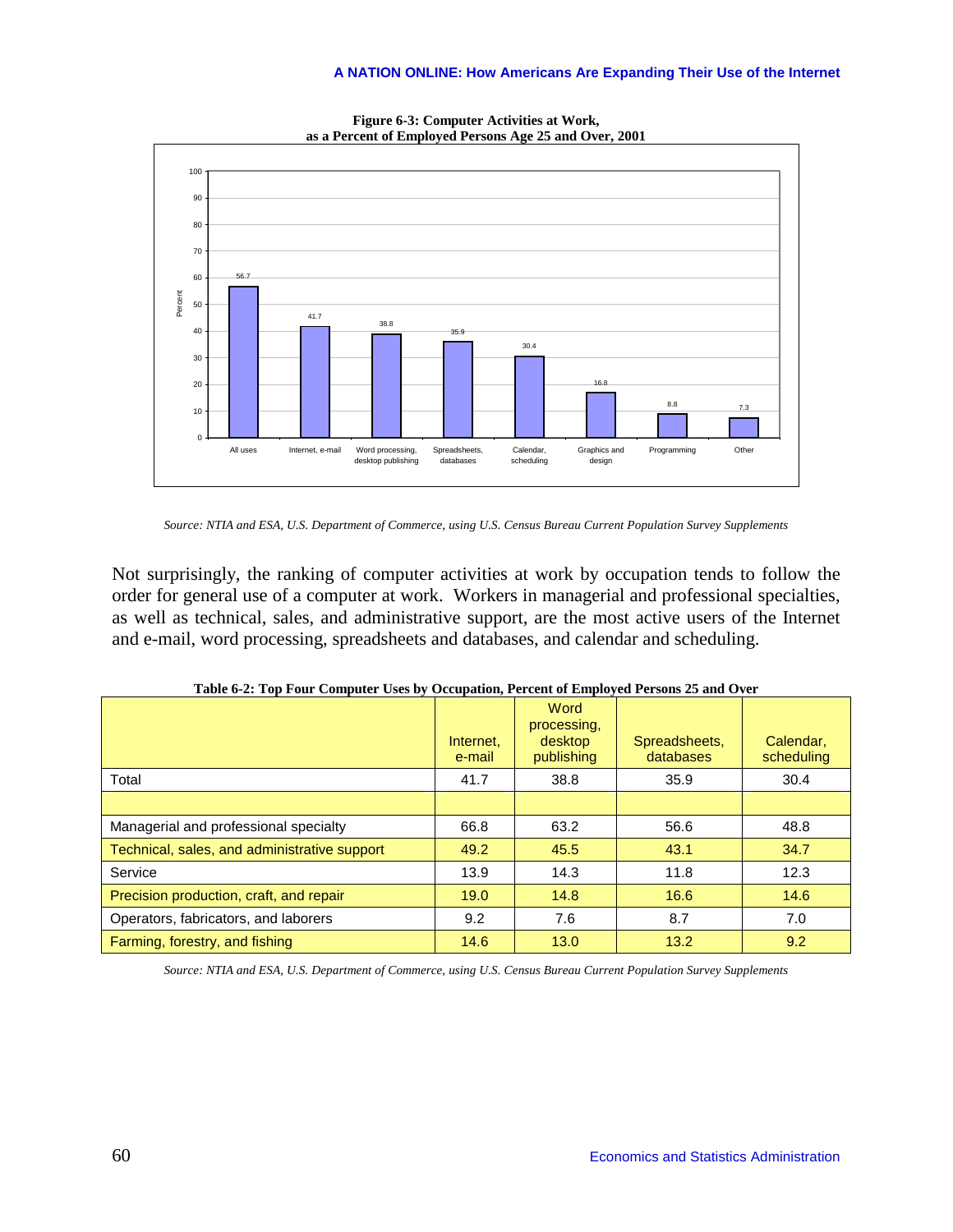### **Internet Use at Work**

The proportion of employed persons age 25 and over who use the Internet and/or e-mail at work increased from 26.1 percent in August 2000 to 41.7 percent in September 2001, a vigorous 54 percent annual rate of growth.

As with computer use, the distribution by age and gender of employed persons age 25 and over who use the Internet at work varies. Women are more likely than men to use the Internet/e-mail at work: 44.4 percent compared with 39.3 percent. This margin in favor of women is about half of the margin for computer use.

Also similar to computer use, the proportion of men and women who use the Internet at work remains reasonably steady between the ages of 25 and 55, when Internet use at work drops. The margin in favor of women persists until the mid-50s, at which point it essentially disappears.



**Figure 6-4: Use Internet / E-mail at Work by Gender and Age, as a Percent of Employed Persons, 2001** 

*Source: NTIA and ESA, U.S. Department of Commerce, using U.S. Census Bureau Current Population Survey Supplements*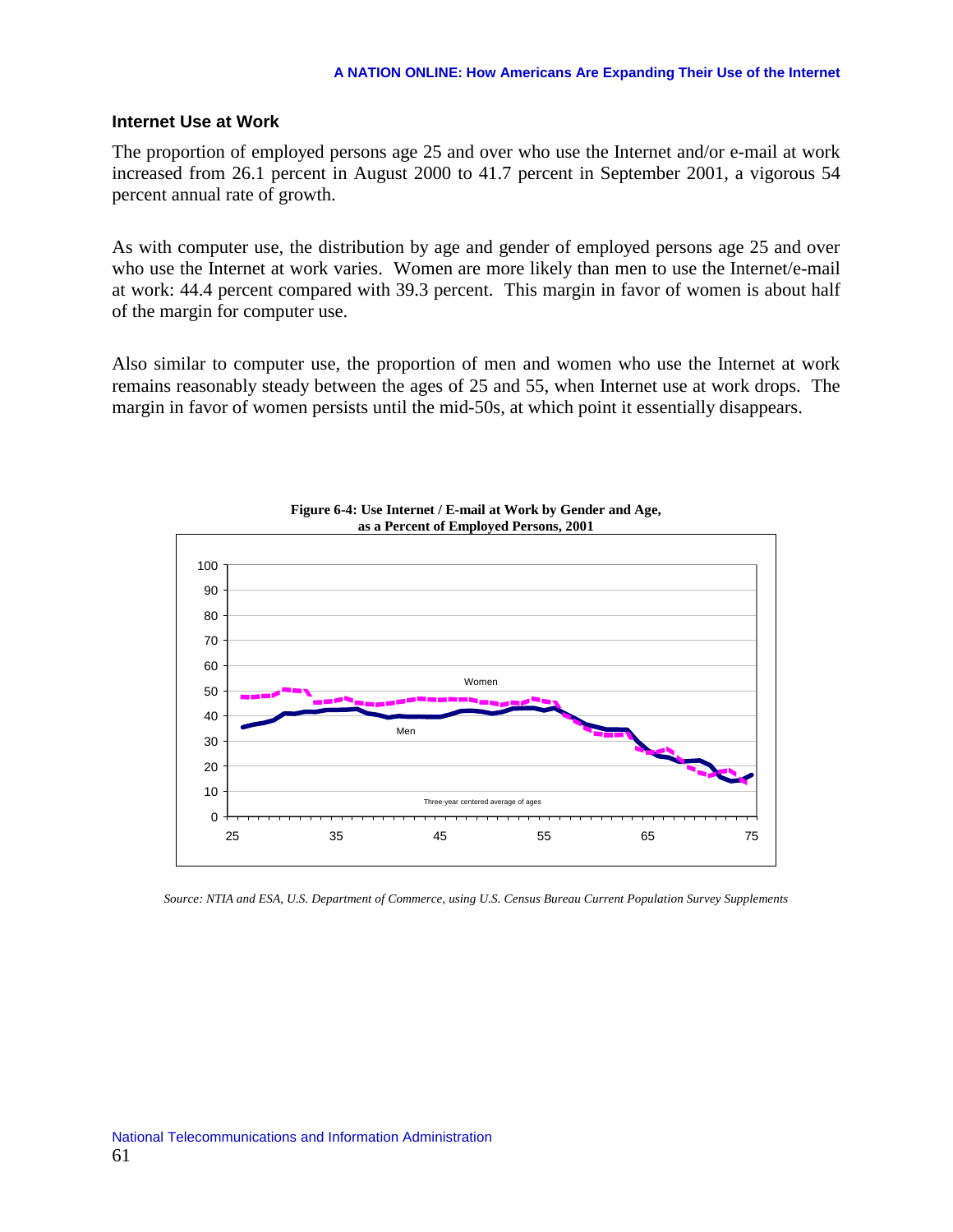#### **A NATION ONLINE: How Americans Are Expanding Their Use of the Internet**

Occupations already more likely to be using the Internet at work tended to experience the largest gains in Internet/e-mail use between 2000 and 2001 on a percentage point basis. In terms of growth rates, however, farming, forestry, and fishing and service occupations posted the largest advances.



*Source: NTIA and ESA, U.S. Department of Commerce, using U.S. Census Bureau Current Population Survey Supplements* 

Even with recent gains, striking differences in Internet use at work by occupation remain, particularly in male-dominated fields. While information technology undoubtedly can play a role in many fields of work, there are some occupations where it may be of little or no value or take a different form than a desktop computer connected to the Internet. In addition, further advances in the state of the art in computers in terms of reliability, portability, and ease of use may be necessary before they are practical in occupations characterized by lower levels of educational attainment.

### **The Work – Home Connection**

Approximately 24 million of the 65 million employed adults who use a computer at work also do work on a computer at home. This underscores a critical connection between the workplace and home: exposure to a computer and the Internet in the workplace makes it substantially more likely for a computer and the Internet to be used at home.

Undoubtedly, there are cases where enthusiastic home users introduce computers and the Internet to a workplace more likely, however, use at work lends to use at home. Use at work not only acquaints someone with the utility of the technology, it also provides an opportunity to climb a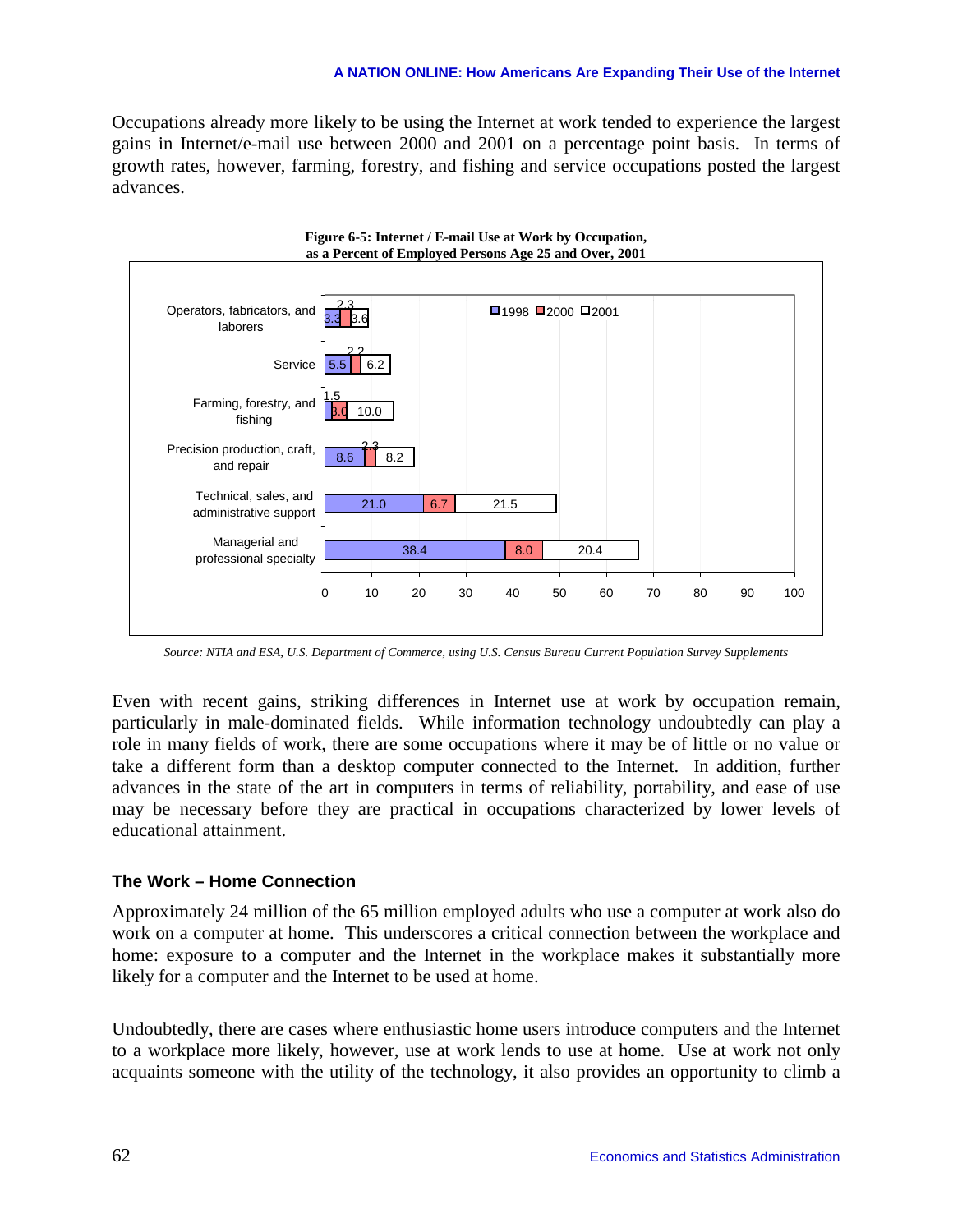sometimes frustrating learning curve in an environment with technical support. This acquired knowledge can then be taken home and shared with other members of a household.

The presence of someone who uses a computer or the Internet at work in a household is associated with substantially higher computer ownership or Internet use for that household, by a margin of about 77 percent to 35 percent.

| Percent of U.S. Households, 2001       |                                  |      |  |  |  |  |
|----------------------------------------|----------------------------------|------|--|--|--|--|
|                                        | Percent of U.S. Households with: |      |  |  |  |  |
| Internet access<br>Computer            |                                  |      |  |  |  |  |
| All households                         | 56.5                             | 50.5 |  |  |  |  |
| Does any household member use at work: |                                  |      |  |  |  |  |
| Yes                                    | 77.9                             | 76.8 |  |  |  |  |
| No                                     | 35.9                             | 34.8 |  |  |  |  |

| Table 6-3: Computer Ownership and Internet Access by Presence of Work Users, |
|------------------------------------------------------------------------------|
| Percent of U.S. Households, 2001                                             |

*Source: NTIA and ESA, U.S. Department of Commerce, using U.S. Census Bureau Current Population Survey Supplements* 

The much greater likelihood of household access associated with workplace use not only occurs in the aggregate but also is evident across all age groups, income brackets, educational levels, and race/Hispanic origin. The margin is especially large in groups that lag behind the national average, reflecting the small proportion of these households that contain someone who uses the Internet at work.

| as a Percent of U.S. Households, 2001                                    |       |                           |      |  |  |  |
|--------------------------------------------------------------------------|-------|---------------------------|------|--|--|--|
|                                                                          |       | Someone in household uses |      |  |  |  |
|                                                                          |       | Internet at work          |      |  |  |  |
|                                                                          | Total | Yes                       | No.  |  |  |  |
| All households                                                           | 50.5  | 76.8                      | 34.8 |  |  |  |
|                                                                          |       |                           |      |  |  |  |
| Income, Under \$15,000                                                   | 17.7  | 57.2                      | 14.8 |  |  |  |
| Less than high school education                                          | 18.2  | 54.2                      | 14.5 |  |  |  |
| Income, $$15,000 - 24,999$                                               | 28.3  | 52.2                      | 23.8 |  |  |  |
| <b>Black</b>                                                             | 30.9  | 59.1                      | 20.7 |  |  |  |
| <b>Hispanic</b>                                                          | 32.0  | 63.1                      | 22.1 |  |  |  |
| Age 55 and over                                                          | 33.9  | 71.6                      | 25.5 |  |  |  |
|                                                                          |       |                           |      |  |  |  |
| Other than income, characteristics are for reference person of household |       |                           |      |  |  |  |

**Table 6-4: Internet Access of Selected Households by Presence of Work Users, as a Percent of U.S. Households, 2001** 

*Source: NTIA and ESA, U.S. Department of Commerce, using U.S. Census Bureau Current Population Survey Supplements* 

These results point to the need for caution in interpreting the direct effect of single variables such as income on Internet use at home. When we consider only households in which someone is using the Internet at work, at least half of those households have Internet at home even in the lowest income categories or in households in which no one completed high school. Among households with less than \$15,000 in income, the few households with someone using the Internet at work are four times as likely to have the Internet at home as those without such a person. The steep slope for income or education alone is thus misleading because it represents a weighted average of households that differ in at least one fundamental way.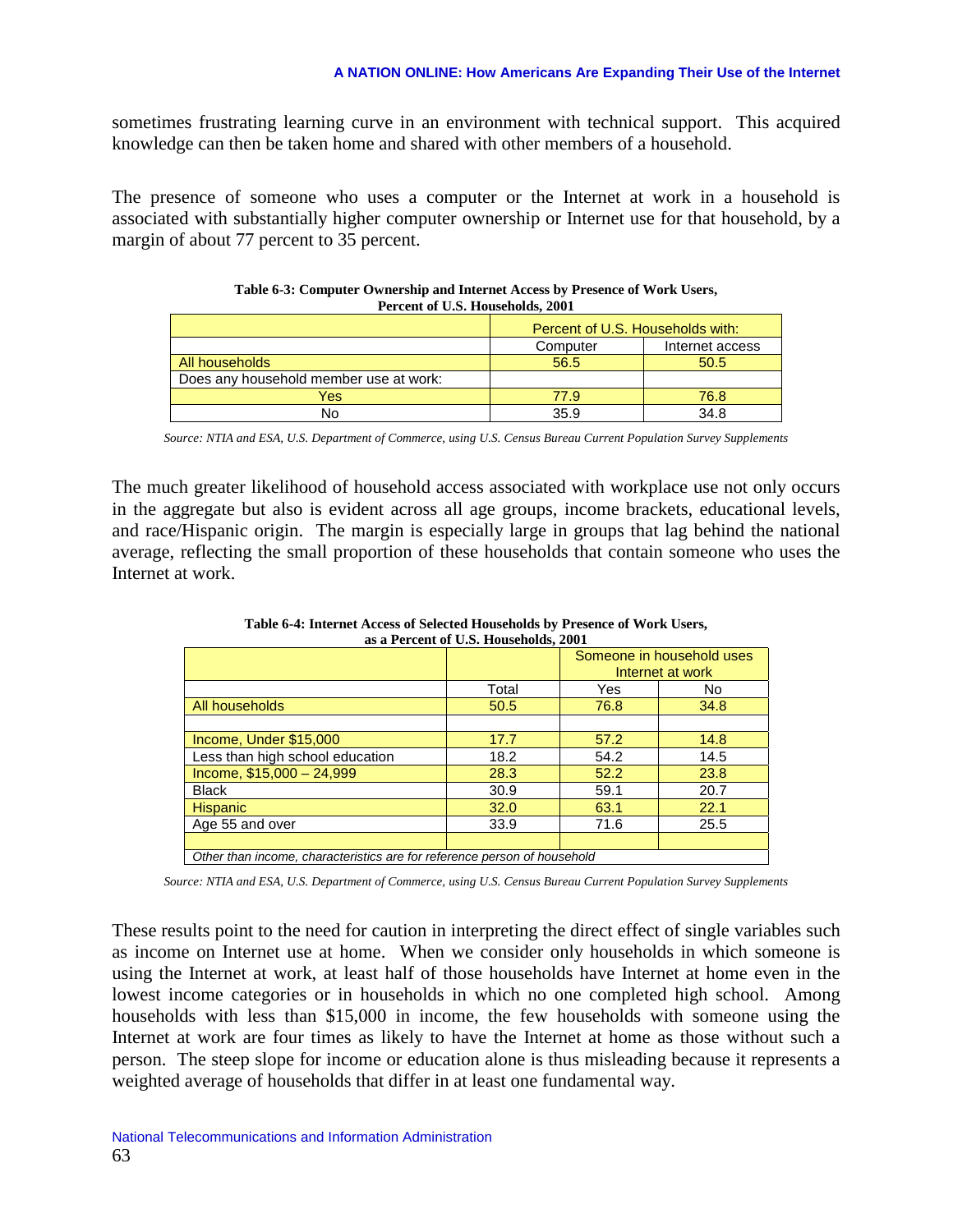

**Figure 6-6: Household Internet Access by Family Income, as a Percent of U.S. Households, 2001** 

*Source: NTIA and ESA, U.S. Department of Commerce, using U.S. Census Bureau Current Population Survey Supplements* 



**Figure 6-7: Household Internet Access by Education, as a Percent of U.S. Households, 2001** 

*Source: NTIA and ESA, U.S. Department of Commerce, using U.S. Census Bureau Current Population Survey Supplements*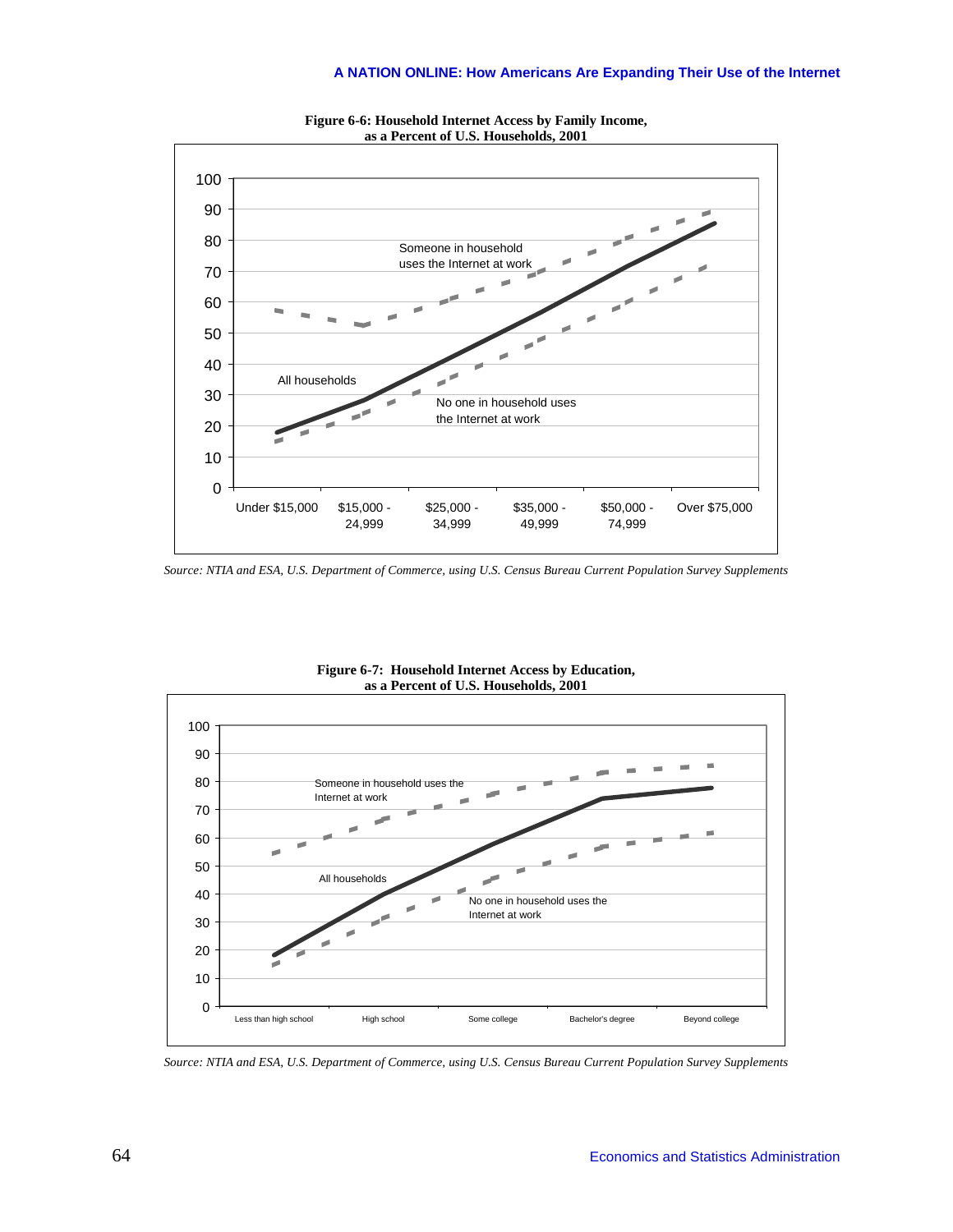# **CHAPTER 7: COMPUTER AND INTERNET USE AMONG PEOPLE WITH DISABILITIES**

As demonstrated in earlier sections, computer and Internet use is becoming increasingly commonplace in homes, schools, and on the job. People of all ages, races, and ethnicities are moving more and more of their activities online. Having access and the ability to use these tools is especially important to members of our community who have difficulties due to physical or mental constraints. The tremendous communications capabilities of the Internet could provide an important tool to help people with disabilities to overcome certain of the challenges they face. However, the data show that people with disabilities are less likely than the population as a whole to use computers or the Internet.

### **People with Disabilities**

 $\overline{a}$ 

The September 2001 supplement marks the first time that questions about specific types of disability have been included in the set of computer and Internet use questions on the Current Population Survey (CPS).<sup>29</sup> These questions do not attempt to quantify the number or the proportion of people in the population who have a disability. Rather, these questions were posed in order to examine how specific types of disabilities impact computer and Internet use. The questions, as asked, are shown in Box 7-1. They cover long-lasting severe vision, hearing, mobility, and manual dexterity problems, as well as a question concerning any physical or mental condition that makes it difficult to leave the house.

#### **Box 7-1: CPS Supplement Questions Concerning Specific Types of Disabilities**

**Do you have any of the following long-lasting physical conditions:** 

*(Asked of everyone in the household age 3 and above)* 

A) Blindness or a severe vision impairment even with glasses or contact lenses?

- B) Deafness or a severe hearing impairment even with a hearing aid?
- C) A physical condition that substantially limits your ability to walk or climb stairs?
- D) A condition that makes it difficult to type on an ordinary typewriter or traditional computer keyboard?

**Do you have difficulty going outside the home alone, for example, to shop or visit a doctor's office, because of a physical or mental health condition lasting six months or longer?**  *(Asked of everyone in the household age 15 and above)*

<sup>29</sup> The previous report, *Falling Through the Net: Toward Digital Inclusion*, published in October 2000, did include a section on "Internet Access and Computer Use Among People with Disabilities." The data for that section, however, came from another survey, the Survey of Income and Program Participation, which, in the fall of 1999 asked different questions to identify persons with disabilities from those used in the September 2001 CPS supplement. The CPS does allow respondents to choose "disability" as a reason for not being in the work force. However, as this section shows, most people with a disability do not fall into this category. The September supplement to the CPS through 2005 is scheduled to include questions on both computer/Internet use and on disability. Thus, future reports should be able to document changes in computer and Internet use among people with disabilities.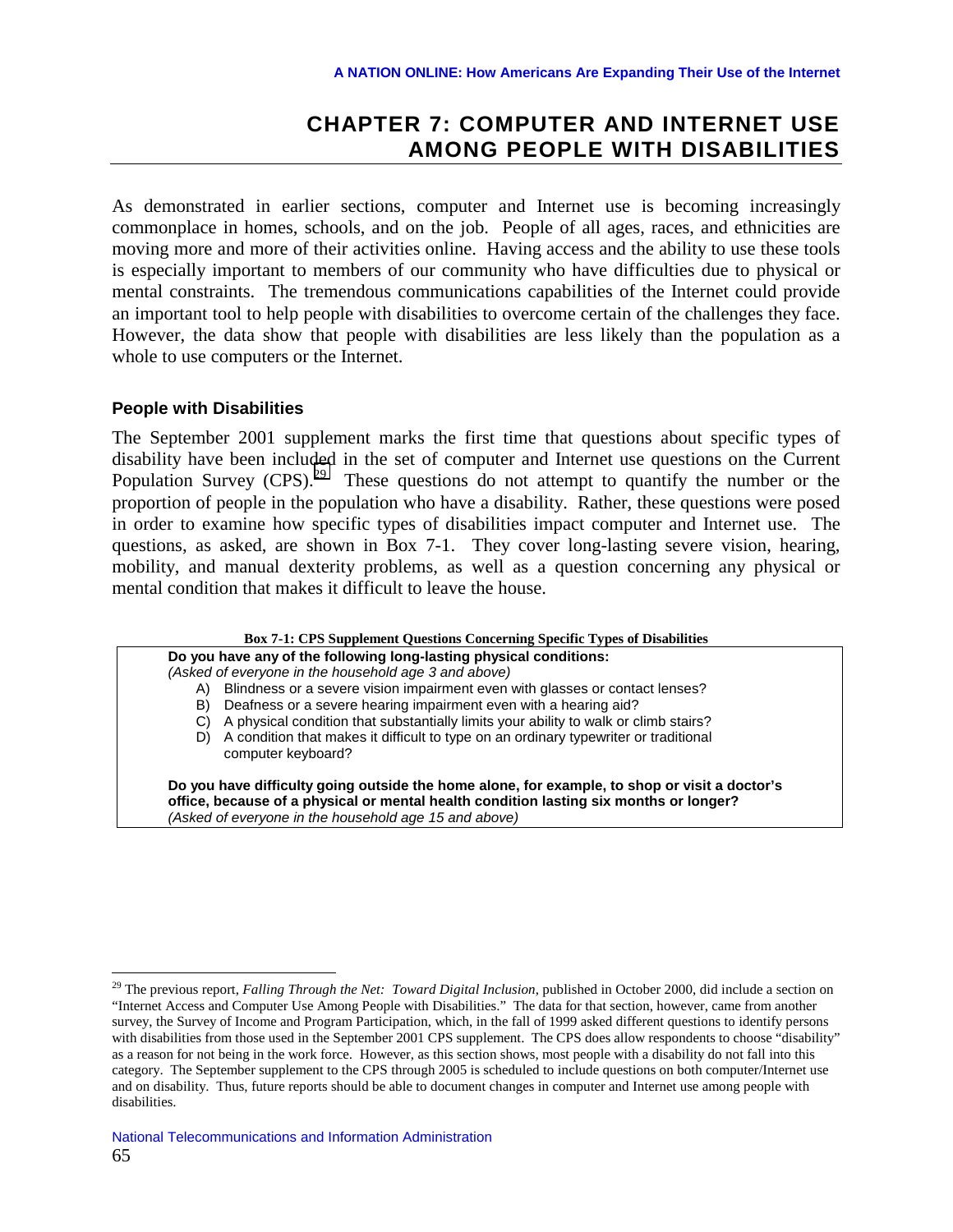Approximately 8.5 percent of the population has at least one of the five disabilities covered in the survey. As shown in Table 7-1, the incidence of each of the various types of disabilities rises sharply with age. For example, while only 1.3 percent of children under 15 have at least one of the disabilities examined here, almost 30 percent of the population aged 65 and older has at least one of these limitations. Because this pattern is the reverse of that followed by Internet use (which rises sharply at the younger end of the spectrum and then declines at older age levels, see Figure 2-5 in Chapter 2), it is important to consider the question of computer and Internet use by people with disabilities within relevant age categories.<sup>30</sup> However, the relatively few respondents who have these disabilities at the lower end of the age range and the relatively few respondents who use computers and the Internet at the upper end of the age range severely limit the degree of disaggregation that can be undertaken. Therefore, this analysis is limited to three broad groups: individuals under 25, 25 to 60 year-olds, and those over 60.

|                                             | $3 - 14$   | $15 - 24$ | 25-34 | $35 - 44$ | 45-54 | 55-64 | 65 and<br>Over |
|---------------------------------------------|------------|-----------|-------|-----------|-------|-------|----------------|
| <b>Multiple Disabilities</b>                | 0.4        | 0.6       | 1.0   | 2.0       | 3.8   | 6.3   | 15.0           |
| <b>Blind or Severe Vision</b><br>Impairment | 0.3        | 0.4       | 0.4   | 0.5       | 0.6   | 0.7   | 1.4            |
| Deaf or Severe Hearing<br>Impairment        | 0.3        | 0.3       | 0.3   | 0.5       | 0.6   | 0.9   | 2.4            |
| <b>Difficulty Walking</b>                   | 0.2        | 0.4       | 1.0   | 1.9       | 2.7   | 5.7   | 7.1            |
| Difficulty Typing                           | 0.1        | 0.3       | 0.4   | 0.6       | 0.6   | 0.8   | 0.9            |
|                                             | <b>Not</b> |           |       |           |       |       |                |
| <b>Difficulty Leaving Home</b>              | Asked      | 0.5       | 0.5   | 0.7       | 0.9   | 1.1   | 2.2            |
| None of These Disabilities                  | 98.7       | 97.6      | 96.4  | 93.8      | 90.7  | 84.6  | 71.1           |

**Table 7-1: Age Distribution of Specific Disabilities as a Percent of Population, 2001** 

*Source: NTIA and ESA, U.S. Department of Commerce, using U.S. Census Bureau Current Population Survey Supplements* 

# **Under 25 Year-Olds**<sup>31</sup>

Less than 2 percent of the population between ages 3 and 24 reported having at least one of the disabilities considered in this report. Table 7-2 contains the only relevant data on computer and Internet use that can reliably be presented for this age group. Although "Internet Use at Home" is lower among those with disabilities, Internet use from other locations brings those with either severe vision or hearing impairments up to the level of the population in general and substantially improves the connectivity situation of individuals in the other disability categories. While a reasonable assumption would be that many of these young people have Internet access through their school, this cannot be demonstrated with this survey data because of the small number of observations in this category.

<sup>&</sup>lt;sup>30</sup> For example, on average only 25.4 percent of the population aged 3 and above with at least one of the first four types of disabilities (difficulty leaving home not included because it was only asked of age 15 and above) use the Internet at any location. Part of the reason this percentage is so much lower than the 53.9 percent average for the population as a whole, is that the population of people with disabilities is heavily weighted toward an older population that is less likely to use the Internet.

 $31$  The population totals for the age groups in this section are less than for the CPS supplement in general because this section is necessarily limited to those respondents who answered the questions concerning disability.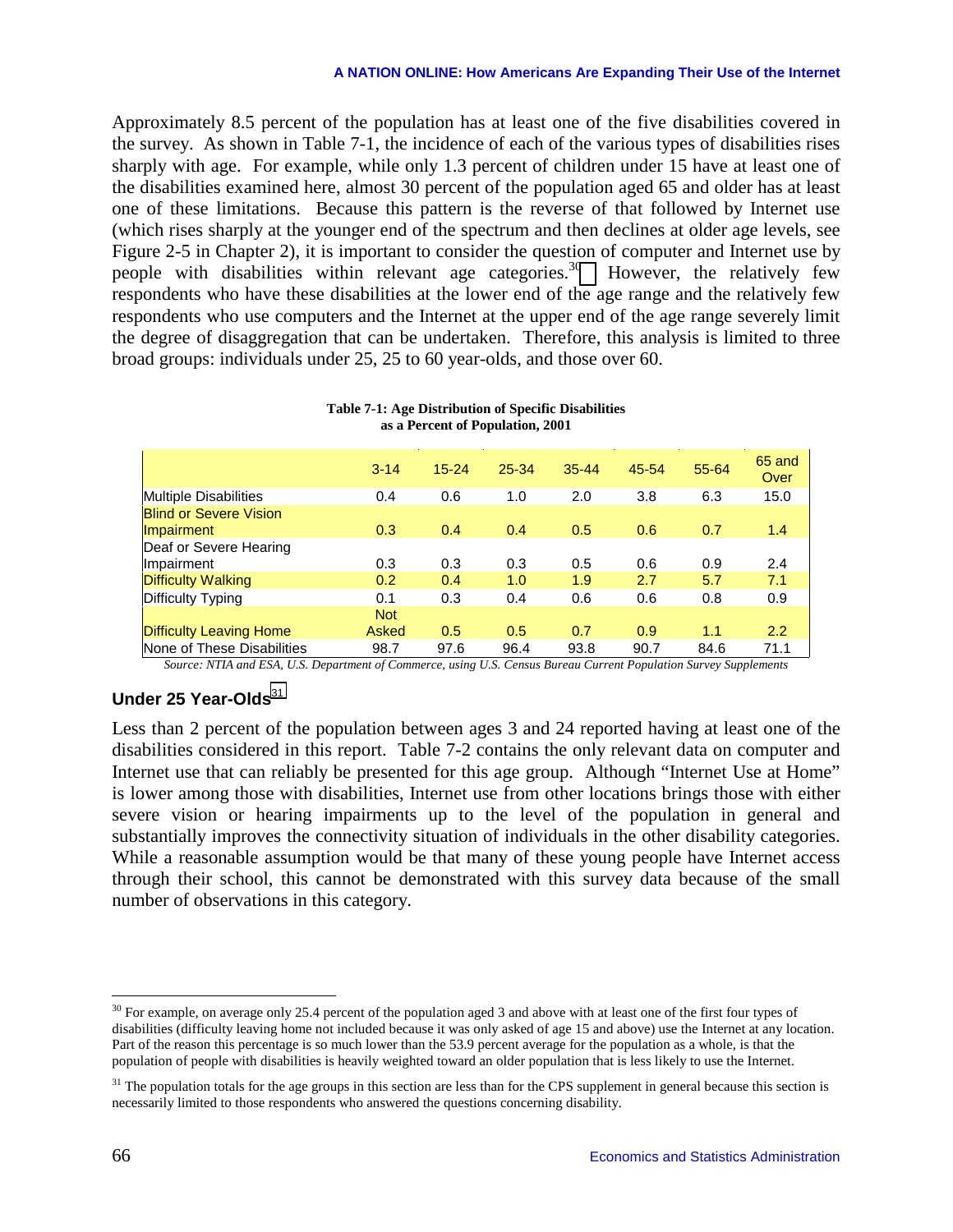|                                             | Size of<br>Population in<br>Category<br>(in Thousands) | Percent of<br>Population<br>(percent) | Has a PC at<br><b>Home</b><br>(percent) | Uses the<br>Internet at<br>Home<br>(percent) | Uses the Internet<br>from Any Location<br>(percent) |
|---------------------------------------------|--------------------------------------------------------|---------------------------------------|-----------------------------------------|----------------------------------------------|-----------------------------------------------------|
| <b>Multiple Disabilities</b>                | 436                                                    | 0.6                                   | 65.0                                    | 26.8                                         | 43.6                                                |
| <b>Blind or Severe Vision</b><br>Impairment | 267                                                    | 0.4                                   | 61.2                                    | 30.6                                         | 56.3                                                |
| Deaf or Severe Hearing<br>Impairment        | 198                                                    | 0.3                                   | 76.4                                    | 26.6                                         | 56.5                                                |
| <b>Difficulty Walking</b>                   | 275                                                    | 0.4                                   | 64.0                                    | 32.4                                         | 45.8                                                |
| Difficulty Typing                           | 185                                                    | 0.2                                   | 63.9                                    | 35.4                                         | 48.6                                                |
| None of These<br><b>Disabilities</b>        | 75,299                                                 | 98.2                                  | 68.5                                    | 43.8                                         | 56.9                                                |
|                                             |                                                        |                                       |                                         |                                              |                                                     |
| <b>Total Answering</b>                      | 76,659                                                 |                                       | 68.4                                    | 43.5                                         | 56.7                                                |
| % not answering                             | 12.9                                                   |                                       |                                         |                                              |                                                     |

**Table 7-2: Computer and Internet Use Among 3 to 24 Year-Olds By Disability Status, 2001** 

*Source: NTIA and ESA, U.S. Department of Commerce, using U.S. Census Bureau Current Population Survey Supplements* 

# **25 to 60 Year-Olds**

Among individuals between the ages of 25 and 60, the likelihood of having at least one of the five disabilities considered here increases to 7.3 percent. As shown in Table 7-3 below, with the exception of those individuals with severe hearing impairment, those who have at least one of these disabilities are less likely than those without a disability to live in a home with a personal computer. And even in homes with a computer, people who have at least one of these disabilities are less likely to use the computer or the Internet.

| Table 7-3: Computer and Internet Use at Home Among 25 to 60 Year-Olds |
|-----------------------------------------------------------------------|
| <b>By Disability Status, 2001</b>                                     |

|                                             | Size of<br>Population in<br>Category<br>(in Thousands) | Percent of<br><b>Population</b><br>(percent) | Has a<br>Computer at<br>Home<br>(percent) |                      | Of Those Who Have a<br><b>PC at Home</b>                |
|---------------------------------------------|--------------------------------------------------------|----------------------------------------------|-------------------------------------------|----------------------|---------------------------------------------------------|
|                                             |                                                        |                                              |                                           | at Home<br>(percent) | Uses a the PC Uses the Internet<br>at Home<br>(percent) |
| <b>Multiple Disabilities</b>                | 3,111.2                                                | 2.6                                          | 45.4                                      | 67.8                 | 56.4                                                    |
| <b>Blind or Severe Vision</b><br>Impairment | 660.1                                                  | 0.6                                          | 63.7                                      | 74.9                 | 61.7                                                    |
| Deaf or Severe Hearing<br><b>Impairment</b> | 591.4                                                  | 0.5                                          | 70.1                                      | 74.5                 | 68.0                                                    |
| Difficulty Walking                          | 2,643.7                                                | 2.3                                          | 51.6                                      | 74.3                 | 63.7                                                    |
| <b>Difficulty Typing</b>                    | 661.8                                                  | 0.6                                          | 58.6                                      | 78.7                 | 65.8                                                    |
| Difficulty Leaving Home                     | 891.4                                                  | 0.8                                          | 49.8                                      | 77.1                 | 66.7                                                    |
| None of These<br><b>Disabilities</b>        | 109,174.8                                              | 92.7                                         | 69.4                                      | 83.4                 | 75.1                                                    |
| Total                                       | 117,734.3                                              | 100                                          | 68.2                                      | 82.8                 | 74.4                                                    |
| % not answering                             | 13.4                                                   |                                              |                                           |                      |                                                         |

*Source: NTIA and ESA, U.S. Department of Commerce, using U.S. Census Bureau Current Population Survey Supplements*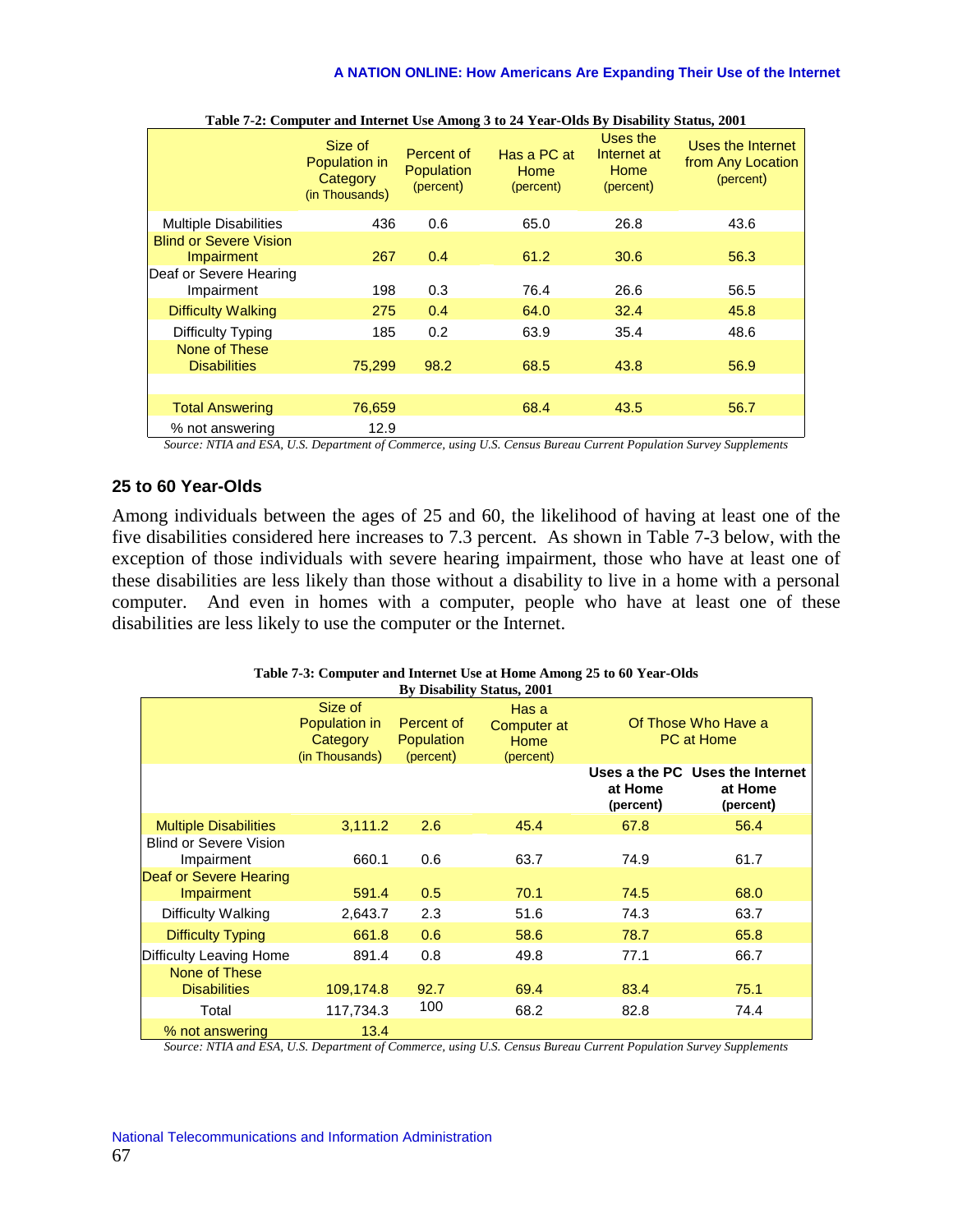People who have at least one of the listed disabilities are much less likely to be Internet users than those without any of these disabilities. Further, even among Internet users, the Internet activities of people with disabilities are somewhat different. As shown in Table 7-4, people with disabilities are more likely than the population in general to use the Internet to play games and search for health information.

|                                             | <b>Internet Use</b><br>from Any<br>Location<br>(percent) |                                   | <b>Among Internet Users</b> |                                              |                    |                      |                     |              |  |  |  |  |
|---------------------------------------------|----------------------------------------------------------|-----------------------------------|-----------------------------|----------------------------------------------|--------------------|----------------------|---------------------|--------------|--|--|--|--|
|                                             |                                                          | E-Mail or<br>Instant<br>Messaging | Play<br>Games               | Search for<br>Product or<br>Service<br>Info. | Purchase<br>Online | News,<br>Sports info | Weather Health Info | Gov.<br>Info |  |  |  |  |
| <b>Multiple Disabilities</b>                | 30.3                                                     | 84.9                              | 39.8                        | 76.8                                         | 41.6               | 68.0                 | 56.1                | 39.1         |  |  |  |  |
| <b>Blind or Severe</b><br>Vision Impairment | 51.5                                                     | 86.8                              | 46.6                        | 81.9                                         | 53.1               | 73.2                 | 38.7                | 30.9         |  |  |  |  |
| Deaf or Severe<br><b>Hearing Impairment</b> | 54.8                                                     | 84.3                              | 36.5                        | 72.6                                         | 48.1               | 69.4                 | 33.6                | 32.9         |  |  |  |  |
| Difficulty Walking                          | 39.8                                                     | 85.0                              | 41.6                        | 75.5                                         | 44.4               | 66.9                 | 48.2                | 34.9         |  |  |  |  |
| Difficulty Typing                           | 49.2                                                     | 87.6                              | 36.2                        | 79.8                                         | 54.8               | 63.5                 | 51.9                | 41.8         |  |  |  |  |
| Difficulty Leaving<br>Home                  | 40.4                                                     | 84.9                              | 31.5                        | 73.2                                         | 45.2               | 64.5                 | 50.6                | 38.1         |  |  |  |  |
| None of These<br><b>Disabilities</b>        | 63.1                                                     | 88.3                              | 32.0                        | 78.5                                         | 50.4               | 70.2                 | 39.1                | 34.4         |  |  |  |  |
|                                             |                                                          |                                   |                             |                                              |                    |                      |                     |              |  |  |  |  |
| Total                                       | 61.4                                                     | 88.2                              | 32.3                        | 78.4                                         | 50.2               | 70.1                 | 39.6                | 34.5         |  |  |  |  |

#### **Table 7-4: Internet Activities of 25 to 60 Year-Olds By Disability Status, 2001**

*Source: NTIA and ESA, U.S. Department of Commerce, using U.S. Census Bureau Current Population Survey Supplements*

In an earlier section of this report (see Chapter 6), rates of computer and Internet use were shown to vary substantially by employment status. As shown in Figure 7-1, while people with severely limited sight and hearing have employment rates approaching that of the population that does not have one of these disabilities, people in the other disability categories are much less likely to be employed.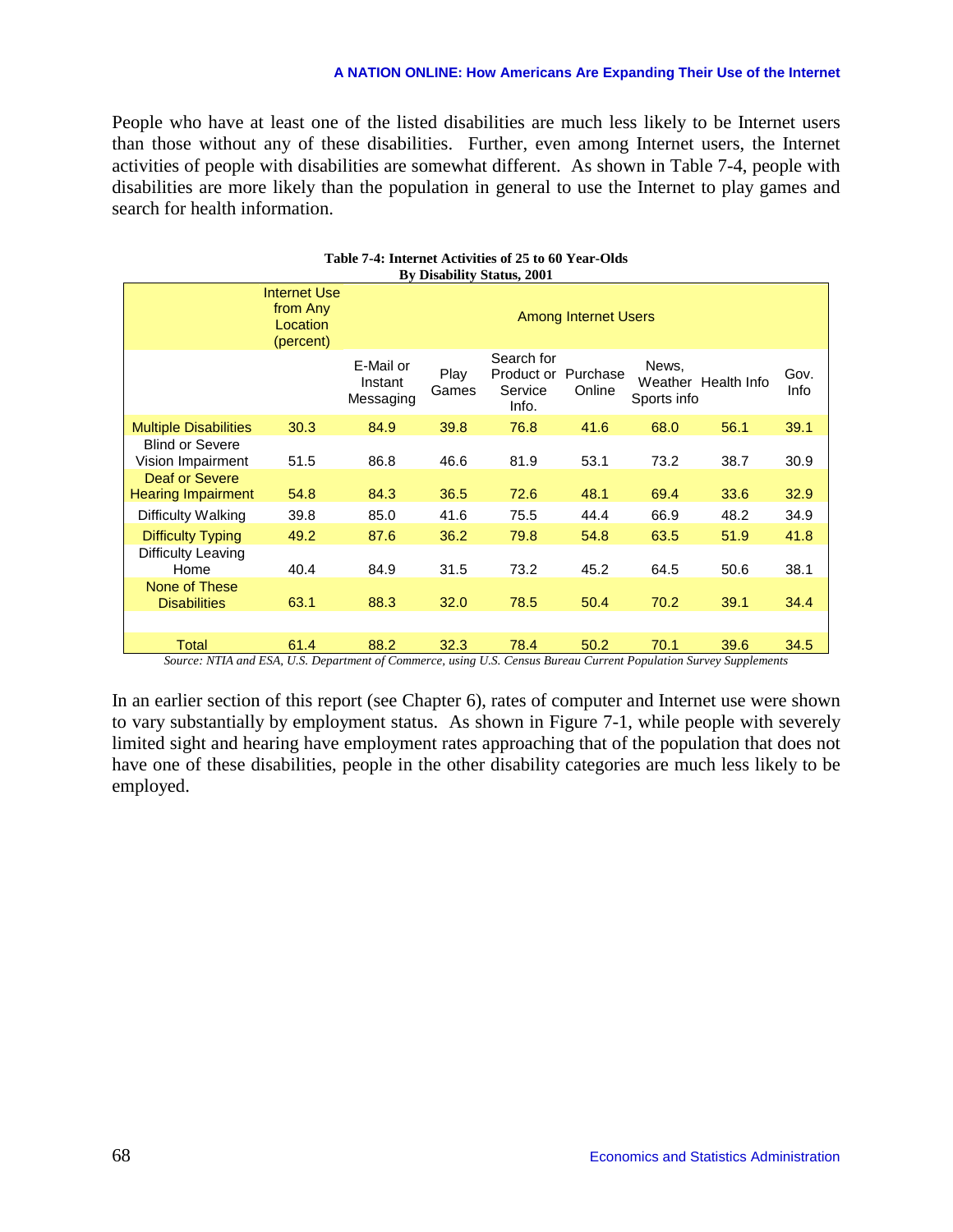

**Figure 7-1: Employment Rates Among 25 to 60 Year-Olds by Disability Status, as a Percent of U.S. Population, 2001** 

*Source: NTIA and ESA, U.S. Department of Commerce, using U.S. Census Bureau Current Population Survey Supplements* 

People who are not employed fall into one of two major categories: unemployed (which means that one is in the labor force, but is not employed) and out of the labor force (not looking for a job). The CPS records those not in the labor force as retired, disabled, or other. Overall, 78.6 percent of the population between ages 25 and 60 is employed, 3.1 percent is unemployed, 2.6 percent is retired, 4.9 percent is "disabled," and 10.8 percent fall into the "other" category.<sup>32</sup>

The data are sufficient to provide a comparison of persons who gave "disability" as the reason they were not in the labor force for some of the disability categories.<sup>33</sup> Of the disabilities considered here, it is not surprising that those with more than one of the disabilities were the most likely to be out of the labor force for reasons of disability. People with mobility issues (both the "difficulty walking or climbing stairs" and the "inability to leave the house to go to an appointment") also had high rates of being out of the labor force due to disability. As shown in Figure 7-2, 1.8 percent of individuals who replied negatively to the five specific disability questions contained in Box 1 are not in the labor force due to a disability. People with vision or hearing issues are much less likely to be out of the labor force because of their disability.

 $\overline{a}$ 

 $32$  These are the percentages for the subset of the population that answered the disability question—13.4 percent of the respondents in this age category did not answer these questions. However, the distribution of this subset does not differ in any meaningful way from the population as a whole. For example, the comparable figure for percent employed in the 25 to 60 age group is 78.6 percent when calculated for the population as a whole.

<sup>&</sup>lt;sup>33</sup> It is not possible to consider the employed/unemployed rates among those with at least one of the disabilities considered here because of limited sample size.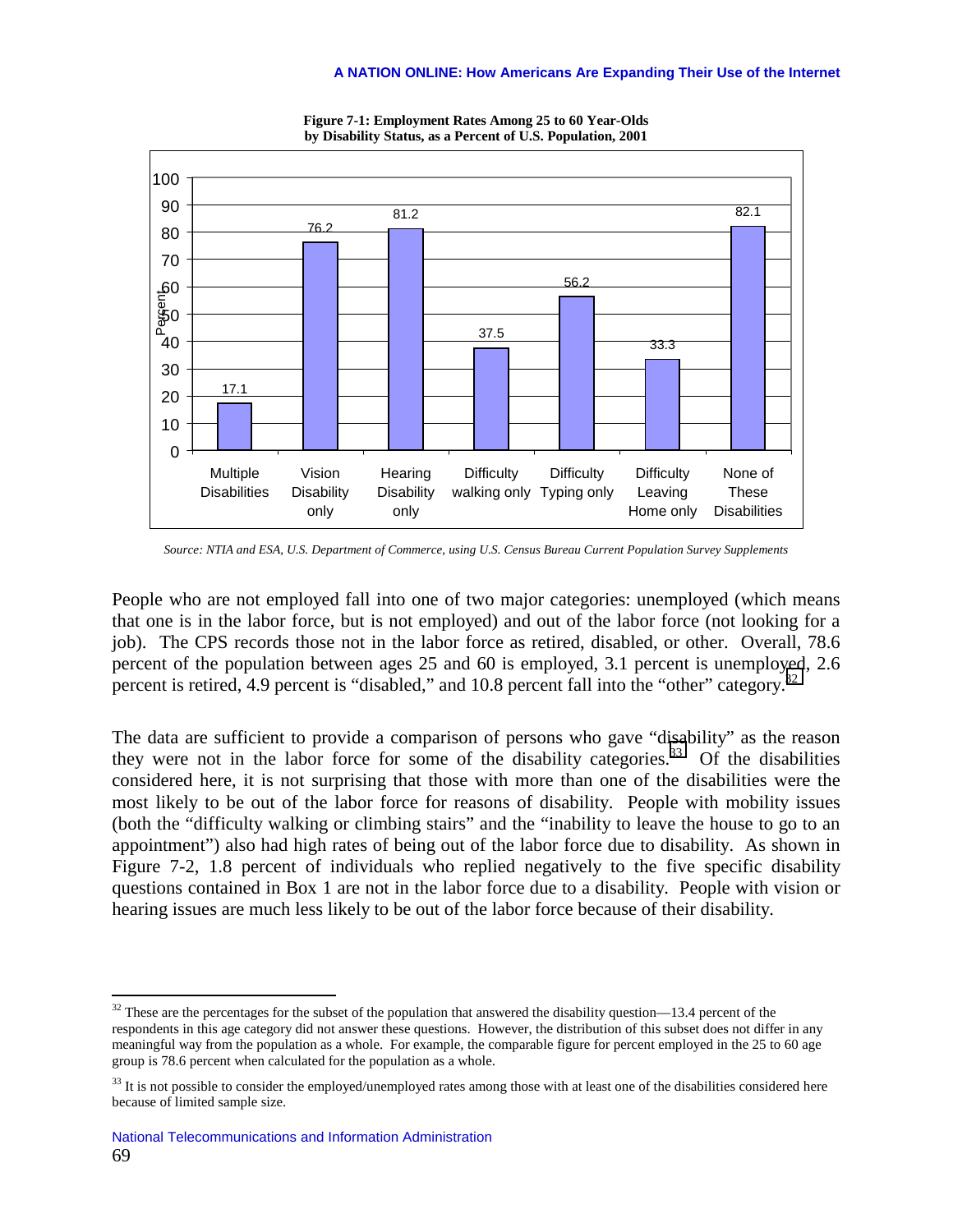

**Figure 7-2: "Not in the Labor Force Because of Disability" Among 25 to 60 Year-Olds by Disability Status, 2001** 

*Source: NTIA and ESA, U.S. Department of Commerce, using U.S. Census Bureau Current Population Survey Supplements* 

On the job, people with either a vision or hearing disability or with multiple disabilities are less likely to use a computer at work than others (Table 7-5). Even among those that do use a computer, substantial differences remain in the extent to which they connect to the Internet or use e-mail. One interesting finding is that the disability category showing the highest rate of onthe-job computer use are those persons who report "having a condition that makes it difficult to type on an ordinary typewriter or traditional computer keyboard." This group has work computer use rates similar to that of the population without one of these disabilities. However, given the fact that 22.5 percent of people in this category are employed in administrative positions where the incidence of repetitive motion disorders such as carpal tunnel syndrome may be high, makes this finding less surprising.

|                                          | Uses a Computer at<br>Work (percent) | Of Those Who Use a Computer at<br>Work: Uses the Internet at Work<br>(percent) |
|------------------------------------------|--------------------------------------|--------------------------------------------------------------------------------|
| <b>Multiple Disabilities</b>             | 48.1                                 | 68.2                                                                           |
| <b>Blind or Severe Vision Impairment</b> | 52.1                                 | 69.6                                                                           |
| Deaf or Severe Hearing Impairment        | 50.3                                 | 57.5                                                                           |
| <b>Difficulty Walking</b>                | 55.4                                 | 69.0                                                                           |
| Difficulty Typing                        | 58.6                                 | 67.9                                                                           |
| <b>Difficulty Leaving Home</b>           | 57.6                                 | 71.9                                                                           |
| None of These Disabilities               | 58.4                                 | 74.0                                                                           |
|                                          |                                      |                                                                                |
| Total                                    | 58.2                                 | 73.8                                                                           |

**Table 7-5: Computer and Internet Use at Work Among Employed 25 to 60 Year-Olds By Disability Status, 2001** 

## **Over 60 Year-Olds**

In general, those over age 60 are less likely than other age groups to have a computer in their home or to use the PC or the Internet in the home and for those with a disability the use rates are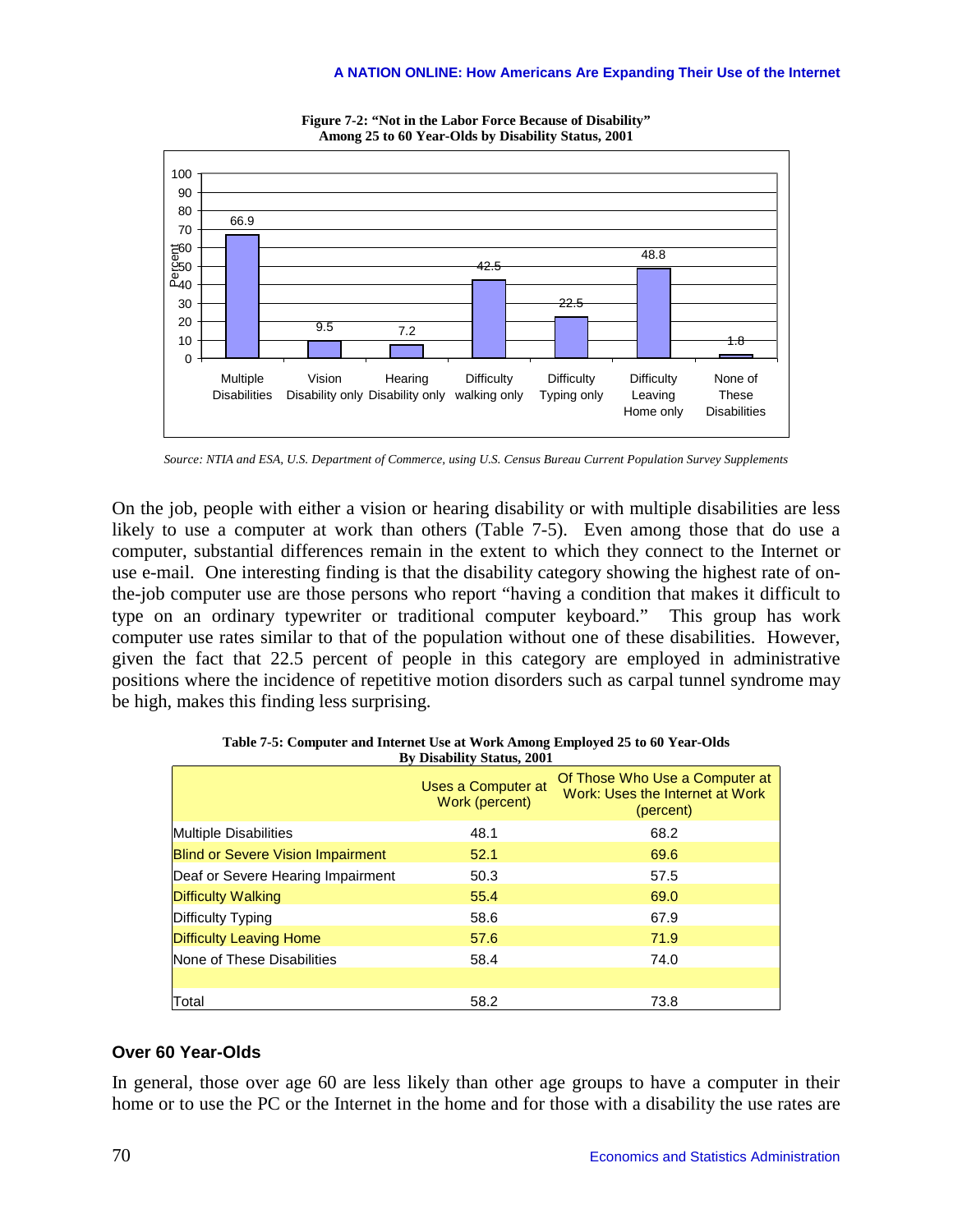even lower (Table 7-5). In addition, people in this age group are much less likely to use the Internet outside of the home. For example, the difference between Internet use from home and Internet use from any location was 13.4 percent among those between 3 and 24 who have difficulty walking or climbing stairs (a rise from 32.6 percent to 46.0 percent). The comparable change was only 2.0 percent for the population over 60 with a similar disability (14.1 percent who use the Internet from home to 16.1 percent who use the Internet from any location).

### **The Interaction of Disability with Computer and Internet Use**

The charts and tables above are suggestive that people with disabilities tend to use computers and the Internet at rates below the average for the population. From these tables, however, it is not possible to discern whether other factors, such as education or income, are actually the variables driving the disparity, rather than the fact of the disability. However, statistical analysis indicates that even when income, education, and age are accounted for, people with disabilities considered here are less likely than those without disabilities to be Internet users.<sup>34</sup>

 $\overline{a}$ 

 $34$  In order to explore this question, a logit regression was run with Internet use from any location as the dependent variable and disability status (dummy variables for each of the disability questions, excluding difficulty leaving home), race dummies, and ordered variables for age, income, and education. A variety of income and education variables were considered and results were robust. The disability variables were uniformly negative and significant, except for one case where dummy variable for multiple disabilities was insignificant.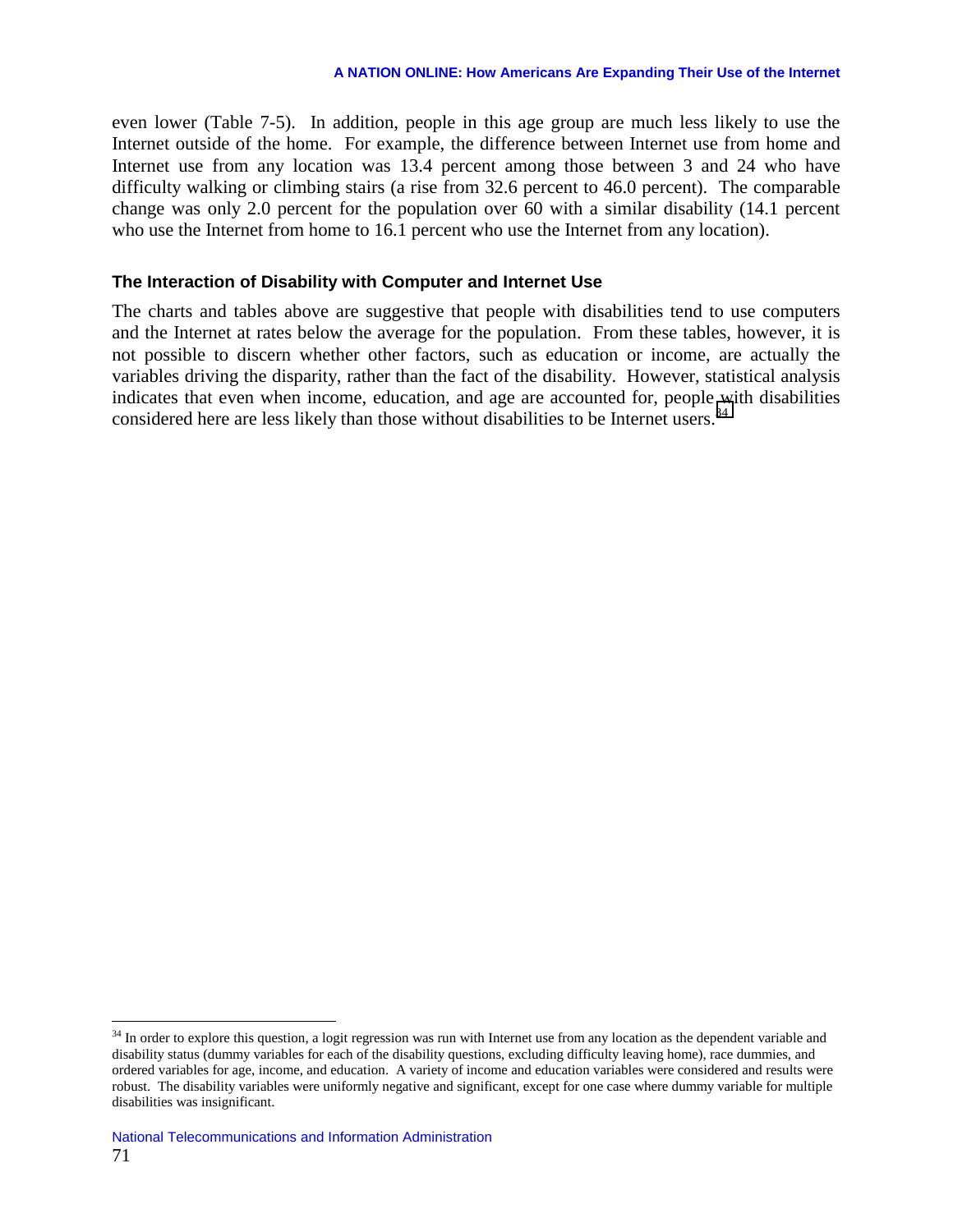|                                                | Size of<br>Population in<br>Category<br>(in<br>Thousands) | Percent of<br>Population<br>(percent) | Has a<br><b>Computer at</b><br>Home<br>(percent) | Of Those Who Have a<br><b>Computer at Home</b> |                                              | Uses the<br>Internet from<br><b>Any Location</b> |
|------------------------------------------------|-----------------------------------------------------------|---------------------------------------|--------------------------------------------------|------------------------------------------------|----------------------------------------------|--------------------------------------------------|
|                                                |                                                           |                                       |                                                  | Uses a the<br>Computer at<br>Home<br>(percent) | Uses the<br>Internet at<br>Home<br>(percent) |                                                  |
| <b>Multiple</b><br><b>Disabilities</b>         | 4,927.2                                                   | 13.5                                  | 22.2                                             | 31.4                                           | 23.8                                         | 6.2                                              |
| <b>Blind or</b><br>Severe Vision<br>Impairment | 446.7                                                     | 1.2                                   | 30.2                                             | 42.6                                           | 27.5                                         | 9.6                                              |
| Deaf or<br><b>Severe</b><br><b>Hearing</b>     |                                                           |                                       |                                                  |                                                |                                              |                                                  |
| Impairment                                     | 771.6                                                     | 2.1                                   | 35.4                                             | 56.5                                           | 45.7                                         | 17.8                                             |
| <b>Difficulty</b><br>Walking                   | 2,592.9                                                   | 7.1                                   | 28.7                                             | 62.9                                           | 49.3                                         | 16.1                                             |
| <b>Difficulty</b><br><b>Typing</b>             | 327.9                                                     | 0.9                                   | 24.9                                             | 62.3                                           | 52.3                                         | 13.5                                             |
| <b>Difficulty</b><br>Leaving Home              | 712.2                                                     | 2.0                                   | 25.7                                             | 33.2                                           | 25.2                                         | 7.2                                              |
| None of<br><b>These</b>                        |                                                           |                                       |                                                  |                                                |                                              |                                                  |
| <b>Disabilities</b>                            | 26,767.1                                                  | 73.2                                  | 39.4                                             | 67.0                                           | 56.7                                         | 25.4                                             |
| <b>Total</b><br>$%$ not                        | 36,545.6                                                  |                                       | 35.8                                             | 62.8                                           | 52.5                                         | 21.3                                             |
| answering                                      | 11.4                                                      |                                       |                                                  |                                                |                                              |                                                  |

| Table 7-5: Computer and Internet Use at Home Among Those Over 60 |  |
|------------------------------------------------------------------|--|
| By Disability Status, 2001                                       |  |

*Source: NTIA and ESA, U.S. Department of Commerce, using U.S. Census Bureau Current Population Survey Supplements*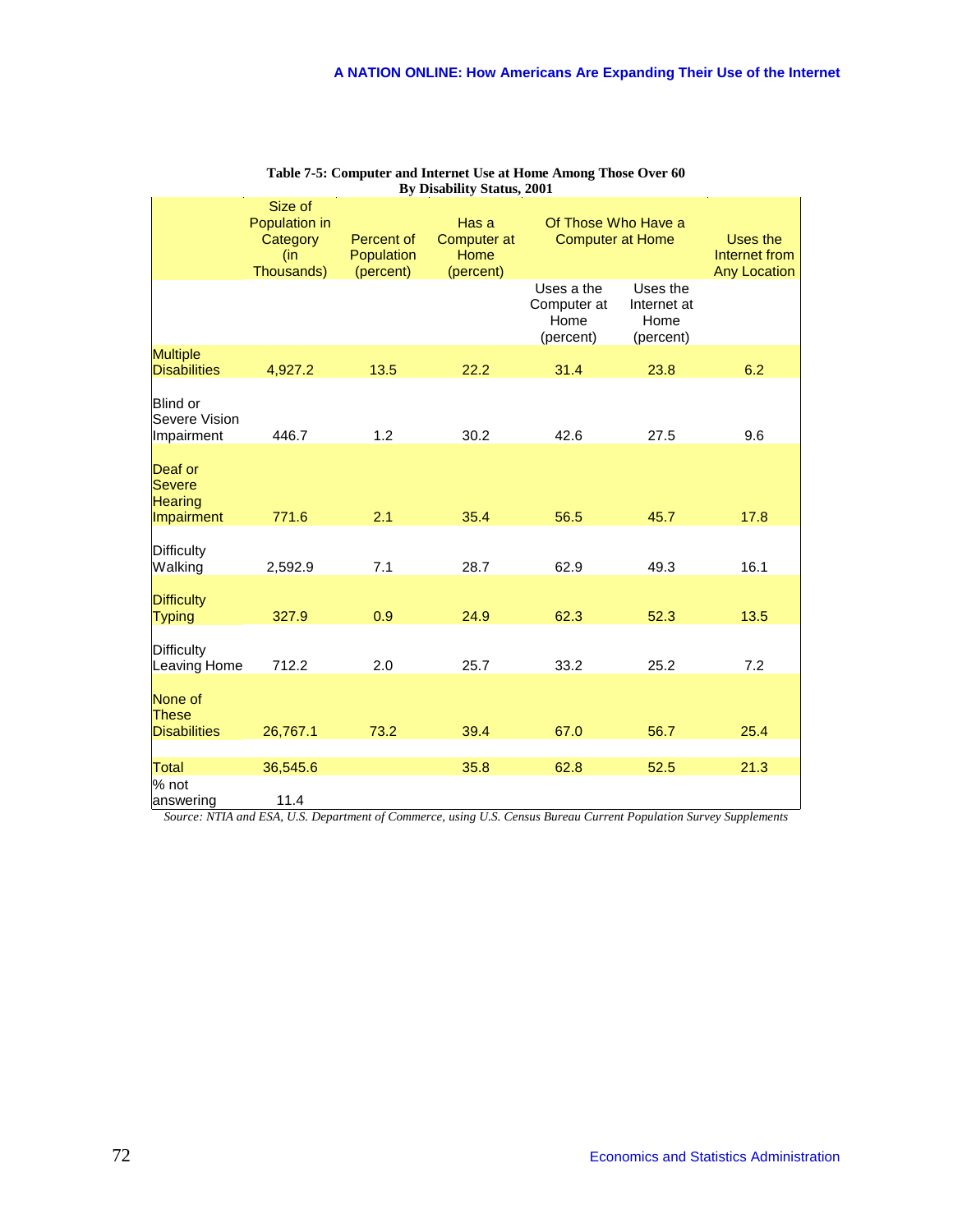# **CHAPTER 8: THE UNCONNECTED**

The earlier chapters of this report have chronicled changes in the connected population: who they are, where they are, what they are doing online, what devices and connection types they are using, and where they are using the Internet. There is a sizable segment of the U.S. population (as of September 2001, 46.1 percent of persons and 49.5 percent of households), however, that does not use the Internet. This chapter profiles this "unconnected" population and explores some of the reasons why it may not be online.

# **The Offline Population**

Table 8-1 at the end of this chapter presents the complement to Table 2-2—descriptive statistics for those individuals who do not use the Internet. As the analysis in Chapter 2 shows, Internet use has expanded dramatically in the United States, but a number of groups are more likely not to be Internet users. These non-users include:

- People in households with low family incomes 75.0 percent of people who live in households where income is less than \$15,000 and 66.6 percent of those in households with incomes between \$15,000 and \$35,000.
- Adults with low levels of overall education—60.2 percent of adults (age  $25 +$ ) with only a high school degree and 87.2 percent of adults with less than a high school education.<sup>35</sup>
- Hispanics—68.4 percent of all Hispanics and 85.9 percent of Hispanic households where Spanish is the only language spoken.
- Blacks—60.2 percent of Blacks.

Earlier chapters have examined the change in the online population focusing on the growth in the number of users or home connections. We gain a different perspective by looking at the rate of *decrease* in the population that is not online. In other words, we compare the change in the online population with the group initially *not online* instead of the group initially online.

Consider the non-Internet-using population by educational attainment, for example. Among people at least 25 years old with a high school education, the share not using the Internet declined from 69.4 percent in August 2000 to 60.2 in September 2001. Over the same period and age level, the share of those with a college education who were not using the Internet shrank from 27.5 percent to 19.2 percent (Figure 8-1). Thus, high school graduates had a slightly larger point change (9.2 percentage points) than college graduates (8.3 percentage points). Because so many more high school graduates were not Internet users in August 2000, the 9.2 percentage

<u>.</u>

<sup>&</sup>lt;sup>35</sup> A person's level of education is correlated to his/her income. People with low overall levels of education are more likely to live in households with lower family incomes. Levels of educational attainment have also increased over time; thus, age and education may be negatively correlated at the higher age levels.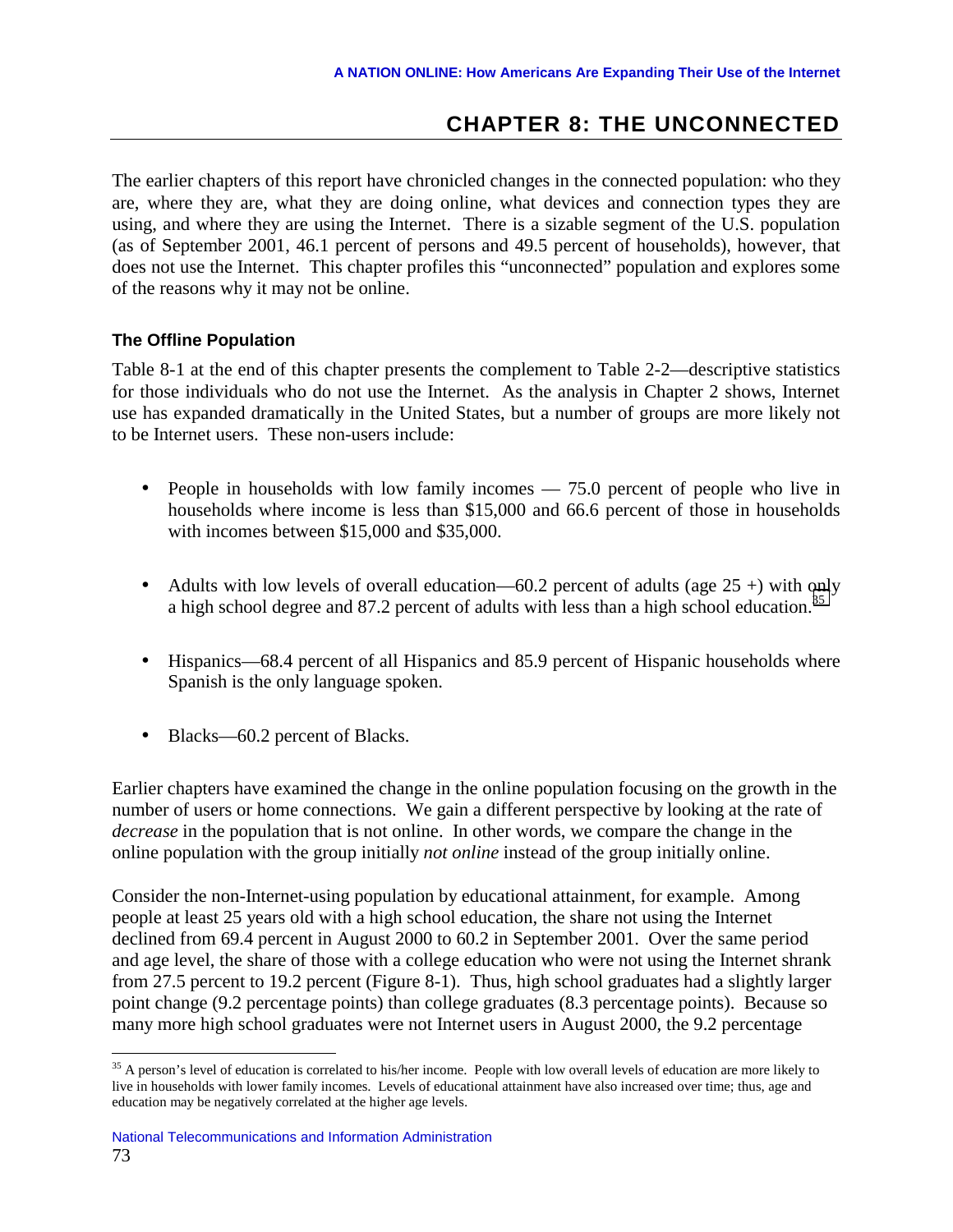point change over the next 13 months represented a 12 percent annual rate of decline in non-Internet-users (Table 8-2). On the other hand, so few college graduates were non-Internet-users in 2000 that their 8.2 percentage point change reflected a 28 percent annual rate of decline in non-Internet-users. When Chapter 2 examined those same point changes from the perspective of the growth in Internet users, high school graduates had a larger growth rate of Internet users than college graduates (27 percent vs. 11 percent) (See Table 2-3).



**Figure 8-1: Individuals Not Using the Internet, By Selected Educational Attainment Level, August 2000 and September 2001** 

*Source: NTIA and ESA, U.S. Department of Commerce, using U.S. Census Bureau Current Population Survey Supplements*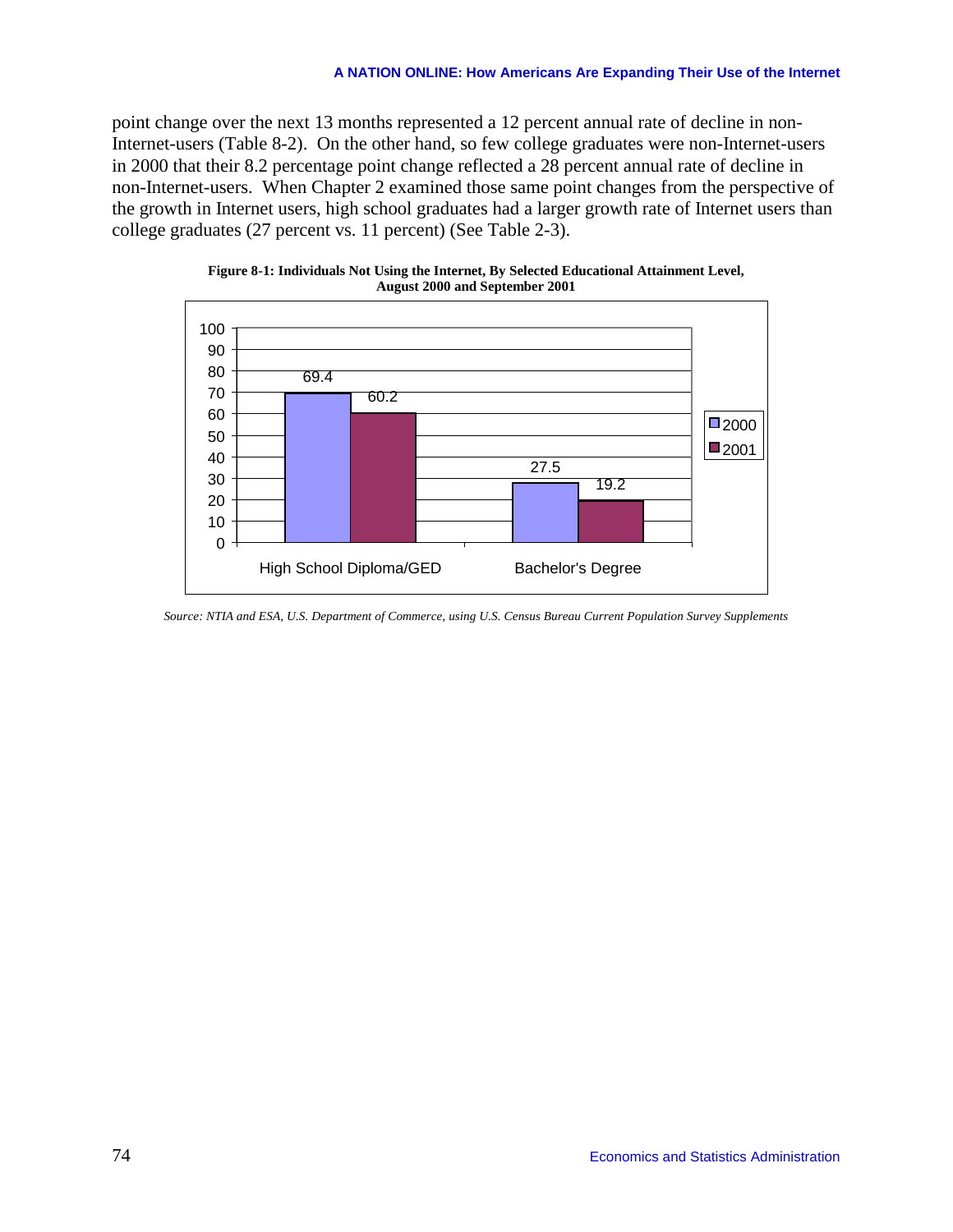# **The Importance of Cost to Households Never Connected to the Internet**

The cost of Internet access matters much more to households with lower incomes than to those with higher incomes. The September 2001 survey asked households without Internet subscriptions the question, "What is the main reason that you don't have the Internet at home?"<sup>36</sup> Survey results indicated that the largest specific response was that the cost was "too expensive."<sup>37</sup> This response was volunteered by one-fourth of these households, but much more often by lower income households than by higher income households.

Figure 8-2 shows the relationship between costs, income, and adoption of home Internet connections. With successively higher income categories, fewer households report that cost is a barrier and more households are making their first connections to the Internet at home. Households with incomes below \$15,000 volunteered cost as the barrier to home Internet subscriptions 34.7 percent of the time. Among households in that income category, the share of the population without home Internet subscriptions declined by only 6 percent between August 2000 and September 2001. At the other end of the spectrum, only 9.6 percent of households with incomes of at least \$75,000 said that they were deterred by cost. That income level saw a 34 percent reduction in the share of households without home Internet between August 2000 and September 2001.





*Source: NTIA and ESA, U.S. Department of Commerce, using U.S. Census Bureau Current Population Survey Supplements* 

 $\overline{a}$ 

 $36$  Tables 8-2a and 8-2b provide summary data by demographic category for those responding households that have never been connected to the Internet and those that have disconnected, respectively.

 $37$  Approximately one-half of the households who had never subscribed to the Internet at home responded with the ambiguous catchall "don't want it." That response could come from people who have not connected for a combination of specific reasons in addition to those persons who can see no use for it under any conditions, including zero cost.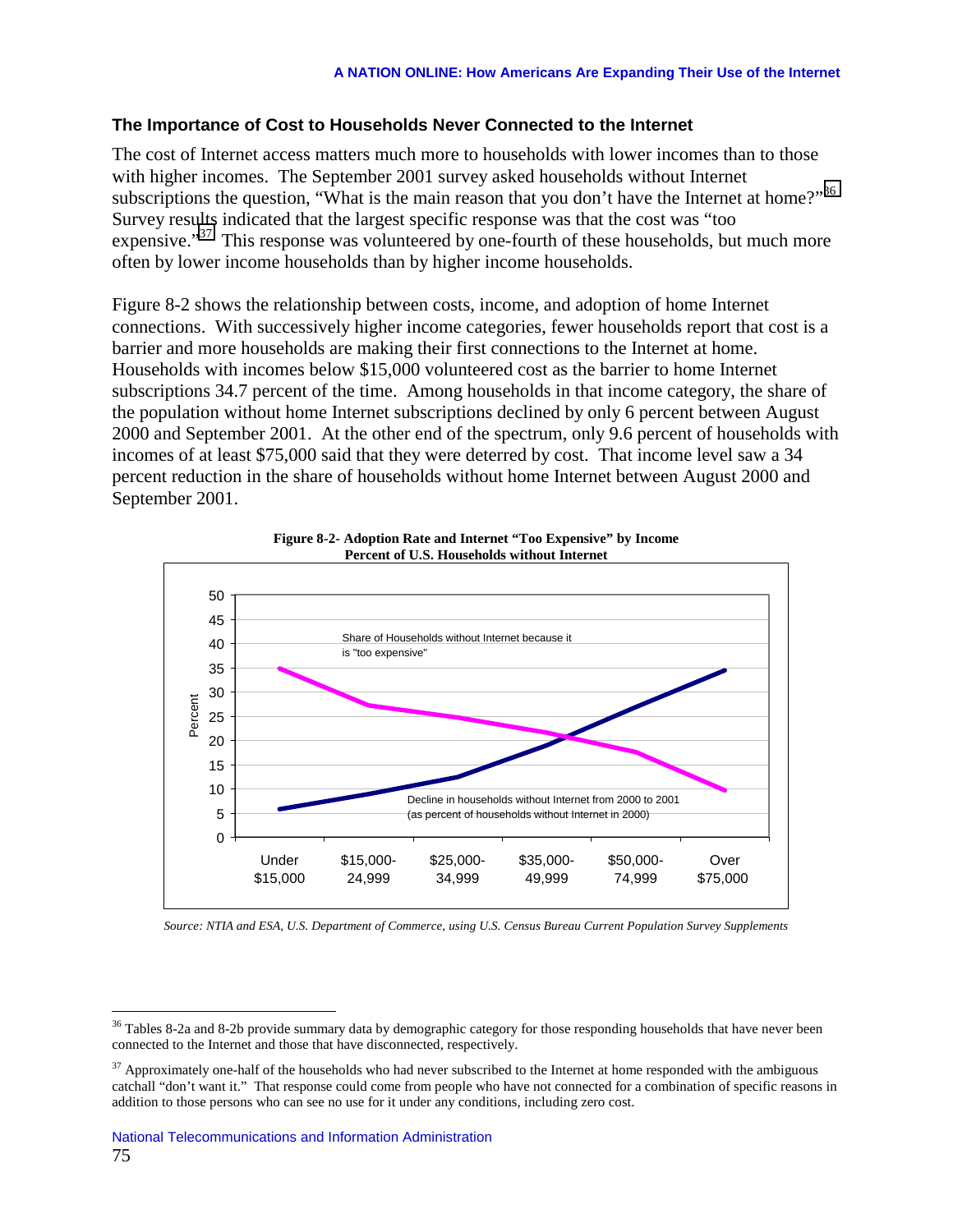Among specific responses, cost rated highly across a number of demographic groups of non-Internet households. In particular, respondents for married couples or single-parent families with children, and heads of households that were younger than 45 years of age, less educated, or unemployed all identified "too expensive" as the most important reason for non-connectivity at a much higher level than the national figure of 25.3 percent.

### **Why Households have Discontinued Internet Access**

Those households that have discontinued Internet access numbered 3.6 million, or 3.3 percent, of all U.S. households as of September 2001. Among this group of unconnected persons, cost was the most frequently cited reason for disconnecting (Figure 8-3). Households with incomes less than \$50,000 identified "too expensive" as the primary reason for discontinuing their Internet connection (26.9 percent of such households). Cost was more important in households with only high school degrees (24.6 percent) than in households with college degrees (13.7 percent). Those household heads younger than 45 rated cost (24.2 percent) more highly than household heads 45 years or older (19.0 percent). Geographic differentials existed: households in rural areas cited cost less often (19.9 percent) than households in central cities (25.5 percent).

The lack of a computer or problems with the home computer also accounted for many persons discontinuing their use (Figure 8-3). Although people have concerns about their children's exposure to inappropriate material on the Internet (see discussion at the end of this chapter), this was seldom the reason cited by people who no longer subscribed to the Internet.





*Source: NTIA and ESA, U.S. Department of Commerce, using U.S. Census Bureau Current Population Survey Supplements*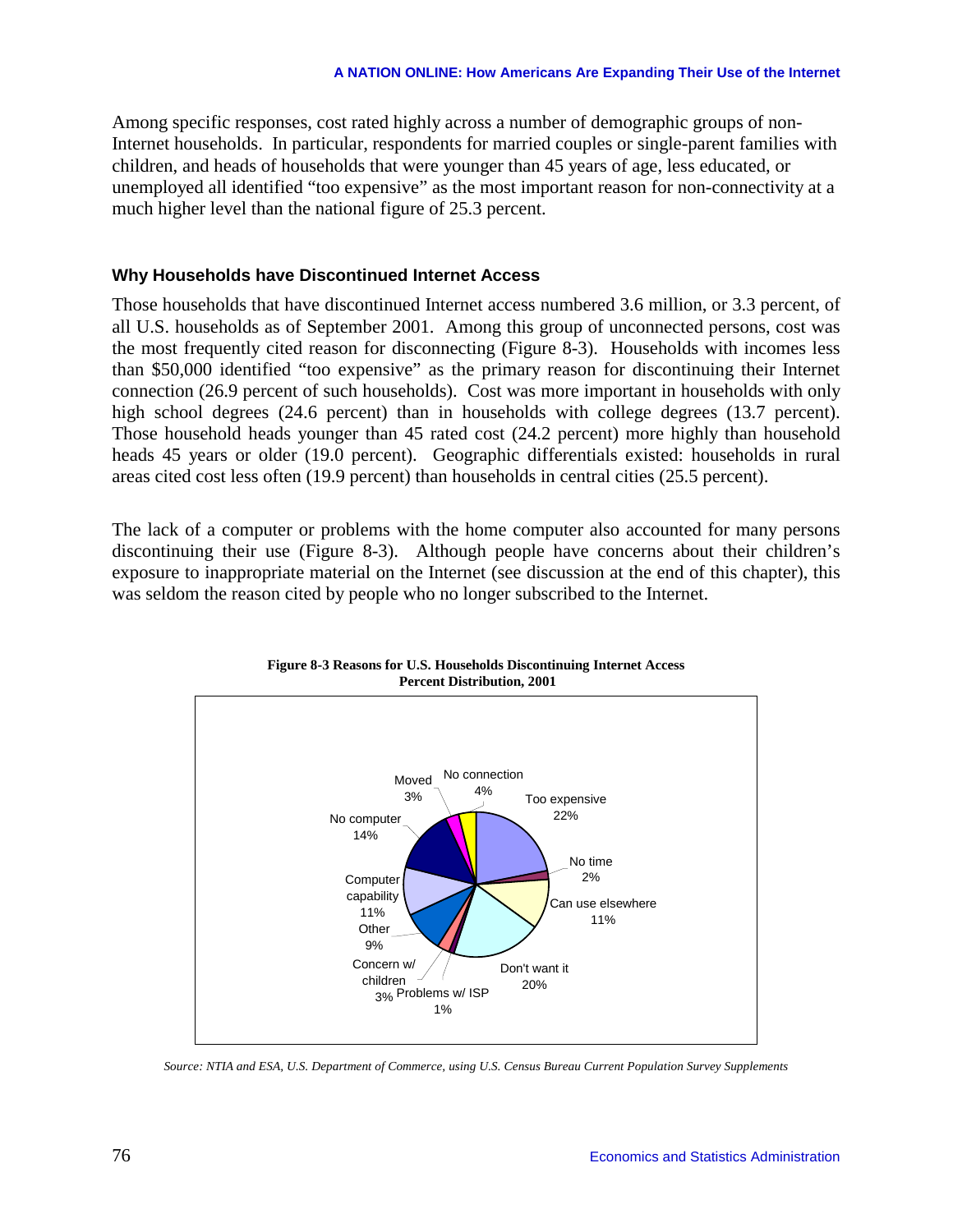### **The Effect of Confidentiality Concerns**

Some households may choose not to have a home Internet connection because of confidentiality concerns. The September 2001 survey asked respondents if they were more or less concerned about their confidentiality over the Internet as compared to the telephone. It is important to note that although respondents reported being more concerned about their confidentially over the Internet, the question was phrased in such a way that respondents did not rate the degree of concern but rather whether they were more or less concerned.<sup>38</sup>

About half (50.9 percent) of respondents were more concerned about their confidentiality over the Internet compared with the telephone. About one-third (41.4 percent) of respondents reported their concerns were the same for both media, and 7.7 percent of respondents reported feeling less concern about confidentiality over the Internet compared to on a telephone.

In terms of age, persons under 25 years old were the least concerned about their confidentiality over the Internet (36.0 percent), compared with those 55 years of age or older who were the most concerned (54.8 percent). A majority of respondents in the two age groups under 35 reported that they were either neutral or more concerned about the telephone. In contrast, a majority of respondents over 35 were more concerned about the Internet than were either neutral or more concerned about the telephone. Examining gender revealed that females and males shared a similar level of concern about confidentiality over the Internet: 51.8 percent compared to 50.1 percent, respectively. Looking at household types, male-led households were least likely to be concerned about confidentiality over the Internet (41.4 percent), while female-led households were most concerned (54.9 percent). Male-led households were also most likely to respond that there was no difference in confidentiality between the two media (52.5 percent), compared to 38.0 percent of female-led household who reported that there was no difference.

## **Content Concerns**

 $\overline{a}$ 

Some households, particularly those with children under the age of 18, may choose not to have a home Internet connection because of the concern that the children may access inappropriate material. As discussed in Chapter 5, the September 2001 survey found that among households with children, 68.3 percent responded that compared with material on television, they were more concerned about the kind of material children may be exposed to on the Internet. This concern, however, did not translate into lower rates of Internet access among this group. Among those that thought the Internet was a source of more concern than television, 51.8 percent had Internet in the home as compared to 48.2 percent who did not subscribe to the Internet. Those who were less concerned (5.6 percent) or had similar concerns (26.1 percent) actually constituted a lower proportion of Internet households.

<sup>&</sup>lt;sup>38</sup> The specific question reads: "Compared to providing information over the telephone, how concerned are you about providing personal information over the Internet? Are you: (1) more concerned (2) less concerned (3) about the same."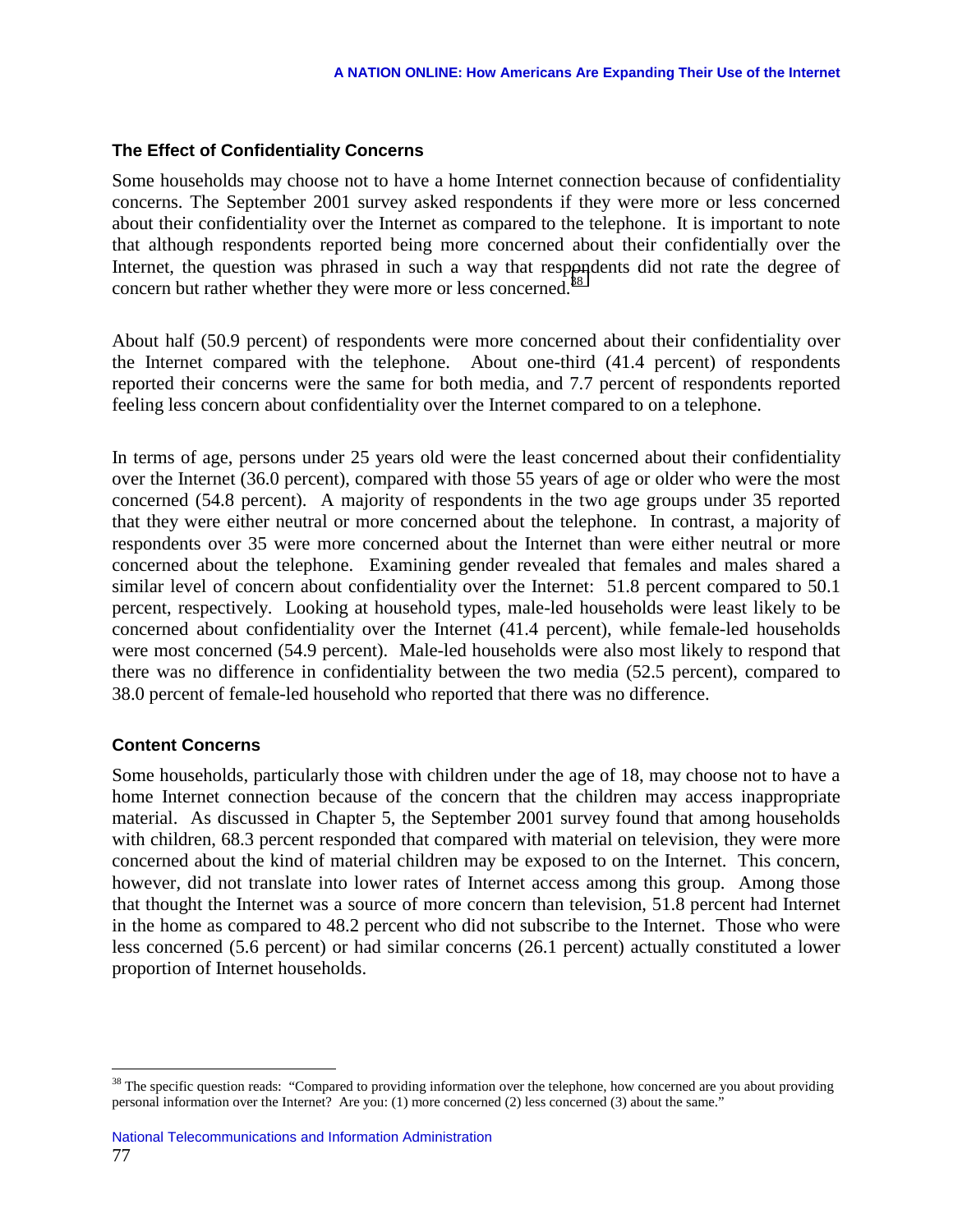## **The Role of Network Effects**

"Network effects" may be another factor determining whether people connect to the Internet.<sup>39</sup> Typically, the adoption of a technology that has "network effects" begins slowly. At some point a successful technology will reach a tipping point and adoption will accelerate rapidly. As the technology saturates the market, the adoption rate slows, since most people who want the technology already have it. $40$ 

Generally, the adoption of a technology does not take place uniformly across the entire economy or the entire population. The penetration rate for fax machines, for example, is much higher among businesses than among households. The fax never rivaled the telephone or mail for household communications, whereas businesses found considerable value in the near instant transmission of documents. Under this concept, if a person's family, friends, and broader community are Internet users, there would be increased incentive for them to go online. On the other hand, if few of a person's family, friends, or community were online, there would be less of an incentive to go online. In looking at the relationship of home Internet to variables such as income, education, race or Hispanic origin, we may be picking up in part the probability of family, friends, and community to be online.

In sum, there are a number of reasons as to why a substantial proportion of U.S. households do not currently use the Internet. Some reasons, such as those related to "network effects," can be surmised from adoption patterns of new technologies. Other reasons were provided as rationale in the September 2001 survey. Cost ("too expensive") rates highest among lower-income households, particularly for those that have decided to discontinue Internet access at home, and highly among many demographic groups of non-Internet households. In contrast, confidentiality issues (even where households express greater concerns about the Internet than television) and concerns about how children use the Internet do not appear to be significant reasons why households stay or go offline.

1

<sup>&</sup>lt;sup>39</sup> "Network effects" (also called "network externality") centers on the notion that the addition of another subscriber in a network increases the value of access to existing or potential subscribers,

<sup>40</sup> This pattern is characterized by an "S" curve. For a more detailed discussion, see U.S. Department of Commerce, *Falling Through The Net:* **Toward Digital Inclusion**, pp. 2-4.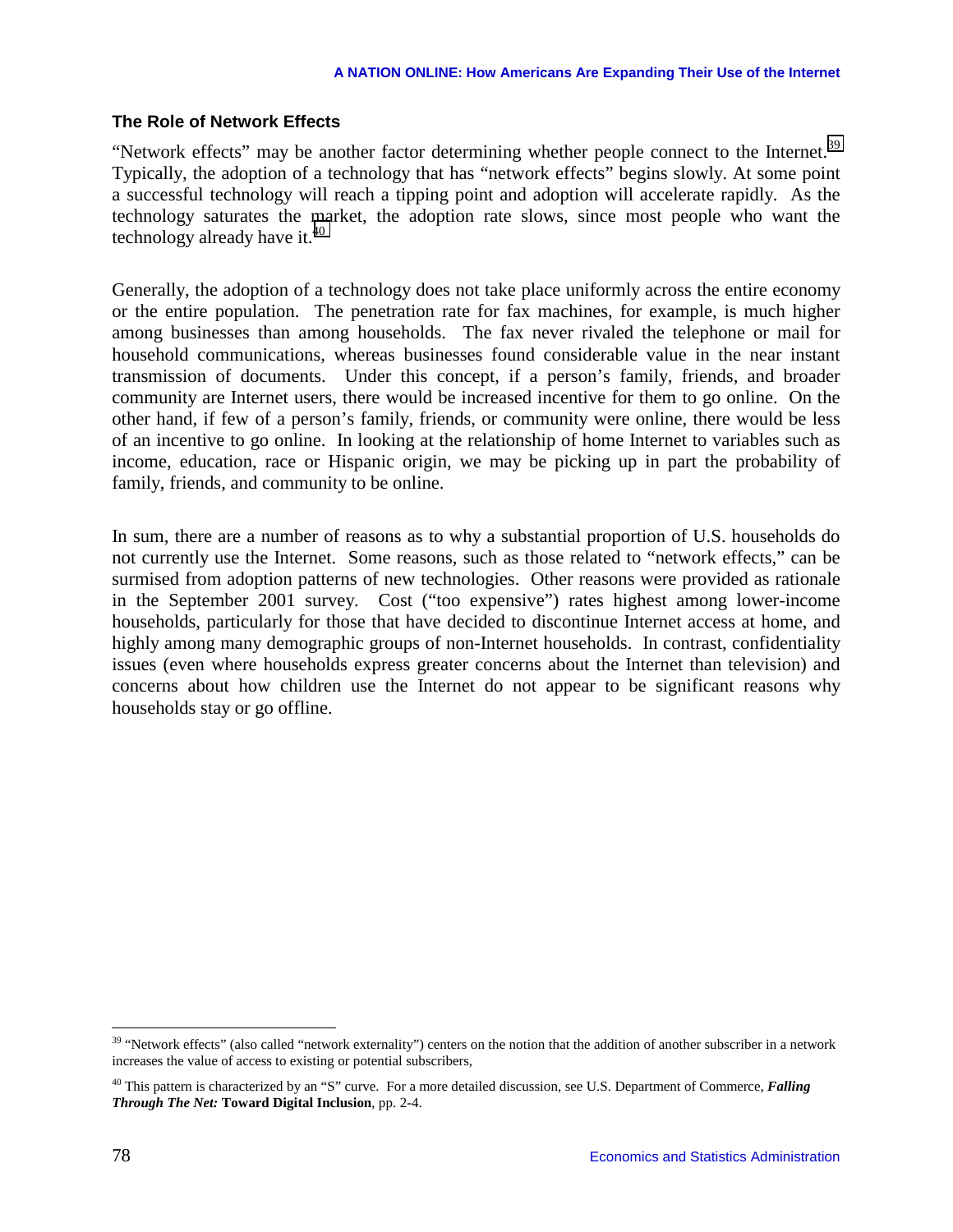#### **Table 8-1: Non-Internet Use From Any Location by Individuals Age 3 and Older, October 1997, December 1998, August 2000, and September 2001**

|                                                                |                                  | Oct. 1997<br>(thousands) |                                  | Dec. 1998<br>(thousands) |                                  | Aug. 2000<br>(thousands) |                                  | Sept. 2001<br>(thousands) |              | <b>Non-Internet Use</b><br>(percent of population) |              |               |
|----------------------------------------------------------------|----------------------------------|--------------------------|----------------------------------|--------------------------|----------------------------------|--------------------------|----------------------------------|---------------------------|--------------|----------------------------------------------------|--------------|---------------|
|                                                                | Non-<br>Internet<br><b>Users</b> | Total                    | Non-<br>Internet<br><b>Users</b> | <b>Total</b>             | Non-<br>Internet<br><b>Users</b> | <b>Total</b>             | Non-<br>Internet<br><b>Users</b> | <b>Total</b>              | Oct.<br>1997 | Dec.<br>1998                                       | Aug.<br>2000 | Sept.<br>2001 |
| <b>Total Population</b>                                        | 198,914                          | 255,689                  | 173,866                          | 258,453                  | 146,140                          | 262,620                  | 122,357                          | 265,180                   | 77.8         | 67.3                                               | 55.6         | 46.1          |
| Gender                                                         |                                  |                          |                                  |                          |                                  |                          |                                  |                           |              |                                                    |              |               |
| Male                                                           | 94,279                           | 124,590                  | 82,899                           | 125,932                  | 70,882                           | 127,844                  | 59,572                           | 129,152                   | 75.7         | 65.8                                               | 55.4         | 46.1          |
| Female                                                         | 104,635                          | 131.099                  | 90,966                           | 132,521                  | 75,258                           | 134,776                  | 62,785                           | 136,028                   | 79.8         | 68.6                                               | 55.8         | 46.2          |
| Race/ Origin                                                   |                                  |                          |                                  |                          |                                  |                          |                                  |                           |              |                                                    |              |               |
| White                                                          | 137,617                          | 184,295                  | 115,510                          | 184,980                  | 92,725                           | 186,439                  | 74,851                           | 186,793                   | 74.7         | 62.4                                               | 49.7         | 40.1          |
| <b>Black</b>                                                   | 27,589                           | 31,786                   | 26,012                           | 32,123                   | 23,226                           | 32,850                   | 20,068                           | 33,305                    | 86.8         | 81.0                                               | 70.7         | 60.2          |
| Asian Amer. & Pac. Isl.                                        | 6,794                            | 9,225                    | 6,221                            | 9,688                    | 5,229                            | 10,324                   | 4,223                            | 10,674                    | 73.6         | 64.2                                               | 50.6         | 39.6          |
| Hispanic                                                       | 25,133                           | 28,233                   | 24,556                           | 29,452                   | 23,593                           | 30,918                   | 22,005                           | 32,146                    | 89.0         | 83.4                                               | 76.3         | 68.4          |
| <b>Employment Status</b>                                       |                                  |                          |                                  |                          |                                  |                          |                                  |                           |              |                                                    |              |               |
| Employed <sup>b</sup>                                          | 93,603                           | 130,857                  | 76,580                           | 133,119                  | 59,073                           | 136,044                  | 46,693                           | 135,089                   | 71.5         | 57.5                                               | 43.4         | 34.6          |
| Not Employed b, d                                              | 63,899                           | 72,911                   | 58,890                           | 73,151                   | 52,570                           | 73,891                   | 48,736                           | 77,268                    | 87.6         | 80.5                                               | 71.1         | 63.1          |
| <b>Family Income</b>                                           |                                  |                          |                                  |                          |                                  |                          |                                  |                           |              |                                                    |              |               |
| Less than \$15,000                                             | 40,215                           | 44,284                   | 32,694                           | 37,864                   | 26,039                           | 32,096                   | 23,506                           | 31,354                    | 90.8         | 86.3                                               | 81.1         | 75.0          |
| \$15,000 - \$24,999                                            | 28,662                           | 32,423                   | 24,958                           | 30,581                   | 20,664                           | 27,727                   | 17,756                           | 26,649                    | 88.4         | 81.6                                               | 74.5         | 66.6          |
| \$25,000 - \$34,999                                            | 27,512                           | 33,178                   | 23,786                           | 31,836                   | 19,947                           | 31,001                   | 15,980                           | 28,571                    | 82.9         | 74.7                                               | 64.3         | 55.9          |
| \$35,000 - \$49,999                                            | 29,953                           | 38,776                   | 25,498                           | 39,026                   | 19,177                           | 35,867                   | 15,457                           | 36,044                    | 77.2         | 65.3                                               | 53.5         | 42.9          |
| \$50,000 - \$74,999                                            | 28,358                           | 41,910                   | 23,874                           | 43,776                   | 18,392                           | 43,451                   | 14,621                           | 44,692                    | 67.7         | 54.5                                               | 42.3         | 32.7          |
| \$75,000 & above                                               | 20,296                           | 36,572                   | 17,360                           | 42,221                   | 15,625                           | 52,189                   | 11,900                           | 56,446                    | 55.5         | 41.1                                               | 29.9         | 21.1          |
| <b>Educational Attainment</b>                                  |                                  |                          |                                  |                          |                                  |                          |                                  |                           |              |                                                    |              |               |
| Less Than High School <sup>a</sup>                             | 28,598                           | 29,114                   | 27,811                           | 29,039                   | 25,773                           | 28,254                   | 23,977                           | 27,484                    | 98.2         | 95.8                                               | 91.2         | 87.2          |
| <b>High School</b><br>Diploma/GED <sup>a</sup>                 | 51,898                           | 57,487                   | 46,142                           | 57,103                   | 39,463                           | 56,889                   | 34,539                           | 57,386                    | 90.3         | 80.8                                               | 69.4         | 60.2          |
| Some College <sup>a</sup>                                      | 31,995                           | 42,544                   | 26,435                           | 43,038                   | 20,427                           | 44,628                   | 17,099                           | 45,420                    | 75.2         | 61.4                                               | 45.8         | 37.6          |
| Bachelors Degree <sup>a</sup>                                  | 16,291                           | 27,795                   | 12,054                           | 28,990                   | 8,351                            | 30,329                   | 5,863                            | 30,588                    | 58.6         | 41.6                                               | 27.5         | 19.2          |
| <b>Beyond Bachelors</b><br>Degree <sup>a</sup>                 | 6,668                            | 13,863                   | 4,884                            | 14,518                   | 3,322                            | 15,426                   | 2,650                            | 16,283                    | 48.1         | 33.6                                               | 21.5         | 16.3          |
| Age Group (and Labor Force)                                    |                                  |                          |                                  |                          |                                  |                          |                                  |                           |              |                                                    |              |               |
| Age $3-8$                                                      | 22,697                           | 24,445                   | 21,602                           | 24,282                   | 20,291                           | 23,962                   | 17,126                           | 23,763                    | 92.8         | 89.0                                               | 84.7         | 72.1          |
| Age $9 - 17$                                                   | 23,678                           | 35,469                   | 20,425                           | 35,821                   | 17,094                           | 36,673                   | 11,638                           | 37,118                    | 66.8         | 57.0                                               | 46.6         | 31.4          |
| Age $18 - 24$                                                  | 17,088                           | 24,973                   | 14,306                           | 25,662                   | 11,419                           | 26,458                   | 9,464                            | 27,137                    | 68.4         | 55.7                                               | 43.2         | 34.9          |
| Age $25 - 49$                                                  | 74,214                           | 101,853                  | 60,142                           | 101,836                  | 45,513                           | 101,946                  | 36,752                           | 101,890                   | 72.9         | 59.1                                               | 44.6         | 36.1          |
| Male                                                           | 35,498                           | 50,177                   | 29,165                           | 50,054                   | 22,956                           | 50,034                   | 19,128                           | 50,020                    | 70.7         | 58.3                                               | 45.9         | 38.2          |
| Female                                                         | 38,716                           | 51,676                   | 30,975                           | 51,781                   | 22,557                           | 51,913                   | 17,624                           | 51,871                    | 74.9         | 59.8                                               | 43.5         | 34.0          |
| Age 50 +                                                       | 61,237                           | 68,949                   | 57,183                           | 70,852                   | 51,822                           | 73,580                   | 47,377                           | 75,272                    | 88.8         | 80.7                                               | 70.4         | 62.9          |
| Male                                                           | 26,692                           | 31,252                   | 24,892                           | 32,248                   | 22,572                           | 33,561                   | 20,681                           | 34,438                    | 85.4         | 77.2                                               | 67.3         | 60.1          |
| Female                                                         | 34,545                           | 37,697                   | 32,291                           | 38,604                   | 29,250                           | 40,019                   | 26,696                           | 40,834                    | 91.6         | 83.6                                               | 73.1         | 65.4          |
| Geographic Location of Household In Which the Individual Lives |                                  |                          |                                  |                          |                                  |                          |                                  |                           |              |                                                    |              |               |
| Rural                                                          | n/a                              | n/a                      | 46,554                           | 65,828                   | 39,091                           | 67,980                   | 31,891                           | 67,642                    | n/a          | 70.7                                               | 57.5         | 47.1          |
| Urban                                                          | n/a                              | n/a                      | 127,312                          | 192,625                  | 107,049                          | 194,640                  | 90,465                           | 197,537                   | n/a          | 66.1                                               | 55.0         | 45.8          |
| Urban Not Central City                                         | n/a                              | n/a                      | 74,210                           | 116,091                  | 61,868                           | 118,641                  | 51,382                           | 120,724                   | n/a          | 63.9                                               | 52.1         | 42.6          |
| <b>Urban Central City</b>                                      | n/a                              | n/a                      | 53,102                           | 76,534                   | 45,181                           | 75,999                   | 39,083                           | 76,813                    | n/a          | 69.4                                               | 59.4         | 50.9          |
| Household Type In Which the Individual Lives                   |                                  |                          |                                  |                          |                                  |                          |                                  |                           |              |                                                    |              |               |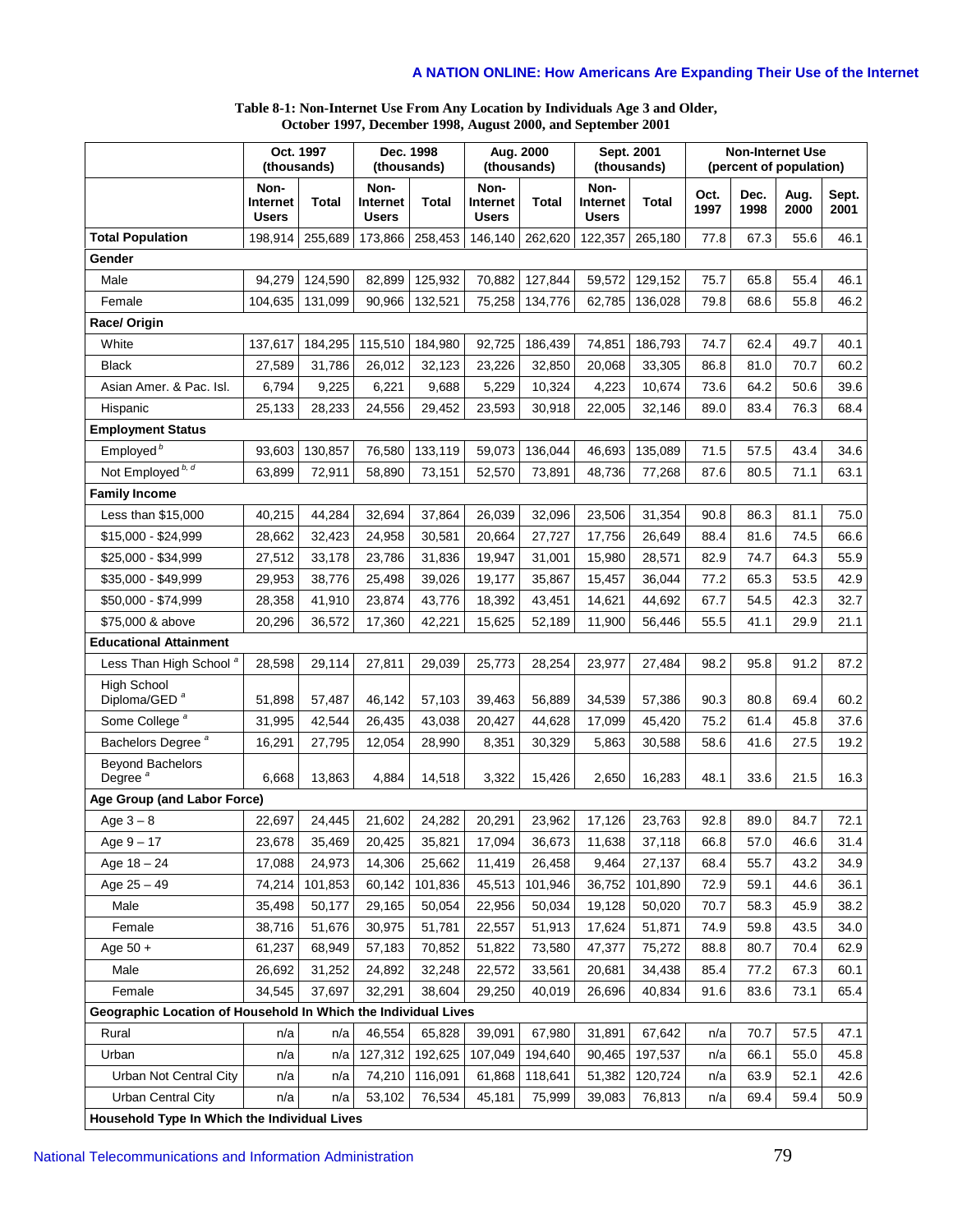|                                                       | Oct. 1997<br>Dec. 1998<br>(thousands)<br>(thousands) |         |                                  |         | Aug. 2000<br>(thousands)                |         |                                  | Sept. 2001<br>(thousands) |              | <b>Non-Internet Use</b><br>(percent of population) |              |               |
|-------------------------------------------------------|------------------------------------------------------|---------|----------------------------------|---------|-----------------------------------------|---------|----------------------------------|---------------------------|--------------|----------------------------------------------------|--------------|---------------|
|                                                       | Non-<br>Internet<br><b>Users</b>                     | Total   | Non-<br>Internet<br><b>Users</b> | Total   | Non-<br><b>Internet</b><br><b>Users</b> | Total   | Non-<br>Internet<br><b>Users</b> | Total                     | Oct.<br>1997 | Dec.<br>1998                                       | Aug.<br>2000 | Sept.<br>2001 |
| <b>Married Couple</b><br>w/Children <18 Years<br>Old  | 76,127                                               | 103,791 | 68,833                           | 110,295 | 55,798                                  | 112,920 | 39,623                           | 104.337                   | 73.3         | 62.4                                               | 49.4         | 38.0          |
| Male Householder<br>w/Children <18 Years<br>Old       | 5,141                                                | 6,284   | 5,871                            | 7,866   | 5,361                                   | 8,186   | 4,011                            | 7,400                     | 81.8         | 74.6                                               | 65.5         | 54.2          |
| Female Householder<br>w/Children <18 Years<br>Old     | 23,286                                               | 27.327  | 21,658                           | 27.877  | 20,168                                  | 30,034  | 15,892                           | 29,032                    | 85.2         | 77.7                                               | 67.2         | 54.7          |
| Family Household<br>without Children <18<br>Years Old | 62,373                                               | 77,612  | 50,495                           | 72.155  | 41,322                                  | 70,521  | 40,599                           | 81,996                    | 80.4         | 70.0                                               | 58.6         | 49.5          |
| Non-Family Household                                  | 31,088                                               | 39,381  | 26,979                           | 40,199  | 23,442                                  | 40,884  | 22,196                           | 42,333                    | 78.9         | 67.1                                               | 57.3         | 52.4          |

Source: U.S. Bureau of the Census, Current Population Survey supplements, October 1997, December 1998, August 2000, September 2001.

Notes: <sup>a</sup> Age 25 and older. <sup>b</sup> Age 16 and Older. <sup>c</sup> Individuals who live in households in which the answer to the question "Is Spanish the only<br>language spoken by all members of the household who are 15 years of age or people not in the labor force.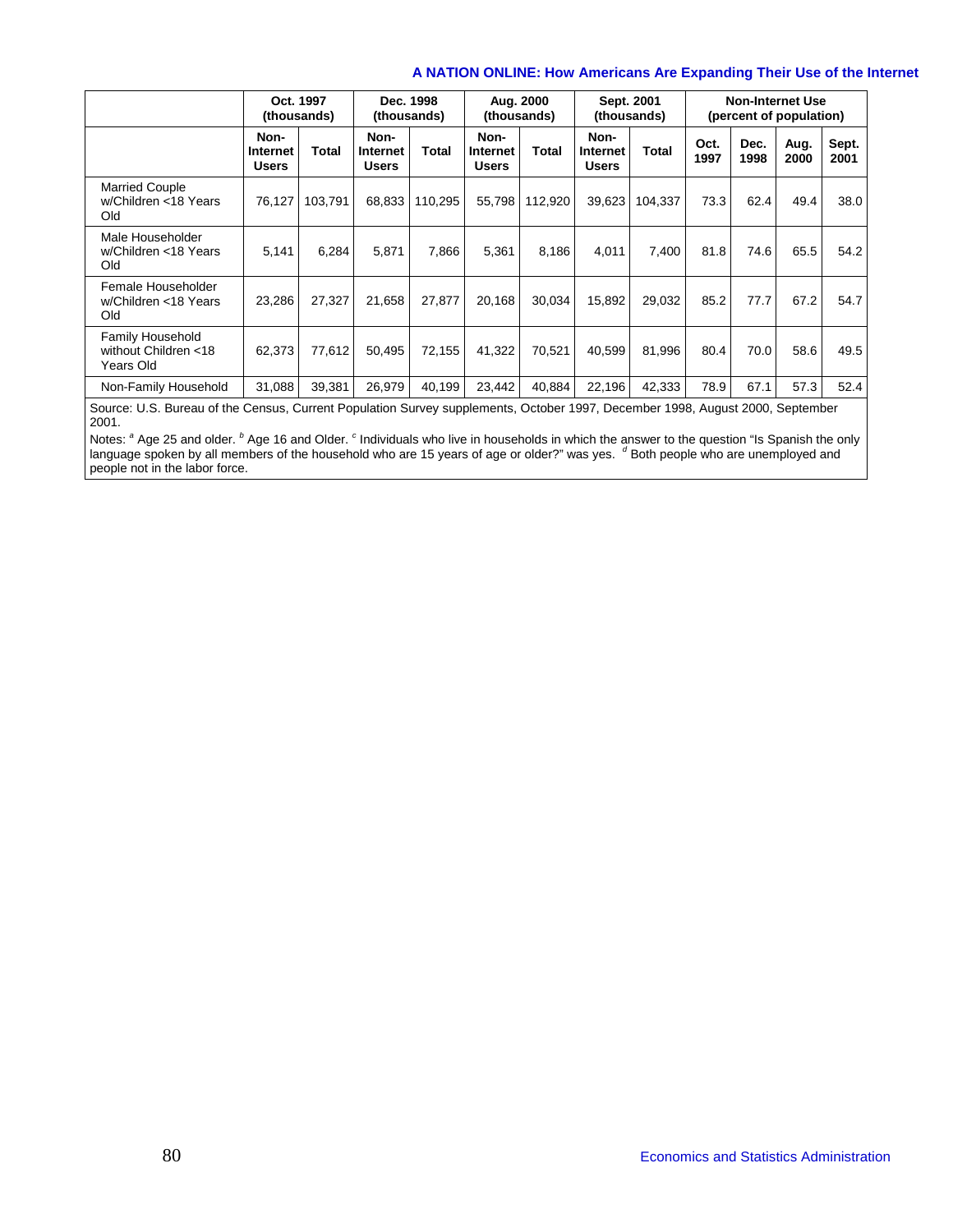**Table 8-2: Percent Difference and Growth Rates Non-Internet Use From Any Location by Individuals Age 3 and Older, October 1997, December 1998, August 2000, and September 2001** 

|                                                                |               | <b>Non-Internet Use</b><br>(percent of population) |              |               |                  | <b>Percentage Point Difference</b> |                 |                    | Decline in Non-Use Rate<br>(annual rate) |                    |                    |                         |
|----------------------------------------------------------------|---------------|----------------------------------------------------|--------------|---------------|------------------|------------------------------------|-----------------|--------------------|------------------------------------------|--------------------|--------------------|-------------------------|
|                                                                | Oct.<br>1997* | Dec.<br>1998                                       | Aug.<br>2000 | Sept.<br>2001 | 1997 to<br>1998* | 1998 to<br>2000                    | 2000 to<br>2001 | 1998<br>to<br>2001 | 1997<br>to<br>1998*                      | 1998<br>to<br>2000 | 2000<br>to<br>2001 | 1998<br>to<br>2001      |
| <b>Total Population</b>                                        | 77.8          | 67.3                                               | 55.6         | 46.1          | n/a              | $-11.6$                            | $-9.5$          | $-21.1$            | n/a                                      | 11                 | 16                 | 13                      |
| Gender                                                         |               |                                                    |              |               |                  |                                    |                 |                    |                                          |                    |                    |                         |
| Male                                                           | 75.7          | 65.8                                               | 55.4         | 46.1          | n/a              | $-10.4$                            | $-9.3$          | $-19.7$            | n/a                                      | 10                 | 16                 | 12                      |
| Female                                                         | 79.8          | 68.6                                               | 55.8         | 46.2          | n/a              | $-12.8$                            | $-9.7$          | $-22.5$            | n/a                                      | 12                 | 16                 | 13                      |
| Race/ Origin                                                   |               |                                                    |              |               |                  |                                    |                 |                    |                                          |                    |                    |                         |
| White                                                          | 74.7          | 62.4                                               | 49.7         | 40.1          | n/a              | $-12.7$                            | $-9.7$          | $-22.4$            | n/a                                      | 13                 | 18                 | 15                      |
| <b>Black</b>                                                   | 86.8          | 81.0                                               | 70.7         | 60.2          | n/a              | $-10.3$                            | $-10.4$         | $-20.7$            | n/a                                      | 8                  | 14                 | 10                      |
| Asian Amer. & Pac. Isl.                                        | 73.6          | 64.2                                               | 50.6         | 39.6          | n/a              | $-13.6$                            | $-11.1$         | $-24.7$            | n/a                                      | 13                 | 20                 | 16                      |
| Hispanic                                                       | 89.0          | 83.4                                               | 76.3         | 68.4          | n/a              | $-7.1$                             | $-7.9$          | $-14.9$            | n/a                                      | 5                  | 10                 | $\overline{7}$          |
| <b>Employment Status</b>                                       |               |                                                    |              |               |                  |                                    |                 |                    |                                          |                    |                    |                         |
| Employed <sup>b</sup>                                          | 71.5          | 57.5                                               | 43.4         | 34.6          | n/a              | $-14.1$                            | $-8.9$          | $-23.0$            | n/a                                      | 16                 | 19                 | 17                      |
| Not Employed <sup>b, c</sup>                                   | 87.6          | 80.5                                               | 71.1         | 63.1          | n/a              | $-9.4$                             | $-8.1$          | $-17.4$            | n/a                                      | $\overline{7}$     | 11                 | 8                       |
| <b>Family Income</b>                                           |               |                                                    |              |               |                  |                                    |                 |                    |                                          |                    |                    |                         |
| Less than \$15,000                                             | 90.8          | 86.3                                               | 81.1         | 75.0          | n/a              | $-5.2$                             | $-6.2$          | $-11.4$            | n/a                                      | 4                  | $\overline{7}$     | 5                       |
| \$15,000 - \$24,999                                            | 88.4          | 81.6                                               | 74.5         | 66.6          | n/a              | $-7.1$                             | $-7.9$          | $-15.0$            | n/a                                      | 5                  | 10                 | $\overline{7}$          |
| \$25,000 - \$34,999                                            | 82.9          | 74.7                                               | 64.3         | 55.9          | n/a              | $-10.4$                            | $-8.4$          | $-18.8$            | n/a                                      | 9                  | 12                 | 10                      |
| \$35.000 - \$49.999                                            | 77.2          | 65.3                                               | 53.5         | 42.9          | n/a              | $-11.9$                            | $-10.6$         | $-22.5$            | n/a                                      | 11                 | 18                 | 14                      |
| \$50,000 - \$74,999                                            | 67.7          | 54.5                                               | 42.3         | 32.7          | n/a              | $-12.2$                            | $-9.6$          | $-21.8$            | n/a                                      | 14                 | 21                 | 17                      |
| \$75,000 & above                                               | 55.5          | 41.1                                               | 29.9         | 21.1          | n/a              | $-11.2$                            | $-8.9$          | $-20.0$            | n/a                                      | 17                 | 28                 | 22                      |
| <b>Educational Attainment</b>                                  |               |                                                    |              |               |                  |                                    |                 |                    |                                          |                    |                    |                         |
| Less Than High School <sup>a</sup>                             | 98.2          | 95.8                                               | 91.2         | 87.2          | n/a              | $-4.6$                             | $-4.0$          | $-8.5$             | n/a                                      | 3                  | 4                  | 3                       |
| High School Diploma /<br>GED <sup>a</sup>                      | 90.3          | 80.8                                               | 69.4         | 60.2          | n/a              | $-11.4$                            | $-9.2$          | $-20.6$            | n/a                                      | 9                  | 12                 | 10                      |
| Some College <sup>a</sup>                                      | 75.2          | 61.4                                               | 45.8         | 37.6          | n/a              | $-15.7$                            | $-8.1$          | $-23.8$            | n/a                                      | 16                 | 17                 | 16                      |
| Bachelors Degree <sup>a</sup>                                  | 58.6          | 41.6                                               | 27.5         | 19.2          | n/a              | $-14.0$                            | $-8.4$          | $-22.4$            | n/a                                      | 22                 | 28                 | 25                      |
| <b>Beyond Bachelors</b><br>Degree $a$                          | 48.1          | 33.6                                               | 21.5         | 16.3          | n/a              | $-12.1$                            | $-5.3$          | $-17.4$            | n/a                                      | 23                 | 23                 | 23                      |
| Age Group (and Labor Force)                                    |               |                                                    |              |               |                  |                                    |                 |                    |                                          |                    |                    |                         |
| Age $3-8$                                                      | 92.8          | 89.0                                               | 84.7         | 72.1          | n/a              | $-4.3$                             | $-12.6$         | $-16.9$            | n/a                                      | 3                  | 14                 | $\overline{\mathbf{7}}$ |
| Age $9 - 17$                                                   | 66.8          | 57.0                                               | 46.6         | 31.4          | n/a              | $-10.4$                            | $-15.3$         | $-25.7$            | n/a                                      | 11                 | 31                 | 20                      |
| Age $18 - 24$                                                  | 68.4          | 55.7                                               | 43.2         | 34.9          | n/a              | $-12.6$                            | $-8.3$          | $-20.9$            | n/a                                      | 14                 | 18                 | 16                      |
| Age $25 - 49$                                                  | 72.9          | 59.1                                               | 44.6         | 36.1          | n/a              | $-14.4$                            | $-8.6$          | $-23.0$            | n/a                                      | 15                 | 18                 | 16                      |
| Male                                                           | 70.7          | 58.3                                               | 45.9         | 38.2          | n/a              | $-12.4$                            | $-7.6$          | $-20.0$            | n/a                                      | 13                 | 15                 | 14                      |
| Female                                                         | 74.9          | 59.8                                               | 43.5         | 34.0          | n/a              | $-16.4$                            | $-9.5$          | $-25.8$            | n/a                                      | 17                 | 20                 | 19                      |
| Age $50 +$                                                     | 88.8          | 80.7                                               | 70.4         | 62.9          | n/a              | $-10.3$                            | $-7.5$          | $-17.8$            | n/a                                      | 8                  | 10                 | 9                       |
| Male                                                           | 85.4          | 77.2                                               | 67.3         | 60.1          | n/a              | $-9.9$                             | $-7.2$          | $-17.1$            | n/a                                      | 8                  | 10                 | $\boldsymbol{9}$        |
| Female                                                         | 91.6          | 83.6                                               | 73.1         | 65.4          | n/a              | $-10.6$                            | $-7.7$          | $-18.3$            | n/a                                      | 8                  | 10                 | 9                       |
| Geographic Location of Household In Which the Individual Lives |               |                                                    |              |               |                  |                                    |                 |                    |                                          |                    |                    |                         |
| Rural                                                          | n/a           | 70.7                                               | 57.5         | 47.1          | n/a              | $-13.2$                            | $-10.4$         | $-23.6$            | n/a                                      | 12                 | 17                 | 14                      |
| Urban                                                          | n/a           | 66.1                                               | 55.0         | 45.8          | n/a              | $-11.1$                            | $-9.2$          | $-20.3$            | n/a                                      | 10                 | 16                 | 12                      |
| Urban Not Central City                                         | n/a           | 63.9                                               | 52.1         | 42.6          | n/a              | $-11.8$                            | $-9.6$          | $-21.4$            | n/a                                      | 12                 | 17                 | 14                      |
| <b>Urban Central City</b>                                      | n/a           | 69.4                                               | 59.4         | 50.9          | n/a              | $-9.9$                             | $-8.6$          | $-18.5$            | n/a                                      | 9                  | 13                 | 11                      |
| Household Type In Which the Individual Lives                   |               |                                                    |              |               |                  |                                    |                 |                    |                                          |                    |                    |                         |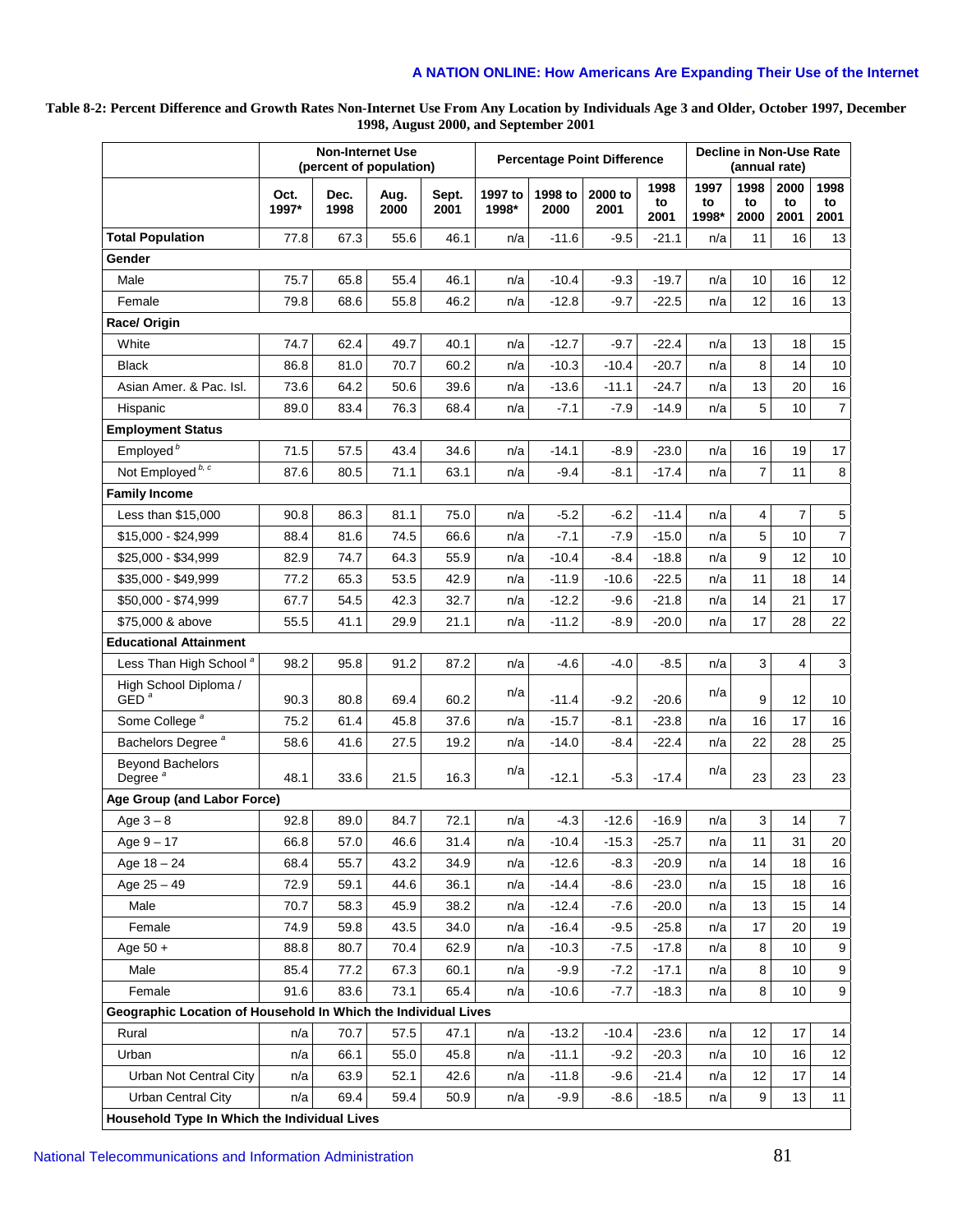|                                                              | <b>Non-Internet Use</b><br>(percent of population) |              |              | <b>Percentage Point Difference</b> | Decline in Non-Use Rate<br>(annual rate) |                 |                 |                    |                     |                    |                    |                    |
|--------------------------------------------------------------|----------------------------------------------------|--------------|--------------|------------------------------------|------------------------------------------|-----------------|-----------------|--------------------|---------------------|--------------------|--------------------|--------------------|
|                                                              | Oct.<br>1997*                                      | Dec.<br>1998 | Aug.<br>2000 | Sept.<br>2001                      | 1997 to<br>1998*                         | 1998 to<br>2000 | 2000 to<br>2001 | 1998<br>to<br>2001 | 1997<br>to<br>1998* | 1998<br>to<br>2000 | 2000<br>to<br>2001 | 1998<br>to<br>2001 |
| <b>Married Couple</b><br>w/Children <18 Years<br>Old         | 73.3                                               | 62.4         | 49.4         | 38.0                               | n/a                                      | $-13.0$         | $-11.4$         | $-24.4$            | n/a                 | 13                 | 22                 | 17                 |
| Male Householder<br>w/Children <18 Years<br>Old              | 81.8                                               | 74.6         | 65.5         | 54.2                               | n/a                                      | $-9.1$          | $-11.3$         | $-20.4$            | n/a                 | 8                  | 16                 | 11                 |
| Female Householder<br>w/Children <18 Years<br>Old            | 85.2                                               | 77.7         | 67.2         | 54.7                               | n/a                                      | $-10.5$         | $-12.4$         | $-23.0$            | n/a                 | 8                  | 17                 | 12                 |
| <b>Family Household</b><br>without Children <18<br>Years Old | 80.4                                               | 70.0         | 58.6         | 49.5                               | n/a                                      | $-11.4$         | $-9.1$          | $-20.5$            | n/a                 | 10                 | 14                 | 12                 |
| Non-Family Household                                         | 78.9                                               | 67.1         | 57.3         | 52.4                               | n/a                                      | $-9.8$          | $-4.9$          | $-14.7$            | n/a                 | 9                  | 8                  | 9                  |

Source: U.S. Bureau of the Census, Current Population Survey supplements, October 1997, December 1998, August 2000, September 2001.

Notes:\*The October 1997 question on Internet usage was worded considerably differently than the questions used in the following years. The use rates calculated from the October 1997 data are likely correct in terms of their order of magnitude. Growth rates have,<br>however, not been calculated because the implied precision of the year-to-year comparis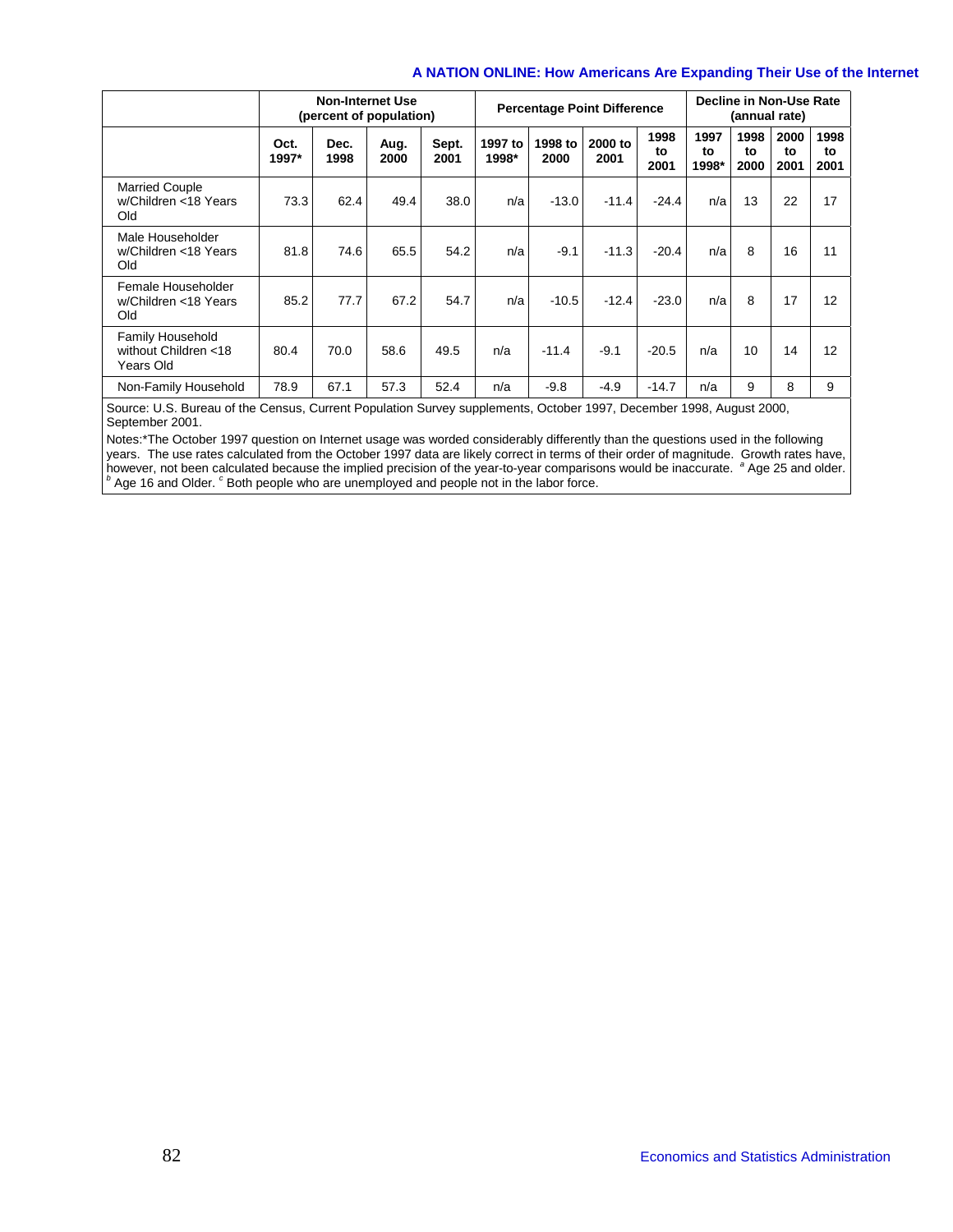### **Table 8-3: Main Reasons for No Internet Use at Home, by Selected Characteristics of Reference Person**  (Numbers in Thousands) **Total USA, 2001**

|                                            |                         |                      |                |                      |                |             |                           |            | Concerned        |
|--------------------------------------------|-------------------------|----------------------|----------------|----------------------|----------------|-------------|---------------------------|------------|------------------|
|                                            |                         |                      |                |                      |                |             |                           |            | About Children   |
|                                            | <b>Total Households</b> | Don't Want It<br>No. | %              | Too Expensive<br>No. | %              | No.         | Can Use Elsewhere<br>$\%$ | No.        | Using It<br>$\%$ |
| All Households                             | 49,197                  | 26,100               | 53.05          | 12,443               | 25.29          | 2,010       | 4.09                      | 456        | 0.93             |
|                                            |                         |                      |                |                      |                |             |                           |            |                  |
| <b>Family Income</b>                       |                         |                      |                |                      |                |             |                           |            |                  |
| Under \$5,000                              | 2,214                   | 852                  | 38.47          | 941                  | 42.47          | 65          | 2.95                      | 6          | 0.25             |
| \$5,000 - \$9,999                          | 4,906                   | 2,409                | 49.09          | 1,647                | 33.58          | 72          | 1.47                      | 20         | 0.42             |
| \$10,000 - \$14,999<br>\$15,000 - \$19,999 | 5,537<br>3,750          | 2,847<br>1,953       | 51.41<br>52.08 | 1,809<br>1,032       | 32.68<br>27.53 | 77<br>77    | 1.39<br>2.05              | 15<br>35   | 0.26<br>0.94     |
| \$20,000 - \$24,999                        | 4,374                   | 2,264                | 51.75          | 1,168                | 26.69          | 145         | 3.30                      | 41         | 0.93             |
| \$25,000 - \$34,999                        | 6,300                   | 3,263                | 51.79          | 1,569                | 24.90          | 281         | 4.46                      | 71         | 1.12             |
| \$35,000 - \$49,999                        | 5,519                   | 2,858                | 51.79          | 1,194                | 21.64          | 372         | 6.74                      | 87         | 1.58             |
| \$50,000 - \$74,999                        | 3,976                   | 2,056                | 51.71          | 707                  | 17.78          | 314         | 7.91                      | 59         | 1.48             |
| \$75,000                                   | 2,293                   | 1,236                | 53.88          | 219                  | 9.55           | 330         | 14.41                     | 50         | 2.17             |
| Not Reported                               | 10,326                  | 6,363                | 61.62          | 2,157                | 20.89          | 277         | 2.68                      | 72         | 0.70             |
|                                            |                         |                      |                |                      |                |             |                           |            |                  |
| Age                                        |                         |                      |                |                      |                |             |                           |            |                  |
| Under 25 years old                         | 3,212                   | 972                  | 30.26          | 1,384                | 43.10          | 235         | 7.30                      | 12         | 0.38             |
| 25-34 years old<br>35-44 years old         | 6,970<br>7,954          | 2,262<br>2,971       | 32.46<br>37.35 | 2,803<br>2,841       | 40.21<br>35.71 | 497<br>444  | 7.13<br>5.58              | 109<br>214 | 1.56<br>2.69     |
| 45-54 years old                            | 7,815                   | 3,752                | 48.00          | 2,263                | 28.96          | 414         | 5.30                      | 89         | 1.13             |
| 55+ years old                              | 23,246                  | 16,143               | 69.44          | 3,152                | 13.56          | 421         | 1.81                      | 33         | 0.14             |
|                                            |                         |                      |                |                      |                |             |                           |            |                  |
| Race                                       |                         |                      |                |                      |                |             |                           |            |                  |
| White Not Hispanic                         | 32,586                  | 19,276               | 59.15          | 6,105                | 18.74          | 1,476       | 4.53                      | 288        | 0.88             |
| <b>Black Not Hispanic</b>                  | 8,676                   | 3,563                | 41.06          | 3,366                | 38.80          | 272         | 3.14                      | 66         | 0.76             |
| <b>AIEA Not Hispanic</b>                   | 455                     | 180                  | 39.52          | 158                  | 34.85          | 20          | 4.37                      | 5          | 1.01             |
| API Not Hispanic                           | 1,023                   | 470                  | 45.90          | 274                  | 26.78          | 70          | 6.88                      | 12         | 1.18             |
| Hispanic                                   | 6,456                   | 2,611                | 40.45          | 2,539                | 39.33          | 172         | 2.66                      | 85         | 1.32             |
| Gender                                     |                         |                      |                |                      |                |             |                           |            |                  |
| Male                                       | 23,620                  | 13,022               | 55.13          | 5,244                | 22.20          | 1,021       | 4.32                      | 249        | 1.06             |
| Female                                     | 25,577                  | 13,077               | 51.33          | 7,200                | 28.15          | 990         | 3.87                      | 206        | 0.81             |
| <b>Educational Attainment</b>              |                         |                      |                |                      |                |             |                           |            |                  |
| Elementary: 0-8 years                      | 5,985                   | 3,468                | 57.95          | 1,505                | 25.15          | 67          | 1.11                      | 24         | 0.40             |
|                                            |                         |                      |                |                      |                |             |                           |            |                  |
| Some High School: no diploma               | 7,579                   | 4,052                | 53.46          | 2,241                | 29.58          | 135         | 1.78                      | 73         | 0.97             |
| High School Diploma/GED                    | 18,612                  | 10,164               | 54.61          | 4,772                | 25.64          | 569         | 3.06                      | 165        | 0.88             |
| Some College                               | 10,939                  | 5,315                | 48.59          | 2,875                | 26.28          | 566         | 5.18                      | 132        | 1.21             |
| Bachelors Degree or more                   | 6,082                   | 3,101                | 50.98          | 1,050                | 17.26          | 673         | 11.07                     | 62         | 1.02             |
| <b>Household Type</b>                      |                         |                      |                |                      |                |             |                           |            |                  |
| Married Couple w/Children <18 Years        |                         |                      |                |                      |                |             |                           |            |                  |
| Old                                        | 6,556                   | 2,331                | 35.56          | 2,388                | 36.43          | 285         | 4.35                      | 319        | 4.87             |
| Male Householder w/Children <18            |                         |                      |                |                      |                |             |                           |            |                  |
| Years Old                                  | 1,112                   | 370                  | 33.24          | 489                  | 44.00          | 30          | 2.70                      | 12         | 1.11             |
| Female Householder w/Children <18          |                         |                      |                |                      |                |             |                           |            |                  |
| Years Old                                  | 5,030                   | 1,176                | 23.38          | 2,766                | 55.00          | 177         | 3.53                      | 76         | 1.51             |
| Family Household without Children          |                         |                      |                |                      |                |             |                           |            |                  |
| <18 Years Old                              | 15,423                  | 9,648                | 62.56          | 2,740                | 17.77          | 541         | 3.51                      | 36         | 0.23             |
| Non-Family Household                       | 21,076                  | 12,575               | 59.66          | 4,059                | 19.26          | 977         | 4.63                      | 13         | 0.06             |
|                                            |                         |                      |                |                      |                |             |                           |            |                  |
| <b>Employment</b><br>Employed              | 25,078                  |                      | 44.02          | 7,459                | 29.74          |             | 6.77                      | 356        | 1.42             |
| Unemployed                                 | 1,406                   | 11,040<br>412        | 29.28          |                      | 47.47          | 1,699<br>42 | 2.99                      | 24         | 1.73             |
| Not in Labor Force                         | 22,713                  | 14,648               | 64.49          | 668<br>4,317         | 19.01          | 269         | 1.19                      | 76         | 0.33             |
|                                            |                         |                      |                |                      |                |             |                           |            |                  |
| <b>Region</b>                              |                         |                      |                |                      |                |             |                           |            |                  |
| Northwest                                  | 9,088                   | 5,116                | 56.29          | 2,094                | 23.05          | 321         | 3.53                      | 72         | 0.80             |
| Midwest                                    | 11,557                  | 6,085                | 52.65          | 2,684                | 23.23          | 538         | 4.66                      | 106        | 0.92             |
| South                                      | 19,088                  | 10,357               | 54.35          | 5,175                | 27.11          | 735         | 3.85                      | 170        | 0.89             |
| West                                       | 9,463                   | 4,523                | 47.80          | 2,490                | 26.31          | 416         | 4.39                      | 107        | 1.14             |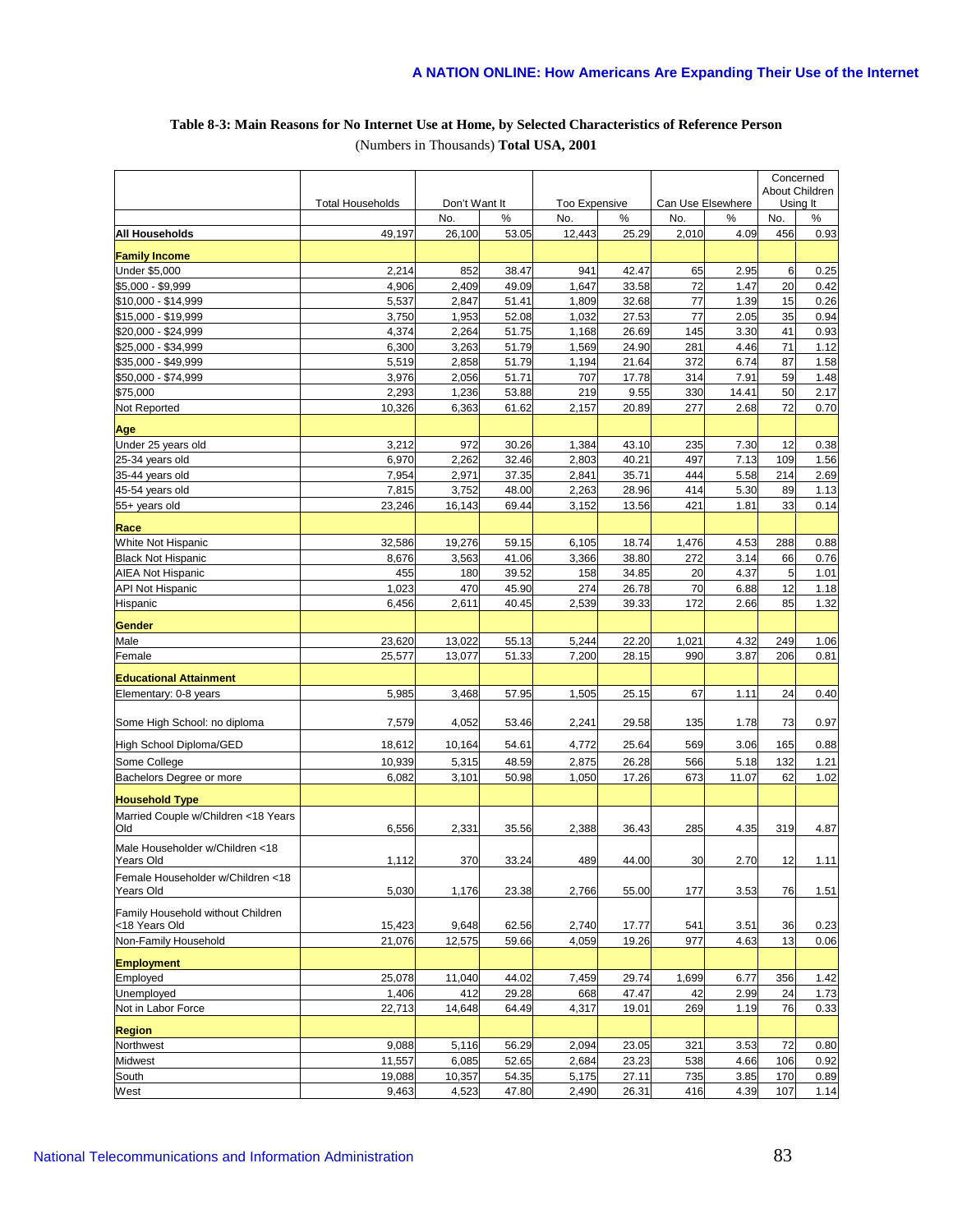|                                            |     |                                 | No Computer in   |      |                          |                |       |            |
|--------------------------------------------|-----|---------------------------------|------------------|------|--------------------------|----------------|-------|------------|
|                                            | No. | <b>Computer Capability</b><br>% | Household<br>No. | %    | Lack of Knowledge<br>No. | %              | No.   | Other<br>% |
| All Households                             | 520 | 1.06                            | 2,917            | 5.93 | 1,032                    | 2.1            | 3,718 |            |
|                                            |     |                                 |                  |      |                          |                |       | 7.56       |
| <b>Family Income</b>                       |     |                                 |                  |      |                          |                |       |            |
| Under \$5,000                              | 12  | 0.53                            | 156              | 7.03 | 42                       | 1.89           | 142   | 6.42       |
| \$5,000 - 9,999                            | 12  | 0.26                            | 250              | 5.09 | 204                      | 4.16           | 291   | 5.94       |
| \$10,000 - \$14,999                        | 51  | 0.93                            | 346              | 6.26 | 127                      | 2.29           | 265   | 4.79       |
| \$15,000 - \$19,999                        | 36  | 0.96                            | 265              | 7.07 | 122                      | 3.26           | 230   | 6.12       |
| \$20,000 - \$24.999                        | 62  | 1.41                            | 312              | 7.13 | 100                      | 2.29           | 284   | 6.48       |
| \$25,000 - \$34,999                        | 67  | 1.07                            | 474              | 7.52 | 124                      | 1.97           | 451   | 7.16       |
| \$35,000 - \$49,999                        | 88  | 1.59                            | 379              | 6.88 | 92                       | 1.67           | 448   | 8.12       |
| \$50,000 - \$74,999                        | 85  | 2.15                            | 298              | 7.5  | 51                       | 1.27           | 405   | 10.2       |
| \$75,000 & above                           | 45  | 1.97                            | 104              | 4.53 | 27<br>143                | 1.19<br>1.38   | 282   | 12.31      |
| No Reported                                | 62  | 0.6                             | 333              | 3.23 |                          |                | 920   | 8.9        |
| Age                                        |     |                                 |                  |      |                          |                |       |            |
| Under 25 years old                         | 39  | 1.23                            | 317              | 9.85 | 21                       | 0.67           | 232   | 7.21       |
| 25-34 years old                            | 99  | 1.43                            | 588              | 8.44 | 80                       | 1.14           | 532   | 7.64       |
| 35-44 years old                            | 146 | 1.84                            | 570              | 7.16 | 104                      | 1.31           | 664   | 8.35       |
| 45-54 years old                            | 91  | 1.16                            | 463              | 5.93 | 133                      | 1.71           | 610   | 7.8        |
| 55+ years old                              | 144 | 0.62                            | 979              | 4.21 | 693                      | 2.98           | 1,680 | 7.23       |
| Race                                       |     |                                 |                  |      |                          |                |       |            |
| White                                      | 360 | 1.11                            | 1,833            | 5.62 | 599                      | 1.84           | 2,649 | 8.13       |
| <b>Black</b>                               | 57  | 0.66                            | 585              | 6.74 | 173                      | $\overline{2}$ | 594   | 6.84       |
| <b>AIEA Not Hispanic</b>                   | 9   | 2.08                            | 31               | 6.82 | 12                       | 2.55           | 40    | 8.81       |
| <b>API Not Hispanic</b>                    | 16  | 1.59                            | 44               | 4.3  | 43                       | 4.18           | 94    | 9.19       |
| Hispanic                                   | 77  | 1.2                             | 424              | 6.57 | 206                      | 3.19           | 342   | 5.29       |
| Gender                                     |     |                                 |                  |      |                          |                |       |            |
| Male                                       | 268 | 1.14                            | 1,334            | 5.65 | 516                      | 2.18           | 1,966 | 8.32       |
| Female                                     | 252 | 0.98                            | 1,583            | 6.19 | 516                      | 2.02           | 1,752 | 6.85       |
| <b>Education</b>                           |     |                                 |                  |      |                          |                |       |            |
| Elementary: 0-8 years                      | 32  | 0.54                            | 234              | 3.91 | 284                      | 4.75           | 370   | 6.19       |
| Some High School: no                       |     |                                 |                  |      |                          |                |       |            |
| diploma                                    | 61  | 0.81                            | 412              | 5.43 | 186                      | 2.46           | 417   | 5.51       |
| High School Diploma/GED                    | 156 | 0.84                            | 1,160            | 6.23 | 347                      | 1.87           | 1,280 | 6.88       |
| Some College                               | 151 | 1.38                            | 806              | 7.37 | 130                      | 1.19           | 964   | 8.82       |
| Bachelors Degree or more                   | 120 | 1.98                            | 306              | 5.03 | 84                       | 1.38           | 686   | 11.29      |
| <b>Household Type</b>                      |     |                                 |                  |      |                          |                |       |            |
| Married Couple w/Children<br><18 Years Old | 149 | 2.28                            | 448              | 6.83 | 88                       | 1.35           | 547   | 8.34       |
| Male Householder                           |     |                                 |                  |      |                          |                |       |            |
| w/Children <18 Years Old                   | 30  | 2.66                            | 101              | 9.08 | 22                       | 2.01           | 58    | 5.2        |
| Female Householder                         |     |                                 |                  |      |                          |                |       |            |
| w/Children <18 Years Old                   | 72  | 1.43                            | 458              | 9.12 | 30                       | 0.59           | 274   | 5.45       |
| Family Household without                   |     |                                 |                  |      |                          |                |       |            |
| Children <18 Years Old                     | 127 | 0.82                            | 734              | 4.76 | 355                      | 2.3            | 1,242 | 8.05       |
| Non-Family Household                       | 143 | 0.68                            | 1,176            | 5.58 | 537                      | 2.55           | 1,598 | 7.58       |
| <b>Employment</b>                          |     |                                 |                  |      |                          |                |       |            |
| Employed                                   | 382 | 1.52                            | 1,775            | 7.08 | 327                      | 1.31           | 2,039 | 8.13       |
| Unemployed                                 | 5   | 0.33                            | 137              | 9.71 | 34                       | 2.45           | 85    | 6.04       |
| Not in Labor Force                         | 133 | 0.59                            | 1,006            | 4.43 | 670                      | 2.95           | 1,594 | 7.02       |
| <b>Region</b>                              |     |                                 |                  |      |                          |                |       |            |
| Northwest                                  | 71  | 0.78                            | 461              | 5.07 | 161                      | 1.77           | 792   | 8.72       |
| Midwest                                    | 133 | 1.15                            | 768              | 6.65 | 259                      | 2.24           | 983   | 8.51       |
| South                                      | 160 | 0.84                            | 951              | 4.98 | 395                      | 2.07           | 1,127 | 5.9        |
| West                                       | 156 | 1.64                            | 738              | 7.8  | 218                      | 2.3            | 816   | 8.62       |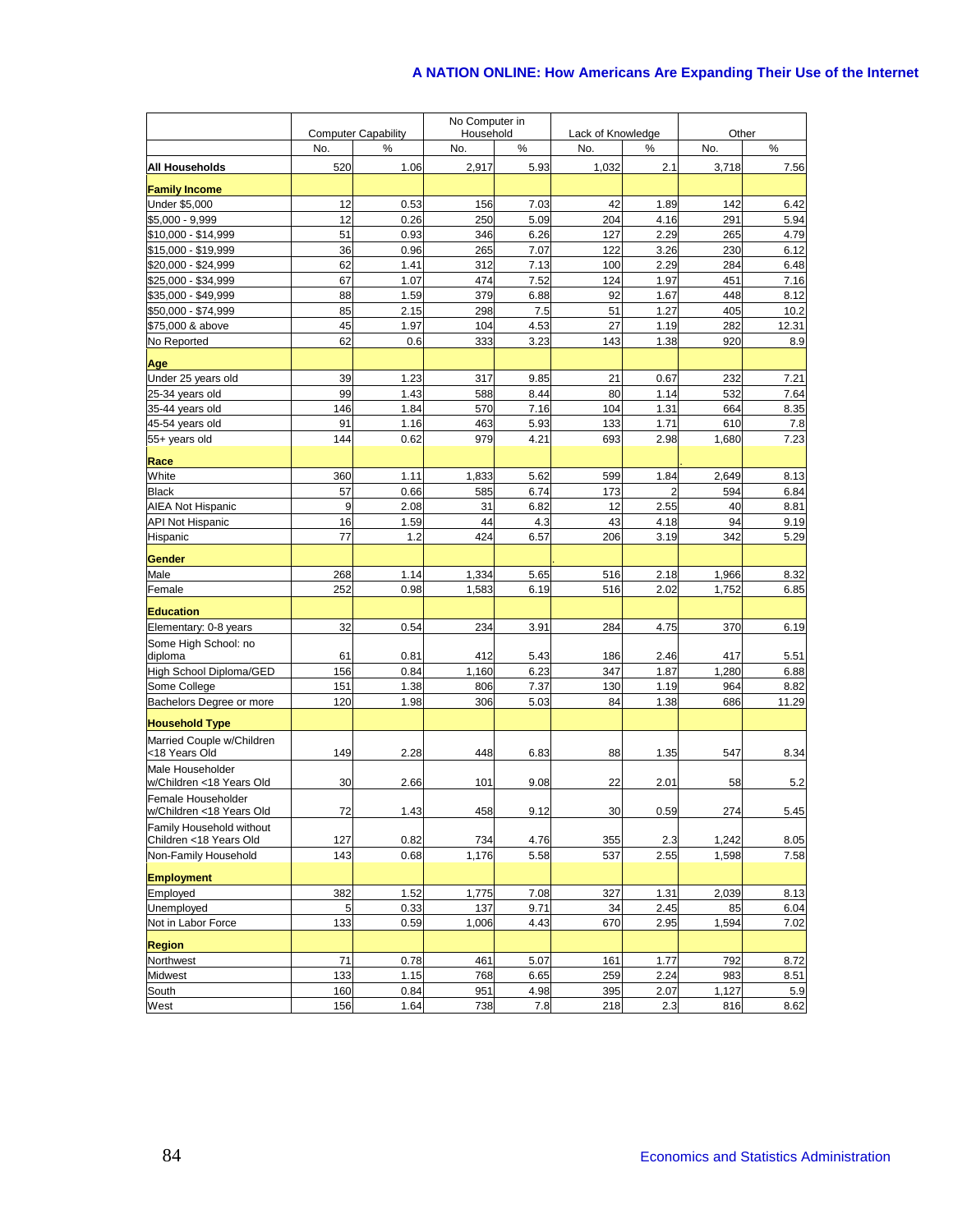# **CHAPTER 9: REDUCTIONS IN INEQUALITY FOR COMPUTER AND INTERNET USE**

In discussions of changing computer and Internet use, a common question is whether inequality has been rising or declining. While previous chapters in this report show that inequality remains, this chapter shows that inequality has been declining by the standard measure of inequality used by economists. Just as income inequality declines when incomes grow faster among those with lower incomes, inequality in computer and Internet use declines when use rises faster among those with lower rates of use. Earlier chapters have noted that higher rates of growth in both computer and Internet use have been occurring among those groups with lower rates of use, such as those with lower income, with less education, from racial groups with low rates, or over 60 years of age.

Different rates of computer and Internet use result from such factors as income, education, use at school, and use at work in different occupations. Income still matters because computers and Internet subscriptions still cost a significant amount of money. On the other hand, income becomes less a factor as prices of computers and Internet subscriptions decline. For school-age children, we found substantial differences in home access to computers and the Internet according to household income. When school and library use are taken into account, however, differences in computer and Internet use among children were much smaller. Among adults, higher levels of education are associated both with greater income and with occupations that tend to use computers and the Internet at work. Once again, we found that computers and the Internet were becoming more common in occupations with lower rates of use.

### **How a Gini Coefficient for Computer and Internet Use is Computed**

To analyze the distribution of computer and Internet use, we have adapted the standard methodology for assessing the distribution of income. In the case of income inequality, households are ranked according to their income and a Lorenz curve is drawn (starting with the lowest incomes) to indicate the cumulative income received by the cumulative population up to that point. For example, Figure 9- 1 depicts the distribution of U.S. money income in 2000. Since the bottom 40 percent of the population received 12.5 percent of income, the Lorenz curve goes through (0.4, 0.125).

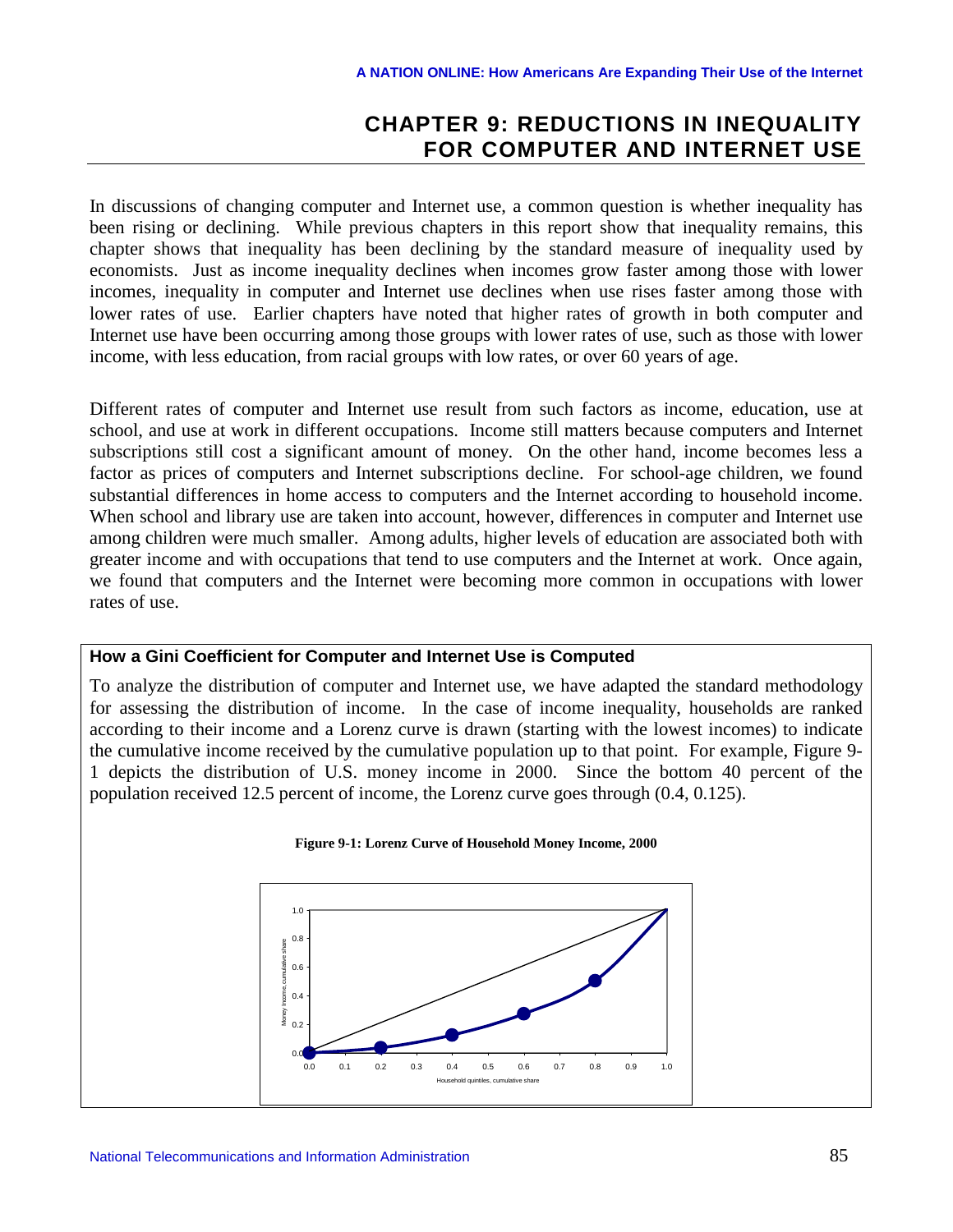The most widely used measure of inequality, the Gini coefficient, derives from the Lorenz curve. A Gini coefficient of 0 means that income is equally distributed among the population, while a value of 1 means essentially one person has all the income while everyone else has none. The Gini coefficient measures the area between the straight line connecting (0,0) and (1,1) and the Lorenz curve connecting those two points, as a proportion of the triangle formed by  $(0,0)$ ,  $(1,0)$ , and  $(1,1)$ . The Gini coefficient equals zero in the case of absolute equality because the Lorenz curve would lie along the straight line from  $(0,0)$  to  $(1,1)$ . In a situation of absolute inequality (in which only one person had all income), the Lorenz curve would run from  $(0,0)$  along the X axis until virtually  $(1,0)$  and then abruptly rise to  $(1,1)$ .

The standard approach to measuring income inequality differs from our approach to measuring inequality of computer and Internet use in one key aspect. In the case of income distribution, virtually every household has income that is reported at a very specific level. In our case, we divide the population into distinct groups (such as by income, education, or occupation) and compute the number of users within each group. Note also that we cannot measure intensity of use. In most of the calculations in this chapter, a person who occasionally uses the Internet at the library is counted the same as someone using a broadband connection for hours a day.

Figure 9-2 shows the distribution of household computer ownership by family income in 1984 and 2001. In 1984, the lowest 42 percent of households by income accounted for only 12 percent of computer users. By 2001, the lowest income 45 percent of households included about 27 percent of computer users. With lower income people accounting for a much higher share of computer users in 2001, the curve for 2001 "bows out" much less than the curve for 1984. The Lorenz curve for 1984 divides the lower right triangle almost in half, for a Gini efficient that year of .438. By 2001, the area between the curve and diagonal was less than a quarter of the triangle, for a Gini coefficient of .229 in 2001. (By comparison, the Gini coefficient for the distribution of money income among households indicated greater inequality, rising from .415 in 1984 to .460 for the most recent year, 2000.)

### **Figure 9-2: Lorenz Curve for Households with Computers vs. Income**

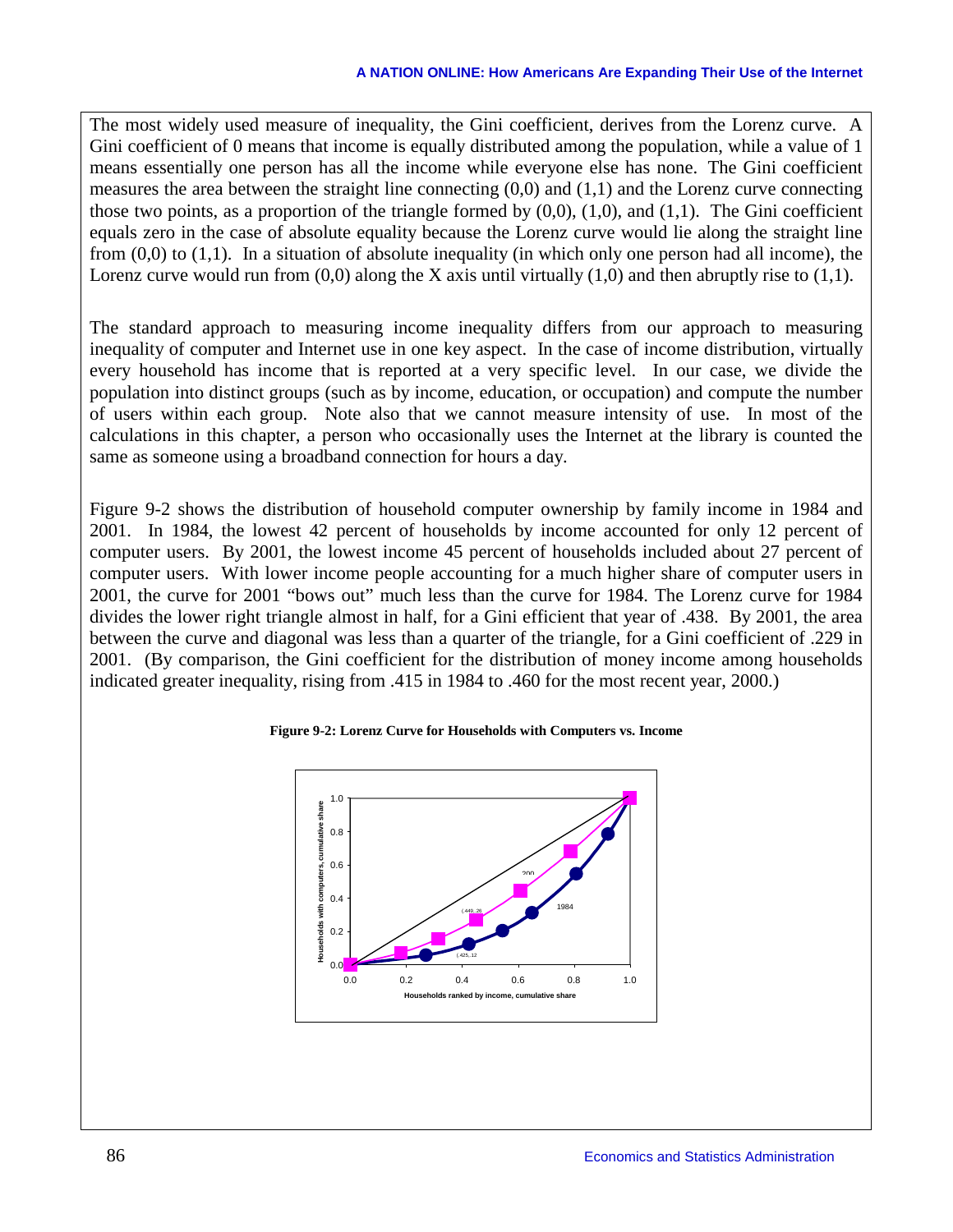

**Figure 9-3: Gini Coefficients for Households with Computers, Selected years**

Figure 9-3 traces the descent of the Gini coefficient for household computer ownership beginning in 1984 and continuing through available data points to 2001. The figure shows that, even though significant disparities remain, the distribution of computers among households has moved continuously in the direction of less inequality. Most of the decline occurred in the second half of the period. (By contrast, the Gini coefficient for household money income dispersion went in the other direction, rising from .415 in 1984 to .460 in 2000)

Internet use figures have a shorter history. Even so, whether measured against income, education, family type, or race/Hispanic origin, the distribution of Internet use at home has moved in the direction of lower inequality. Figures 9-4 and 9-5 depict the reduction of inequality between 1998 and 2001 in Internet use at home based on income and education categories. In the case of income groups, the Gini coefficient declined from .361 in 1998 to .254 in 2001. For educational attainment groups, the measures of inequality for the two years were almost identical, falling from .364 to .262.



*Figure 9-4: Lorenz Curve - Internet Use at home vs. Family income Figure 9-5: Lorenz Curve - Internet Use at home vs. Education*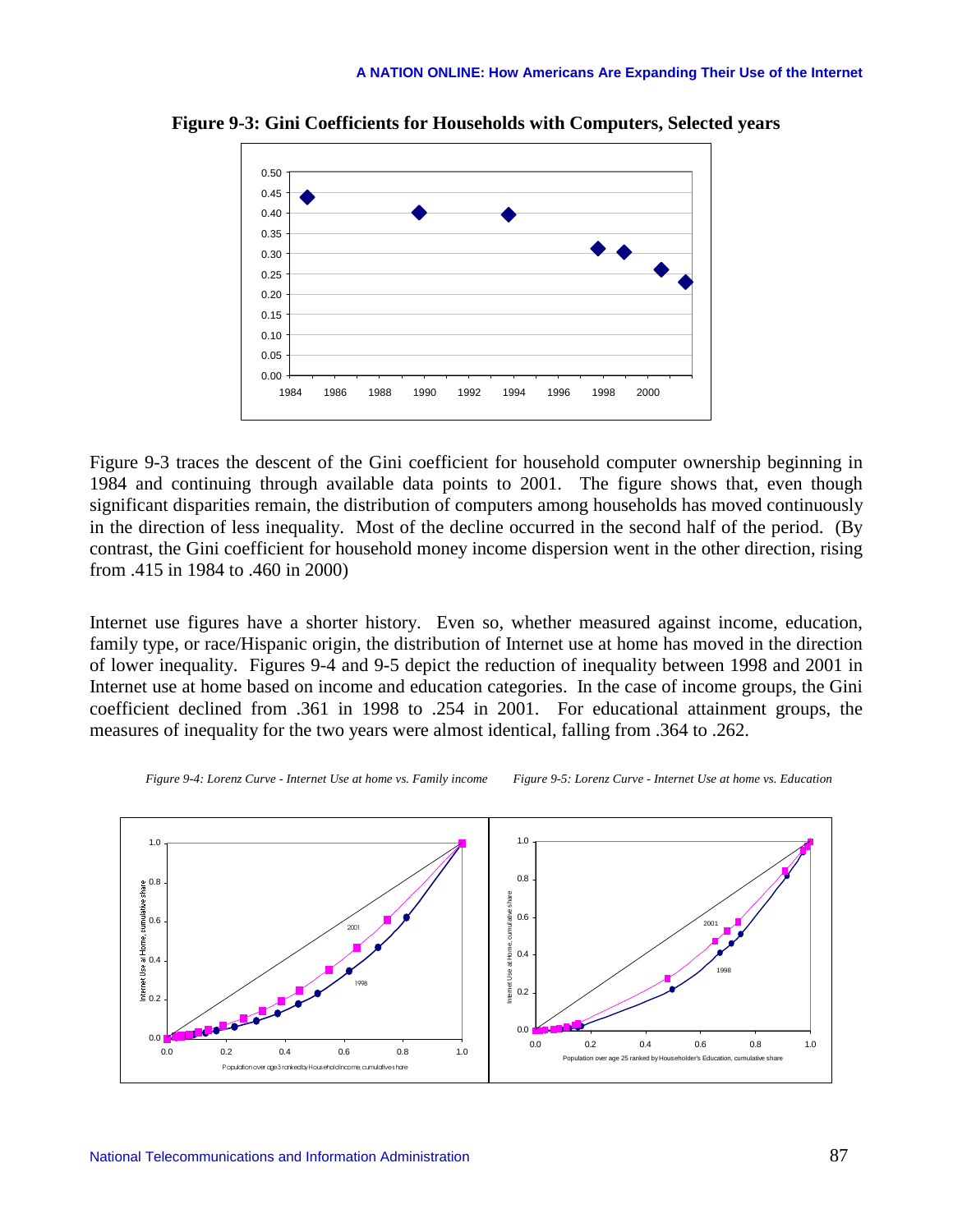The Gini coefficient may also be used to calibrate the effects of work and school on inequality. Chapter 6 found that when someone in the household used the Internet at work, there were much smaller disparities in home Internet rates between high and low income households. That lower inequality is reflected by a Gini coefficient of only .083 among households with Internet users at work versus .298 among households in which no one uses the Internet at work.

Chapter 6 also noted that the rates of Internet use varied substantially by occupation, but were rising in some occupations that had been lower in 1998. The Gini measure confirms that, with a reduction of inequality by occupation falling from .374 in 1998 to .303 in 2001.

Similarly, Chapter 5 showed a substantial equalizing effect of school on both computer and Internet use compared to use at home. Among 10 to 17 year olds in 2001, the Gini coefficient for home computer use was .164 among income groups, but was only .026 for home and school computer use combined. In the case of Internet use, the disparity in home use was larger (.217) and the effect of schools was smaller (down to .126).

The measure of inequality for broadband fell from 2000 to 2001, but remains notably higher than the measure for household Internet subscriptions generally. The Gini coefficient for household broadband declined from .395 in August 2000 to .374 in September 2001. The Gini coefficient for household Internet subscriptions overall decreased from .309 to .270 over the same period. Because home broadband service costs substantially more than regular dial-up Internet service, it should come as no surprise that broadband is distributed more towards higher income groups than dial-up service.

These analyses show that substantial changes have occurred since the introduction of both home computers and the Internet when the initial user community tended to be dominated by those who had higher incomes or had them at work or both. The jobs involving computers and the Internet tended to require more education. As a result, inequality based on income and education was substantial. Over time, however, declining prices, increased availability in schools and libraries, and wider applications in many occupations have combined to reduce inequality in both computer and Internet use.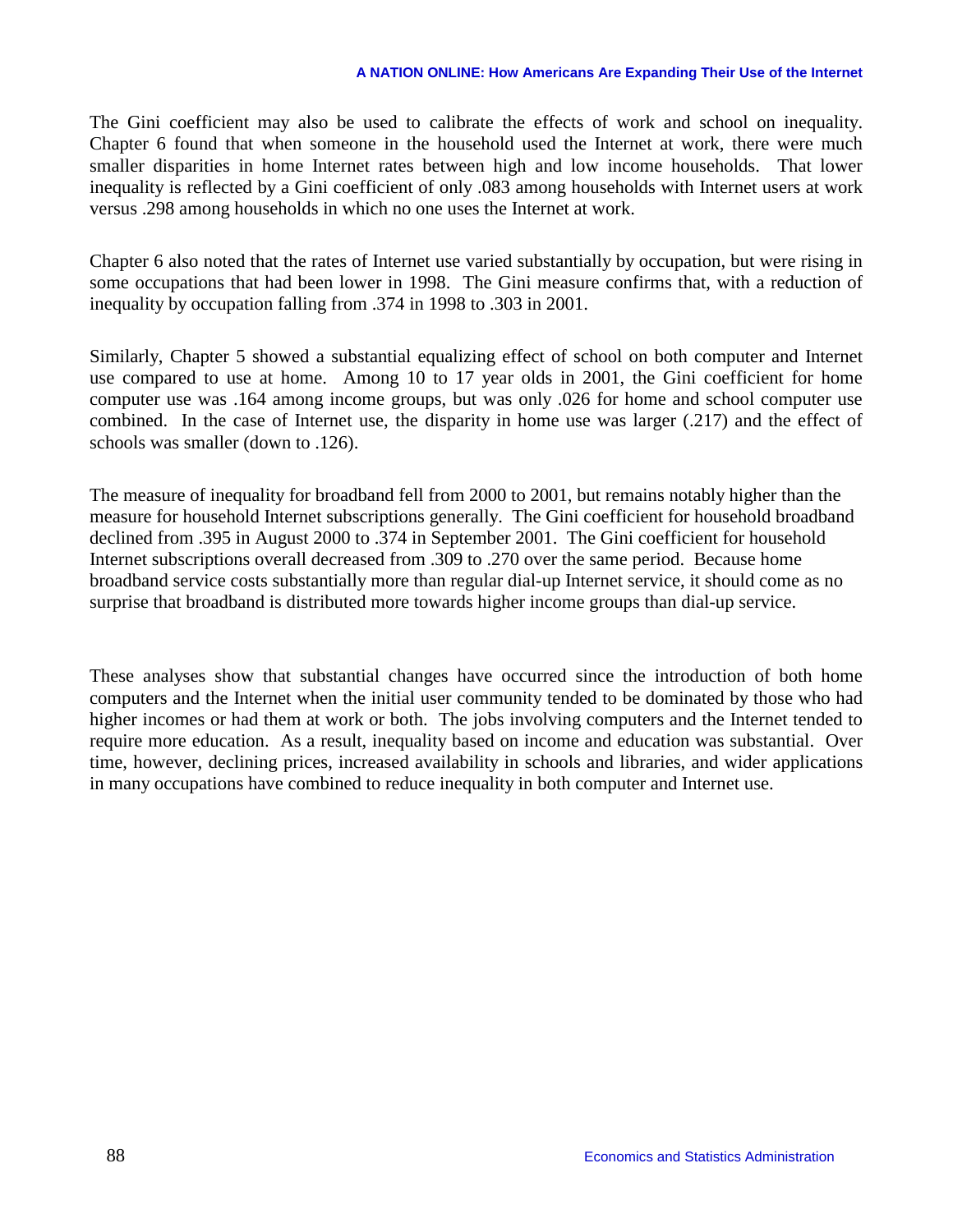| <b>Population, Age 3 and Above:</b> |                                               | 1998              | 2001                              |
|-------------------------------------|-----------------------------------------------|-------------------|-----------------------------------|
|                                     | Use Internet At Home by Income                | .361              | .254                              |
|                                     | Use Internet At Home by Householder Education | .364              | .262                              |
|                                     |                                               |                   |                                   |
| Population, Age 10-17:              |                                               | 1998              | 2001                              |
|                                     | Use Internet at Home by Family Income         | .367              | .217                              |
|                                     | Use Internet Anywhere by Family Income        | .202              | .115                              |
|                                     |                                               |                   |                                   |
|                                     |                                               | At Home,<br>2001  | At Home or<br><b>School, 2001</b> |
|                                     | Use Computer by Family Income                 | .164              | .026                              |
|                                     | Use Internet by Family Income                 | $\overline{.}217$ | .126                              |
|                                     |                                               |                   |                                   |
|                                     | <b>Employed Persons, Age 25 and Over:</b>     | 1998              | 2001                              |
|                                     | Use Internet at Work by Occupation            | .374              | .303                              |
|                                     |                                               |                   |                                   |
|                                     |                                               |                   |                                   |
| <b>All Households:</b>              |                                               | 2000              | 2001                              |

# **Table 9-1: Selected Gini Coefficients**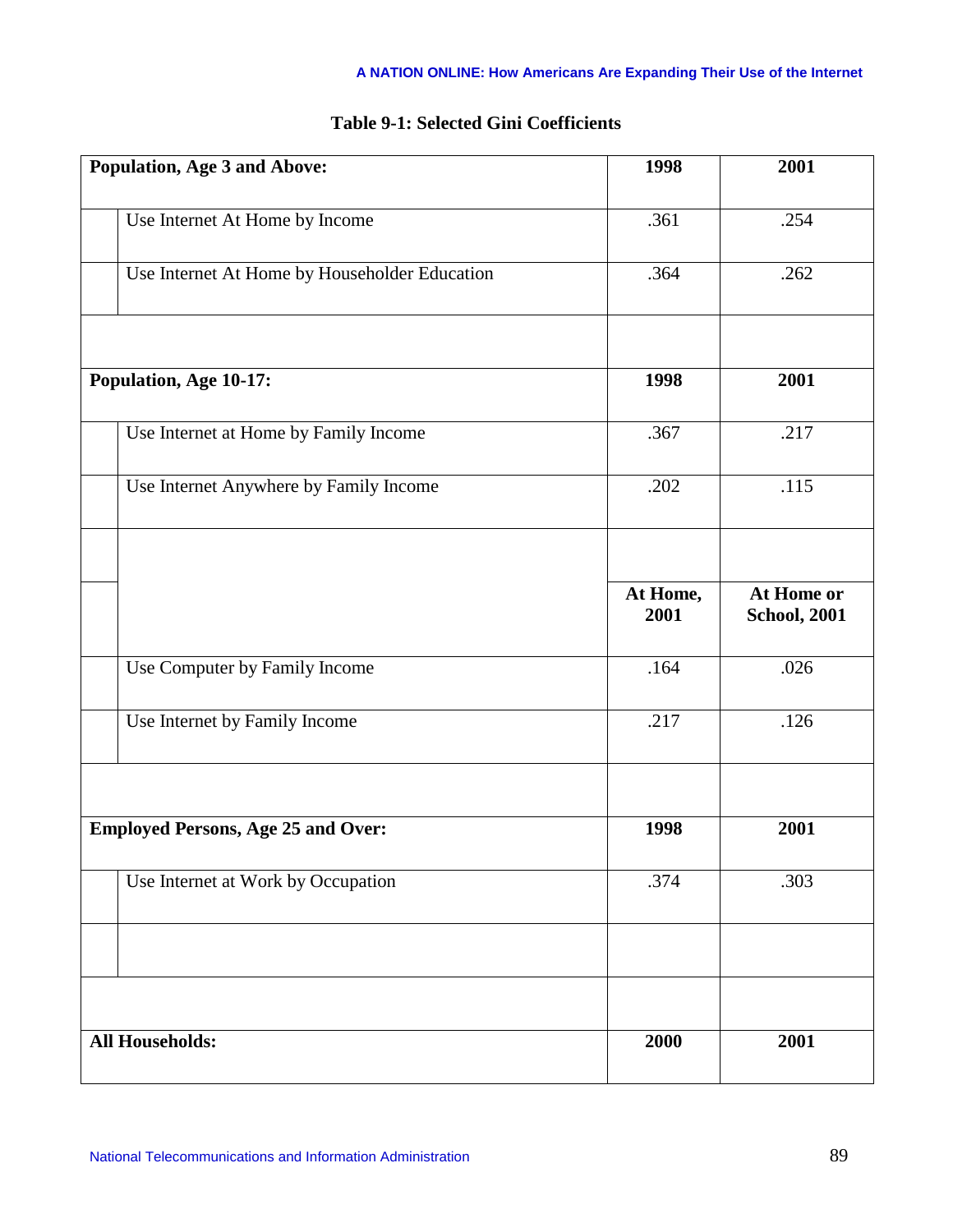| Internet Connection of Any Type by Family Income | .309                                                                              | .270                                                                   |
|--------------------------------------------------|-----------------------------------------------------------------------------------|------------------------------------------------------------------------|
| Broadband Connection by Family Income            | .395                                                                              | .374                                                                   |
|                                                  |                                                                                   |                                                                        |
|                                                  | <b>Someone</b> in<br>Household<br><b>Uses</b><br>Internet at<br><b>Work, 2001</b> | No one in<br><b>Household Uses</b><br>Internet at<br><b>Work, 2001</b> |
| Internet Connection by Family Income             | .083                                                                              | .298                                                                   |
|                                                  |                                                                                   |                                                                        |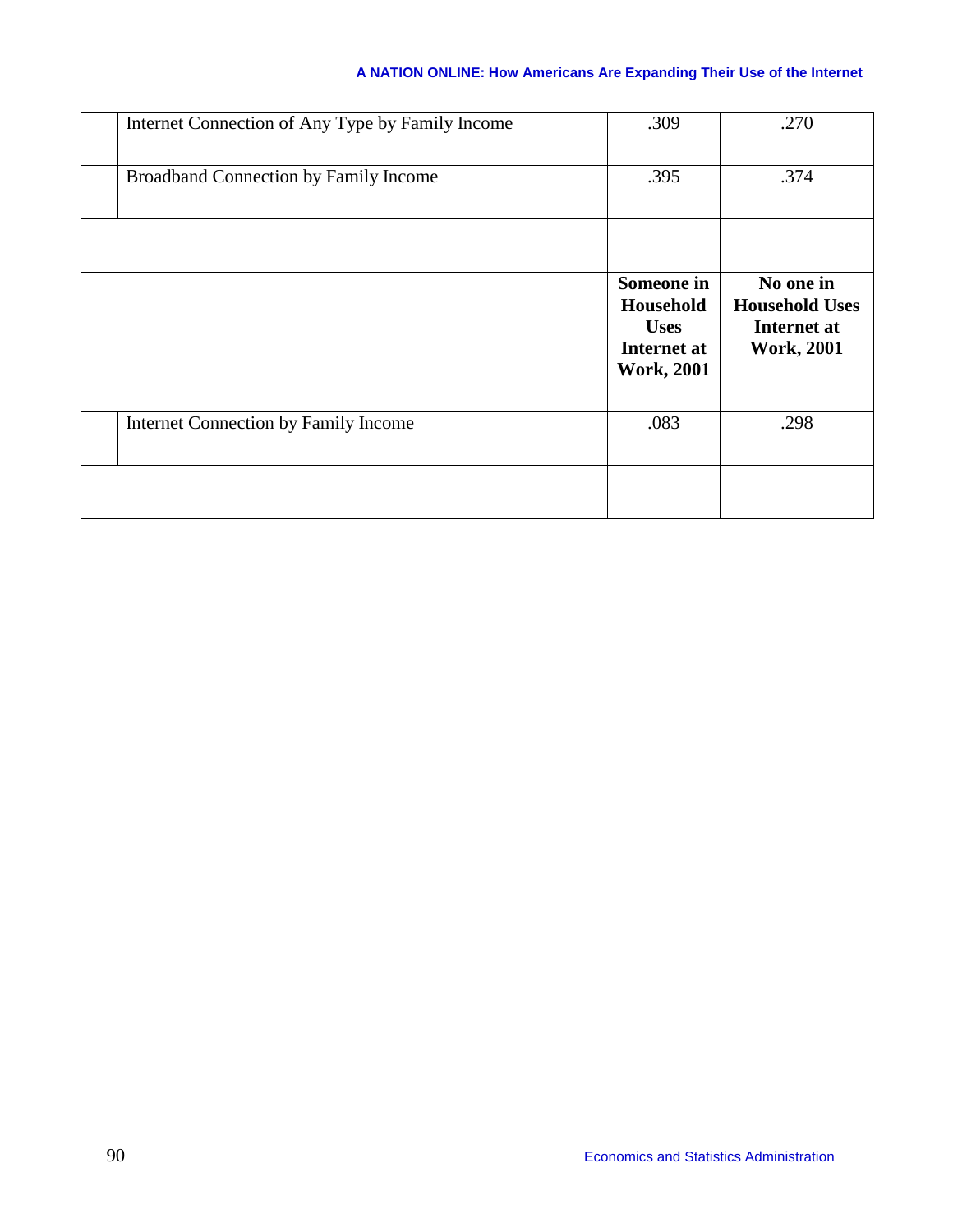# **CONCLUSION**

The Internet has become a tool that is accessible to and adopted by Americans in communities across the nation. Approximately two million more people become Internet users every month, and over half of the population is now online. Those who have been the least traditional users –people of lower income levels, lower education levels, or the elderly – are among the fastest adopters of this new technology. As a result, we are more and more becoming a nation online: a nation that can take advantage of the information resources provided by the Internet, as well as a nation developing the technical skills to compete in our global economy.

The expanding use of the Internet at schools, work, and libraries has played a significant role in this development. Young people are now active users of this technology. This report has demonstrated that the presence of computers and Internet access at schools is making these resources available to children who lack them at home. This means that our children will gain the skills and familiarity with new technologies that will allow them to find jobs in our new economy.

In addition, many more Americans than in years past are using computers and the Internet at work. Certain jobs that previously involved only manual labor, for example, now involve some use of information technologies. Proficiency with these technologies has become increasingly important, and adults are gaining such proficiency as more use information technologies at work and find new opportunities for using them at home.

Our nation has passed a significant milestone now that the majority of Americans use computers and the Internet for their daily activities. This trend is enriching our world, facilitating our work lives, and providing a skill set needed for a growing economy.